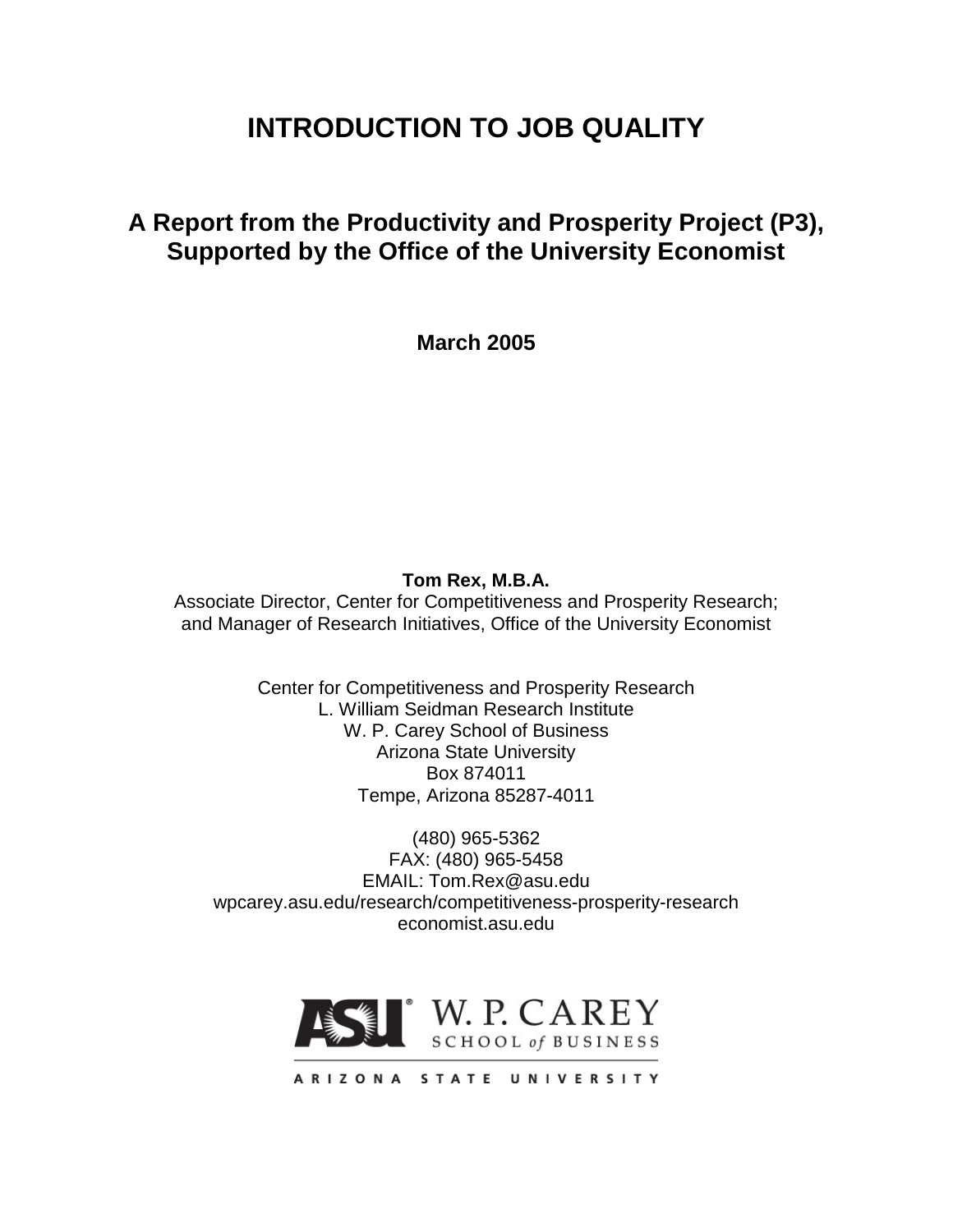# **TABLE OF CONTENTS**

| Summary                                                        | 1  |
|----------------------------------------------------------------|----|
| Introduction                                                   | 6  |
| Literature Review                                              | 6  |
| The Measurement of Job Mix and Job Quality                     | 8  |
| National Change in Job Quality                                 | 9  |
| Datasets                                                       | 9  |
| Results: Arizona and the United States                         | 15 |
| Average Wage                                                   | 16 |
| Job Mix                                                        | 21 |
| <b>Job Quality</b>                                             | 39 |
| Summary of Job Mix and Job Quality by Major Occupational Group | 60 |
| <b>Comparison States</b>                                       | 61 |
| ES-202                                                         | 62 |
| <b>OES</b>                                                     | 64 |
| <b>PUMS</b>                                                    | 68 |
| Substate Areas within Arizona                                  | 71 |
| ES-202                                                         | 72 |
| <b>OES</b>                                                     | 76 |
| <b>PUMS</b>                                                    | 79 |
| Appendices                                                     |    |
| I. Use of Arizona or National Wage Data                        | 83 |
| II. Comparison of EPI Measure to Job Quality Score             | 84 |
| III. Cost of Living                                            | 85 |
| References                                                     | 87 |

# **LIST OF TABLES**

| 1. Comparison of Most Recent Data by Dataset                                               | 15 |
|--------------------------------------------------------------------------------------------|----|
| 2. Average Wage Ratio to National Average, 10 Western States, BEA Data                     | 19 |
| 3. Average Wage in 1999, PUMS Data                                                         | 20 |
| 4. Comparison of Arizona Job Mix Values                                                    | 21 |
| 5. Annual Effect of Industrial Mix on Average Wage, BEA Data                               | 24 |
| 6. Industrial Mix by Sector in 2003, BEA Data                                              | 25 |
| 7. Industrial Mix by Category in 2003, BEA Data                                            | 26 |
| 8. Annual Effect of Industrial Mix on Average Wage, ES-202 Data                            | 27 |
| 9. Industrial Mix by Sector in 2003, ES-202 Data                                           | 28 |
| 10. Industrial Mix by Industry in 2003, ES-202 Data                                        | 29 |
| 11. Industrial Mix by Sector in 2002, CBP Data                                             | 30 |
| 12. Industrial Mix by Industry in 2002, CBP Data                                           | 32 |
| 13. Occupational Mix by Occupational Group in 2003, OES Data                               | 33 |
| 14. Occupational Mix by Occupation in 2003, OES Data                                       | 35 |
| 15. Industrial Mix by Sector and Occupational Mix by Occupational Group in 1999, PUMS Data | 36 |
| 16. Industrial Mix by Industry in 1999, PUMS Data                                          | 37 |
| 17. Occupational Mix by Occupation in 1999, PUMS Data                                      | 38 |
| 18. Comparisons of Estimates of Change in Job Quality                                      | 40 |
| 19. Change in Job Quality Scores, Arizona and Nation, BEA Data                             | 42 |
| 20. Change in Job Quality Scores by Sector/Division, Arizona and Nation, BEA Data          | 44 |
| 21. 2001-03 Change in Arizona Job Quality Scores by Category, BEA Data                     | 46 |
| 22. 2001-03 Change in Job Quality Scores by Category, Arizona and Nation, BEA Data         | 47 |
| 23. Change in Job Quality Scores, Arizona and Nation, ES-202 Data                          | 48 |
| 24. Change in Job Quality Scores by Sector, Arizona and Nation, ES-202 Data                | 49 |
| 25. 2001-03 Change in Arizona Job Quality Scores by Industry, ES-202 Data                  | 50 |
|                                                                                            |    |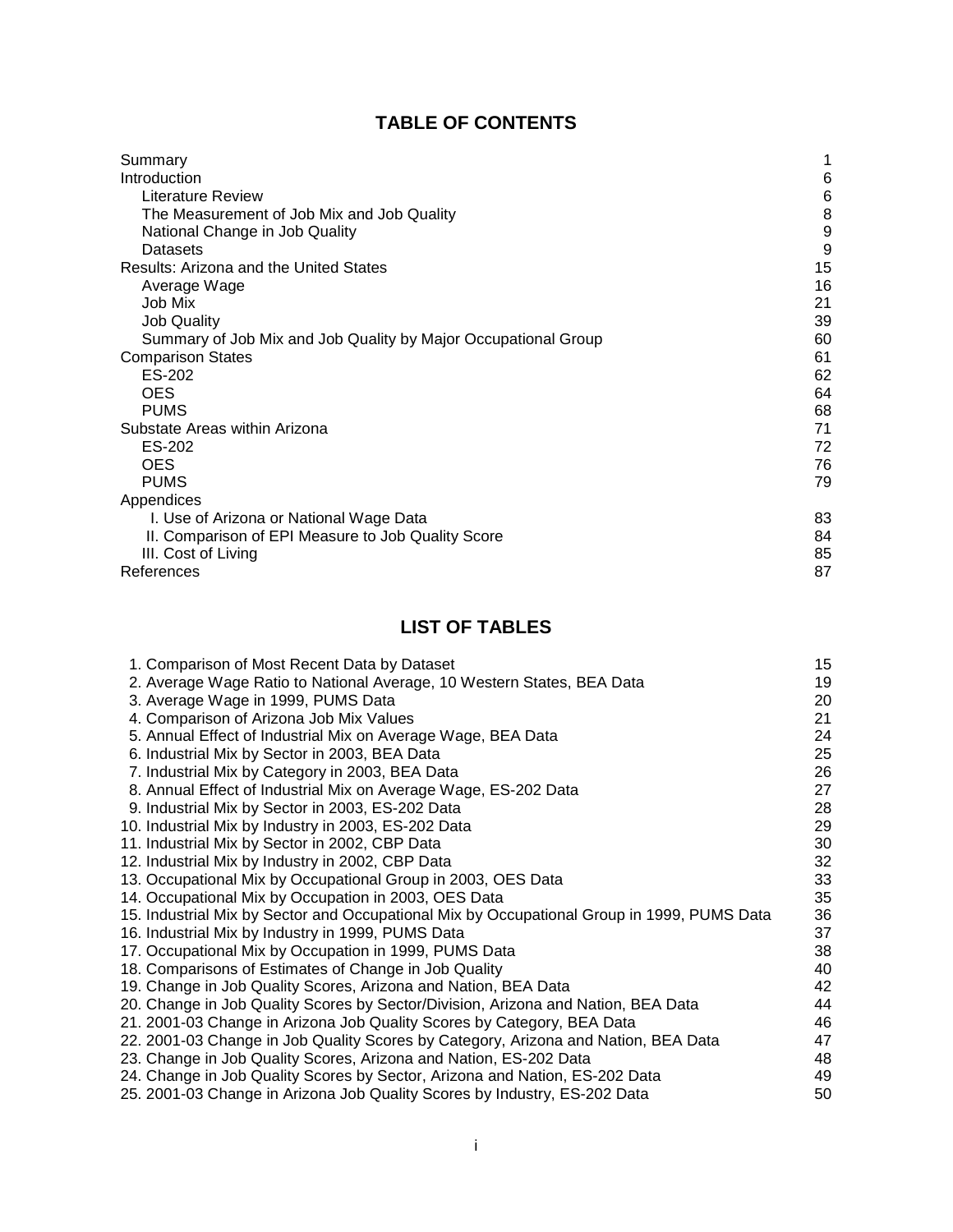| 26. 2001-03 Change in Job Quality Scores by Industry, Arizona and Nation, ES-202 Data       | 51 |
|---------------------------------------------------------------------------------------------|----|
| 27. 1998-2002 Change in Job Quality Scores by Sector, Arizona and Nation, CBP Data          | 52 |
| 28. 1998-2002 Change in Arizona Job Quality Scores by Industry, CBP Data                    | 53 |
| 29. 1998-2002 Change in Job Quality Scores by Industry, Arizona and Nation, CBP Data        | 54 |
| 30. 2000-03 Change in Job Quality Scores by Occupational Group, Arizona and Nation, OES     | 55 |
| Data                                                                                        |    |
| 31. 2000-03 Change in Arizona Job Quality Scores by Occupation, OES Data                    | 58 |
| 32. 2000-03 Change in Job Quality Scores by Occupation, Arizona and Nation, OES Data        | 59 |
| 33. Industrial Mix Summary, Arizona and Comparison States, ES-202 Data                      | 63 |
| 34. Industrial Mix by Sector in 2003, Arizona and Comparison States, ES-202 Data            | 64 |
| 35. 2000-03 Change in Job Quality by Sector, Arizona and Comparison States, ES-202 Data     | 65 |
| 36. Occupational Mix Summary, Arizona and Comparison States, OES Data                       | 66 |
| 37. Occupational Mix by Occupational Group in 2003, Arizona and Comparison States, OES Data | 66 |
| 38. 2000-03 Change in Job Quality by Occupational Group, Arizona and Comparison States,     | 67 |
| <b>OES</b> Data                                                                             |    |
| 39. Industrial and Occupational Mix Summary, Arizona and Comparison States, PUMS Data       | 68 |
| 40. Industrial Mix by Sector in 1999, Arizona and Comparison States, PUMS Data              | 69 |
| 41. Occupational Mix by Occupational Group in 1999, Arizona and Comparison States, PUMS     | 70 |
| Data                                                                                        |    |
| 42. Industrial Mix Summary, Arizona Metropolitan Areas, ES-202 Data                         | 72 |
| 43. Industrial Mix by Sector in 2003, Arizona Metropolitan Areas, ES-202 Data               | 74 |
| 44. 2000-03 Change in Job Quality by Sector, Arizona Metropolitan Areas, ES-202 Data        | 75 |
| 45. Occupational Mix Summary, Arizona Metropolitan Areas, OES Data                          | 76 |
| 46. Occupational Mix by Occupational Group in 2003, Arizona Metropolitan Areas, OES Data    | 77 |
| 47. 2000-03 Change in Job Quality by Occupational Group, Arizona Metropolitan Areas, OES    | 78 |
| Data                                                                                        |    |
| 48. Industrial and Occupational Mix Summary, Arizona Substate Areas, PUMS Data              | 79 |
| 49. Industrial Mix by Sector in 1999, Arizona Substate Areas, PUMS Data                     | 80 |
| 50. Occupational Mix by Occupational Group in 1999, Arizona Substate Areas, PUMS Data       | 81 |
| A1. Comparison of EPI Measure to Job Quality Score, BEA Data                                | 84 |
| A2. Arizona Cost of Living Relative to the National Average                                 | 86 |

# **LIST OF CHARTS**

| 1. Annual Ratio of Average Wage in Arizona to U.S. Average, BEA Data    | 18 |
|-------------------------------------------------------------------------|----|
| 2. Annual Ratio of Average Wage in Arizona to U.S. Average, ES-202 Data | 19 |
| 3. Difference in Annual Scores, ES-202 Minus BEA                        | 39 |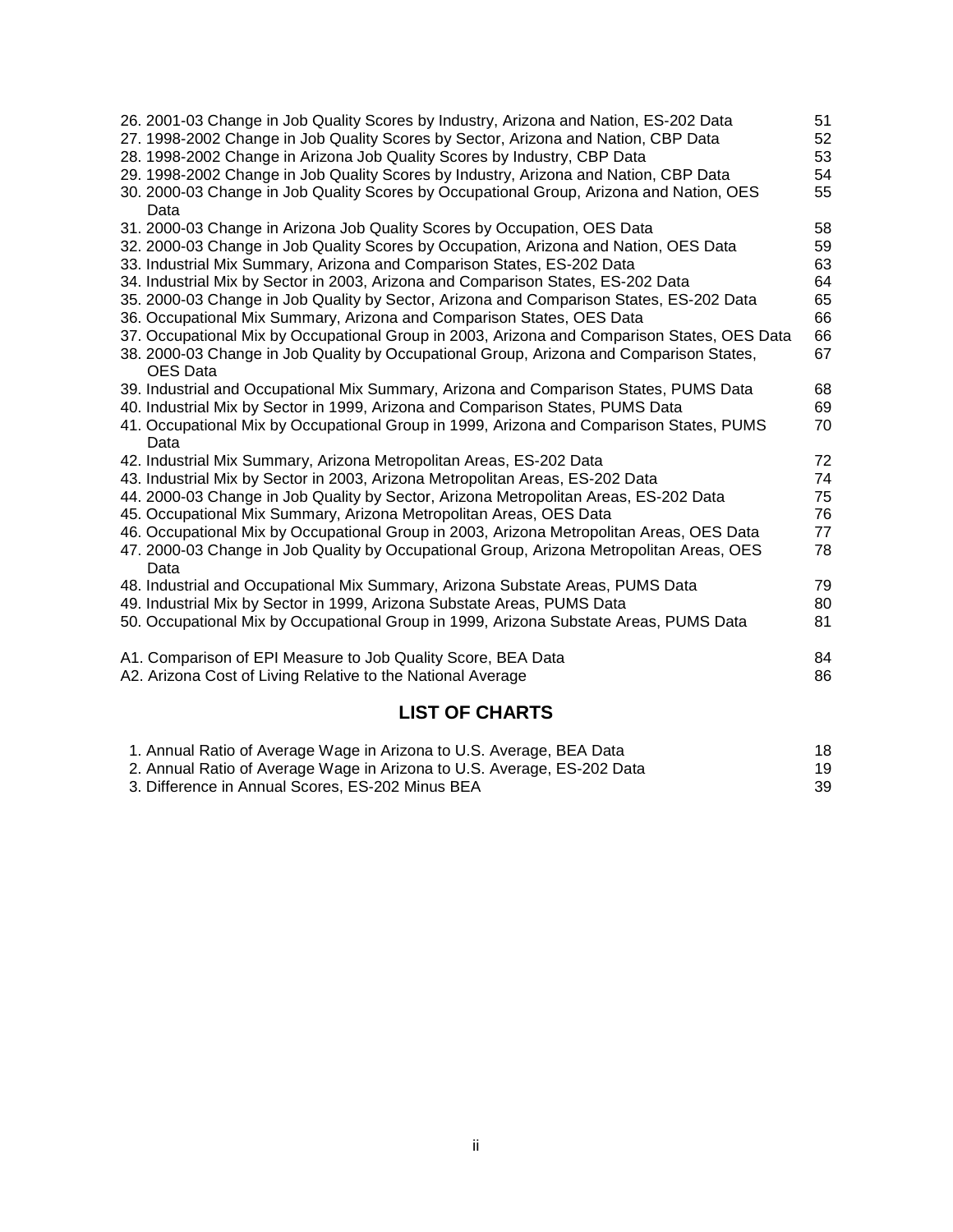## **SUMMARY**

- Arizona's average wage in 2003 was 7 percent (approximately \$2,500) less than the national average. Despite some narrowing of the gap since the early 1990s, this differential remains larger than the historical norm.
- Job quality explained only about 20 percent of the state's subpar average wage in 2003. The state's industrial mix, which is somewhat shifted towards low-paying industries, lowered the state's average wage relative to the national average by a little more than 1 percent in 2003. Arizona's occupational mix had no effect on its average wage.
- Thus, factors other than job quality which are largely not measurable account for most of the state's low average wage. A likely cause of the low wages is the substantial number of people who seem willing to move to Arizona and accept a substandard wage in exchange for perceived qualitative advantages to living in Arizona, particularly climate. Another possible cause of the low average wage is that the productivity of Arizona workers could be below average. The state's cost of living, which is close to the national average, has little if any impact on the average wage.
- Job quality in the United States has been declining gradually for at least 35 years. If job quality currently were the same as in 1970, the nation's average wage would be 5 percent higher.
- Job quality in Arizona also has declined over time, generally at the same pace as the national average. The exception was in the 1982-to-1991 economic cycle, when Arizona's job quality dropped 1.5 percent more than the national norm.
- Arizona's subpar industrial mix is a result of its above-average shares of the low-paying administrative support and accommodation and food services sectors and its belowaverage shares of the high-paying management of companies and professional, scientific, and technical services sectors. These negative factors are partially offset by an aboveaverage share of high-technology manufacturing and a below-average share of lowpaying health care industries.
- The larger-than-average size of the high-paying architecture and engineering occupational group and the smaller-than-average size of below-average-paying production occupations contribute positively to the state's occupational mix. The relatively large size of the low-paying food preparation and serving group and the relatively small size of the high-paying health practitioners group offset the positive factors.
- The below-average growth of the high-paying manufacturing sector has been the single largest factor contributing to the decline in job quality over time, nationally and in Arizona. The fast growth of low-paying service industries also has been a factor.
- Job quality in Arizona both the industrial mix and the occupational mix —compares favorably to Nevada, but unfavorably to California and Colorado. In recent years, Arizona's change in job quality has been average among these four states.
- Large variations in job quality exist across Arizona's metropolitan areas. The Phoenix area's average wage receives a small positive contribution from the occupational mix and no net effect from the industrial mix. In the Tucson area, the occupational mix also has a small positive effect on the average wage but the industrial mix has a negative impact. The industrial and occupational mixes in the Flagstaff and Yuma metro areas cause their average wages to be far below the national average. In recent years, job quality has been steady in the Phoenix area and has improved in the other areas, particularly Tucson.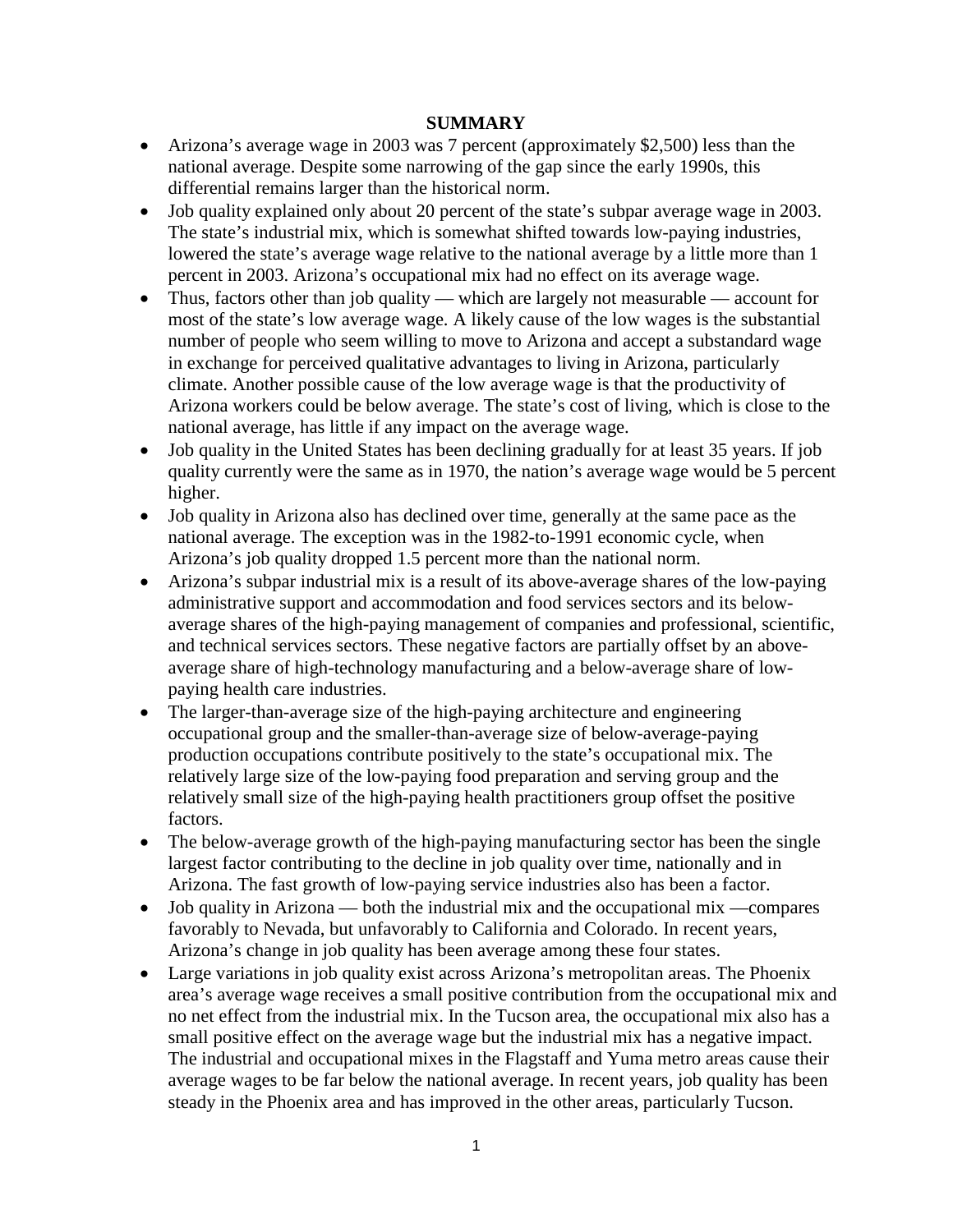#### **Introduction**

The quality of jobs in the United States became a national concern in the 1980s after a long period of losses of relatively high-paying manufacturing jobs and gains of frequently low-paying service jobs. National job quality remains a concern today, as witnessed by the debate in the 2004 presidential campaign. Job quality in Arizona continues to be discussed as well, with the quality of the state's rapid employment growth being questioned.

The number of jobs by industry (industrial mix) and the number of jobs by occupation (occupational mix) are components of job quality that are measured in this report. A new measure of the change in job quality is introduced in this report, calculated using average wages by industry or occupation and relative changes in sectoral or occupational shares. A similar measurement focuses on the industrial mix or occupational mix as of a particular point in time.

The overall average wage is a measure of prosperity or well-being, but is not in itself a measure of job quality since job quality is just one of several factors that affect the overall average wage. Historically, Arizona's average wage was 1 to 5 percent less than the national average. However, between the early 1980s and early 1990s, Arizona's average wage rose much less than the national average, falling to 10 percent below average. Since the early 1990s, gains in the average wage in Arizona have been somewhat higher than the national average. Arizona's average wage in 2003 was about 7 percent, or \$2,500, less than the national average.

Relative to the nation, the state's industrial mix is slightly tilted toward low-wage jobs, accounting for a little more than 1 of the 7 percentage-point differential between the state and nation in the 2003 average wage. The occupational mix in Arizona has almost no effect on the relative average wage. Thus, job quality accounts for only about 20 percent of the differential between the Arizona and national average wage.

Other factors that have an effect on the average wage comparison to the nation include cost of living, productivity, and labor force supply and demand, but little information on these factors are available by state. Available data on the cost of living indicate that living costs in Arizona are close to the national average — thus, the state's lower-than-average wages are not offset by low living costs. No productivity data exist for Arizona. Worker productivity in Arizona could be below the national average due to lesser investments in physical or human capital, which would result in lower wages. Labor market supply and demand factors are a likely cause of the low wages in Arizona. A substantial number of people seem willing to move to Arizona and accept a substandard wage in exchange for perceived qualitative advantages to living in Arizona, primarily climate.

#### **Job Mix**

The relatively large sizes in Arizona of the below-average-wage administrative support and accommodation and food services sectors and the relatively small sizes of the high-wage management of companies and professional, scientific and technical services sectors are the main reasons for the state's subpar industrial mix. Within these sectors, the larger-than-average but low-wage temporary help, employee leasing, telephone call centers, lodging places, and restaurants industries are specific causes of the state's below-average industrial mix. In addition, the scarcity in Arizona of high-wage corporate and regional managing offices and research and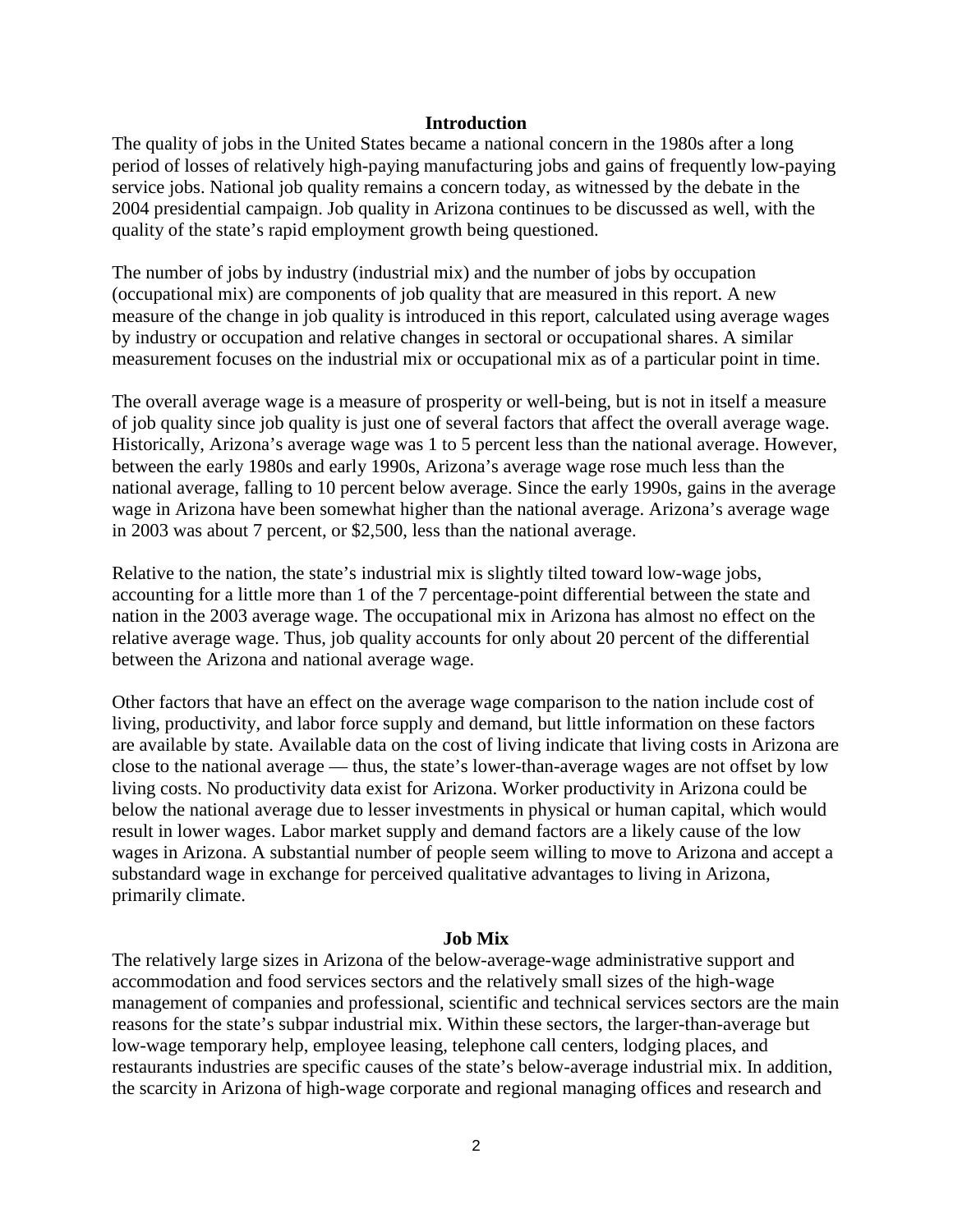development facilities contributes to the state's subpar industrial mix. Partially offsetting these negative factors are the large size of high-technology manufacturing, especially semiconductors, and the small size of low-paying health care industries, such as nursing care facilities.

Arizona's occupational mix has almost no net effect on the differential in the overall average wage between Arizona and the nation. The largest positive effect on the average wage comes from the below-average size of the below-average-paying production occupations group, which mostly consist of lower-wage manufacturing jobs. The larger-than-average size of the highpaying architecture and engineering group also contributes positively, due to Arizona's large number of aerospace, electronics, and electrical engineers, who mostly are employed in hightech manufacturing industries. The largest negative effect comes from the large size of the lowpaying food preparation and serving group. Arizona's relatively small number of workers in the high-paying health practitioners and technical group also is a negative factor.

#### **Changes in Job Quality**

The long-term trend has been toward lower-quality jobs, both nationally and in Arizona. Nationally, the rate of decline in job quality has been fairly steady over the last 35 years after adjusting for the cyclical pattern — job quality typically changes little during the recovery phase, improves slightly in the middle of an economic cycle, but falls leading into and during recessions. In Arizona, declines in job quality were greatest during the 1982-to-1991 economic cycle, when the state's job quality fell much more than the national average. The effect on the overall average wage of this downward shift in job quality has been relatively modest. Had no erosion in job quality occurred between 1969 and 2003, average wages would be 6.5 percent higher in Arizona and 4.6 percent higher nationally.

Manufacturing has been the sector most responsible for the decline in job quality since 1969, nationally and in Arizona. Manufacturing pays above-average wages, but has experienced below-average growth for decades. Through much of this period, the electronics and machinery manufacturing industries were the largest causes of declines in job quality in Arizona. In recent years, declining employment in the semiconductor industry has been responsible for most of the drop in job quality. Difficulties in the high-paying mining sector and above-average growth in low-paying sectors also have caused drops in job quality in Arizona. Retail trade (particularly restaurants and bars) was a negative influence during the 1970s and 1980s and services (especially below-average-paying business services) had a negative effect especially during the 1990s.

Except during the 1982-to-1991 economic cycle — when most sectors in Arizona contributed to a much worse performance on job quality than the national average — Arizona's decline in job quality has been similar to the national average. In the 1975-to-82 cycle, manufacturing was a major boost to Arizona's job quality relative to the nation, buts its positive effect was offset by a large negative impact from mining. In the 1991-to-2001 cycle and continuing in the current cycle, manufacturing has been a large negative factor on Arizona's change in job quality relative to the nation, offset by somewhat better results in several sectors, such as finance and insurance. In the current cycle (since 2001), declines in semiconductor manufacturing employment have had a large negative impact on job quality in Arizona.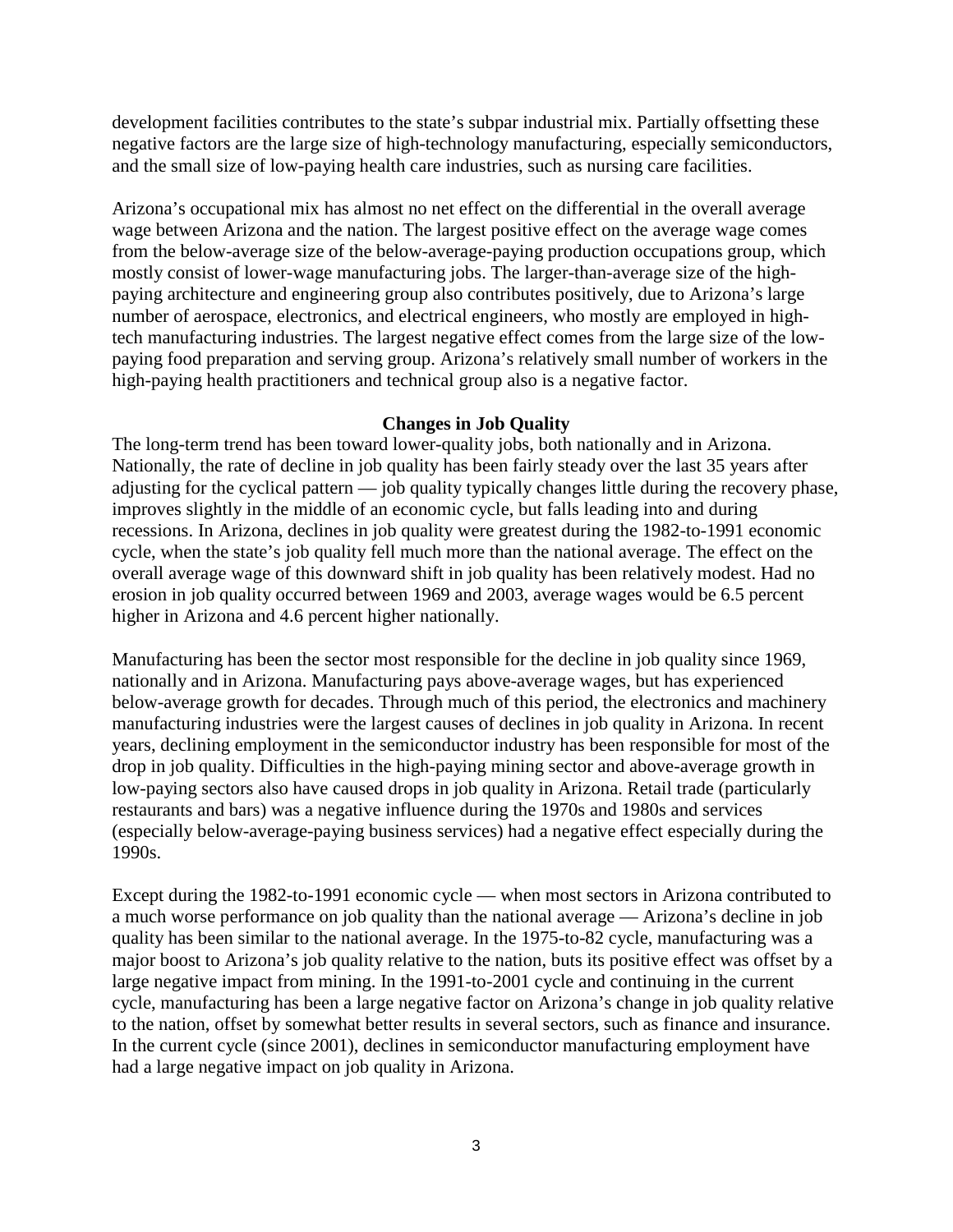Based on occupational data (which are available only for the 2000-to-2003 period), job quality has declined nationally and in Arizona. The high-paying management occupations group has been responsible for the drop in Arizona, with particularly sizable negative effects from the declining occupational shares of the general and operations managers and chief executives occupations. The high-paying computer and mathematical and architecture and engineering groups also have had negative effects on job quality, but the high-paying business and financial operations and health practitioners and technical groups have had positive impacts.

The decrease in job quality measured by the occupational data has not been quite as great in Arizona as the national average. The better performance in Arizona can be traced to the highpaying business and financial operations occupational group and the low-paying food preparation and serving, office and administrative support, and building and grounds cleaning and maintenance groups. In contrast, the high-paying computer and mathematical, management (particularly the general and operations managers occupation), and architecture and engineering groups as well as the somewhat below-average-paying sales group have had larger negative effects in Arizona than the nation.

#### **Comparisons to Other States**

Arizona's average wage in 2003 was similar to that in Nevada, but much less than in California and Colorado. The slightly negative industrial mix in Arizona compares to small positive mixes in California and Colorado and a large negative value in Nevada. Similarly, the occupational mix in Arizona compares favorably to the large negative value in Nevada, but unfavorably to California's small positive value and Colorado's larger value. Controlling for job quality, Arizona's average wage was 5 percent below average in 2003. In contrast, the adjusted figure was average in Colorado and considerably above average in California and Nevada. The high cost of living in California explains much of its high figure.

Between 2000 and 2003, the average wage relative to the national average was unchanged in Arizona, down slightly in California and Colorado, and up in Nevada. Industrial job quality slipped in California and Colorado, increased slightly in Arizona and climbed more substantially in Nevada. Occupational job quality improved in Nevada and changed little in the other states.

#### **Metropolitan Areas within Arizona**

The average wage and job quality varies widely across Arizona's metropolitan areas. The average wage in the Phoenix-Mesa metro area in 2003 was only 3 percent less than the national average, though it was more substantially below the average of large metro areas. The average wage in the Tucson area was 10 percent below average, with wide differentials of 24 percent in the Flagstaff area and 31 percent in the Yuma area.

The industrial mix in the Phoenix area had no effect on the 2003 average wage relative to the national average, but the effect was -5 percent in the Tucson area and -13 percent in the Flagstaff and Yuma areas. The occupational mix had a small positive effect on the average wage comparison of 1 percent in the Phoenix and Tucson areas, but had negative impacts of -8 percent in the Flagstaff area and -12 percent in the Yuma area. After controlling for the industrial and occupational mixes, the average wage ranged narrowly across Arizona's metro areas: from 3 to 7 percent below the national average.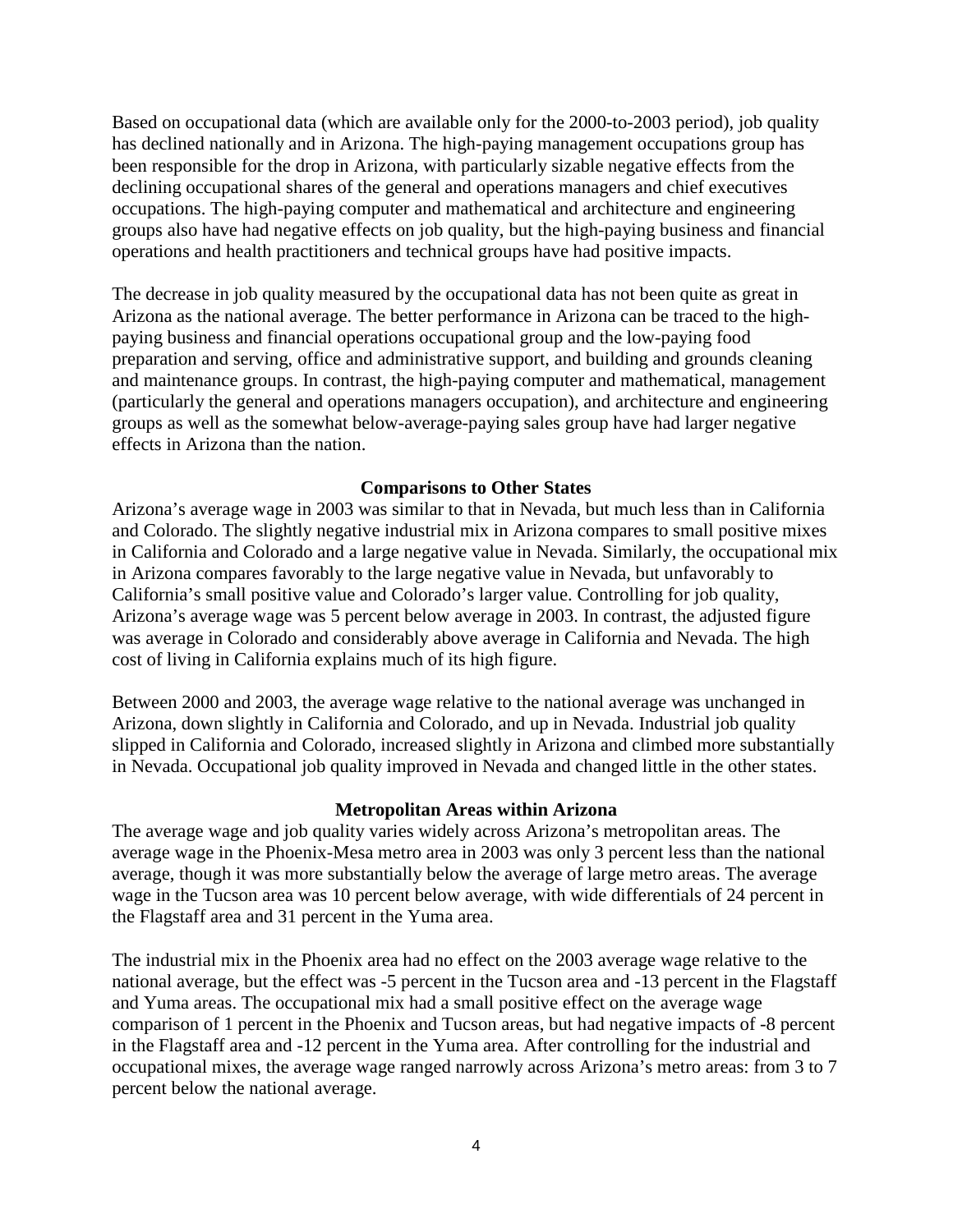The average wage fell 1 percent in the Phoenix area relative to the national average between 2000 and 2003, partially due to small drops in the industrial and occupational job quality. The average wage advanced more than the national average in the other three metros. A big increase of 4 percent in the Tucson area was tied to a large gain in occupational job quality and a small increase in industrial job quality; the effect on the average wage of other factors was negative. In the Flagstaff area, the relative average wage went up 2 percent due to improvements in the industrial and occupational mixes. Yuma had a similar gain in relative average wage, in part due to an improvement in industrial job quality.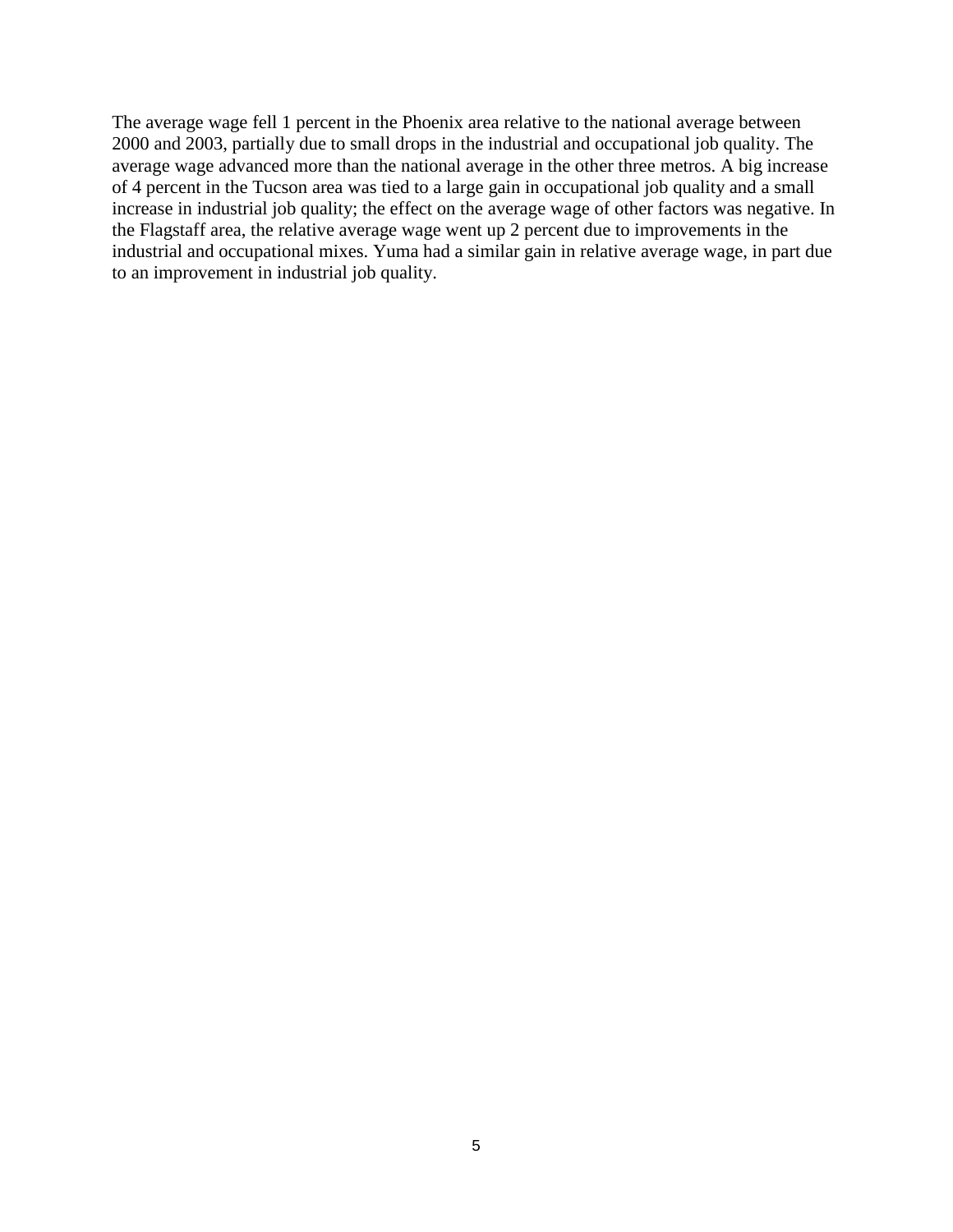#### **INTRODUCTION**

The quality of jobs in the United States became a national concern in the 1980s after a long period of losses of relatively high-paying manufacturing jobs and gains of frequently low-paying service jobs. National job quality remains a concern today, as witnessed by the debate in the 2004 presidential campaign. Job quality in Arizona continues to be discussed as well, with the quality of the state's rapid employment growth being questioned.

The number of jobs by industry (industrial mix) and the number of jobs by occupation (occupational mix) are components of job quality that are measured in this report. A new measure of the change in job quality is introduced in this report, calculated using average wages by industry or occupation and relative changes in sectoral or occupational shares. A similar measurement focuses on the industrial mix or occupational mix as of a particular point in time.

Ideally, job quality would be evaluated by industry and occupation jointly, but little such crosstabulated data exist. Limited cross-sectional results from one national dataset and one dataset for Arizona are included in this report.

Conceptually, workforce demographics could have an additional effect on wages beyond the effects from the industrial and occupational mixes. For example, a higher-than-average proportion of workers in a particular occupation might be in entry-level positions. However, prior research ("Arizona Per Capita Personal Income and Components," Center for Business Research, March 1996) indicated that workforce demographics had little effect in Arizona after accounting for industrial mix and occupational mix. That analysis has not been updated.

Data limitations, particularly at subnational levels of geography, significantly impact the analysis of job quality. Because of these limitations, multiple datasets were analyzed for this report. Some inconsistencies in the measurement of job quality exist across datasets.

Data that specifically identify new jobs do not exist, so changes in job quality are based on net changes in total employment. In most datasets, part-time workers are not distinguished from fulltime workers, causing the reported average wage to be less than the average of full-time workers.

In most of the analyses included in this report, job quality is based on wages and salaries of wage and salary workers. One dataset provides two alternative measures: overall compensation (including benefits) of wage and salary workers, and overall compensation of all workers (including self employed). One other dataset also includes proprietors, and allows earnings to be adjusted for the number of hours worked. Measures of job quality hardly vary across these measures.

#### **Literature Review**

The first study of changes in national job quality was made by Bluestone and Harrison in 1986. They placed the categorical changes in employment into three groups — low, medium and high earnings. They found that the proportion of low-wage workers rose between 1979 and 1985. However, using similar data and similar methods, Koster and Ross (1987, 1988) came to a contradictory conclusion.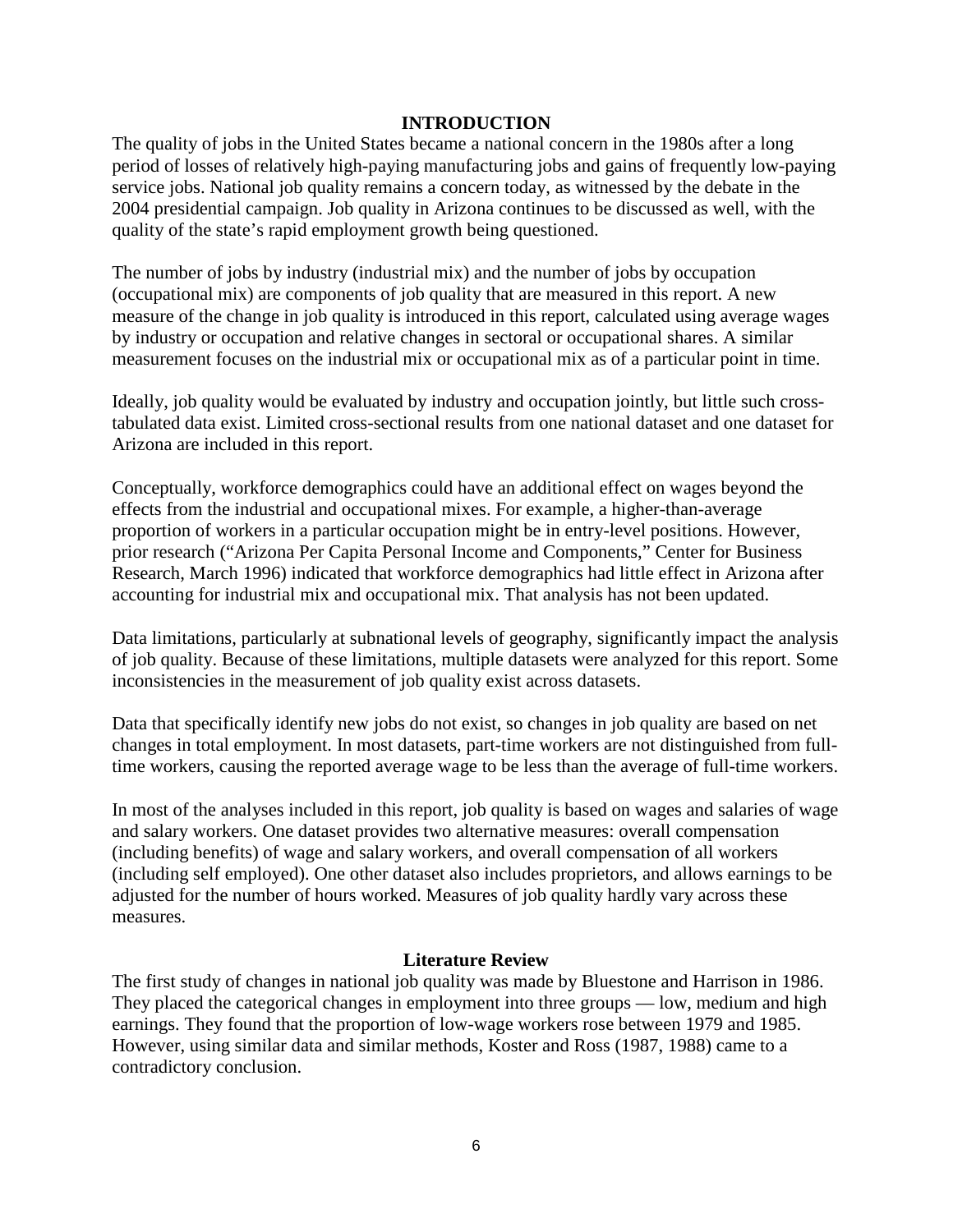Subsequent studies used similar methods, ranking categories (of occupations, industries, or a cross-tabulation of the two) by average wage (mean or median), breaking the distribution into two parts (above/below the median), three parts (above, near average, and below), quartiles, or deciles. The groupings (e.g. quartiles) were made by employment sectoral share, with the goal being to keep the sectoral share nearly equal across the groups. Among the studies using this method were three done by U.S. Bureau of Labor Statistics employees published in the *Monthly Labor Review* (Rosenthal, 1995; Ilg, 1996; Ilg and Haugen, 2000). The 1999 U.S. Department of Labor "Report on the American Workforce" also used this method, as did Wright and Dwyer (2000).

An important finding of the work done by the BLS is that the results vary depending on whether industrial or occupational data are used — national job quality generally has been found to be worsening by more based on industrial data than using occupational data. The BLS believes that a cross-section of occupational and industrial data provides the most reliable results. However, few such datasets exist, especially for geographic areas smaller than the nation.

The prevailing method of dividing the distribution of categories into groups is simplistic, with results difficult to interpret since relative employment changes can vary widely by group in an erratic manner. As indicated by the contradictory results from Bluestone and Harrison and Koster and Ross, this method is sensitive to small changes in assumptions, methods, and data (Costrell, 1990).

More importantly, this method does not fully utilize all of the available data in the analysis. It does not recognize that the average wage can vary widely within a group. For example, even when splitting a distribution into deciles, a significant difference in the average wage exists across categories in the top (and bottom) decile.

A recent study again illustrates the method's problems. A national analysis of the change in job quality between 2001 and 2004 recently was conducted by the Annenberg Political Fact Check Project (FactCheck.org). A cross-tabulation of national industrial and occupational data from the Current Population Survey was used for 151 categories for which both wage and employment data were available. The average weekly wage in 2003 was used to rank the 151 categories. The categories were split into two groups based on the median wage figure. The results were striking: All of the net job growth both from 2001 to 2004 and from 2003 to 2004 (measured as of June of each year) was in categories with wages above the median.

Despite the seemingly overwhelming evidence of an improvement in job quality, a more sophisticated analysis (see the next two subsections) of the same dataset results in the opposite conclusion for the three-year period: job quality worsened. The differing conclusions result from the Annenberg analysis not considering sectoral shares of employment and employment change and not incorporating the very large intragroup differences in wages in their simplistic aboveand below-median-wage groups.

Thus, Annenberg's analysis did not consider that 11 of the 12 highest-paying categories lost jobs (employment in the 12th was flat), with a net loss of 716,000 jobs over the three years in these 12 categories. In contrast, five of the seven lowest-paying categories gained jobs, with a net gain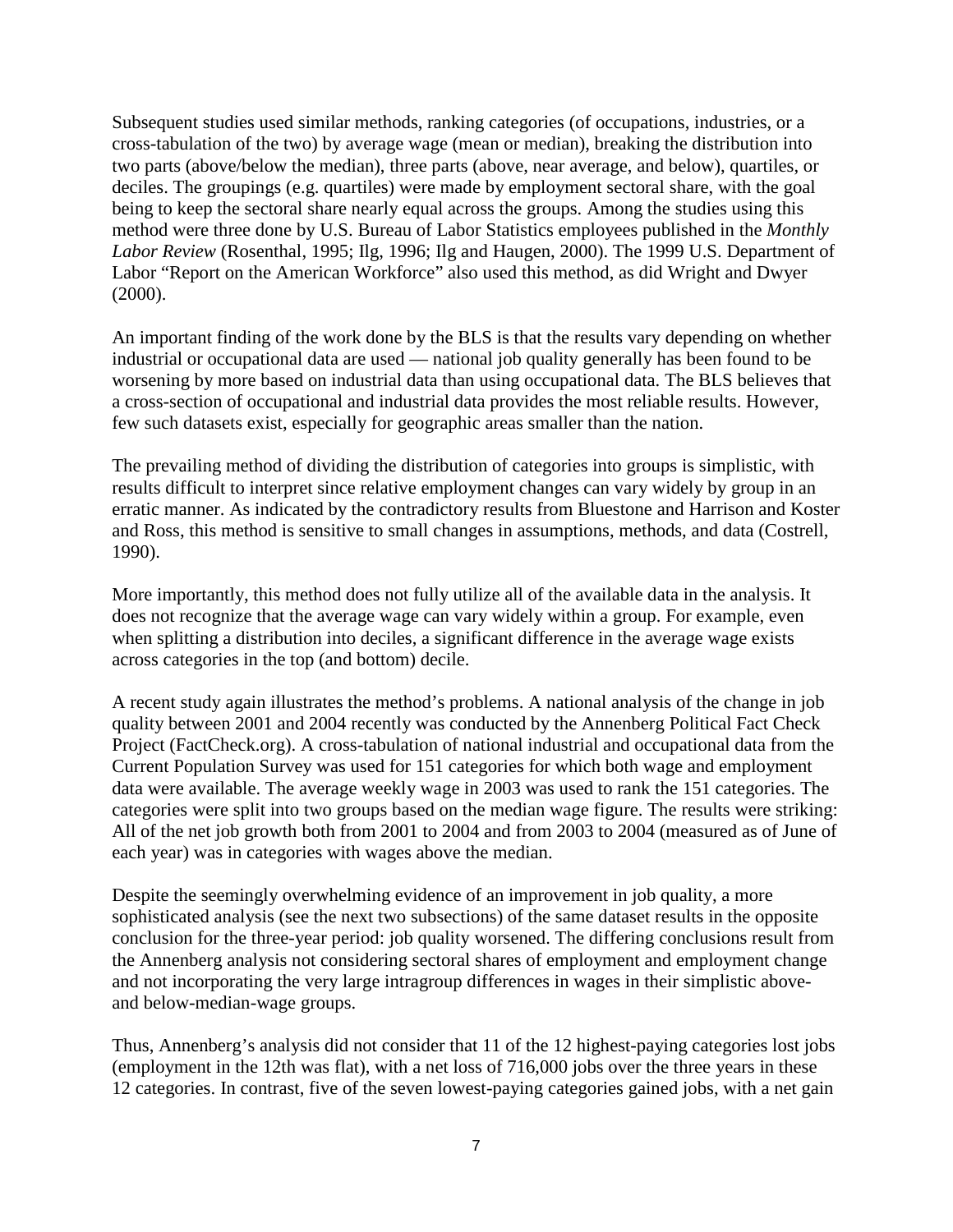of 734,000. One category with an average wage moderately above the median — professional occupations in the educational and health services sectors — had a three-year increase in employment of 1.38 million, which was greater than the overall increase of 1.07 million. In contrast, the category of production occupations in manufacturing (with earnings slightly below the median) lost 1.27 million jobs.

## **The Measurement of Job Mix and Job Quality**

Instead of ranking and dividing categories into groups, an overall measure of the change in job quality can be calculated, using all of the available data. The change in job quality (sometimes referred to as the "score" in this report) for the nation and for subnational areas (such as states or metropolitan areas) is calculated from the following formula, summing over all categories (industries or occupations):

## **(change over time in categorical share of employment) \* (ratio of average wage to overall average wage – 1) \* 100**.

A similar measure is used to compare the job mix (either industrial mix or occupational mix) in subnational areas to the national average as of a particular point in time, summing over all categories:

## **(difference in share of employment between the subnational area and the nation) \* (ratio of average wage to overall average wage – 1) \* 100**.

The mid-point of the job quality score is zero; that is, categorical employment change that is exactly proportionate to employment shares results in a score of zero. A negative score indicates a deterioration in job quality while a positive score signals an improvement in job quality. Similarly, a job mix value of zero indicates that differences in the job mix between the subnational area and the nation have no effect on the average wage comparison.

The multiplication by 100 in the formulae converts the results to percentages. For example, a job quality score of -0.5 indicates that deterioration in job quality had a downward effect of 0.5 percent on the overall average wage. A job mix value of -1.0 indicates that a difference in the job mix between the subnational area and the nation accounts for a 1.0 percentage point shortfall in the average wage in the subnational area relative to the nation.

The formula for the change in job quality can be used for one-year or multi-year analyses. A score for a multi-year period can be calculated by either of two techniques: (1) by applying the formula to data for the beginning and ending years of the period, or (2) by cumulating the annual scores according to the formula (((1 + annual score for first year/100)  $*(1 +$  annual score for second year/100) ...) -1)  $*$  100. The multi-year score from the two techniques will differ because of the variation in the base period used for the average wage ratio. When annual data exist, the cumulation of annual scores is the preferred method since it allows the average wage data to be updated each year, rather than held constant.

The average wage ratio for either the first or last year of the time period being analyzed can be used in the change in job quality calculation. If a long time frame is analyzed using the beginning and ending year technique, the results will vary with the choice of the year used for the wage data. The first year of the time period has been used for this report.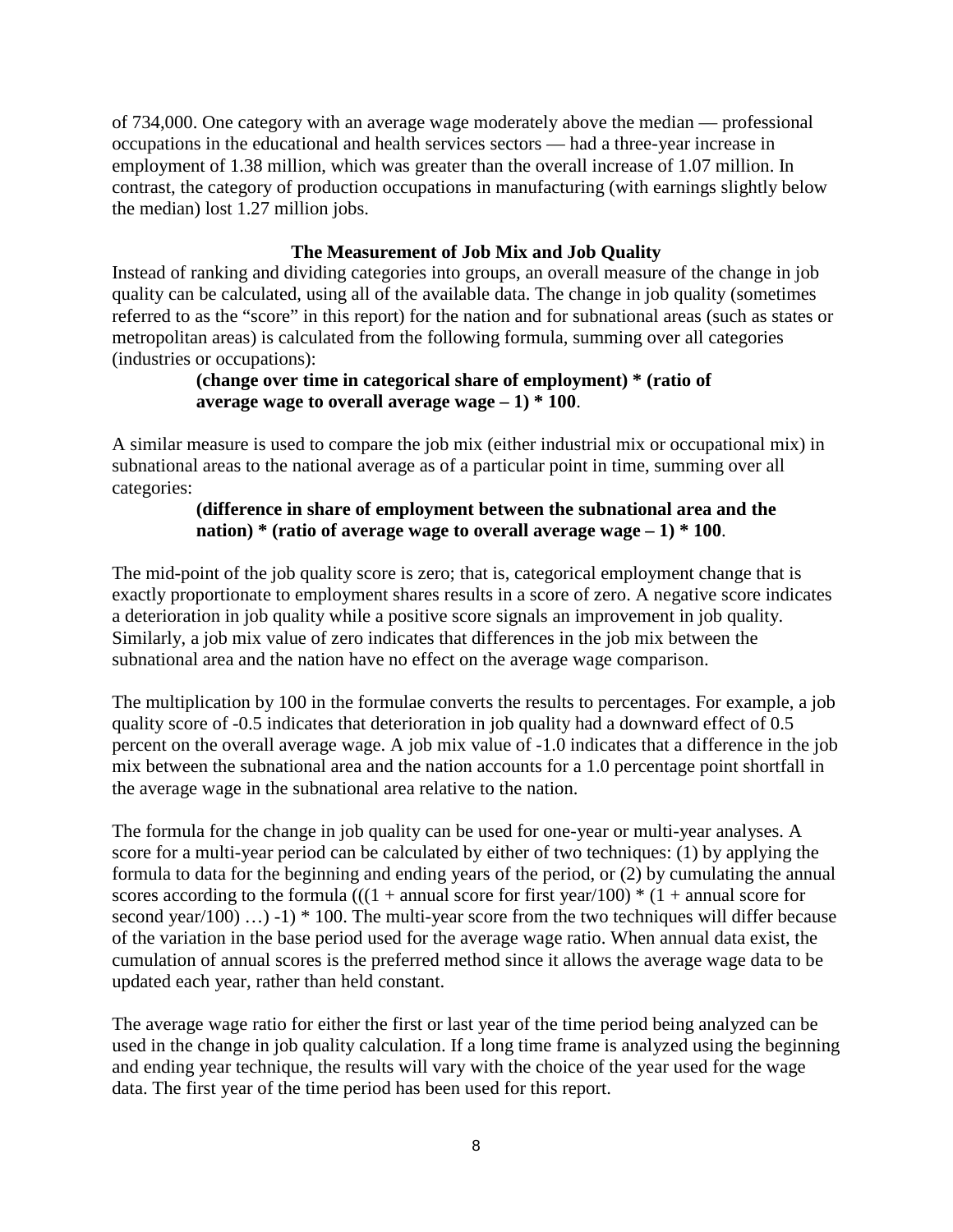Since the job mix focuses on the difference in the industrial or occupational structure between a subnational area and the nation, the formula uses national wage data. Similarly, the change in job quality calculation for the nation uses national wage data. For the change in job quality calculation for a subnational area, an argument can be made to use either national or subnational area wage data. A noticeable difference in the score can result (see Appendix I). Subnational area wage data are used in the calculation of the change in job quality in subnational areas for this report.

The job quality scores of individual categories can be used to identify the major contributors to the overall change in job quality. Faster-than-average growth in a higher-than-average-paying category results in a positive score, as does slower-than-average growth in a lower-than-averagepaying category. Categorical job mix values can be interpreted similarly.

#### **National Change in Job Quality**

Applying the change in job quality formula to the Annenberg dataset, the job quality scores were calculated to be -0.09 in 2002, -0.20 in 2003, and 0.07 in 2004. Thus, job quality declined marginally in 2002 and 2003 and rose slightly in 2004. The three-year score was -0.21. (The 2003 average wage — the only figure supplied by Annenberg — was used in the formula for each time period. Thus, the scores for these three one-year periods sum to the three-year figure.)

For the three-year period, the category of professional occupations in the educational and health services sectors had the greatest positive contribution, followed by management occupations in financial services. Both categories pay above the median wage and had faster-than-average employment growth. Service occupations in leisure and hospitality — very low paying with above-average job growth — had the largest negative contribution. Management occupations in manufacturing and professional occupations in manufacturing —high paying categories that lost jobs — also had negative scores.

Gould et. al. of the Economic Policy Institute (EPI, 2004) issued a report critical of Annenberg's methodology and conclusion. The EPI redid the study. Their methodology is similar to that used for this report, utilizing all of the available data. However, the EPI devised a different calculation. They split the 151 categories into two groups: those with gains in employment share and those with losses in employment share. In each group, a weighted share for each category was created using the total change in share for the group. By category, the weighted share was multiplied by the average wage, with this weighted wage summed over all categories in each group. For the three-year period, the weighted average wage of categories with gains in employment was 7 percent less than the weighted average wage of categories with job losses. See Appendix II for a comparison of the EPI calculation to that used in this report.

#### **Datasets**

Since all available datasets of employment and wages for subnational areas have significant but varying limitations, five datasets were examined in this project. Three datasets present industrial data, one provides occupational data, and the fifth contains both occupational and industrial data — but its latest data are for 1999.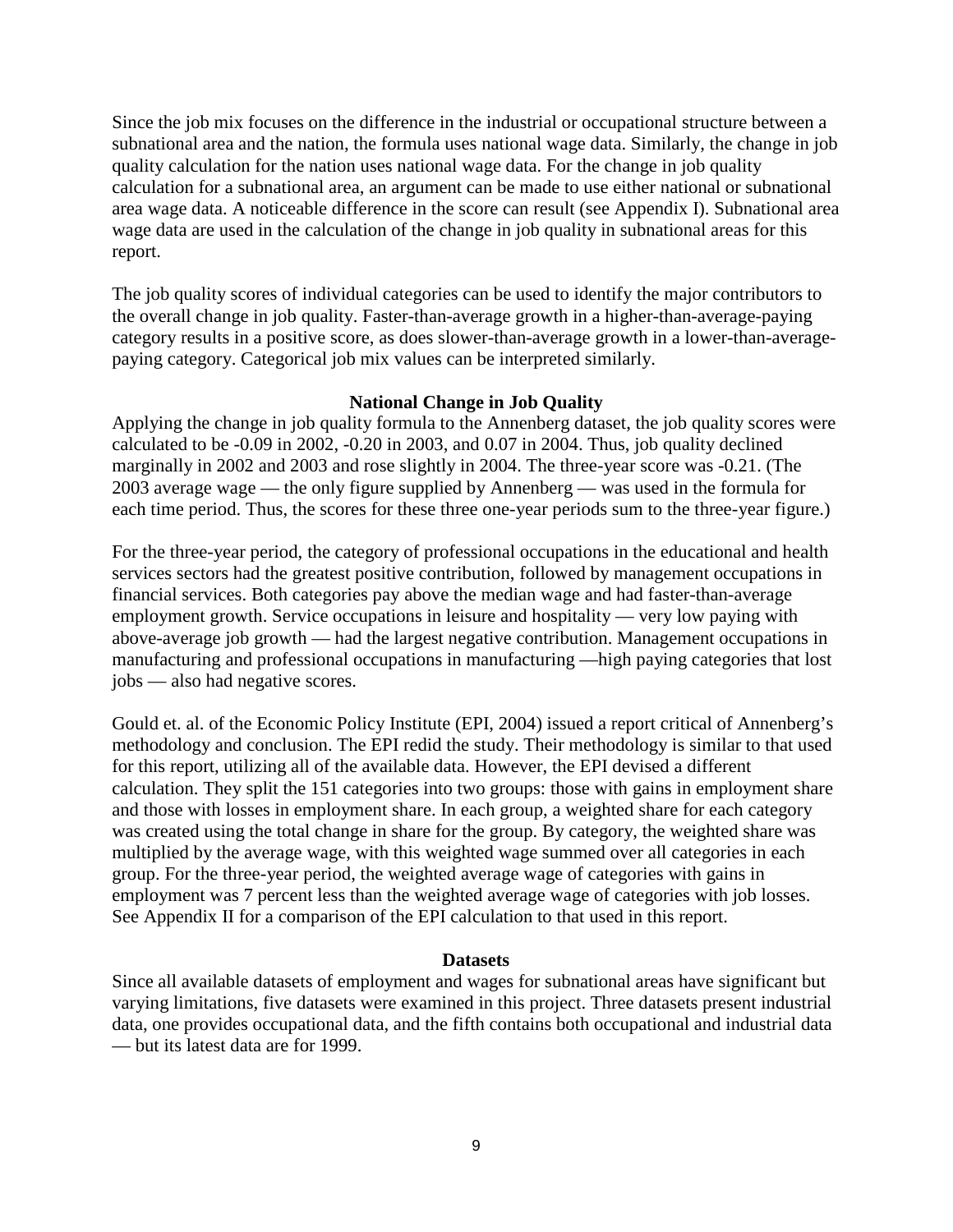Industrially, workforce data currently are categorized by the North American Industry Classification System (NAICS). The Standard Industrial Classification (SIC) was used prior to NAICS. Changes over time to the SIC, then the switch from the SIC to the NAICS, result in data that are not comparable over time.

The NAICS presents data hierarchically. The most detailed data are for industries (5- or 6-digit NAICS code). These are totaled into industry groups (4-digit), then into subsectors (3-digit), and finally into 20 (2-digit) sectors. The SIC used a similar system, grouping 4-digit industries progressively into 3-digit industry groups, 2-digit major groups, and 1-digit divisions.

The classification system for occupational data also has been revised, causing discontinuities in the time series. Currently, the Standard Occupation Classification (SOC) system is used. The SOC defines more than 700 occupations, which are combined into 22 major occupational groups.

A limitation to all government data is the withholding of data that violates the federal government's disclosure restrictions. To prevent the identification of data for a specific company, data are withheld if too few companies are represented in a given industry or occupation or if one company dominates the category. Data for a second category must be withheld, even if its disclosure restriction is not violated, so that the data for the first category cannot be calculated from available data.

This disclosure restriction has little effect on national data but a considerable impact on published data for most subnational areas. A substantial portion of the industrial or occupational data may be withheld from geographic areas with few employers. For this project, categories with withheld data were combined — the data for these aggregations could be calculated from the figures at the next higher level of industrial or occupational detail and figures for other categories at the same level. (For one dataset that was not very sectorally detailed, the missing data were imputed for Arizona.)

While the primary focus of this project was job quality in Arizona with comparisons to the nation, the results for Arizona also were compared to those of selected states for some of the datasets. Because of the lengthy data processing time, only three neighboring states have been analyzed as comparisons to Arizona. California is the dominant western state with strong business ties to Arizona, Colorado is fairly similar in size to Arizona, and Nevada is the nation's other very fast-growing state.

The analysis also was extended to substate areas within Arizona for some of the datasets. Other than the Phoenix and Tucson areas, limited detail is available because of the disclosure restrictions.

#### **Bureau of Labor Statistics Occupational Data (OES)**

The Bureau of Labor Statistics (BLS), part of the U.S. Department of Labor, is the main provider of workforce data, in conjunction with state employment agencies (the Department of Economic Security in Arizona). The BLS produces various employment series. Occupational data generally are perceived to be superior to industrial data when examining job quality. However, a limited history of occupational data is available by state, with a discontinuity in 1999 when the SOC was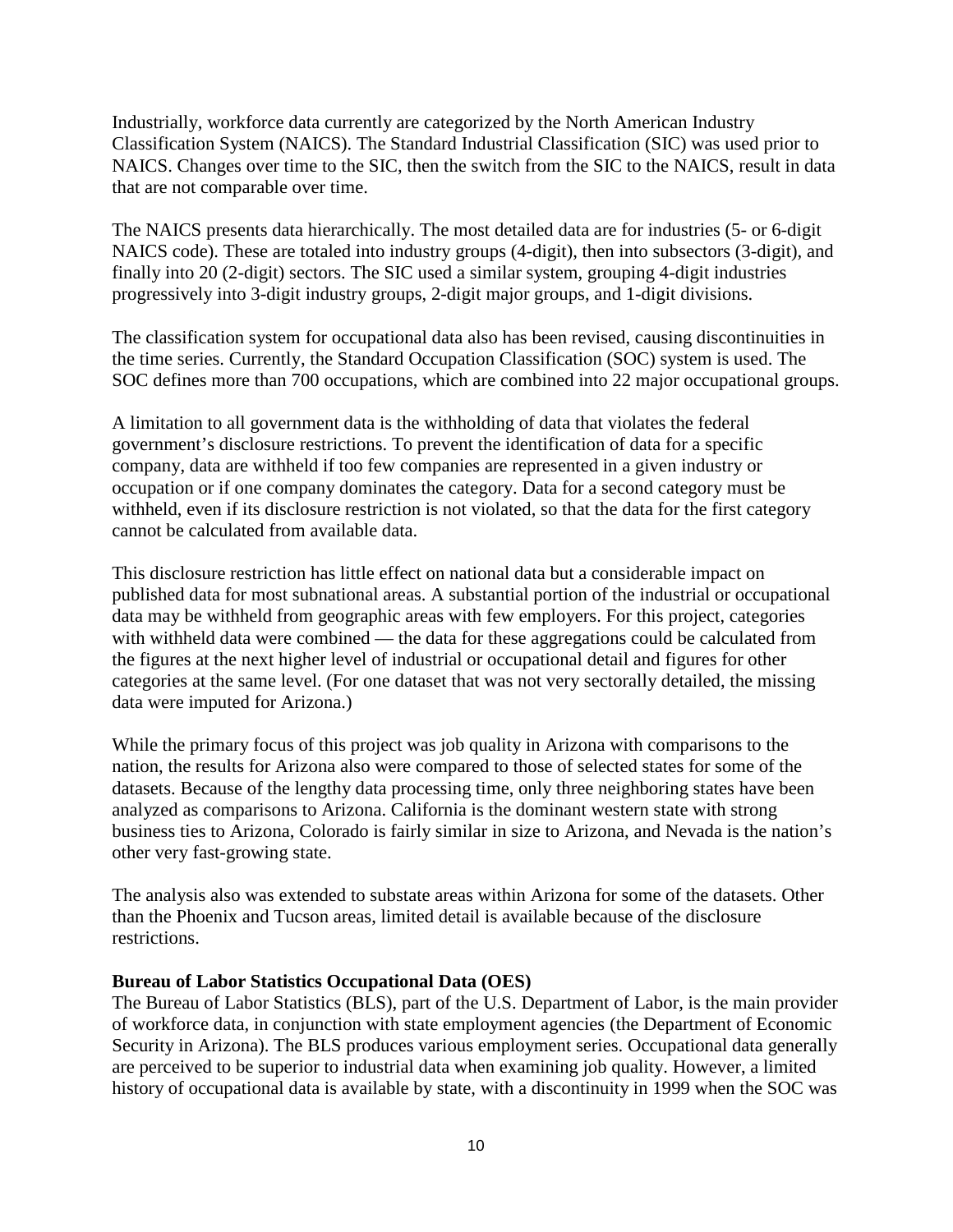adopted. The BLS currently conducts the Occupational Employment Statistics (OES) survey semiannually; previously the data were collected annually. However, since employers are contacted only once every three years, fully comparable data exist only for three-year comparisons. For this study, data for 2003 were compared to those for 2000.

While national data are available for 735 occupations, withheld data in Arizona limited the analysis to 543 categories available in both 2000 and 2003. This number includes an aggregation of multiple occupations with withheld data within each of the 22 major occupational groups.

The OES dataset also was used for the three comparison states and for four metropolitan areas within Arizona. The number of occupations and occupational aggregations available in both 2000 and 2003 varied widely: 681 in California, 587 in Colorado, 480 in Nevada, 453 in the Phoenix-Mesa metropolitan area, 329 in metro Tucson, 177 in metro Flagstaff, and 147 in metro Yuma.

## **Bureau of Labor Statistics Industrial Data (ES-202)**

The unemployment insurance (ES-202) program — now called the Quarterly Census of Employment and Wages — provides data for the nation, states and counties. Historical data were recalculated by the BLS based on the NAICS, resulting in a consistent time series from 1990 through 2003. Full industrial detail is available from the ES-202 program, but considerable data are withheld and workers not covered by the unemployment insurance program are not included. The number of industries and industry aggregations available for Arizona in every year from 1990 through 2003 is 636.

Because of the quantity of withheld data and the manner in which the data are presented, the processing of industrially detailed annual data is time consuming. Thus, the analysis of ES-202 data for the comparison states and for four metropolitan areas within Arizona was limited to data for 2000 and 2003 (matching the dates available from the OES data). The number of industries and industrial aggregations available in both 2000 and 2003 varied widely: 1,053 in California, 737 in Colorado, 693 in Arizona, 529 in Nevada, 334 in metro Tucson, 246 in the Phoenix-Mesa metropolitan area, 106 in metro Flagstaff, and 90 in metro Yuma.

The unclassified category — establishments for which the NAICS industry is unknown — was excluded from the dataset except for the metropolitan area analysis. In each metropolitan area, the unclassified data could not be distinguished from that of one or more sectors due to the method used by the BLS to maintain confidentiality.

(The most commonly used employment by industry series — monthly estimates from a survey of employers ['790' program] — was not included in this study. The main advantage of the 790 series is its timeliness; disadvantages stem from its survey nature and incomplete coverage of employment. In addition, the data have limited industrial detail and inconsistencies over time because of changes in the industrial classification system.)

## **Bureau of Economic Analysis (BEA)**

The BEA, a part of the U.S. Department of Commerce, provides annual employment, wage and salary, earnings, and personal income data for the nation, states, and counties. The primary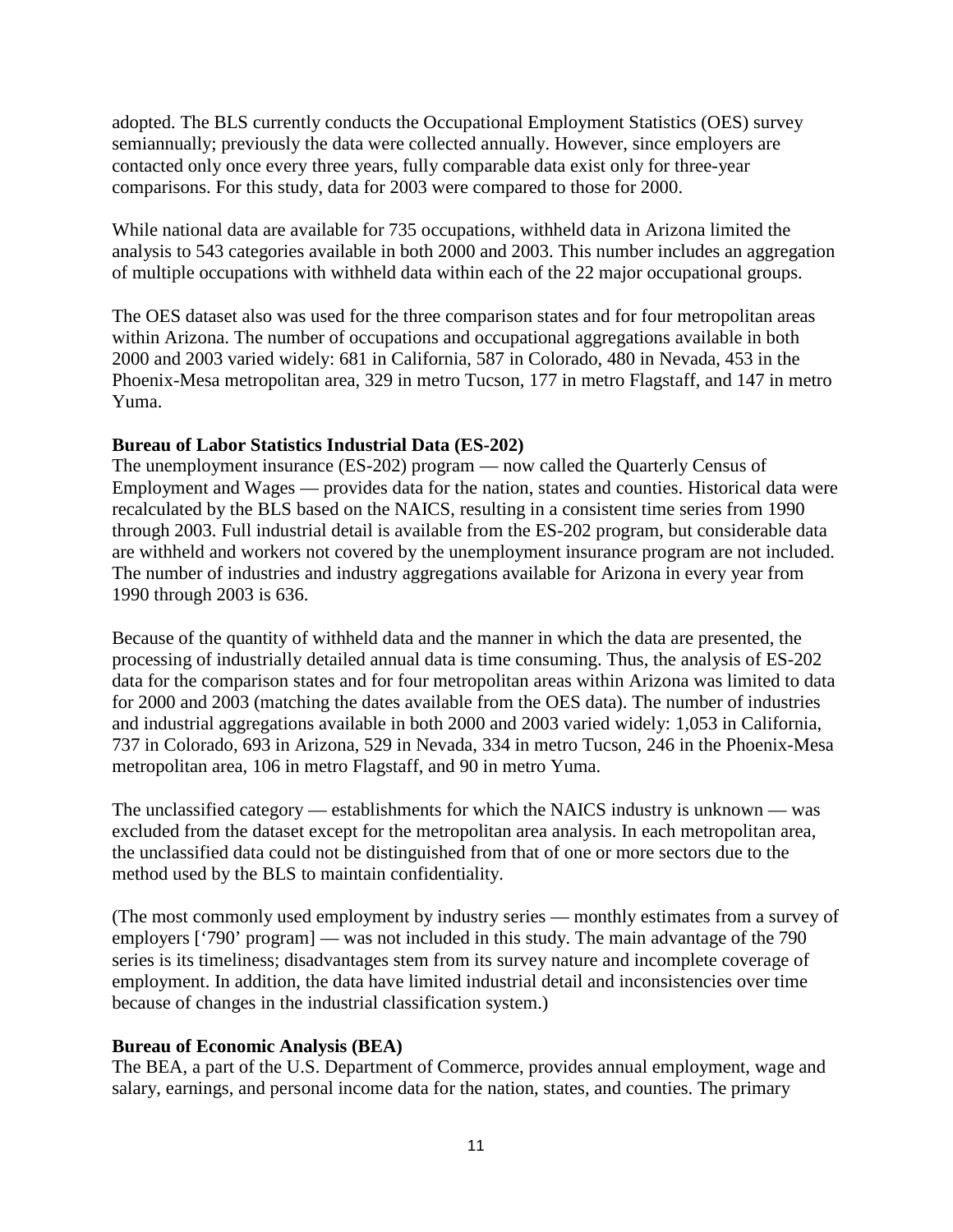source of the BEA data is the ES-202 dataset produced by the Bureau of Labor Statistics, but the BEA adds estimates for those employers not covered by the ES-202 program, thereby producing a more complete dataset. In addition to this broad coverage, an advantage of using the BEA dataset is its relatively lengthy time series, from 1969 through 2003. However, inconsistencies in the time series exist in 1975 and 1988 when updates to the SIC were implemented. The NAICS was implemented in 2001, causing a discontinuity: industry data prior to 2001 cannot be compared to 2001 or later data.

A serious limitation of the BEA data is that only an intermediate level of industrial detail is available, generally corresponding to the 2-digit SIC and 3-digit NAICS. The number of available categories is 74 for the SIC data and 94 for the NAICS data. Even at this moderate level of detail, some data were withheld for Arizona. These data were imputed for this study. Because of the limited sectoral data, this dataset was not used for other states or substate areas.

The BEA recently released compensation data for wage and salary workers for the first time, with history back to 1998 (the 1998-to-2000 data are by SIC). For Arizona and the nation, three measures of industrial mix and change in job quality were calculated from the BEA data for the 2001-to-2003 period: (1) the average wage (the primary measure used in this report) is computed from wage and salary disbursements and wage and salary employment; (2) average compensation — also for wage and salary employment — adds several other types of compensation to wages and salaries: employer payments for pension plans, group health and life insurance, government social insurance, and other supplemental payments; and (3) average earnings adds proprietors' income and other compensation to wage and salary compensation for all workers. The analysis of the three measures combined categories with missing data rather than imputing values for undisclosed data. This technique accounted for a modest difference in Arizona's 2003 industrial mix value but no difference in its job quality scores relative to the data that used imputed values.

#### **Census Bureau County Business Patterns (CBP)**

The U.S. Census Bureau, part of the U.S. Department of Commerce, annually reports establishment, employment, and payroll data for the nation, states, and counties. Full industrial detail is available for most sectors, but the public sector, farming, and certain other industries are not included in this dataset. In most subnational areas the employment and payroll data are withheld for many industries and higher-level NAICS categories. The latest data are for 2002.

The conversion to NAICS occurred in 1998 in this series, in contrast to 2001 in the BEA series. To take advantage of the longer NAICS series, the 1998 and 2002 data from CBP were analyzed for this study. The intermediate years (1999 through 2001) were not included because of the processing time. Arizona data were available in both years in 710 categories (mostly industries, but including some aggregations of more than one industry or industry group). Like the ES-202 dataset, the unclassified category was excluded. Because of the significant size of the industries not included in the CBP dataset, an alternative version of the dataset — that adds BEA data for the missing industries — also was used in this project.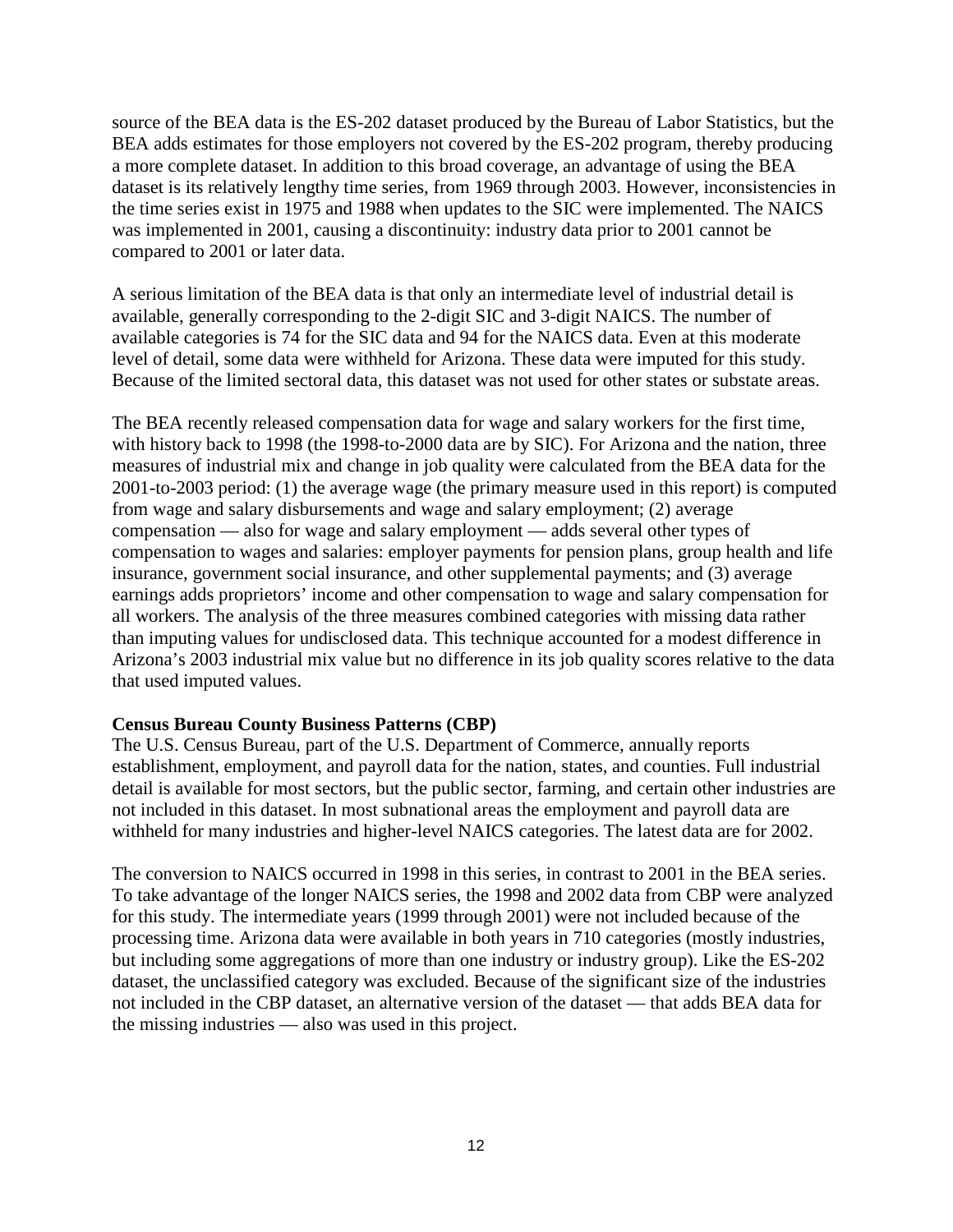#### **Census Bureau Decennial Census (PUMS)**

The Public Use Microdata Sample is a very different dataset from the others used in this study. PUMS provides raw data by person for a multitude of variables (including both industry and occupation), while in the other datasets a limited number of indicators (such as employment or wages) are already aggregated into industrial or occupational categories.

Four measures of employment and wages were created from the PUMS dataset for Arizona and the nation for 1999 (much of the economic data in the decennial census is for the prior year, e.g. 1999 from the 2000 census). In order to match the PUMS results to those of other datasets, one measure limits the analysis to people who had wage and salary income, with no consideration to how much the person worked during the year (since the other datasets do not adjust the wage figures for the number of weeks worked during the year or the average number of hours per week worked). The second measure adds self-employment income to wages and salaries to obtain a measure of earnings. Each of these two measures then were adjusted to full-time equivalency: the wage and salary income or earnings figure was divided by the approximate number of hours worked in the year (obtained from the number of weeks worked in 1999 and the average number of hours per week worked), then this hourly wage was multiplied by 2,080 hours.

Conceptually, the full-time-equivalent measure of earnings — the most comprehensive of the four measures — is superior to the others. It was the only measure used for the 1989 data for the state and nation, and only this measure was used for the comparison states and substate areas. Because of the limited sample size, the only substate areas analyzed were Maricopa County (the Phoenix area), Pima County (the Tucson area), and the balance of the state.

The Census Bureau combined some industries prior to producing the PUMS file, so that 264 industries are available from the 2000 census (243 from the 1990 census). Occupations were similarly combined, so that 473 are available for 2000 (504 for 1990).

PUMS has several shortcomings: it is available only every 10 years, both the industrial and occupational codes differ between 1990 and 2000 so that the job quality score cannot be calculated, it is only a 5 percent sample of the population, and it uses an alternative definition of public sector employment. (Most datasets put all public-sector employees in the government sector. The alternative classification assigns most public-sector employees to other sectors, with the remainder placed in the public administration sector). Further, the accuracy/validity of the responses provided by individuals who completed the long-form of the decennial census cannot be verified.

In terms of this project, the accurate reporting of earnings, industry, and occupation in the decennial census is of key importance. On the 2000 census long-form questionnaire, respondents were asked to provide the name of their employer and the "kind of business or industry." Census Bureau personnel used this information to assign the NAICS industry. Similarly, respondents were asked to state the "kind of work" and the "most important activities or duties," which were used by the Census Bureau to assign the SOC occupation.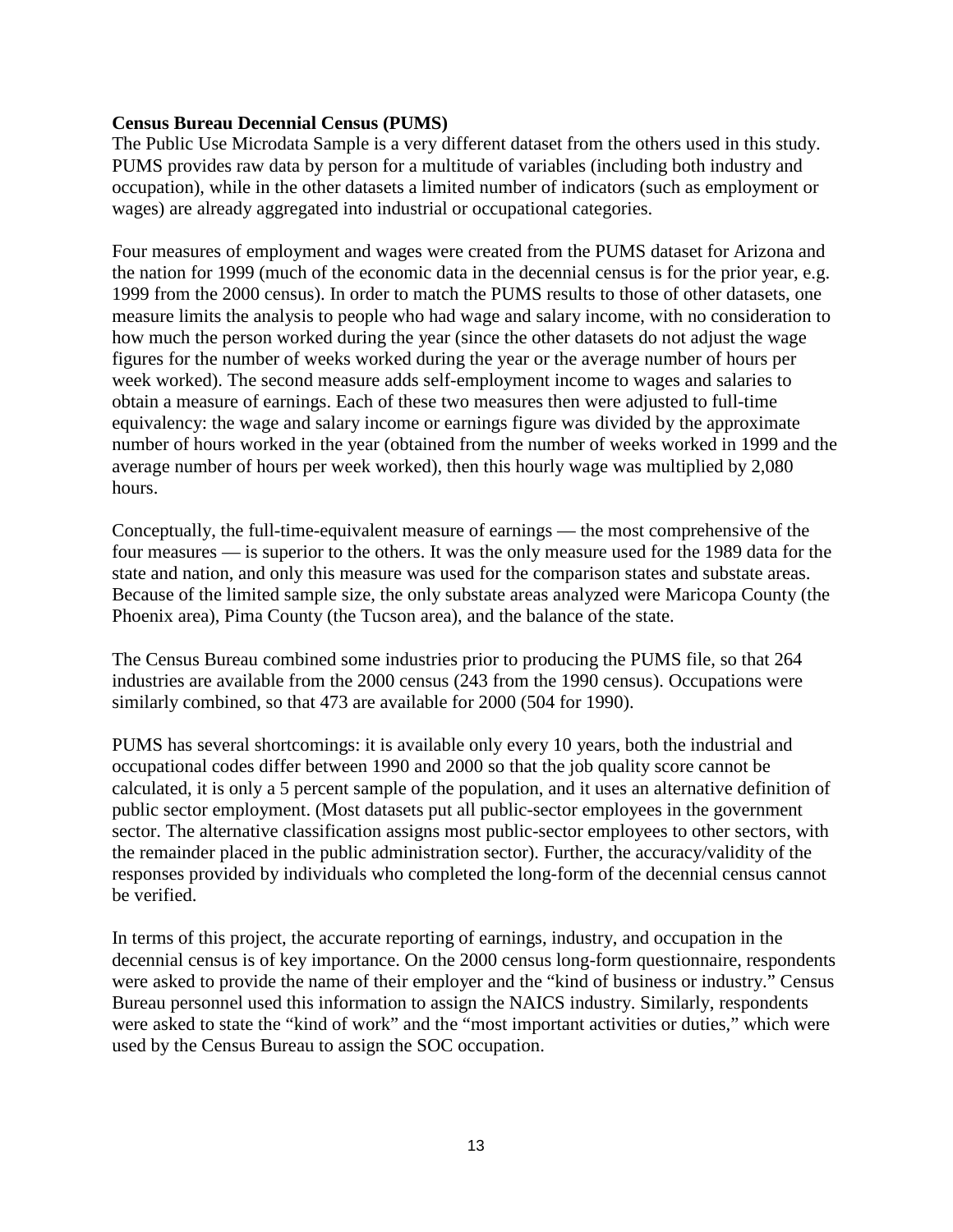Both the industrial structure and occupational structure reported in the decennial census are considerably different from those of other datasets. These differences are reflected in the results, where estimates of average wage and job quality from the PUMS data are not consistent with those of other datasets, even when the unadjusted wage and salary measure from the PUMS dataset is used for the comparison.

The ES-202 dataset can be used to calculate sectoral employment based on the public administration classification as well as on the government classification. Relative to the ES-202 public administration data for 1999, the 1999 census data report a much lesser share of the workforce employed in the administrative support sector, with other lesser shares in accommodation and food services, management of companies, and retail trade. A greater share of the workforce was in the construction, educational services, and other services sectors. For most sectors, the differentials between the two datasets for Arizona are similar to those for the nation.

The census 1999 occupational data were compared to the OES data (for 2000). The census considerably underreported food preparation and serving and administrative support occupations, with lesser shares also in the transportation and material moving and production occupational groups. Census shares for the management group were much higher, with higher shares also in business and financial occupations. The differentials between the two datasets for Arizona are similar to those for the nation for most occupational groups, but some variation is present, especially in the construction and extraction group and in the sales group.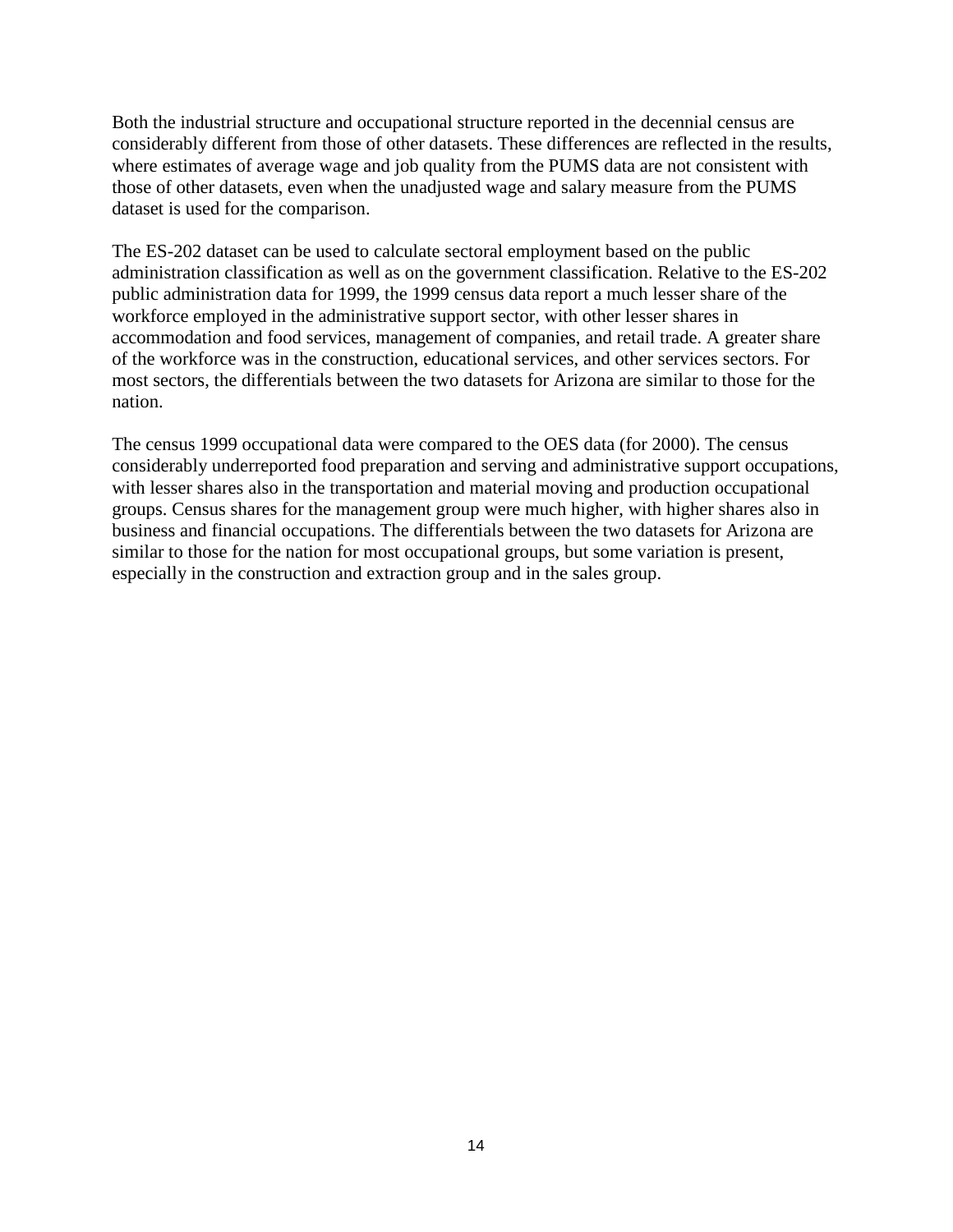## **RESULTS: ARIZONA AND THE UNITED STATES**

Assessments of Arizona's industrial and occupational mixes, and of the change in job quality in Arizona and the nation, vary somewhat by dataset. Differences in the results across the datasets in part reflect the variation in availability of industrial detail. Using the NAICS, full 6-digit industrial detail is available from the ES-202 data. The CBP dataset also has full industrial detail but excludes certain important industries. In some cases, PUMS data are available at the 6-digit level, but more commonly the Census Bureau combined categories to the 4-digit (or 3-digit) level. In the construction sector, only 2-digit data are available. The BEA data largely consists of 3-digit detail, though in some sectors only the 2-digit totals are provided.

However, each dataset differs in other ways, which also partially explain the differences in results. For example, various industries are excluded from the CBP dataset. The PUMS dataset uses the public administration definition of government, in which many government employees are classified in other sectors; the sectoral share of public administration was only 6.7 percent in 1999 in Arizona. However, all public-sector employees are included in the government sector in the BEA dataset, which had a sectoral share of 16.4 percent in Arizona in 1999, and in the ES-202 dataset, which had a 14.4 percent sectoral share.

Conceptually, the more industrially detailed the data, the more robust the results will be. However, a practical limitation applies at subnational levels: if an industry has few employees, its average wage may be unrepresentative. Since the subnational average wage is used in calculations of the change in subnational job quality, small industry size may distort the results. The small sample size of the PUMS also is an issue, though the subnational wage data are not used since the job quality score cannot be calculated.

Since the datasets use different definitions of employment, totals do not match, as seen in Table 1. The BEA dataset provides the highest estimate of employment, with the lowest from the CBP (before being supplemented by the BEA data).

Generally, results from the BEA, ES-202, and OES datasets are similar in terms of average wage, ratio of the Arizona average wage to the national average, job quality, and the change in job quality. Results from CBP differ: the average wage is lower, the Arizona average wage is lower relative to the national average, Arizona's industrial mix value is lower, and the change in

## **TABLE 1 COMPARISON OF MOST RECENT DATA BY DATASET**

| <b>Employment</b> |           |             | <b>Average Wage</b> |          |              |
|-------------------|-----------|-------------|---------------------|----------|--------------|
| <b>Dataset</b>    | Arizona   | U.S.        | Arizona             | U.S.     | <b>Ratio</b> |
| 2003 BEA          | 2.408.821 | 137.137.000 | \$34,738            | \$37.154 | 93.5%        |
| 2003 ES-202       | 2,271,582 | 127.795.829 | 35,050              | 37.765   | 92.8         |
| 2002 CBP          | 1.945.472 | 112.400.654 | 30.747              | 35,098   | 87.6         |
| 2003 OES          | 2,275,410 | 127,420,170 | 34,030              | 36.520   | 93.2         |

Sources: U.S. Department of Commerce, Bureau of Economic Analysis (BEA); U.S. Department of Commerce, Census Bureau (CBP); U.S. Department of Labor, Bureau of Labor Statistics (ES-202 and OES).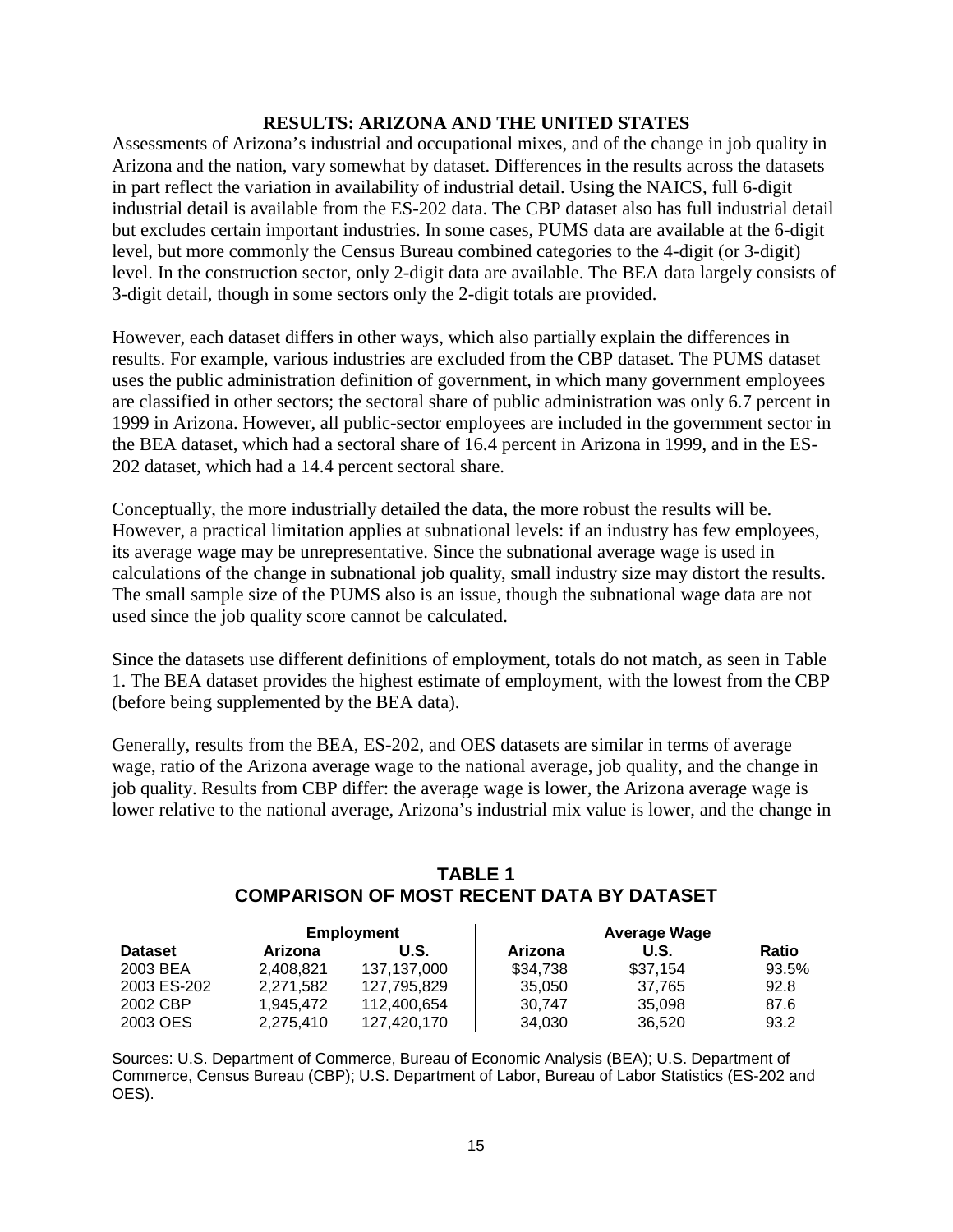job quality nationally and in Arizona are somewhat different from those of the other datasets. Supplementing the CBP with BEA data reduces the differences in results relative to the other datasets, but the CBP results still are not in line with those from other datasets.

While the CBP presents a more pessimistic view of job quality in Arizona than the BEA, ES-202, and OES datasets, the PUMS data paint a more optimistic picture. The differential in the average wage between Arizona and the nation is less from PUMS, and the Arizona industrial and occupational mixes are assessed more favorably.

A discussion of the average wage is presented first. The effects of industrial mix and occupational mix on the average wage in the latest year then are examined, followed by a focus on changes in job quality over time. Each section compares the results from the different datasets before presenting detail from each dataset.

#### **Average Wage**

The overall average wage is not by itself a good measure of job quality. While the overall average wage incorporates job quality, it also reflects such other factors as labor force supply and demand, perceived quality of place, productivity, and cost of living. Similarly, increases over time in the overall average wage do not necessarily indicate improvements in job quality. For example, technological innovations increase productivity and raise wages without any change in job quality.

Arizona's average wage is less than the national average according to each of the datasets. Three datasets place the 2003 difference at 7 percent (about \$2,500), but the CBP data show a larger differential of 12 percent (more than \$4,000). In contrast, the PUMS dataset indicates that the differential in 1999 was smaller than measured by the other datasets: less than 5 percent compared to 8-to-9 percent from the BEA and ES-202 datasets. The time series from the BEA shows that the average wage differential between the United States and Arizona historically ranged over the economic cycle by between 1 and 5 percent, typically reaching its low point somewhat after the end of a recession. The differential reached 10 percent in 1993, twice the differential of prior economic troughs, before narrowing to 7 percent in 2002 and 2003 — still greater than the historical norm for troughs.

Arizona's occupational mix in 2003 had almost no effect on the state's average wage being below average. The 2003 industrial mix contributed to the subpar wages, but explained only a little more than 1 percentage point (20 percent) of the 7-point differential. In contrast, using the 1999 PUMS data, the industrial mix and occupational mix each had a small positive effect on the state's average wage relative to the national average.

Thus, little (or none using the PUMS data) of the state's subpar wages can be traced to job quality. Similarly, geographic differences in living costs only slightly (if at all) contribute to the average wage differential between Arizona and the United States (see Appendix III). Most of the average wage differential therefore is due to unmeasured factors, such as productivity and labor force supply and demand. No productivity data exist for Arizona. Worker productivity in Arizona could be below the national average due to lesser investments in physical or human capital, which would result in lower wages. Labor market supply and demand factors are a likely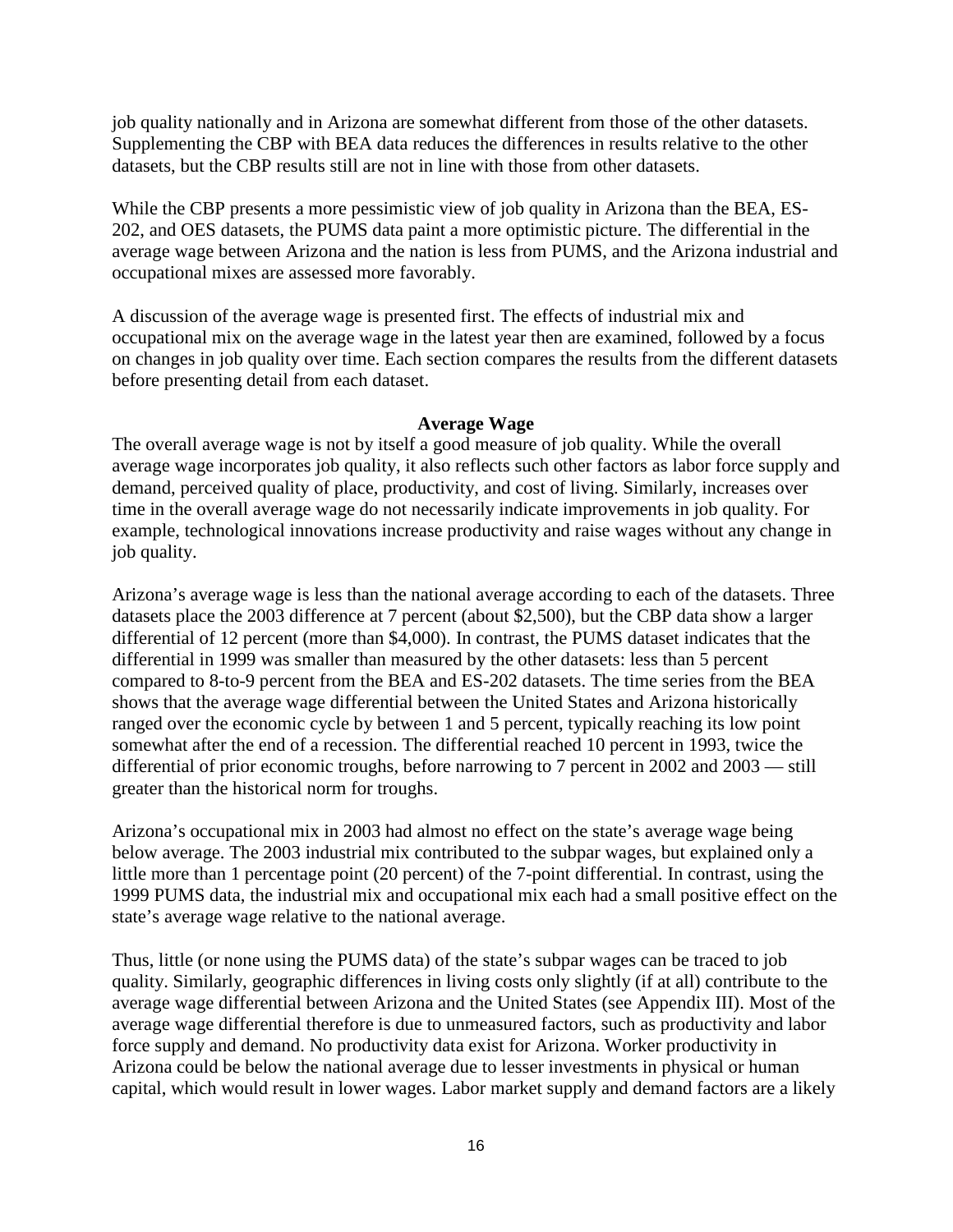cause of the low wages in Arizona. A substantial number of people seem willing to move to Arizona and accept a substandard wage in exchange for perceived qualitative advantages to living in Arizona, primarily climate. This condition has been called the "sunshine factor."

## **BEA Average Wage**

Calculated from BEA data on wage and salary disbursements and wage and salary employment, Arizona's average wage was \$34,738 in 2003 — 6.5 percent (\$2,416) less than the national average of \$37,154. Adding compensation other than wages and salaries, average total compensation of wage and salary workers was \$42,160 in 2003 — 7.9 percent less than the national average. Compensation other than wages and salaries was considerably below the national average in Arizona (13.8 percent less in 2003). Adding all sources of income of proprietors to the compensation of wage and salary workers, average earnings of all workers was \$39,230 in 2003 in Arizona, also 7.9 percent less than the national average. Thus, Arizona is slightly further below the national average on both average compensation and average earnings than on average wage. The rest of this subsection is based on the average wage measure.

In most years from 1969 through 2003, the percent change in the average wage — adjusted for inflation using the GDP implicit price deflator — was positive but less than 2 percent, both nationally and in Arizona. The strongest gains in the average wage occur in expansionary years and the weakest during recessions. For five consecutive years from 1996 through 2000, the average wage rose by unusually large amounts (at least 2 percent), both nationally and in Arizona. This was followed by two years of essentially no change during and immediately after the recession, before typical growth resumed in 2003 (1.0 percent in the U.S. and 1.3 percent in Arizona).

Expressed as a ratio to the national average, Arizona's average wage has cycled over time, partially related to the economic cycle (see Chart 1). In the 1970s and early 1980s, the ratio peaked just before the start of a recession, at 98.8 in 1973 and 97.6 in 1981. It reached its trough at 94.8 in 1977, two years after the end of the recession. In the 1980s, the ratio rose in just one year, breaking the earlier pattern of rising during expansions. It reached its low of 90.2 in 1993, two years after the end of the recession. Since 1993, the ratio has climbed in most years, though generally by modest amounts. The ratio did not fall during and just after the 2001 recession. Despite this, the 2003 figure of 93.5 still was less than that of all years from the start of the series in 1969 through 1987.

Arizona's average wage in 2003 was sixth highest among 10 western states, as seen in Table 2. The change in the average wage is shown over three time periods. (The years 1984 and 1993 were selected because they represent a similar point in their economic cycle to 2003; 1998 was selected to focus on more recent changes.) Arizona ranked among the top four western states in each time period.

Thus, Arizona's average wage lost ground relative to the national average between the early 1980s and early 1990s, only a portion of which has since been recovered. However, Arizona's average wage performance since 1984 has been slightly better than that of the median western state. Four of nine other western states had a lower average wage in 2003 than Arizona.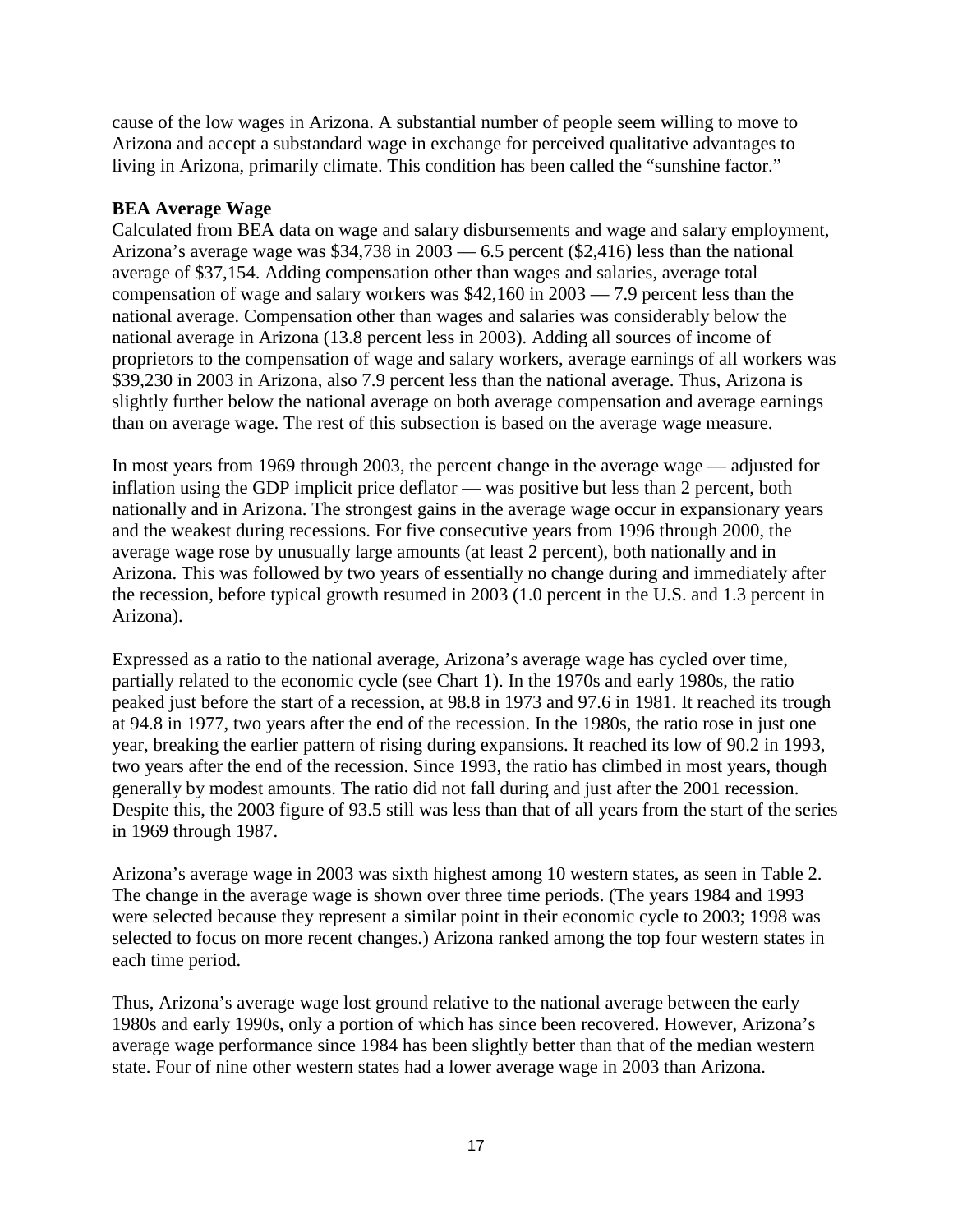**CHART 1 ANNUAL RATIO OF AVERAGE WAGE IN ARIZONA TO U.S. AVERAGE, BEA DATA**



Source: U.S. Department of Commerce, Bureau of Economic Analysis.

Adjusting for the cost of living (calculated from the ACCRA data presented in Appendix III), Arizona's average wage in 2003 was about 5 percent less than the national average, about the same as in 1982. The differential had been between 9 and 11 percent from 1985 through 1999. Only partially adjusting for the cost of living by averaging the adjusted and unadjusted differentials, Arizona's average wage in 2002 and 2003 was about 6 percent less than the national average. It had been about 5 percent less in 1982 and 1983, but was about 9 percent less from 1990 through 1999.

#### **ES-202 Average Wage**

The average wage according to the ES-202 data is similar to that from the BEA data. In 2003, the ES-202 average wage in Arizona of \$35,053 was 7.2 percent less than the national average. Like the BEA measure, the ES-202 average wage in Arizona as a ratio to the national average has climbed somewhat from the low point of the early 1990s (see Chart 2).

#### **CBP Average Wage**

Arizona's average wage based on the County Business Patterns dataset — which excludes government employees, farm workers, and certain other workers — is further below the national average than calculated from BEA or ES-202 data. The 2002 CBP differential was -12.4 percent, compared to -6.8 percent using the BEA data and -7.4 percent based on ES-202 data for the same year. Further, the 1998-to-2002 increase in the average wage was less in Arizona than the national average using the CBP data, while the increase was greater in Arizona using the BEA and ES-202 data. Thus the wage ratio to the U.S. average based on the CBP data fell 2.3 percentage points (from 89.9 to 87.6) over the four years, while the ratios based on the BEA and ES-202 data rose 0.7 and 1.0 percentage points respectively.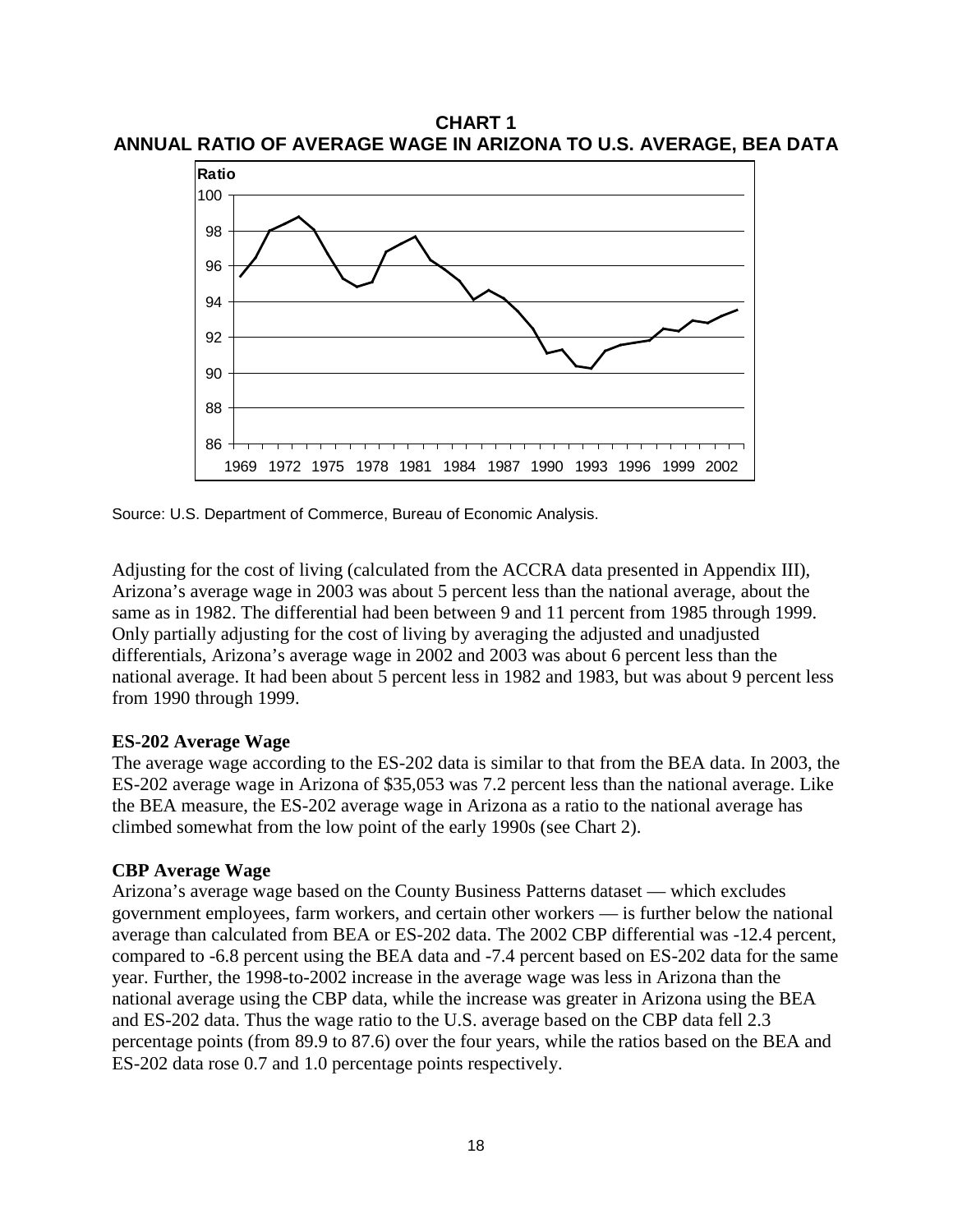## **TABLE 2 AVERAGE WAGE RATIO TO NATIONAL AVERAGE, 10 WESTERN STATES, BEA DATA**

|     | 2003      |       | 1984-2003 Change |         | 1993-2003 Change |        | 1998-2003 Change |        |
|-----|-----------|-------|------------------|---------|------------------|--------|------------------|--------|
|     | CА        | 112.5 | WA               | 4.1     | CO               | 5.8    | CO               | 2.4    |
| 2.  | WA        | 105.7 | СA               | 3.5     | WA               | 4.8    | CА               | 1.9    |
| 3.  | CO        | 103.3 | CO               | 1.3     | ΑZ               | 3.2    | ΑZ               | 1.0    |
| -4. | ТX        | 98.0  | AZ               | $-1.7$  | ТX               | 1.4    | <b>NM</b>        | 0.1    |
| 5.  | NV        | 96.5  | OR               | $-2.5$  | CА               | 1.3    | ТX               | $-0.6$ |
| -6. | <b>AZ</b> | 93.5  | NV               | $-3.2$  | ΟR               | $-0.3$ | WA               | $-0.9$ |
|     | ΟR        | 91.1  | ТX               | $-4.0$  | UT               | $-1.6$ | NV               | $-1.1$ |
| 8.  | UT        | 83.0  | ID               | $-7.8$  | <b>NM</b>        | $-1.6$ | OR               | $-1.5$ |
| 9.  | <b>NM</b> | 82.0  | <b>NM</b>        | $-8.4$  | <b>NV</b>        | $-3.2$ | UT               | $-1.5$ |
| 10. | ID        | 76.0  | UТ               | $-10.0$ | ID               | $-4.1$ | ID               | -1.8   |

Source: U.S. Department of Commerce, Bureau of Economic Analysis.





Source: U.S. Department of Labor, Bureau of Labor Statistics.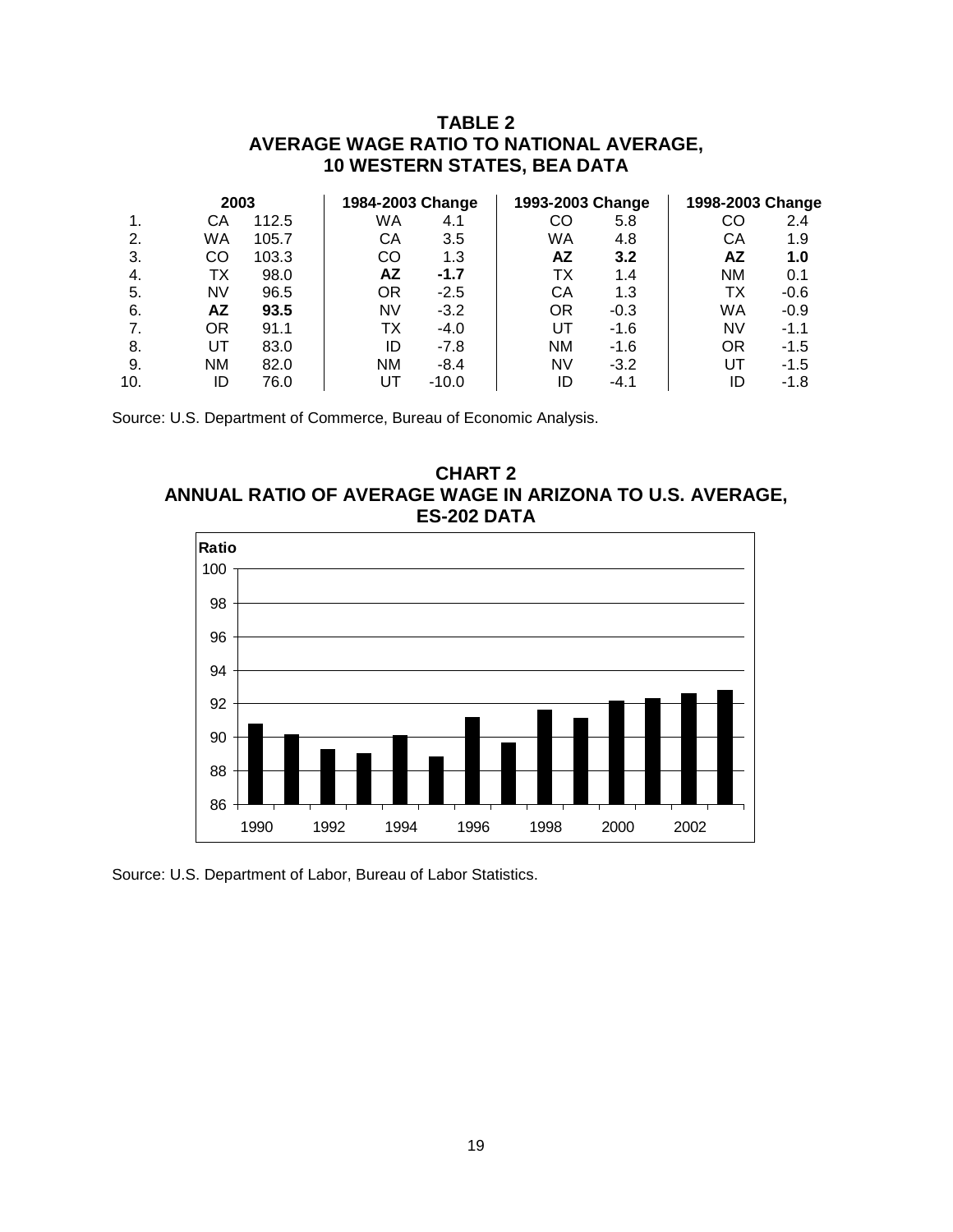To assess the effect of the industries excluded from the CBP dataset, BEA data for these industries were added to the CBP dataset. This had little effect on the results: the adjusted CBP average wage ratio was 88.2 in 2002, down from 91.1 in 1998.

The average wage is lower in the CBP dataset than in the BEA and ES-202 datasets in most sectors, both nationally and in Arizona. A portion of the lower wage in the CBP dataset results from timing differences: the average wage figure in the ES-202 and BEA datasets is an annual average figure, while the CBP average wage is for the first quarter of the year. In Arizona, the CBP average wage is further below the BEA and ES-202 figures than the national average. The average wage differential between the datasets is greater in Arizona in most sectors.

## **OES Average Wage**

The 2003 ratio of Arizona's average wage to the national average based on the OES data (93.2) was similar to that of the BEA and ES-202 data (93.5 and 92.8). However, the OES ratio dropped slightly (0.4 percentage points) between 2000 and 2003, while the ratios based on the two other datasets each rose 0.6 percentage points.

## **PUMS Average Wage**

The average wage calculated from the PUMS dataset was 6-to-7 percent higher than the averages from the BEA and ES-202 datasets for 1999, with all averages calculated on wages and salaries unadjusted for the number of hours worked. The higher PUMS average wage could in part be due to sampling error, but more likely results from some respondents to the 2000 census misreporting their wages.

Adding self-employment income to wage and salary income hardly raises the average earnings figure for 1999 and barely affects the ratio of the Arizona figure to the national average, as seen in Table 3. Adjusting each of these measures to a full-time-equivalent basis has more effect, raising the dollar average and lowering the ratio of the Arizona figure to the national average. The full-time-equivalent earnings measure is the most comprehensive of the four. Arizona's average on this basis was -6.2 percent below the national average in 1999, compared to -5.8 percent in 1989.

## **TABLE 3 AVERAGE WAGE IN 1999, PUMS DATA**

|                        | Arizona  | <b>United States</b> | Ratio |
|------------------------|----------|----------------------|-------|
| Wages and Salaries     | \$32,464 | \$34,016             | 95.4% |
| Earnings               | 32.947   | 34.574               | 95.3  |
| FTE Wages and Salaries | 35.998   | 38.482               | 93.5  |
| <b>FTE Earnings</b>    | 37.063   | 39.526               | 93.8  |

 $FTE = full time equivalent$ 

Source: Calculated from U.S. Department of Commerce, Census Bureau, Public Use Microdata Sample (2000).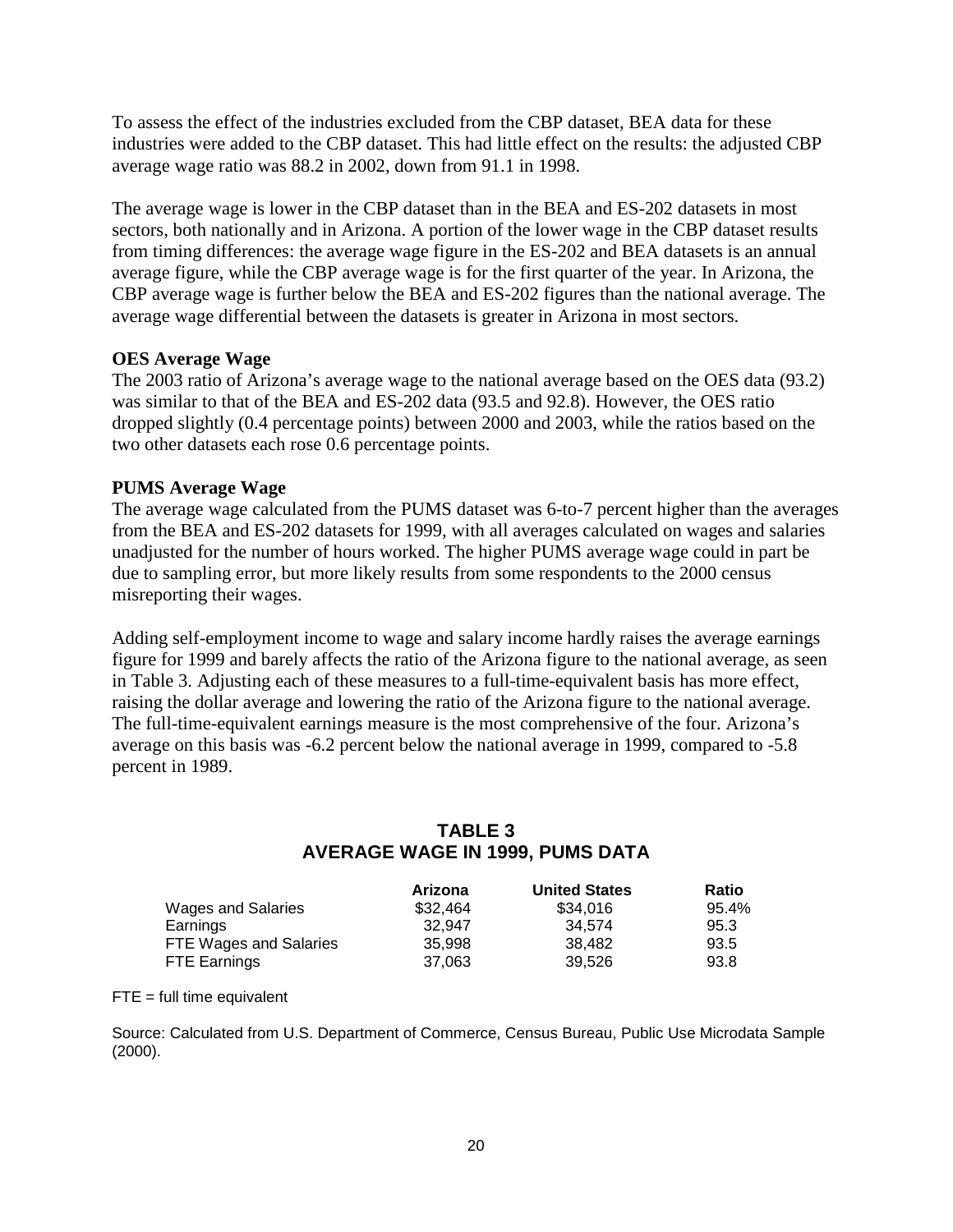#### **Job Mix**

The job mix refers to a comparison of the occupational or industrial structure of employment in a subnational area to the national average at a point in time. To isolate the effect of differences in the job structure, average wage is held constant in the calculation of job mix by using national wage data. Generally, Arizona's industrial mix has a small depressing effect, and the occupational mix no effect, on its average wage.

Arizona's most recent industrial mix values are negative as calculated from the ES-202, BEA, and CBP datasets, as seen in Table 4. The amount of sectoral detail available by dataset explains part of the variation in the industrial mix across the three datasets. Calculated at a standard 2 digit level, the variation in the industrial mix values is not as great, ranging from -2.2 percent from the BEA data to -3.4 percent from the CBP data. In contrast to these negative values, the PUMS data indicate that the industrial mix was marginally positive in 1999, about 2 points higher than the values from the ES-202 and BEA data.

The state's industrial mix accounted for 20 percent of the average wage differential from the national average according to the 2003 ES-202 and BEA data, and 30 percent based on the 2002 CBP data. In contrast, the occupational mix was not responsible for the state's subpar average wage. According to the OES data, the 2003 occupational mix had a value of just -0.1; the PUMS data indicated a positive value of 0.5 in 1999.

The relatively large sizes in Arizona of the below-average-wage administrative support and accommodation and food services sectors were the main reasons for the state's subpar industrial mix in 2002 and 2003 based on the BEA, ES-202, and CBP datasets. (The PUMS dataset agrees that each of these sectors had a sizable negative effect in 1999.) The relatively small sizes in Arizona of the high-wage management of companies, information, and professional, scientific and technical services sectors also contributed significantly. (These sectors had only slight negative effect in the PUMS data.) Within these sectors, the larger-than-average but low-wage temporary help, employee leasing, telephone call centers, lodging places, and restaurants

## **TABLE 4 COMPARISON OF ARIZONA JOB MIX VALUES Based on Unadjusted Wages and Salaries**

|      | <b>Industrial Mix</b> |            |        |             |            | <b>Occupational Mix</b> |
|------|-----------------------|------------|--------|-------------|------------|-------------------------|
|      | <b>ES-202</b>         | <b>BEA</b> | CBP*   | <b>PUMS</b> | <b>OES</b> | <b>PUMS</b>             |
| 1998 | $-2.0$                | $-1.7$     | $-2.4$ |             |            |                         |
| 1999 | $-2.1$                | $-1.7$     |        | 0.2         |            | 0.5                     |
| 2000 | $-1.1$                | $-1.4$     |        |             | $-0.2$     |                         |
| 2001 | $-1.2$                | $-1.3$     |        |             |            |                         |
| 2002 | $-1.5$                | $-1.3$     | $-3.5$ |             |            |                         |
| 2003 | -1.5                  | $-1.3$     |        |             | $-0.1$     |                         |

\* Adjusted for missing industries

Sources: Calculated from U.S. Department of Commerce, Census Bureau (CBP and PUMS) and Bureau of Economic Analysis (BEA), and U.S. Department of Labor, Bureau of Labor Statistics (ES-202 and OES).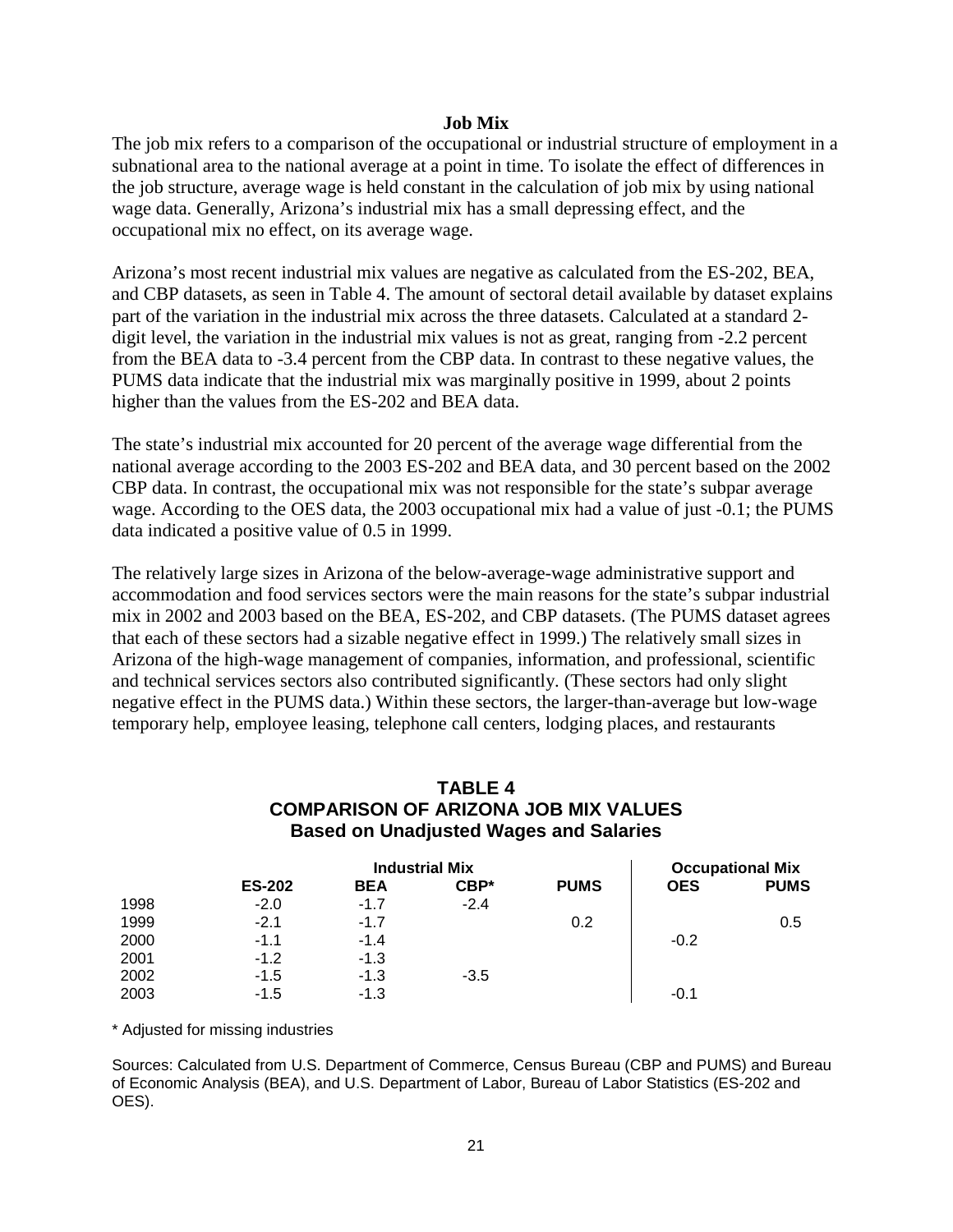industries were specific causes of the state's below-average industrial mix. In addition, the scarcity in Arizona of the high-wage corporate and regional managing offices and research and development industries contributed to the state's subpar industrial mix. Some finance and insurance industries, such as securities and investment banking, also had a negative effect. (The only large negative effects in the PUMS dataset were from the tourism industries of accommodation and food services.)

In contrast, using the BEA, ES-202, and CBP data, positive effects on the state's industrial mix were smaller. Manufacturing and health care and social assistance had the largest positive values. (The PUMS data agree.) The large size of the high-technology industries of electronics (especially semiconductors) and aerospace were the main positive influences. The small size of the low-paying nursing care facilities industry was the largest positive force within the health care sector.

The modestly higher 2003 industrial mix value of the BEA dataset relative to the ES-202 dataset resulted from higher values in the educational services and professional, scientific and technical services sectors. The 2-point difference between the ES-202 and adjusted CBP industrial mix values primarily resulted from a 1.2 point difference in the finance and insurance sector, though the CBP values also were lower in the accommodation and food services; arts, entertainment and recreation; and retail trade sectors.

The 1999 PUMS industrial mix estimate was 2.2 points higher than the ES-202 value for the same year. The PUMS value was considerably higher in the administrative support; professional, scientific and technical services; management of companies; finance and insurance; and agriculture sectors, but was a little lower in several sectors, especially manufacturing.

Based on the OES data, Arizona's occupational mix had almost no net effect on the differential in the overall average wage between Arizona and the nation. (A modest positive effect of 0.5 percent was measured from the PUMS data in 1999.) The largest positive effects on the average wage came from the below-average size of the below-average-paying production occupations group — which mostly consists of lower-wage manufacturing jobs — and the larger-thanaverage size of the high-paying architecture and engineering group. Arizona had a large number of aerospace, electronics, and electrical engineers, who mostly were employed in high-tech manufacturing industries. (The PUMS data agree with these findings, but add positive effects from the transportation and healthcare support occupational groups.) The largest negative effect came from the large size of the low-paying food preparation and serving group. Arizona's relatively small number of workers in the high-paying health practitioners and technical group also was a negative factor. (The PUMS data agree on the primary importance of the food preparation and serving group; negative effects from the administrative support and construction groups also existed.)

Comparing the 1999 PUMS occupational mix to the 2000 mix from the OES, the higher value from the PUMS data largely resulted from higher values in a few occupational groups: transportation, health practitioners, and food preparation and serving. The PUMS estimate was lower in several groups, particularly management and administrative support.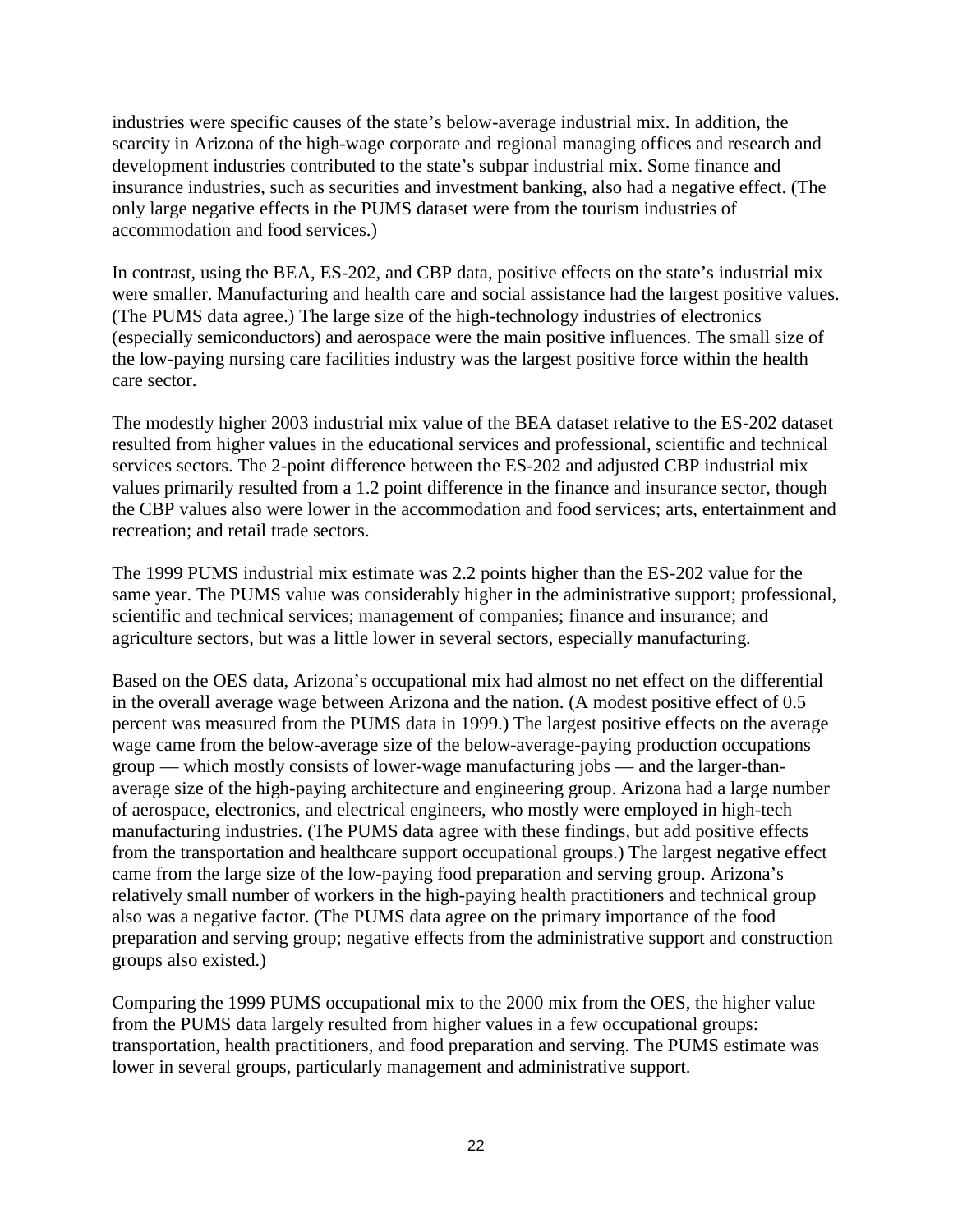#### **BEA Industrial Mix**

Using moderately detailed sectoral data from the BEA, the negative impact of the industrial mix on Arizona's average wage has lessened since 1992, nearly matching in recent years the record smallest effect measured in 1973 at a little more than 1 percent (see Table 5). As a share of the average wage differential between the U.S. and Arizona, the impact of the industrial mix also has declined to the lowest shares on record in recent years (about 20 percent). Through the early 1980s, the industrial mix accounted for more than half of the smaller overall wage differential.

In contrast, the impact on the average wage differential of factors other than the industrial mix (occupational mix, workforce demographics, supply and demand, etc.) increased substantially from near zero in the early 1970s to nearly 7 percentage points in 1993. Though decreasing since 1993, the 2003 value still was historically high at 5.2 percent.

Despite the negative overall value, a positive industrial mix value occurred in 2003 in half of the 20 sectors (with the sectoral industrial mix value calculated as the sum of the detailed categories within each sector). Most of the values were small (see Table 6). The administrative services sector was the primary cause of the negative overall value.

All of the detailed categories with a job mix value of at least +-0.1 are shown in Table 7. As a group, smaller-than-average categories in Arizona with a higher-than-average wage — such as professional services and chemical manufacturing — were disproportionately responsible for the poor job mix. However, the large size in Arizona of the below-average-paying administrative support category (which includes such activities as employee leasing, call centers, travel arrangement, security services, and janitorial services) was by far the single largest source of Arizona's below average industrial mix in 2003. In contrast, three high-paying categories were larger in Arizona than nationally: electronics manufacturing, manufacturing of transportation equipment other than motor vehicles (mostly aerospace), and credit intermediation. Categories other than the 19 shown in the table had hardly any net effect on the job mix.

The industrial mix value varied slightly across the three measures calculated from the BEA data. In 2003, Arizona's industrial mix had a value of -1.4 based on average wage (this estimate is calculated by combining categories with missing data and is marginally different from the -1.3 figure presented above that used imputed data). The industrial mix value was -1.6 based on average compensation, and -1.1 based on average earnings. The small differences in the industrial mix values indicate that the inclusion of other compensation with wages and salaries worsens the industrial mix value of wage and salary workers, but that the inclusion of proprietors' income improves the industrial mix value of all workers.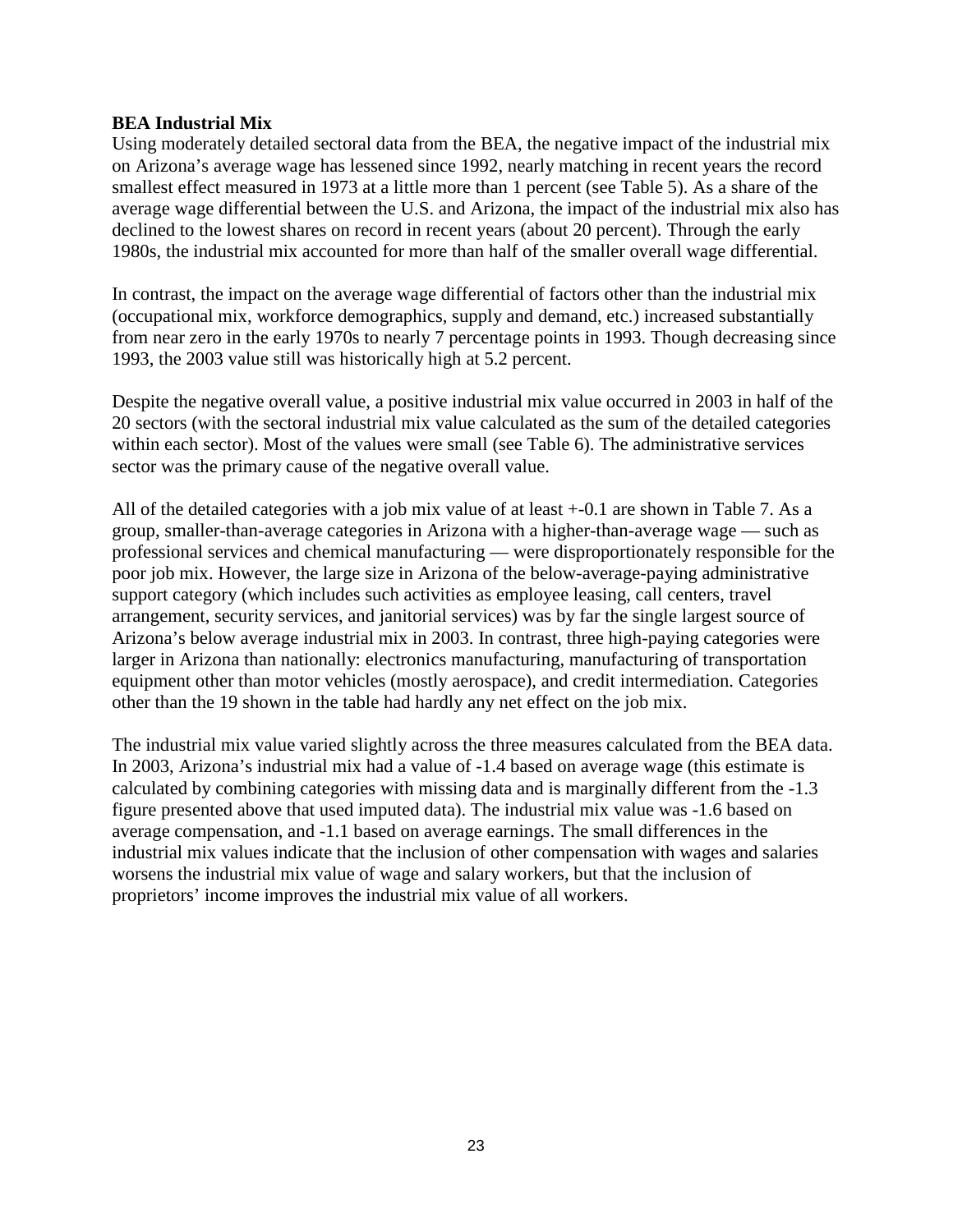# **TABLE 5 ANNUAL EFFECT OF INDUSTRIAL MIX ON AVERAGE WAGE, BEA DATA**

|      | <b>Percent Difference</b><br>in Overall Average<br>Wage, AZ v. US | <b>Industrial Mix* as</b><br>Percent of U.S.<br><b>Average Wage</b> | <b>Other Factors as</b><br>Percent of U.S.<br><b>Average Wage</b> | <b>Industrial Mix</b><br><b>Share of Difference</b> |
|------|-------------------------------------------------------------------|---------------------------------------------------------------------|-------------------------------------------------------------------|-----------------------------------------------------|
| 1969 | $-4.6$                                                            | $-2.8$                                                              | $-1.8$                                                            | 61%                                                 |
| 1970 | $-3.5$                                                            | $-2.1$                                                              | $-1.5$                                                            | 59                                                  |
| 1971 | $-2.0$                                                            | $-2.0$                                                              | $-0.0$                                                            | 100                                                 |
| 1972 | $-1.6$                                                            | $-1.6$                                                              | $-0.1$                                                            | 95                                                  |
| 1973 | $-1.2$                                                            | $-1.2$                                                              | 0.0                                                               | 100                                                 |
| 1974 | $-2.0$                                                            | $-1.5$                                                              | $-0.5$                                                            | 75                                                  |
| 1975 | $-3.3$                                                            | $-2.1$                                                              | $-1.2$                                                            | 63                                                  |
| 1976 | $-4.7$                                                            | $-2.5$                                                              | $-2.2$                                                            | 54                                                  |
| 1977 | $-5.2$                                                            | $-2.7$                                                              | $-2.4$                                                            | 53                                                  |
| 1978 | $-4.9$                                                            | $-2.6$                                                              | $-2.3$                                                            | 53                                                  |
| 1979 | $-3.2$                                                            | $-1.9$                                                              | $-1.3$                                                            | 60                                                  |
| 1980 | $-2.8$                                                            | $-1.9$                                                              | $-0.9$                                                            | 67                                                  |
| 1981 | $-2.4$                                                            | $-1.5$                                                              | $-0.9$                                                            | 63                                                  |
| 1982 | $-3.7$                                                            | $-1.9$                                                              | $-1.8$                                                            | 52                                                  |
| 1983 | $-4.2$                                                            | $-1.9$                                                              | $-2.3$                                                            | 45                                                  |
| 1984 | $-4.8$                                                            | $-1.9$                                                              | $-3.0$                                                            | 39                                                  |
| 1985 | $-5.9$                                                            | $-1.9$                                                              | $-4.0$                                                            | 33                                                  |
| 1986 | $-5.4$                                                            | $-1.7$                                                              | $-3.7$                                                            | 32                                                  |
| 1987 | $-5.8$                                                            | $-1.8$                                                              | $-4.1$                                                            | 30                                                  |
| 1988 | $-6.5$                                                            | $-2.3$                                                              | $-4.3$                                                            | 35                                                  |
| 1989 | $-7.5$                                                            | $-2.5$                                                              | $-5.0$                                                            | 34                                                  |
| 1990 | $-8.9$                                                            | $-2.6$                                                              | $-6.3$                                                            | 29                                                  |
| 1991 | $-8.7$                                                            | $-2.9$                                                              | $-5.8$                                                            | 34                                                  |
| 1992 | $-9.6$                                                            | $-3.1$                                                              | $-6.5$                                                            | 32                                                  |
| 1993 | $-9.8$                                                            | $-2.9$                                                              | $-6.8$                                                            | 30                                                  |
| 1994 | $-8.7$                                                            | $-2.7$                                                              | $-6.1$                                                            | 31                                                  |
| 1995 | $-8.5$                                                            | $-2.3$                                                              | $-6.2$                                                            | 27                                                  |
| 1996 | $-8.3$                                                            | $-2.0$                                                              | $-6.3$                                                            | 24                                                  |
| 1997 | $-8.2$                                                            | $-1.9$                                                              | $-6.3$                                                            | 23                                                  |
| 1998 | $-7.5$                                                            | $-1.7$                                                              | $-5.8$                                                            | 23                                                  |
| 1999 | $-7.7$                                                            | $-1.7$                                                              | $-6.0$                                                            | 22                                                  |
| 2000 | $-7.1$                                                            | $-1.4$                                                              | $-5.7$                                                            | 20                                                  |
| 2001 | $-7.2$                                                            | $-1.3$                                                              | $-5.9$                                                            | 18                                                  |
| 2002 | $-6.8$                                                            | $-1.3$                                                              | $-5.5$                                                            | 19                                                  |
| 2003 | $-6.5$                                                            | $-1.3$                                                              | $-5.2$                                                            | 20                                                  |

\* Sum by industry of (Arizona – U.S. employment share) \* (ratio of average wage to overall U.S. average wage - 1) \* 100

Source: Calculated from U.S. Department of Commerce, Bureau of Economic Analysis.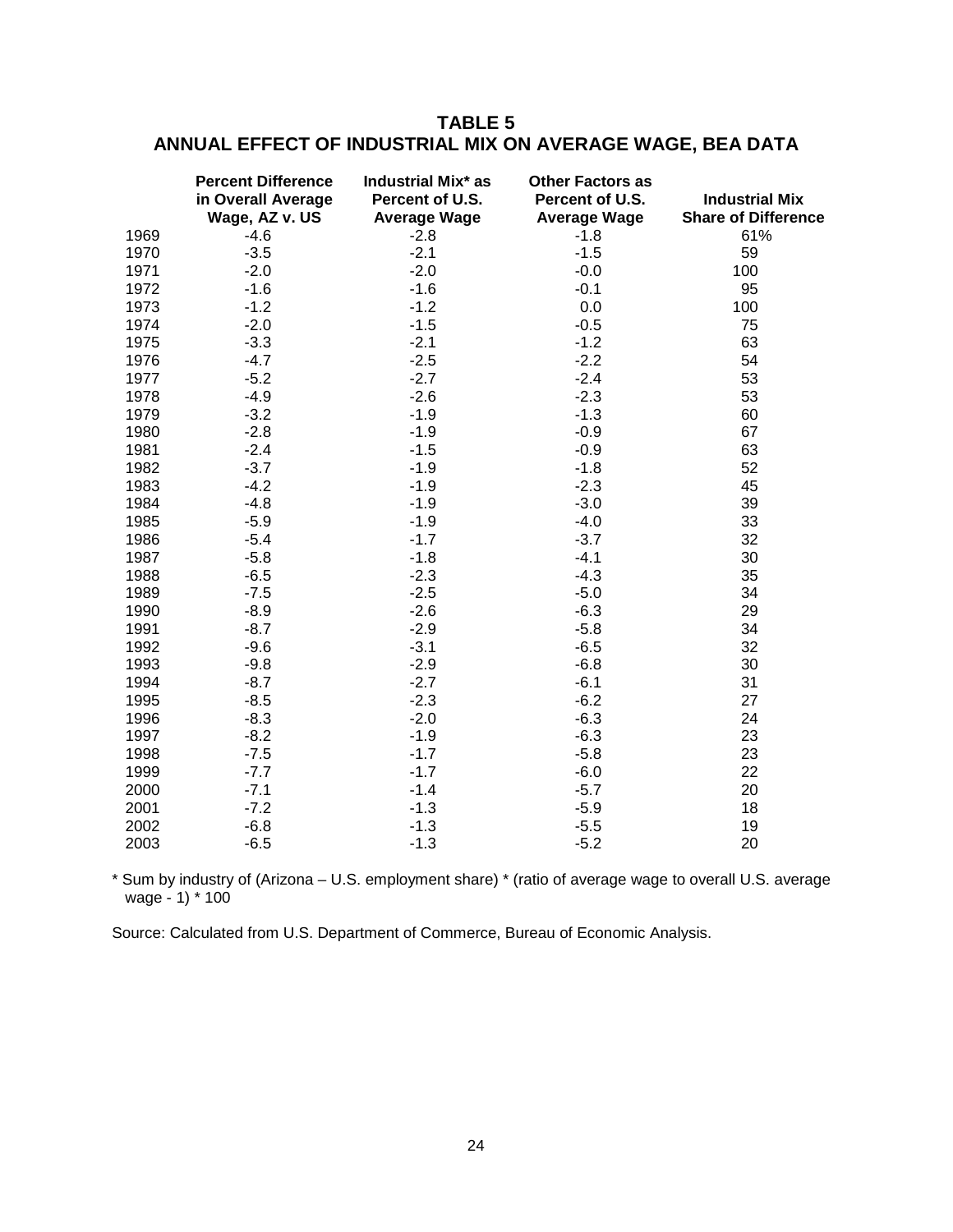| Sector                                          | Job Mix<br>Value* |
|-------------------------------------------------|-------------------|
| Health Care and Social Assistance               | 0.37              |
| Manufacturing                                   | 0.27              |
| <b>Other Services</b>                           | 0.24              |
| <b>Educational Services</b>                     | 0.19              |
| Construction                                    | 0.12              |
| Transportation                                  | 0.06              |
| Utilities                                       | 0.04              |
| Arts, Entertainment and Recreation              | 0.04              |
| Real Estate                                     | 0.03              |
| Government                                      | 0.01              |
| Retail Trade                                    | $-0.05$           |
| Wholesale Trade                                 | $-0.08$           |
| Information                                     | $-0.12$           |
| Finance and Insurance                           | $-0.12$           |
| Mining                                          | $-0.13$           |
| Agriculture                                     | $-0.15$           |
| <b>Management of Companies</b>                  | $-0.33$           |
| Professional, Scientific and Technical Services | $-0.35$           |
| Accommodation and Food Services                 | $-0.44$           |
| <b>Administrative Support</b>                   | $-0.89$           |
| TOTAL                                           | $-1.29$           |

## **TABLE 6 INDUSTRIAL MIX BY SECTOR IN 2003, BEA DATA**

\* (Arizona – U.S. employment share) \* (ratio of average wage to overall U.S. average wage - 1) \* 100. The sector totals are calculated as the sum of the more detailed values within each sector.

Source: Calculated from U.S. Department of Commerce, Bureau of Economic Analysis.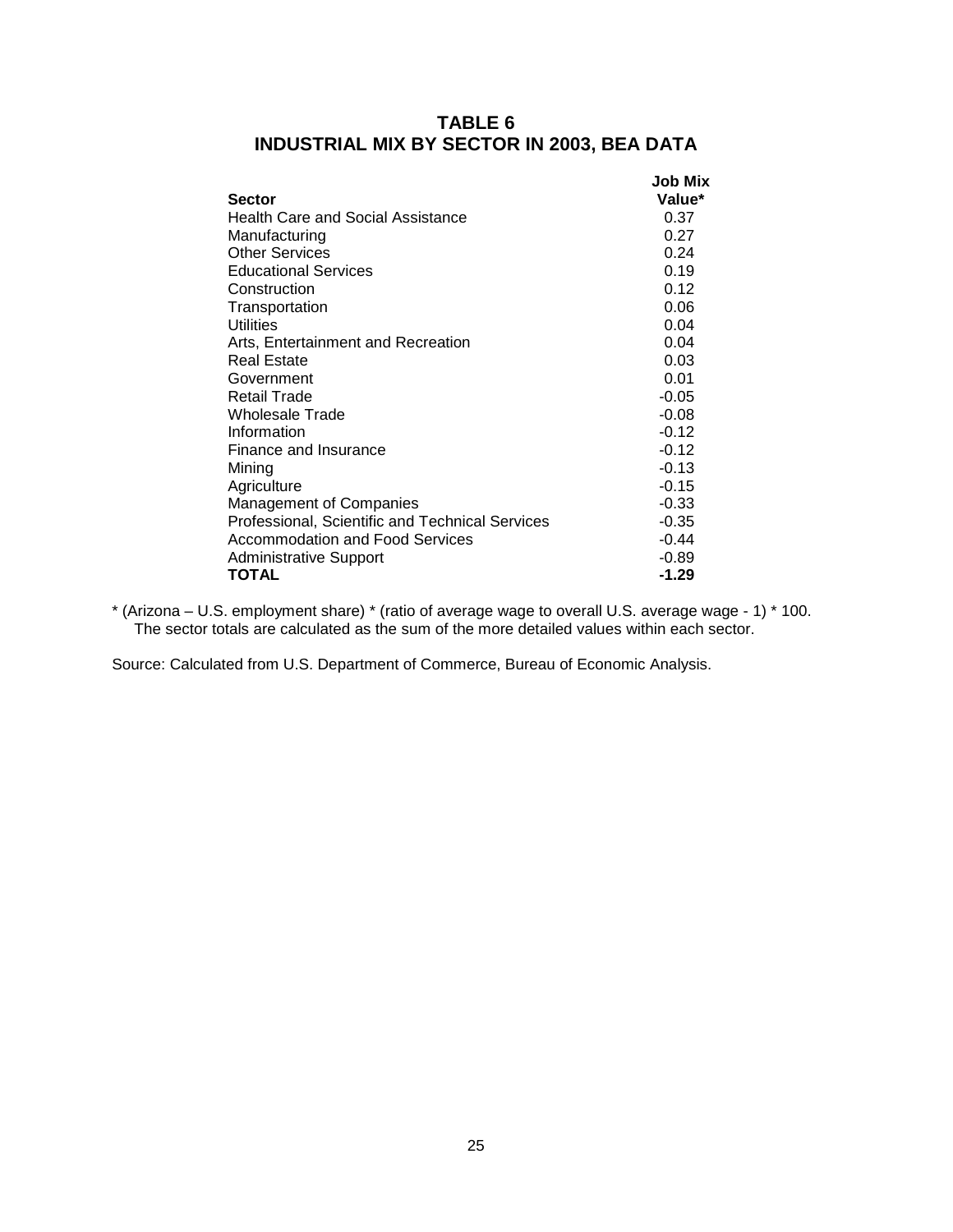## **TABLE 7 INDUSTRIAL MIX BY CATEGORY IN 2003, BEA DATA Categories with a Job Mix Value of at Least +-0.1**

|                                                        | Arizona-<br>U.S.<br><b>Sectoral</b> | Ratio of<br>Average<br><b>Wage to</b> | <b>Job Mix</b> |
|--------------------------------------------------------|-------------------------------------|---------------------------------------|----------------|
| Category                                               | Share*                              | Total, U.S.                           | Value**        |
| Sectoral Share Larger in Arizona & Above Average Wage  |                                     |                                       |                |
| <b>Computer and Electronic Product Manufacturing</b>   | 0.88                                | 1.88                                  | 0.78           |
| <b>Other Transportation Equipment Manufacturing</b>    | 0.63                                | 1.60                                  | 0.38           |
| Credit Intermediation                                  | 0.86                                | 1.41                                  | 0.35           |
| Sectoral Share Smaller in Arizona & Below Average Wage |                                     |                                       |                |
| <b>Nursing Care Facilities</b>                         | $-0.61$                             | 0.61                                  | 0.24           |
| <b>Membership Organizations</b>                        | $-0.77$                             | 0.73                                  | 0.21           |
| <b>Educational Services</b>                            | $-0.80$                             | 0.77                                  | 0.19           |
| Social Assistance                                      | $-0.26$                             | 0.53                                  | 0.12           |
| Sectoral Share Larger in Arizona & Below Average Wage  |                                     |                                       |                |
| <b>Administrative Support</b>                          | 2.74                                | 0.68                                  | $-0.87$        |
| <b>Food Services</b>                                   | 0.40                                | 0.36                                  | $-0.25$        |
| Accommodation                                          | 0.52                                | 0.63                                  | $-0.19$        |
| <b>Agricultural Support</b>                            | 0.36                                | 0.51                                  | $-0.18$        |
| Sectoral Share Smaller in Arizona & Above Average Wage |                                     |                                       |                |
| <b>Securities</b>                                      | $-0.14$                             | 3.71                                  | $-0.39$        |
| <b>Chemical Manufacturing</b>                          | $-0.51$                             | 1.75                                  | $-0.38$        |
| Professional, Scientific and Technical Services        | $-0.57$                             | 1.61                                  | $-0.35$        |
| <b>Management of Companies</b>                         | $-0.35$                             | 1.94                                  | $-0.33$        |
| Motor Vehicle Manufacturing                            | $-0.58$                             | 1.43                                  | $-0.25$        |
| <b>Machinery Manufacturing</b>                         | $-0.52$                             | 1.30                                  | $-0.15$        |
| Oil and Gas Extraction                                 | $-0.09$                             | 2.55                                  | $-0.14$        |
| Publishing                                             | $-0.18$                             | 1.62                                  | $-0.11$        |
| Subtotal with a Positive Job Mix Value                 | $-0.07$                             |                                       | 2.27           |
| Subtotal with a Negative Job Mix Value                 | 1.08                                |                                       | $-3.59$        |
| <b>Categories Not Shown</b>                            | $-1.01$                             |                                       | 0.03           |
| <b>TOTAL</b>                                           | 0.00                                |                                       | $-1.29$        |

\* The sectoral shares are presented as percentages (multiplied by 100)

\*\* (Arizona – U.S. employment share) \* (ratio of average wage to overall U.S. average wage - 1) \* 100

Source: Calculated from U.S. Department of Commerce, Bureau of Economic Analysis.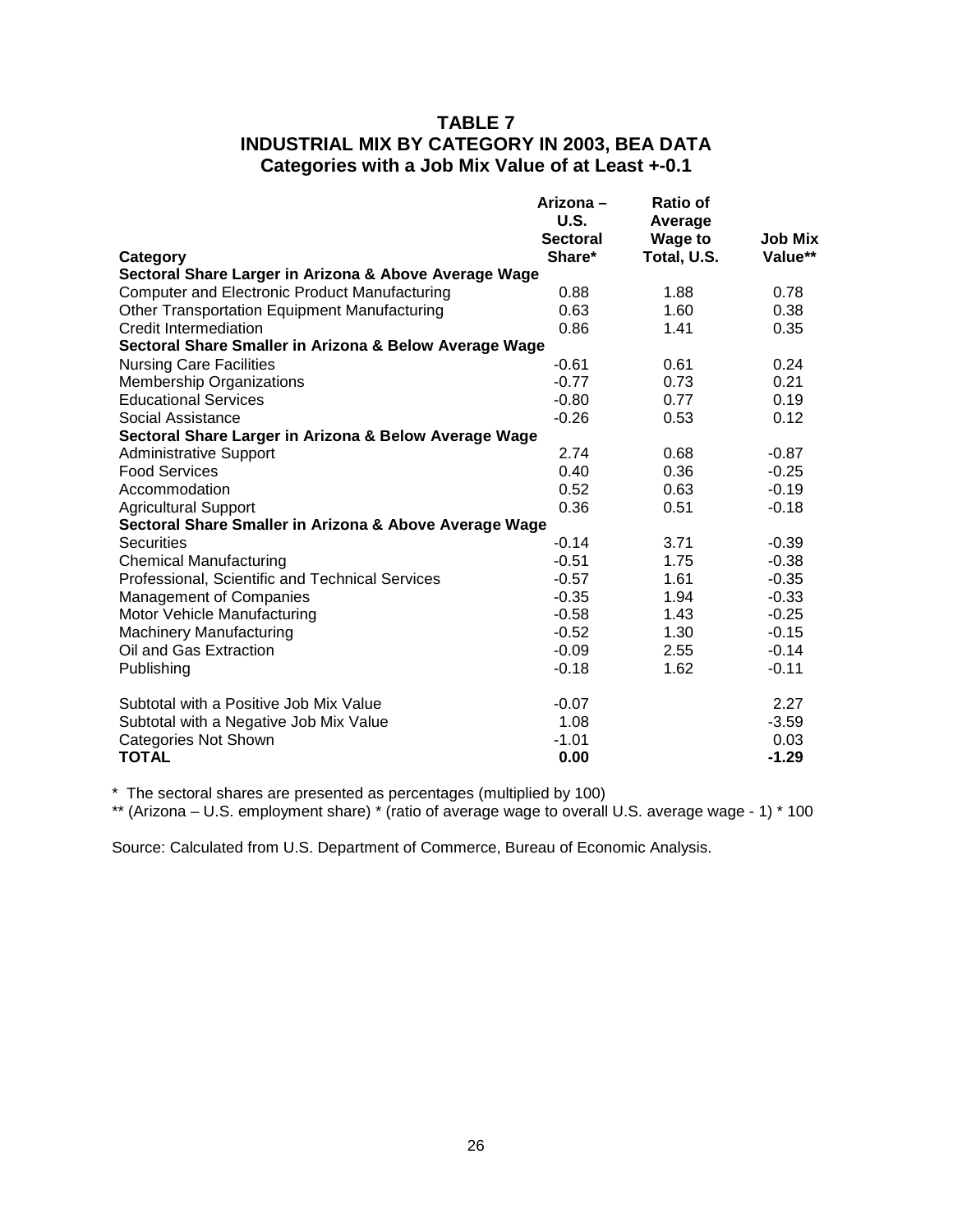#### **ES-202 Industrial Mix**

Arizona's industrial mix, as calculated from detailed ES-202 data, lowered the average wage 1.5 percent in 2003 relative to the national average, a lesser impact than during the early 1990s when the figure was close to 3 percent (see Table 8). The industrial mix accounted for about 20 percent of the state's shortfall in average wage from the national average in 2002 and 2003. Factors other than industrial mix lowered the average wage by nearly 6 percent in 2003, a lesser effect than during the 1990s.

The sectors most contributing to the state's below average industrial mix in 2003 were administrative support; professional, scientific and technical services; accommodation and food services; and management of companies. The main offsets to these negative factors were manufacturing and health care and social assistance (see Table 9).

The industry with the greatest industrial mix value in 2003 was semiconductor manufacturing. Other high-paying industries with a positive value included other high-tech manufacturing activities — search and navigation instruments and aircraft engines — and wholesaling of electronic products (see Table 10). The largest negative values were in the low-wage employee leasing, temporary help, and tourism-related industries of accommodation and food services. The high-paying corporate and regional offices; research and development in the physical, engineering, and life sciences; and finance industries of investment banking and portfolio management also had negative values.

|      | <b>Percent Difference</b><br>in Overall Average<br>Wage, AZ v. US | Industrial Mix <sup>*</sup> as<br>Percent of U.S.<br><b>Average Wage</b> | <b>Other Factors as</b><br>Percent of U.S.<br><b>Average Wage</b> | <b>Industrial Mix</b><br><b>Share of Difference</b> |
|------|-------------------------------------------------------------------|--------------------------------------------------------------------------|-------------------------------------------------------------------|-----------------------------------------------------|
| 1990 | $-9.2$                                                            | $-2.8$                                                                   | $-6.4$                                                            | 30%                                                 |
| 1991 | $-9.9$                                                            | $-2.9$                                                                   | $-7.0$                                                            | 29                                                  |
| 1992 | $-10.8$                                                           | $-2.9$                                                                   | $-7.9$                                                            | 27                                                  |
| 1993 | $-11.0$                                                           | $-2.5$                                                                   | $-8.5$                                                            | 23                                                  |
| 1994 | $-9.9$                                                            | $-2.6$                                                                   | $-7.3$                                                            | 26                                                  |
| 1995 | $-11.1$                                                           | $-2.6$                                                                   | $-8.5$                                                            | 23                                                  |
| 1996 | $-8.8$                                                            | $-2.4$                                                                   | $-6.4$                                                            | 27                                                  |
| 1997 | $-10.4$                                                           | $-1.9$                                                                   | $-8.5$                                                            | 18                                                  |
| 1998 | $-8.4$                                                            | $-2.0$                                                                   | $-6.4$                                                            | 24                                                  |
| 1999 | $-8.9$                                                            | $-2.1$                                                                   | $-6.8$                                                            | 24                                                  |
| 2000 | $-7.8$                                                            | $-1.1$                                                                   | $-6.7$                                                            | 14                                                  |
| 2001 | $-7.7$                                                            | $-1.2$                                                                   | $-6.5$                                                            | 16                                                  |
| 2002 | $-7.4$                                                            | $-1.5$                                                                   | $-5.9$                                                            | 20                                                  |
| 2003 | $-7.2$                                                            | $-1.5$                                                                   | $-5.7$                                                            | 21                                                  |

## **TABLE 8 ANNUAL EFFECT OF INDUSTRIAL MIX ON AVERAGE WAGE, ES-202 DATA**

\* Sum by industry of (Arizona – U.S. employment share) \* (ratio of average wage to overall U.S. average wage - 1) \* 100

Source: Calculated from U.S. Department of Labor, Bureau of Labor Statistics.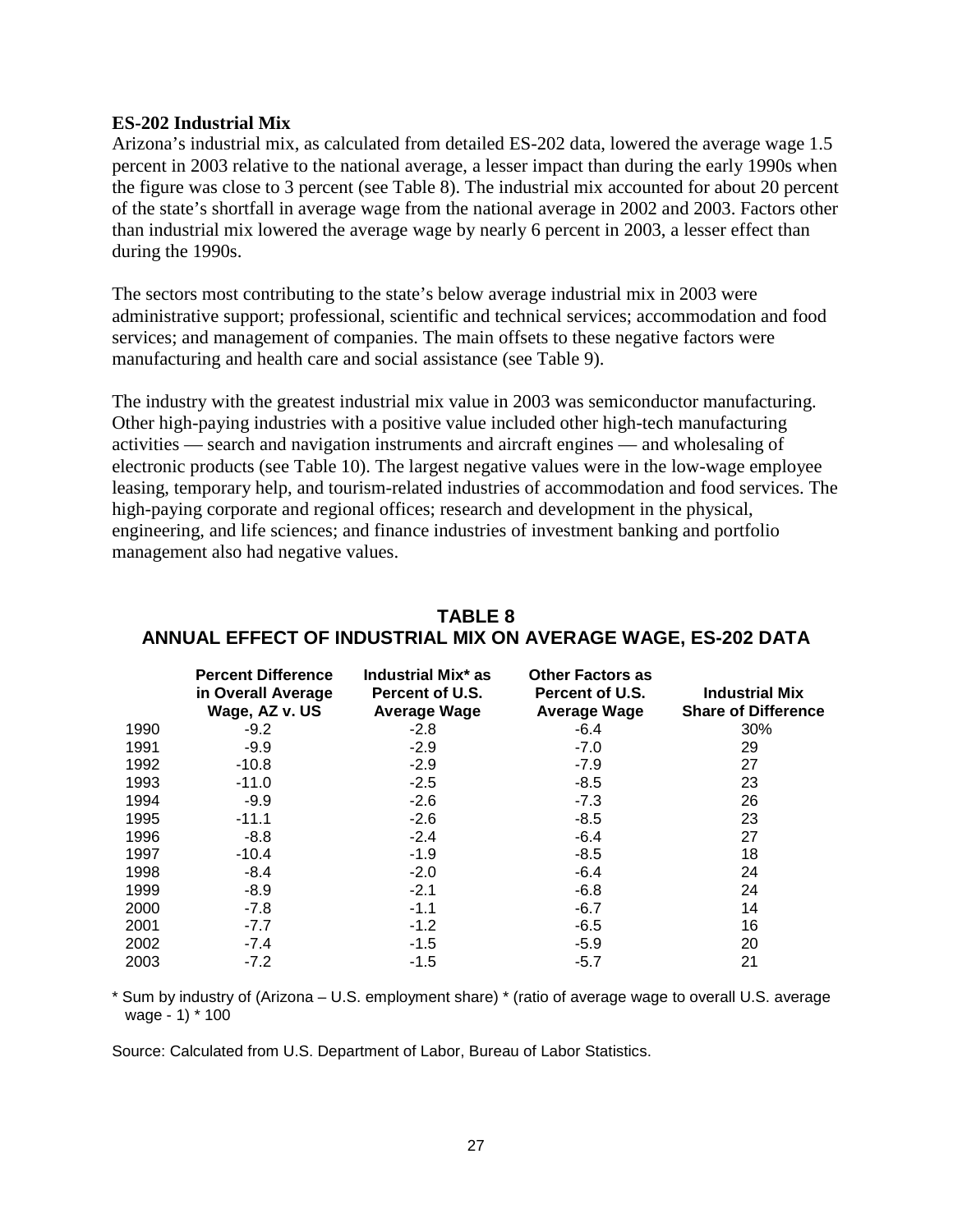| <b>Sector</b>                                   | Job Mix<br>Value* |
|-------------------------------------------------|-------------------|
| Manufacturing                                   | 0.46              |
| <b>Health Care and Social Assistance</b>        | 0.44              |
| <b>Other Services</b>                           | 0.21              |
| Arts, Entertainment and Recreation              | 0.20              |
| Transportation                                  | 0.11              |
| <b>Wholesale Trade</b>                          | 0.08              |
| <b>Real Estate</b>                              | 0.06              |
| <b>Retail Trade</b>                             | 0.02              |
| Utilities                                       | 0.01              |
| Government                                      | $-0.02$           |
| Minina                                          | $-0.02$           |
| <b>Educational Services</b>                     | $-0.05$           |
| Finance and Insurance                           | $-0.08$           |
| Construction                                    | $-0.09$           |
| Information                                     | $-0.21$           |
| Agriculture                                     | $-0.24$           |
| Management of Companies                         | $-0.34$           |
| Accommodation and Food Services                 | $-0.53$           |
| Professional, Scientific and Technical Services | $-0.69$           |
| <b>Administrative Support</b>                   | $-0.82$           |
| <b>TOTAL</b>                                    | $-1.50$           |

## **TABLE 9 INDUSTRIAL MIX BY SECTOR IN 2003, ES-202 DATA**

\* (Arizona – U.S. employment share) \* (ratio of average wage to overall U.S. average wage - 1) \* 100. The sector totals are calculated as the sum of the industrial values within each sector.

Source: Calculated from U.S. Department of Labor, Bureau of Labor Statistics.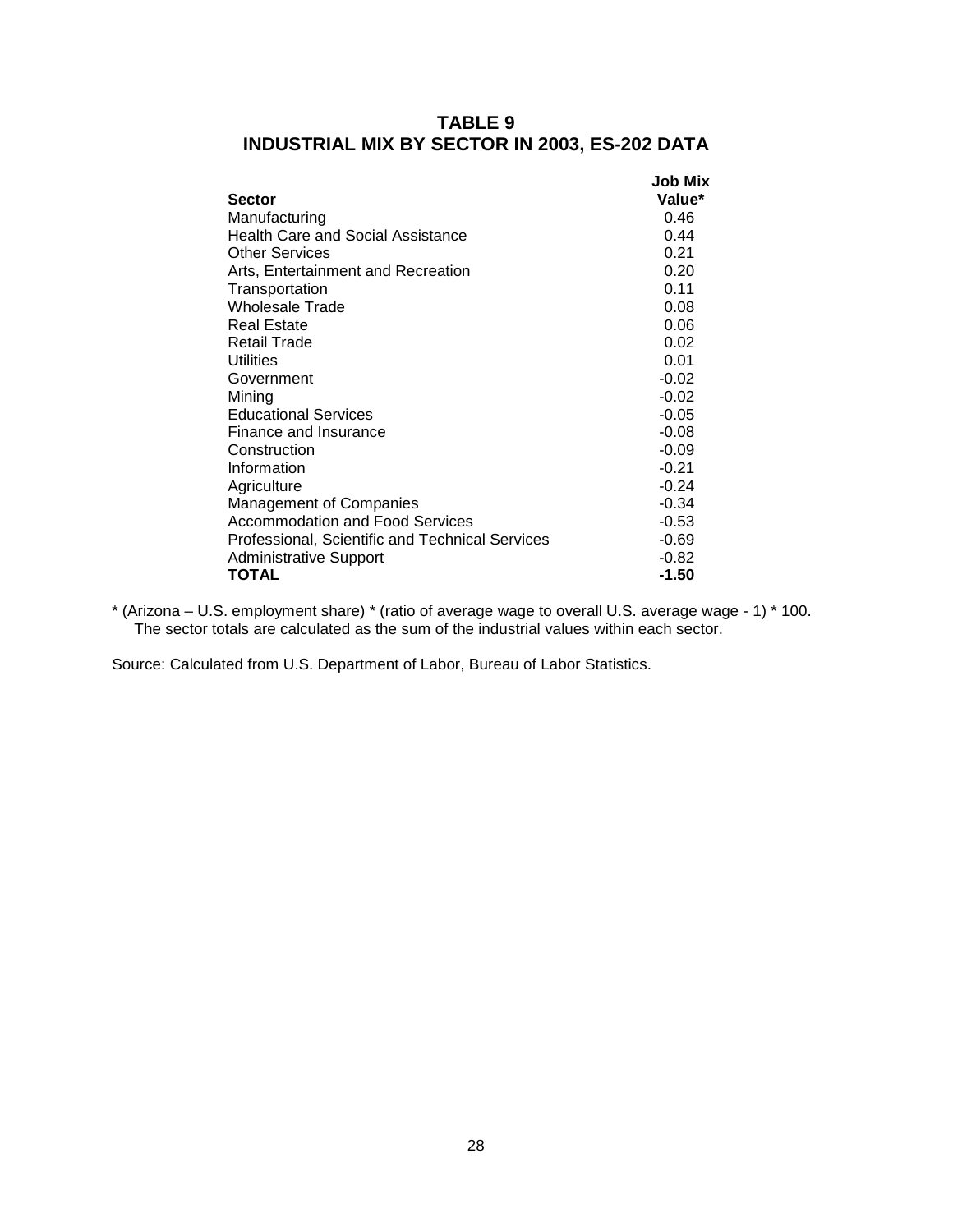## **TABLE 10 INDUSTRIAL MIX BY INDUSTRY IN 2003, ES-202 DATA Industries with a Job Mix Value of at Least +-0.1**

|                                                        | Arizona-<br>U.S.<br>Sectoral | <b>Ratio of</b><br>Average<br><b>Wage to</b> | <b>Job Mix</b> |
|--------------------------------------------------------|------------------------------|----------------------------------------------|----------------|
| <b>Industry</b>                                        | Share*                       | Total, U.S.                                  | Value**        |
| Sectoral Share Larger in Arizona & Above Average Wage  |                              |                                              |                |
| Semiconductor Manufacturing                            | 0.84                         | 2.18                                         | 0.99           |
| Search and Navigation Instrument Manufacturing         | 0.24                         | 2.03                                         | 0.25           |
| Electronics Parts Wholesale                            | 0.24                         | 1.80                                         | 0.20           |
| <b>Sports Teams</b>                                    | 0.06                         | 4.16                                         | 0.18           |
| <b>Management Consulting Services</b>                  | 0.19                         | 1.92                                         | 0.18           |
| <b>Aircraft Engine Manufacturing</b>                   | 0.22                         | 1.69                                         | 0.15           |
| Other Credit Intermediation                            | 0.34                         | 1.40                                         | 0.14           |
| Sectoral Share Smaller in Arizona & Below Average Wage |                              |                                              |                |
| <b>Nursing Care Facilities</b>                         | $-0.74$                      | 0.62                                         | 0.28           |
| <b>Private Households</b>                              | $-0.28$                      | 0.40                                         | 0.17           |
| Sectoral Share Larger in Arizona & Below Average Wage  |                              |                                              |                |
| <b>Employee Leasing Services</b>                       | 1.26                         | 0.72                                         | $-0.35$        |
| <b>Hotels and Motels</b>                               | 0.72                         | 0.54                                         | $-0.33$        |
| <b>Temporary Help Services</b>                         | 0.53                         | 0.54                                         | $-0.25$        |
| <b>Limited Service Restaurants</b>                     | 0.26                         | 0.29                                         | $-0.18$        |
| Farm Labor                                             | 0.27                         | 0.34                                         | $-0.18$        |
| <b>Full Service Restaurants</b>                        | 0.18                         | 0.36                                         | $-0.15$        |
| Sectoral Share Smaller in Arizona & Above Average Wage |                              |                                              |                |
| Corporate and Regional Managing Offices                | $-0.38$                      | 1.85                                         | $-0.32$        |
| Research & Development in Sciences                     | $-0.27$                      | 2.03                                         | $-0.27$        |
| <b>Investment Banking</b>                              | $-0.07$                      | 4.18                                         | $-0.24$        |
| <b>Legal Services</b>                                  | $-0.25$                      | 1.75                                         | $-0.19$        |
| Portfolio Management                                   | $-0.06$                      | 4.00                                         | $-0.19$        |
| <b>Pharmaceutical Preparation Manufacturing</b>        | $-0.14$                      | 2.15                                         | $-0.17$        |
| <b>Custom Computer Programming</b>                     | $-0.14$                      | 2.05                                         | $-0.15$        |
| <b>Motion Picture Production</b>                       | $-0.11$                      | 1.90                                         | $-0.10$        |
| Subtotal with a Positive Job Mix Value                 | 1.31                         |                                              | 2.75           |
| Subtotal with a Negative Job Mix Value                 | 1.80                         |                                              | $-3.07$        |
| <b>Industries Not Shown</b>                            | $-3.11$                      |                                              | $-1.18$        |
| <b>TOTAL</b>                                           | 0.00                         |                                              | $-1.50$        |

\* The sectoral shares are presented as percentages (multiplied by 100)

\*\* (Arizona – U.S. employment share) \* (ratio of average wage to overall U.S. average wage - 1) \* 100

Source: Calculated from U.S. Department of Labor, Bureau of Labor Statistics.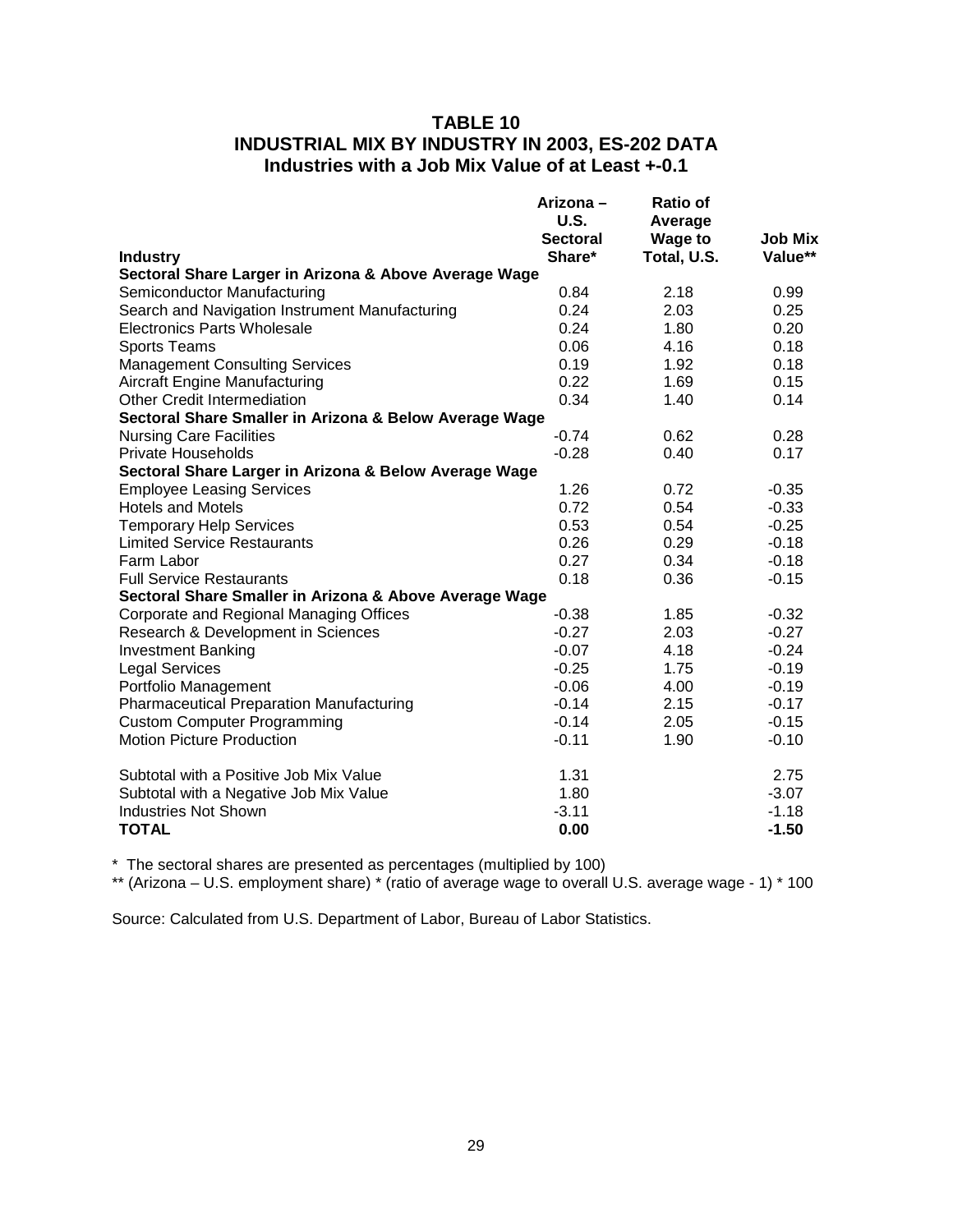#### **CBP Industrial Mix**

Using detailed CBP data for 2002, the industrial mix was responsible for a little more than a third of the overall wage differential between Arizona and the nation (4.3 percentage points of the total of 12.4). Using the adjusted CBP dataset (which adds BEA data for excluded industries), industrial mix accounted for 30 percent of the overall wage differential between the nation and the state (3.5 of 11.8 percentage points).

The average wage figures from the CBP dataset were lower than those from other datasets in 2002 and showed deterioration over time (1998 to 2002) relative to the national average, in contrast to modest improvement according to other datasets. Similarly, the industrial mix calculated from the CBP data was further below average than indicated by the other datasets and lost ground over time, in contrast to improvements registered in the other data.

Large negative industrial mix values in the finance and insurance, accommodation and food services, and administrative support sectors accounted for most of the large negative overall value. Moderate negative values in some sectors were offset by similarly sized positive values in other sectors, particularly manufacturing (see Table 11).

| Job Mix |
|---------|
| Value*  |
| 0.36    |
| 0.31    |
| 0.30    |
| 0.15    |
| 0.08    |
| 0.07    |
| 0.01    |
| $-0.05$ |
| $-0.05$ |
| $-0.06$ |
| $-0.11$ |
| $-0.12$ |
| $-0.16$ |
| $-0.26$ |
| $-0.32$ |
| $-0.32$ |
| $-0.37$ |
| $-0.74$ |
| $-0.88$ |
| $-1.32$ |
| -3.52   |
|         |

# **TABLE 11 INDUSTRIAL MIX BY SECTOR IN 2002, CBP DATA**

\* (Arizona – U.S. employment share) \* (ratio of average wage to overall U.S. average wage - 1) \* 100. The sector totals are calculated as the sum of the industrial values within each sector. Data from the BEA were added for those industries missing from the CBP dataset.

Source: Calculated from U.S. Department of Commerce, Census Bureau.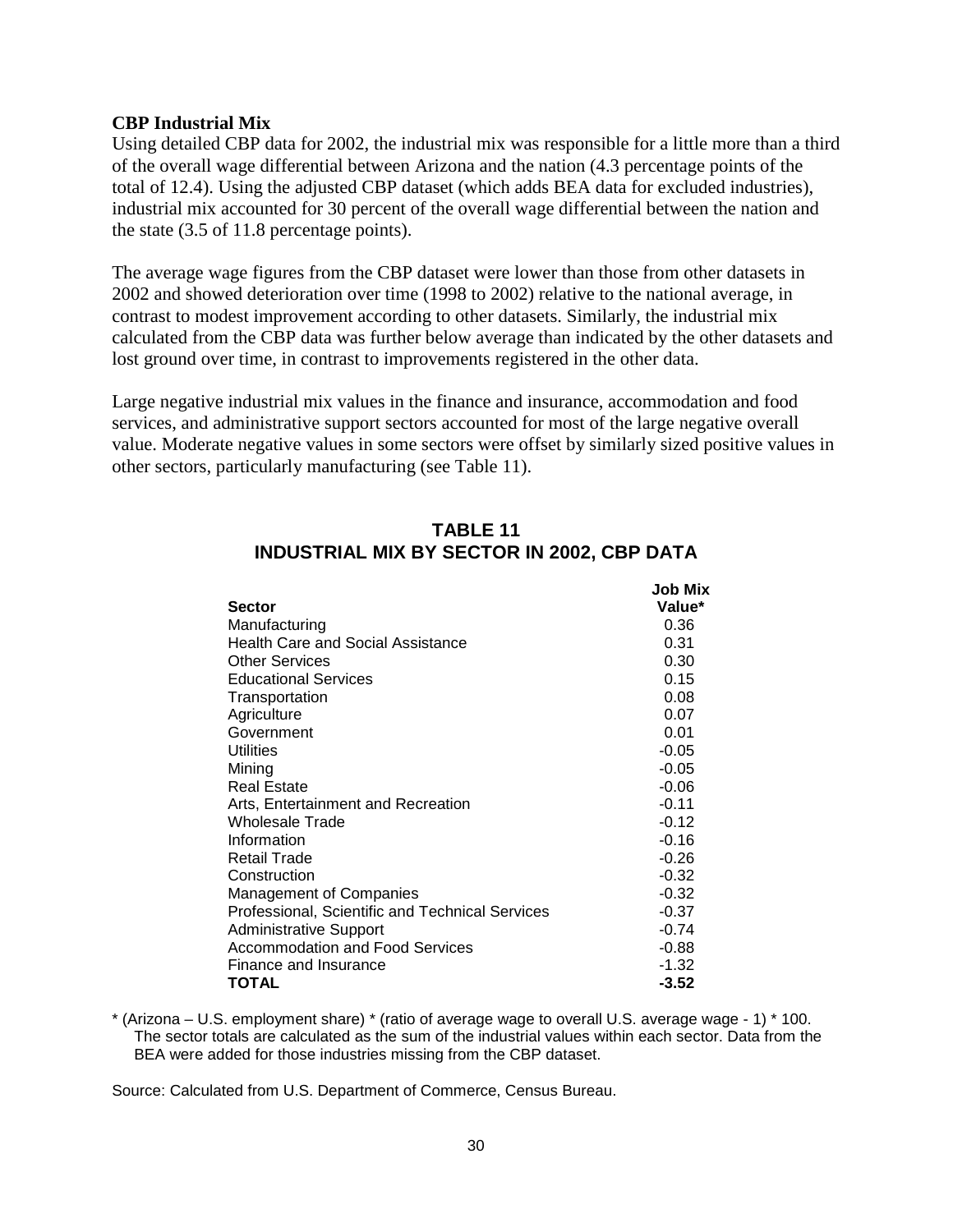Using the unadjusted CBP data, the largest negative effect on the state's average wage came from the investment banking industry, with two other very high-paying finance industries (securities brokers and portfolio management) also relatively small in size (see Table 12). Tourism industries — two restaurant industries and a lodging industry — were among the relatively large, low-paying industries that also contributed negatively. Two temporary help/employee leasing industries and the telemarketing industry also were in this group.

In contrast, three high-paying manufacturing industries were larger in Arizona than nationally: semiconductor manufacturing, aerospace manufacturing other than aircraft, and search and navigation instruments. The relatively small size of some low-paying industries such as religious organizations and nursing care facilities also partially offset the negative impacts on industrial mix. Though the CBP industries shown in Table 12 are more detailed than the BEA categories in Table 7, considerable correspondence is seen in the listings in the two tables. Unlike the BEA data, industries not among the 27 shown in Table 12 had a large net negative effect on job mix. Similarities also are seen with the ES-202 data in Table 10.

## **OES Occupational Mix**

The occupational mix in Arizona has almost no effect on the differential in the state's average wage from the national average. Occupational mix had an effect on the average wage of only - 0.2 percent in 2000 and -0.1 percent in 2003. This minimal effect is the result of offsetting differences in the occupational structure between Arizona and the nation.

The relatively large size in Arizona of the high-paid architecture and engineering major group had the largest positive effect on Arizona's occupational mix in 2003 (see Table 13). Aerospace engineers, electronics engineers, and electrical engineers accounted for the bulk of the positive effect.

The smaller-than-national-average size of the lower-than-average-paid production workers occupational group was the other main positive contributor to the state's occupational mix in 2003. Many of the 69 occupations in this group had a small positive job mix value.

The high-paying and relatively large business and financial operations group had a much lesser positive effect on the mix than the architecture and engineering and production groups. The management analysts occupation was largely responsible, with the accountants/auditors and credit analysts occupations also contributing positively.

The fourth-largest positive effect on the mix was the relatively small size of the low-paid transportation and material moving occupational group. Many of the 26 occupations in this group had small positive job mix values.

Four high-paying management occupations were among the top 10 on positive job mix value: sales managers, financial managers, engineering managers, and chief executives. However, the small size of the general and operational managers occupation, which had the largest negative effect of any occupation, largely offset the positive effects of the other management occupations.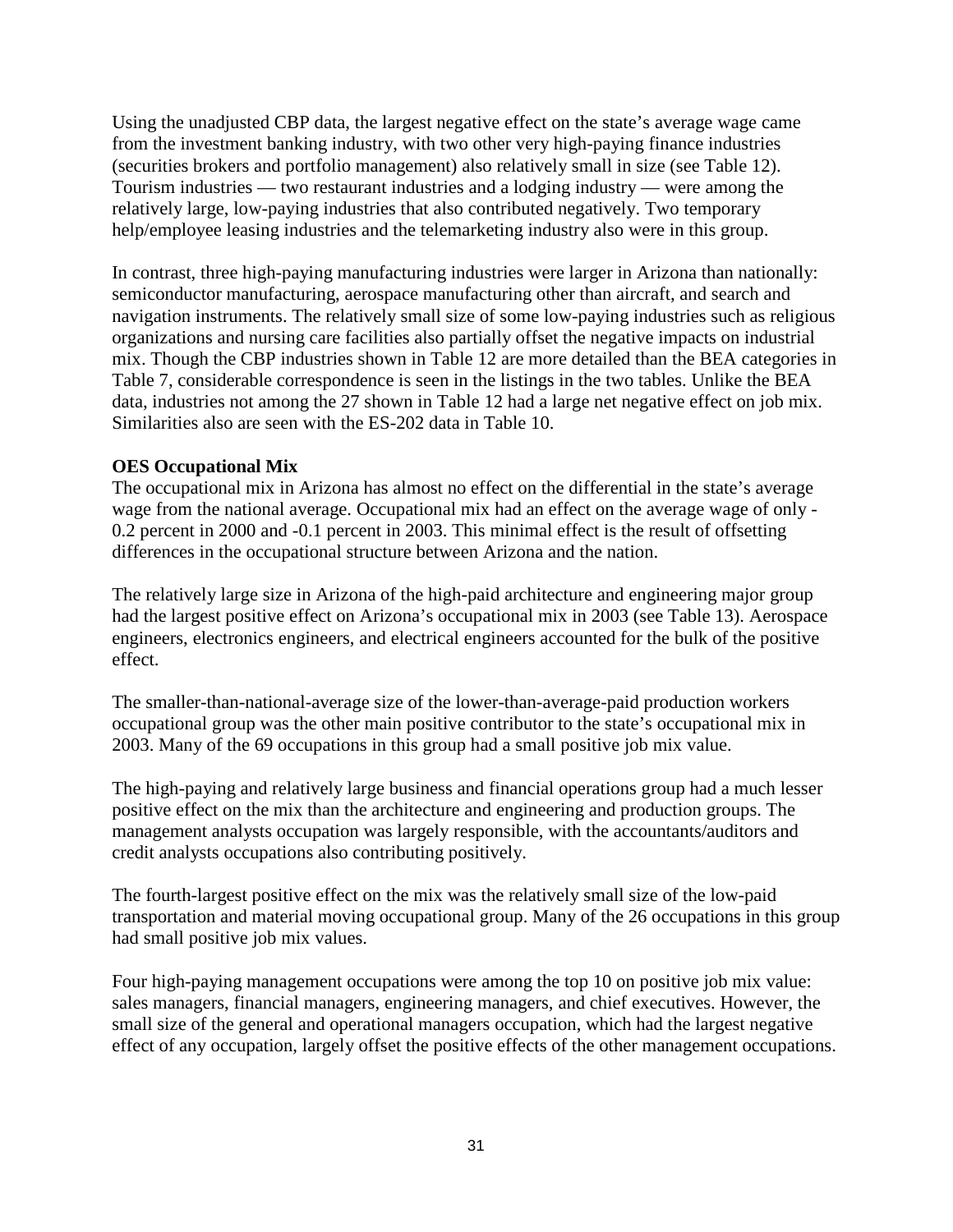# **TABLE 12 INDUSTRIAL MIX BY INDUSTRY IN 2002, CBP DATA Industries with a Job Mix Value of at Least +-0.125**

|                                                        | Arizona –<br><b>U.S.</b> | <b>Ratio of</b><br>Average |                |
|--------------------------------------------------------|--------------------------|----------------------------|----------------|
|                                                        | <b>Sectoral</b>          | <b>Wage to</b>             | <b>Job Mix</b> |
| <b>Industry</b>                                        | Share*                   | Total, U.S.                | Value**        |
| Sectoral Share Larger in Arizona & Above Average Wage  |                          |                            |                |
| Semiconductor Manufacturing                            | 0.54                     | 1.93                       | 0.50           |
| Miscellaneous Aerospace Manufacturing                  | 0.57                     | 1.79                       | 0.45           |
| Search and Navigation Instruments                      | 0.23                     | 1.86                       | 0.20           |
| <b>Scheduled Air Transportation</b>                    | 0.37                     | 1.44                       | 0.17           |
| <b>Aircraft Engine Manufacturing</b>                   | 0.21                     | 1.67                       | 0.14           |
| <b>Engineering Services</b>                            | 0.23                     | 1.58                       | 0.13           |
| <b>Computer Systems Design Services</b>                | 0.14                     | 1.93                       | 0.13           |
| <b>Other Electronics Wholesale</b>                     | 0.13                     | 2.03                       | 0.13           |
| Sectoral Share Smaller in Arizona & Below Average Wage |                          |                            |                |
| <b>Religious Organizations</b>                         | $-0.53$                  | 0.42                       | 0.31           |
| <b>Nursing Care Facilities</b>                         | $-0.68$                  | 0.62                       | 0.26           |
| <b>Colleges and Universities</b>                       | $-0.84$                  | 0.78                       | 0.18           |
| Sectoral Share Larger in Arizona & Below Average Wage  |                          |                            |                |
| <b>Full-Service Restaurants</b>                        | 0.66                     | 0.34                       | $-0.44$        |
| <b>Hotels and Motels</b>                               | 0.74                     | 0.50                       | $-0.37$        |
| <b>Temporary Help</b>                                  | 0.74                     | 0.60                       | $-0.30$        |
| <b>Grocery Stores</b>                                  | 0.58                     | 0.50                       | $-0.29$        |
| <b>Limited-Service Restaurants</b>                     | 0.28                     | 0.28                       | $-0.20$        |
| Telemarketing                                          | 0.37                     | 0.51                       | $-0.18$        |
| <b>Employee Leasing</b>                                | 0.63                     | 0.74                       | $-0.16$        |
| Sectoral Share Smaller in Arizona & Above Average Wage |                          |                            |                |
| <b>Investment Banking</b>                              | $-0.11$                  | 9.23                       | $-0.88$        |
| <b>Securities Brokers</b>                              | $-0.12$                  | 4.70                       | $-0.45$        |
| <b>Corporate Managing Offices</b>                      | $-0.20$                  | 2.16                       | $-0.23$        |
| Portfolio Management                                   | $-0.06$                  | 4.20                       | $-0.20$        |
| Research & Development, Physical & Life Sciences       | $-0.19$                  | 1.91                       | $-0.17$        |
| Miscellaneous Insurance Carriers                       | $-0.21$                  | 1.80                       | $-0.17$        |
| Mining other than Metals                               | $-0.22$                  | 1.72                       | $-0.16$        |
| Misc. Other Transportation Equipment Manufacture       | $-0.21$                  | 1.70                       | $-0.15$        |
| <b>Offices of Lawyers</b>                              | $-0.23$                  | 1.56                       | $-0.13$        |
| Subtotal with a Positive Job Mix Value                 | 0.37                     |                            | 2.61           |
| Subtotal with a Negative Job Mix Value                 | 2.45                     |                            | $-4.46$        |
| <b>Industries Not Shown</b>                            | $-2.82$                  |                            | $-2.46$        |
| <b>TOTAL</b>                                           | 0.00                     |                            | $-4.31$        |

\* The sectoral shares are presented as percentages (multiplied by 100)

\*\* (Arizona – U.S. employment share) \* (ratio of average wage to overall U.S. average wage - 1) \* 100

Source: Calculated from U.S. Department of Commerce, Census Bureau.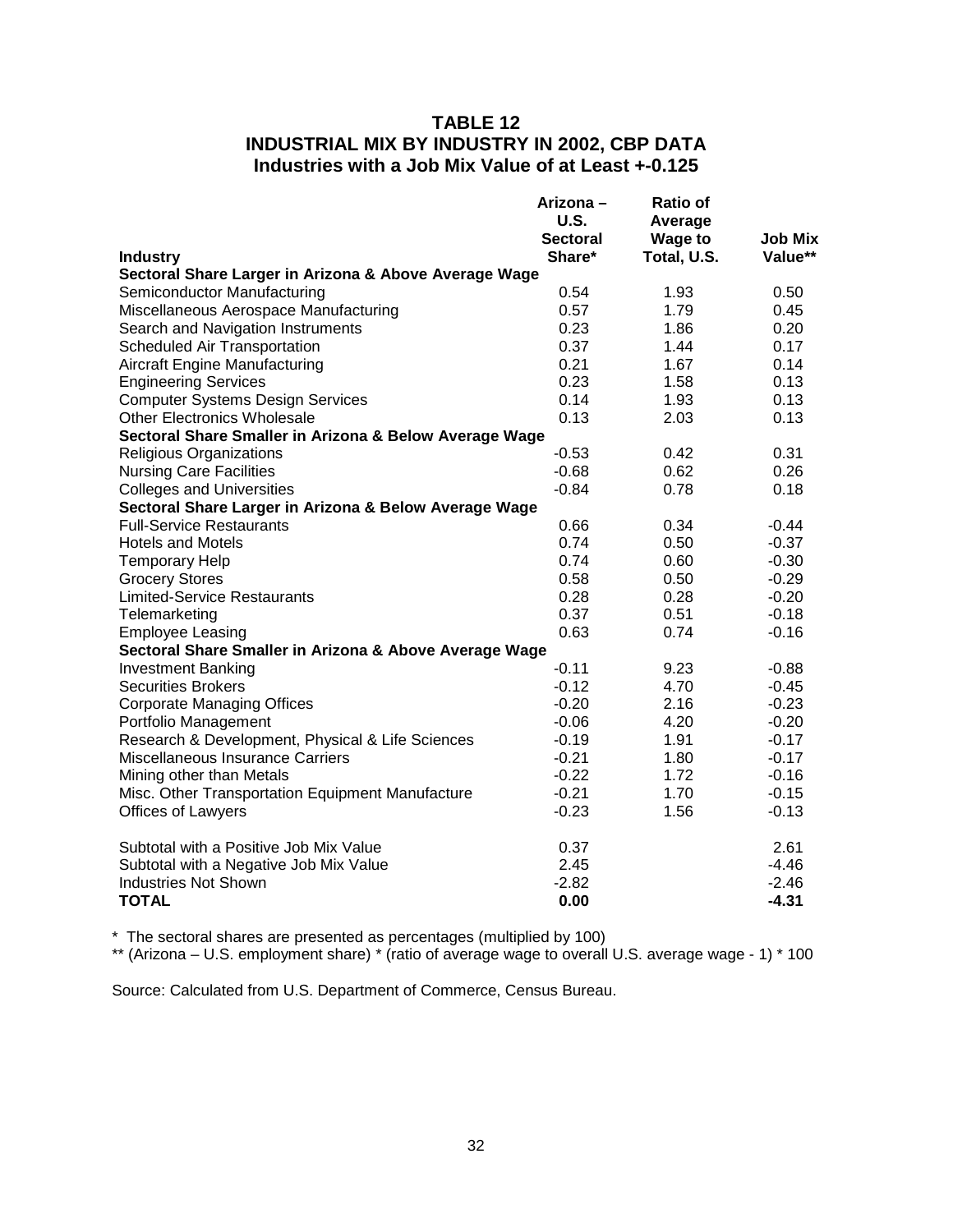## **TABLE 13 OCCUPATIONAL MIX BY OCCUPATIONAL GROUP IN 2003, OES DATA**

**Job Mix** 

|                                               | JOD MIX |
|-----------------------------------------------|---------|
| <b>Major Occupational Group</b>               | Value*  |
| Architecture and Engineering                  | 0.51    |
| Production                                    | 0.48    |
| <b>Transportation and Material Moving</b>     | 0.15    |
| <b>Business and Financial Operations</b>      | 0.15    |
| Management                                    | 0.09    |
| <b>Personal Care and Service</b>              | 0.09    |
| Office and Administrative Support             | 0.07    |
| <b>Healthcare Support</b>                     | 0.07    |
| <b>Community and Social Services</b>          | 0.03    |
| Sales and Related                             | 0.01    |
| <b>Protective Service</b>                     | $-0.01$ |
| Installation, Maintenance, and Repair         | $-0.02$ |
| Legal                                         | $-0.06$ |
| Arts, Design, Entertainment, Sports and Media | $-0.09$ |
| Farming, Fishing, and Forestry                | $-0.11$ |
| Building, Grounds Cleaning and Maintenance    | $-0.12$ |
| <b>Construction and Extraction</b>            | $-0.13$ |
| Life, Physical, and Social Science            | $-0.13$ |
| Education, Training, and Library              | $-0.14$ |
| <b>Computer and Mathematical</b>              | $-0.25$ |
| <b>Health Practitioners and Technical</b>     | $-0.28$ |
| <b>Food Preparation and Serving</b>           | $-0.46$ |
| <b>TOTAL</b>                                  | $-0.12$ |

\* (Arizona – U.S. employment share) \* (ratio of average wage to overall U.S. average wage - 1) \* 100. The occupational group totals are calculated as the sum of the occupational values within each group.

Source: Calculated from U.S. Department of Labor, Bureau of Labor Statistics.

The largest negative effect on the state's occupational mix came from the food preparation and serving occupational group, a low-paying group that has a larger-than-average occupational share in Arizona. Three occupations accounted for most of this negative effect: combined food preparation and serving, waiters/waitresses, and dining room attendants.

The small size of the high-paying healthcare practitioners and technical occupational group had the second-largest negative effect on the state's mix. Though the dentists and general practitioners occupations had sizable positive effects, most of the other 34 occupations had a negative effect, most notably registered nurses.

The high-paying but smaller-than-average computer and mathematical occupational group had the third largest negative impact. Relatively few employees in Arizona in two computer software engineer occupations created the greatest negative effects.

The relatively small size and high wages of the education, training, and library group produced a lesser negative impact. Most of its 29 occupations had a negative value. The life, physical, and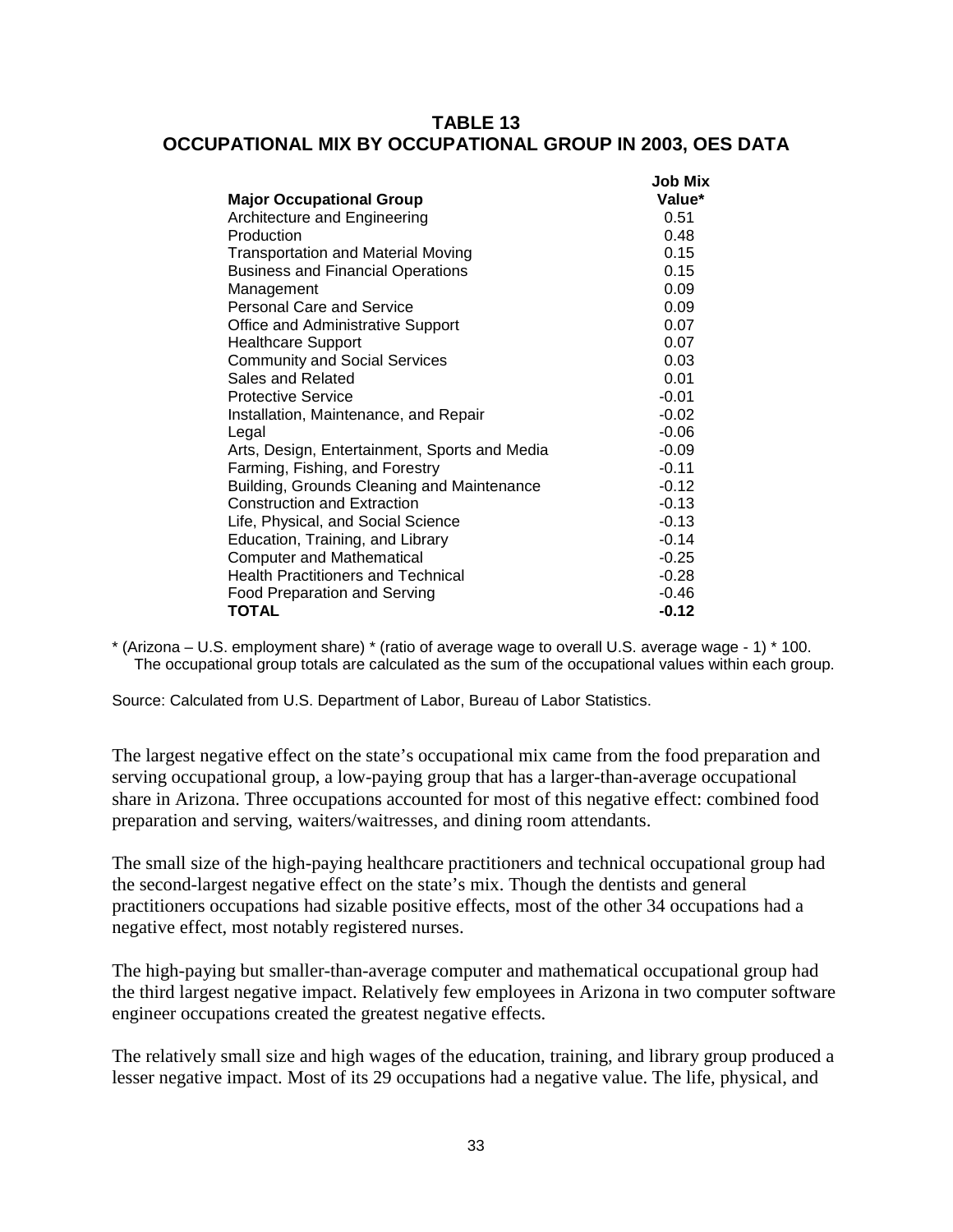social science group had a similar negative effect as the education group, with most of its 24 occupations having a small negative job mix value.

The relatively large size of the low-paying building and grounds cleaning and maintenance group also produced a negative effect. The janitors occupation had one of the largest positive impacts, but the maids and landscapers/groundskeepers occupations had among the largest negative mix values. The farming, fishing and forestry group had a similar negative value, due to the large size of the low-paying farm workers occupation. The legal occupational group had a lesser negative value, as most of its eight occupations were high paying but small in size.

The sales and related group, which includes both high-paid and low-paid occupations, had little net effect on the occupational mix value. The large size of the high-paid technical and scientific sales representatives occupation had the largest positive mix value of any occupation. Retail salespersons (low pay) and real estate brokers (high pay) also had positive effects, but these positives were offset by large negatives in the low-paid cashiers and telemarketers occupations. The remaining 12 occupations in the sales group also had a net negative effect.

Occupations with the largest job mix values are listed in Table 14. Larger-than-average and higher-than-average-paying occupations dominated the occupations with a positive effect. The occupational mix values shown in Table 14 are somewhat smaller than the industrial mix values shown in Tables 7, 10 and 12 since occupational shares in Arizona are not as much different from the national average as sectoral shares.

### **PUMS Job Mix**

Four versions of industrial mix were calculated from the PUMS data for 1999. Average wage of wage and salary employees — the measure comparable to that of the other datasets — had the lowest industrial mix value of 0.2. Adding self-employment income pushed the mix value to 0.3. Adjusting to a full-time-equivalency basis raised the value to 0.4 for wages and salaries and 0.6 for earnings from self employment and wages and salaries. The largest differences across the versions were in the manufacturing sector, where the full-time-equivalent (FTE) measures were 0.3 higher than the unadjusted versions.

The estimates of occupational mix in 1999 ranged from 0.5 for the unadjusted wage and salary measure to 0.7 for the FTE wage and salary version. Both earnings measures had an occupational mix value of 0.6. The values were not much different across the four measures in any of the occupational groups.

The most comprehensive of the measures — FTE earnings — is used in the following discussion and in Tables 15 through 17. By sector, the largest industrial mix value was in manufacturing at 0.9; no other sector had a value of even 0.2. Accommodation and food services had the largest negative value at -0.5, followed by administrative support. By occupational group, the largest positive values were in production and transportation. None of the groups had a large negative value (see Table 15).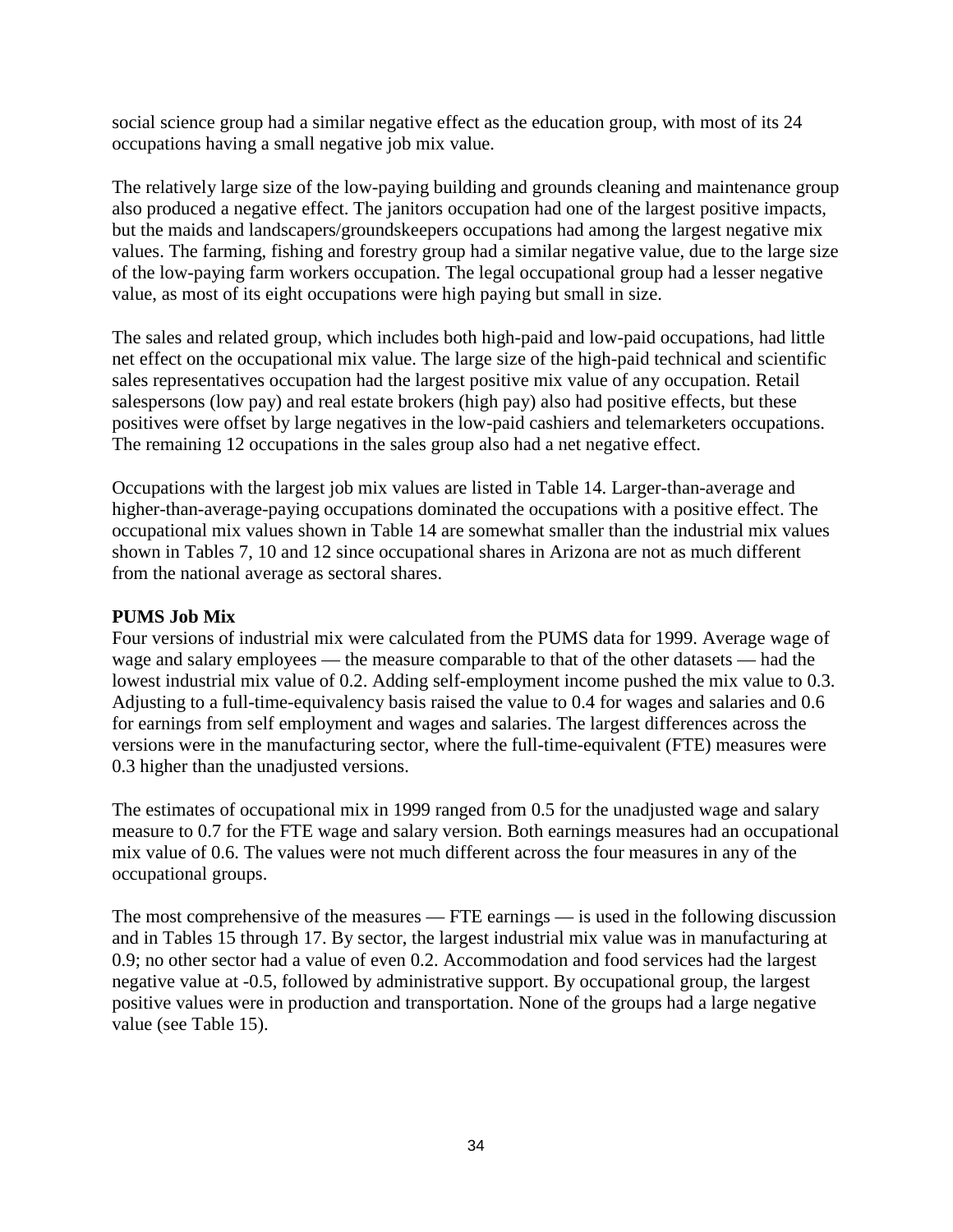### **TABLE 14 OCCUPATIONAL MIX BY OCCUPATION IN 2003, OES DATA Occupations with a Job Mix Value of at Least +-0.1**

|                                                            | Arizona – U.S.<br><b>Occupational</b> | <b>Ratio of</b><br>Average<br><b>Wage to</b> | <b>Job Mix</b> |
|------------------------------------------------------------|---------------------------------------|----------------------------------------------|----------------|
| <b>Occupation</b>                                          | Share*                                | Total, U.S.                                  | Value**        |
| Occupational Share Larger in Arizona & Above Average Wage  |                                       |                                              |                |
| Sales Representatives, Technical and Scientific            | 0.28                                  | 1.81                                         | 0.23           |
| Sales Managers                                             | 0.10                                  | 2.54                                         | 0.15           |
| <b>Management Analysts</b>                                 | 0.15                                  | 2.00                                         | 0.15           |
| <b>Financial Managers</b>                                  | 0.10                                  | 2.42                                         | 0.14           |
| Aerospace Engineers                                        | 0.11                                  | 2.15                                         | 0.13           |
| <b>Engineering Managers</b>                                | 0.07                                  | 2.75                                         | 0.12           |
| <b>Chief Executives</b>                                    | 0.04                                  | 3.79                                         | 0.12           |
| <b>Electronics Engineers</b>                               | 0.12                                  | 2.05                                         | 0.12           |
| Dentists                                                   | 0.05                                  | 3.53                                         | 0.12           |
| Miscellaneous Architects and Engineers                     | 0.16                                  | 1.63                                         | 0.10           |
| Occupational Share Smaller in Arizona & Below Average Wage |                                       |                                              |                |
| <b>Miscellaneous Production Occupations</b>                | $-0.65$                               | 0.78                                         | 0.14           |
| Janitors                                                   | $-0.30$                               | 0.56                                         | 0.13           |
| Office Clerks, General                                     | $-0.38$                               | 0.65                                         | 0.13           |
| <b>Nursing Aides</b>                                       | $-0.25$                               | 0.59                                         | 0.10           |
| Occupational Share Larger in Arizona & Below Average Wage  |                                       |                                              |                |
| <b>Combined Food Preparation and Serving</b>               | 0.47                                  | 0.42                                         | $-0.27$        |
| <b>Customer Service Representative</b>                     | 0.81                                  | 0.79                                         | $-0.17$        |
| Landscapers, Groundskeepers                                | 0.39                                  | 0.60                                         | $-0.16$        |
| <b>Waiters and Waitresses</b>                              | 0.25                                  | 0.43                                         | $-0.14$        |
| <b>Farm Workers</b>                                        | 0.23                                  | 0.46                                         | $-0.12$        |
| Cashiers                                                   | 0.21                                  | 0.47                                         | $-0.11$        |
| <b>Telemarketers</b>                                       | 0.29                                  | 0.63                                         | $-0.11$        |
| Maids                                                      | 0.20                                  | 0.49                                         | $-0.10$        |
| Occupational Share Smaller in Arizona & Above Average Wage |                                       |                                              |                |
| <b>General and Operations Managers</b>                     | $-0.35$                               | 2.45                                         | $-0.51$        |
| Misc. Health Practitioners and Technicians                 | $-0.15$                               | 2.79                                         | $-0.27$        |
| Miscellaneous Business and Financial Operations            | $-0.41$                               | 1.50                                         | $-0.20$        |
| <b>Registered Nurses</b>                                   | $-0.30$                               | 1.45                                         | $-0.14$        |
|                                                            |                                       |                                              |                |
| Subtotal with a Positive Job Mix Value                     | $-0.40$                               |                                              | 1.89           |
| Subtotal with a Negative Job Mix Value                     | 1.64                                  |                                              | $-2.30$        |
| <b>Occupations Not Shown</b>                               | $-1.24$                               |                                              | 0.29           |
| <b>TOTAL</b>                                               | 0.00                                  |                                              | $-0.12$        |

\* The occupational shares are presented as percentages (multiplied by 100)

\*\* (Arizona – U.S. employment share) \* (ratio of average wage to overall U.S. average wage - 1) \* 100

Source: Calculated from U.S. Department of Labor, Bureau of Labor Statistics.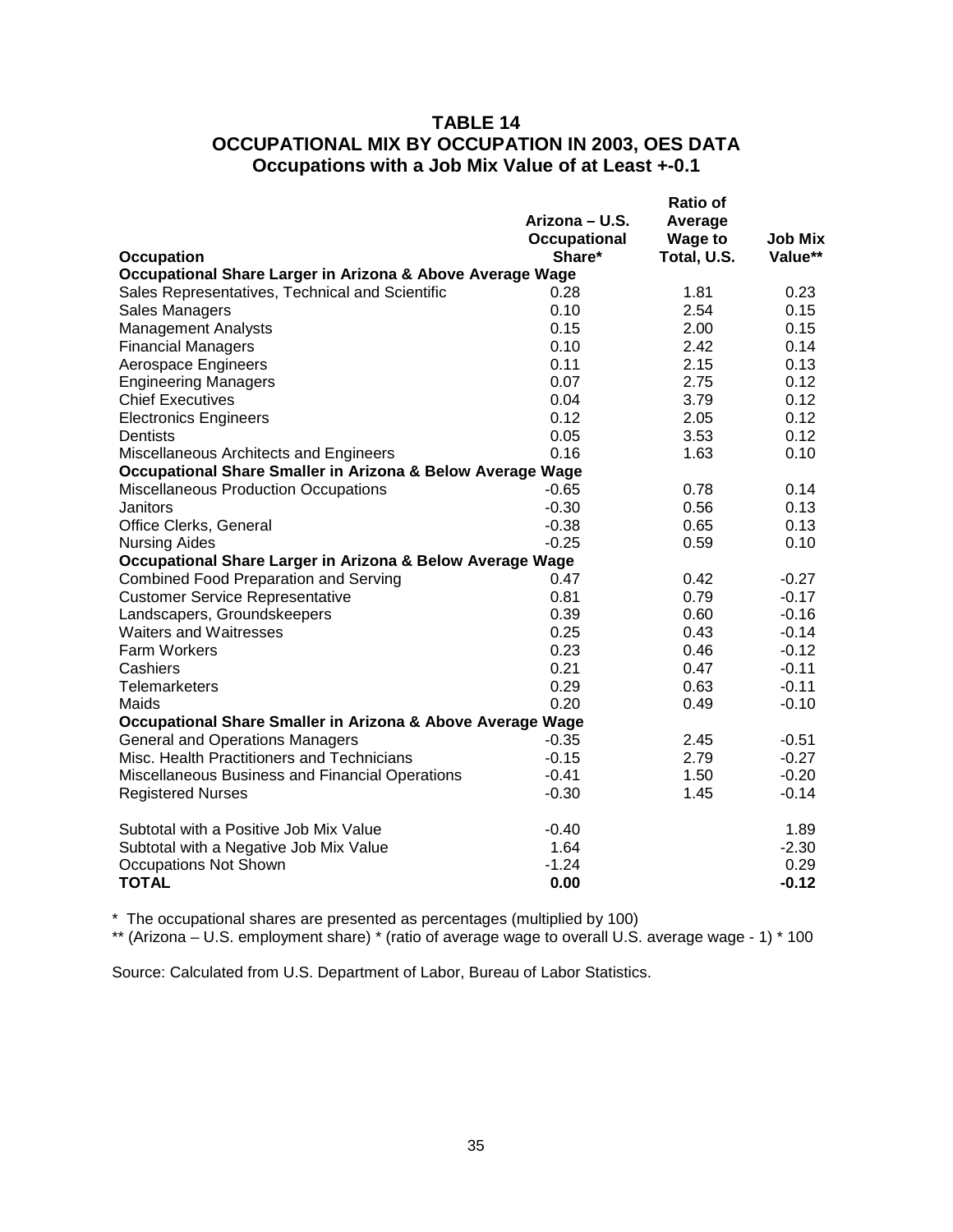### **TABLE 15 INDUSTRIAL MIX BY SECTOR AND OCCUPATIONAL MIX BY OCCUPATIONAL GROUP IN 1999, PUMS DATA**

|                                                    | Job     |                                                  | Job     |
|----------------------------------------------------|---------|--------------------------------------------------|---------|
|                                                    | Mix     |                                                  | Mix     |
| <b>Sector</b>                                      | Value*  | <b>Occupational Group</b>                        | Value*  |
| Manufacturing                                      | 0.85    | Production                                       | 0.70    |
| Agriculture                                        | 0.17    | <b>Transportation and Material Moving</b>        | 0.41    |
| <b>Health Care and Social Assistance</b>           | 0.17    | Sales and Related                                | 0.24    |
| <b>Real Estate</b>                                 | 0.16    | <b>Healthcare Support</b>                        | 0.19    |
| Transportation                                     | 0.15    | Management                                       | 0.13    |
| Finance and Insurance                              | 0.08    | Architecture and Engineering                     | 0.13    |
| <b>Utilities</b>                                   | 0.03    | <b>Business and Financial Operations</b>         | 0.09    |
| <b>Wholesale Trade</b>                             | 0.01    | Farming, Fishing, and Forestry                   | 0.03    |
| Government                                         | $-0.00$ | <b>Community and Social Services</b>             | 0.01    |
| <b>Management of Companies</b>                     | $-0.00$ | Education, Training, and Library                 | 0.00    |
| Construction                                       | $-0.01$ | <b>Computer and Mathematical</b>                 | $-0.01$ |
| <b>Educational Services</b>                        | $-0.01$ | Life, Physical, and Social Science               | $-0.02$ |
| <b>Other Services</b>                              | $-0.02$ | <b>Protective Service</b>                        | $-0.02$ |
| Mining                                             | $-0.03$ | <b>Personal Care and Service</b>                 | $-0.03$ |
| Arts, Entertainment and Recreation                 | $-0.04$ | Arts, Design, Entertainment, Sports and<br>Media | $-0.05$ |
| Information                                        | $-0.05$ | Installation, Maintenance, and Repair            | $-0.05$ |
| Professional, Scientific and Technical<br>Services | $-0.06$ | Legal                                            | $-0.16$ |
| <b>Retail Trade</b>                                | $-0.09$ | Building, Grounds Cleaning and<br>Maintenance    | $-0.17$ |
| <b>Administrative Support</b>                      | $-0.23$ | <b>Construction and Extraction</b>               | $-0.17$ |
| <b>Accommodation and Food Services</b>             | $-0.50$ | Office and Administrative Support                | $-0.20$ |
|                                                    |         | <b>Food Preparation and Serving</b>              | $-0.22$ |
|                                                    |         | <b>Health Practitioners and Technical</b>        | $-0.23$ |
| <b>TOTAL</b>                                       | 0.58    | TOTAL                                            | 0.62    |

\* (Arizona – U.S. employment share) \* (ratio of average wage to overall U.S. average wage - 1) \* 100. The sector totals are calculated as the sum of the more detailed values within each sector.

Source: Calculated from U.S. Department of Commerce, Census Bureau.

Results by industry from the PUMS dataset are summarized in Table 16. Relative to other datasets, the wage differential relative to the overall average is lesser in many industries in the PUMS dataset. Electronics and aerospace manufacturing had the greatest positive effects on the industrial mix. The tourism industries of accommodation and food services had the largest negative effects.

No individual occupation had a very large effect on the occupational mix, as seen in Table 17. Real estate brokers and agents had the largest positive effect.

A cross-tabulation of industry and occupation was made for the FTE earnings measure for 1999. Its mix value was 0.6, half of the combined value of the industrial mix and the occupational mix. A total of nearly 3,000 occupation by industry categories were created, with the number of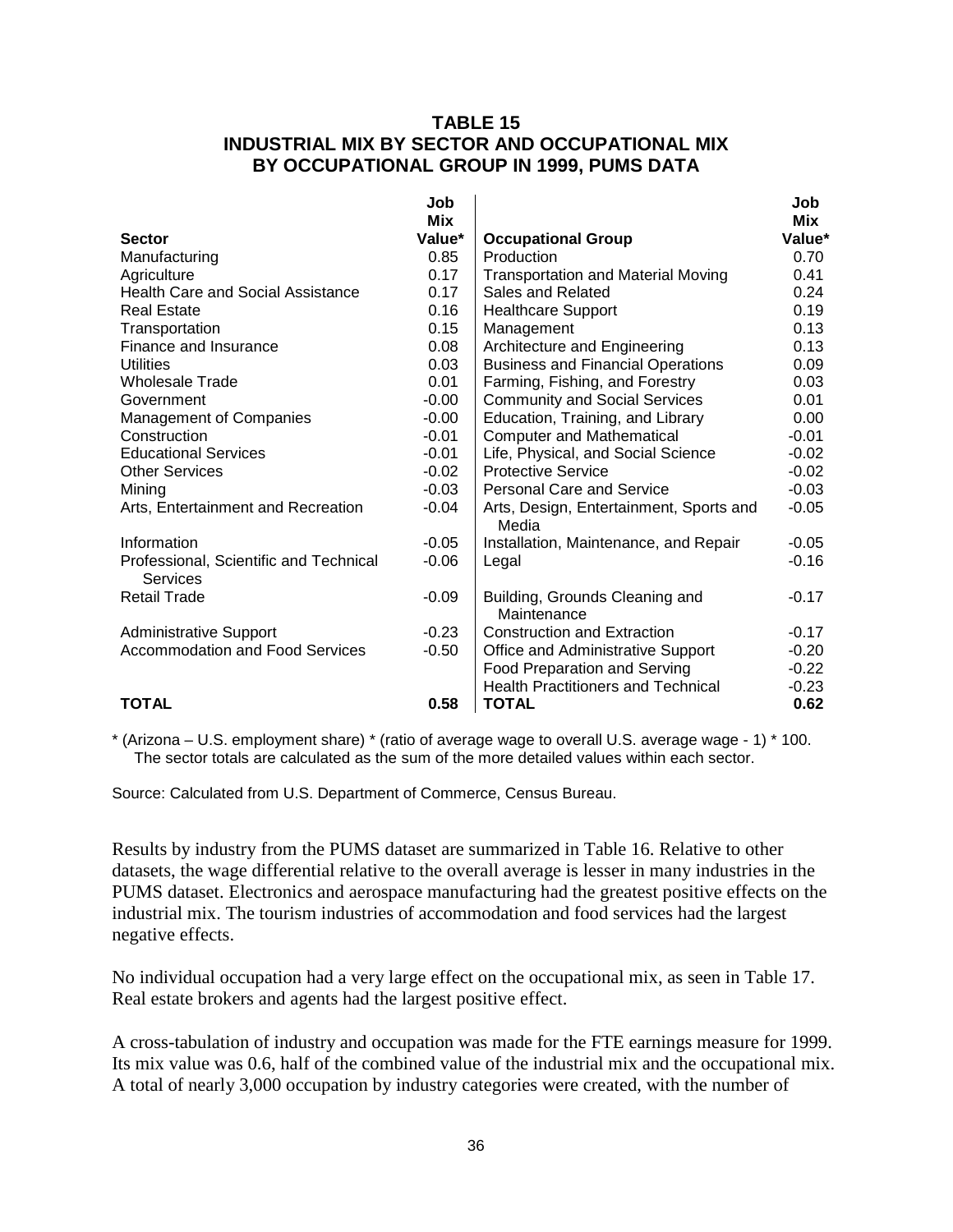observations by category having been considered in creating the categories. Still, the results may be affected by small sample size.

### **TABLE 16 INDUSTRIAL MIX BY INDUSTRY IN 1999, PUMS DATA Industries with a Job Mix Value of at Least +-0.05**

|                                                        | Arizona –       | <b>Ratio of</b> |                |
|--------------------------------------------------------|-----------------|-----------------|----------------|
|                                                        | U.S.            | Average         |                |
|                                                        | <b>Sectoral</b> | <b>Wage to</b>  | <b>Job Mix</b> |
| <b>Industry</b>                                        | Share*          | Total, U.S.     | Value**        |
| Sectoral Share Larger in Arizona & Above Average Wage  |                 |                 |                |
| Miscellaneous Aerospace Manufacturing                  | 0.68            | 1.50            | 0.34           |
| Semiconductor & Misc. Electronics Manufacturing        | 1.18            | 1.21            | 0.25           |
| <b>Real Estate</b>                                     | 0.59            | 1.30            | 0.18           |
| Scheduled Air Transportation                           | 0.36            | 1.35            | 0.13           |
| Nondepository Credit Intermediation                    | 0.65            | 1.19            | 0.13           |
| <b>Aircraft Engine Manufacturing</b>                   | 0.30            | 1.25            | 0.07           |
| Telecommunications other than Wired Carriers           | 0.17            | 1.31            | 0.05           |
| Sectoral Share Smaller in Arizona & Below Average Wage |                 |                 |                |
| <b>Nursing Care Facilities</b>                         | $-0.60$         | 0.71            | 0.17           |
| <b>Animal Production</b>                               | $-0.34$         | 0.68            | 0.11           |
| <b>Animal Slaughtering</b>                             | $-0.29$         | 0.68            | 0.09           |
| <b>Cut and Sew Manufacturing</b>                       | $-0.26$         | 0.67            | 0.08           |
| Crop Production                                        | $-0.23$         | 0.77            | 0.05           |
| Sectoral Share Larger in Arizona & Below Average Wage  |                 |                 |                |
| Accommodation                                          | 0.80            | 0.71            | $-0.24$        |
| <b>Restaurants and Food Services</b>                   | 0.53            | 0.57            | $-0.23$        |
| Landscaping                                            | 0.38            | 0.78            | $-0.08$        |
| Amusement, Gambling and Recreation                     | 0.36            | 0.77            | $-0.08$        |
| Services to Buildings other than Landscaping           | 0.27            | 0.73            | $-0.07$        |
| Air Force                                              | 0.22            | 0.73            | $-0.06$        |
| Sectoral Share Smaller in Arizona & Above Average Wage |                 |                 |                |
| Industrial and Misc. Chemical Manufacturing            | $-0.29$         | 1.30            | $-0.09$        |
| Pharmaceutical and Medicine Manufacturing              | $-0.19$         | 1.45            | $-0.09$        |
| <b>Legal Services</b>                                  | $-0.12$         | 1.69            | $-0.07$        |
| Hospitals                                              | $-0.63$         | 1.09            | $-0.06$        |
| Motor Vehicle Manufacturing                            | $-0.85$         | 1.06            | $-0.05$        |
| Subtotal with a Positive Job Mix Value                 | 2.21            |                 | 1.65           |
| Subtotal with a Negative Job Mix Value                 | 0.48            |                 | $-1.13$        |
| <b>Industries Not Shown</b>                            | $-2.69$         |                 | 0.06           |
| <b>TOTAL</b>                                           | 0.00            |                 | 0.58           |

\* The sectoral shares are presented as percentages (multiplied by 100)

\*\* (Arizona – U.S. employment share) \* (ratio of average wage to overall U.S. average wage - 1) \* 100

Source: Calculated from U.S. Department of Commerce, Census Bureau.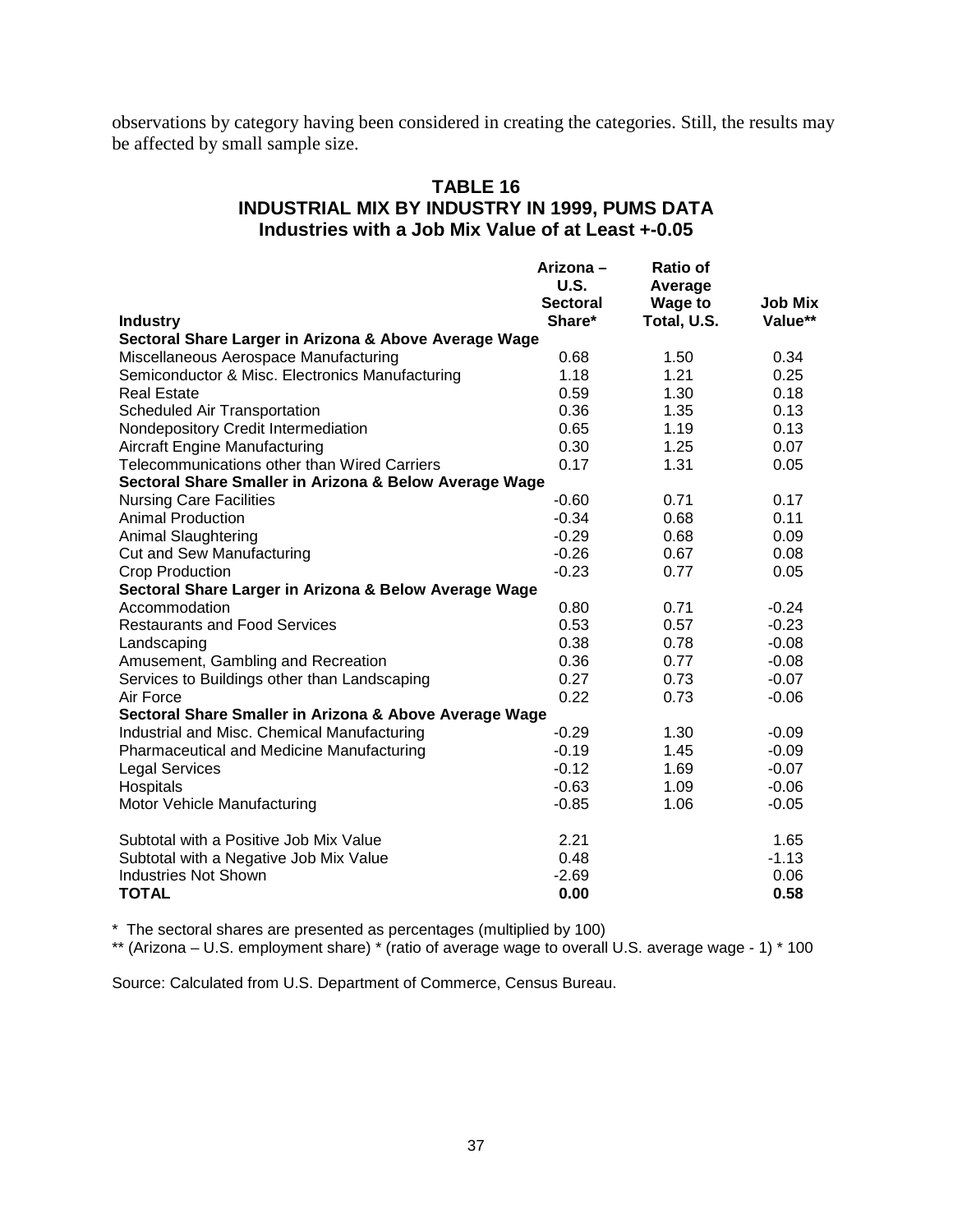### **TABLE 17 OCCUPATIONAL MIX BY OCCUPATION IN 1999, PUMS DATA Occupations with a Job Mix Value of at Least +-0.05**

|                                                            | Arizona –         | Ratio of       |                |
|------------------------------------------------------------|-------------------|----------------|----------------|
|                                                            | U.S.              | Average        |                |
|                                                            | <b>Occupation</b> | <b>Wage to</b> | <b>Job Mix</b> |
| Occupation                                                 | Share*            | Total, U.S.    | Value**        |
| Occupational Share Larger in Arizona & Above Average Wage  |                   |                |                |
| Real Estate Brokers and Agents                             | 0.39              | 1.53           | 0.21           |
| Aerospace Engineers                                        | 0.18              | 1.76           | 0.13           |
| Aircraft Pilots and Flight Engineers                       | 0.09              | 2.36           | 0.12           |
| <b>Construction Managers</b>                               | 0.17              | 1.62           | 0.11           |
| <b>Electrical and Electronics Engineers</b>                | 0.16              | 1.66           | 0.10           |
| <b>Agricultural and Biomedical Engineers</b>               | 0.26              | 1.37           | 0.10           |
| <b>Property Managers</b>                                   | 0.12              | 1.64           | 0.08           |
| <b>Financial Sales Agents</b>                              | 0.05              | 2.11           | 0.06           |
| Sales Representatives, Other Services                      | 0.12              | 1.41           | 0.05           |
| Miscellaneous Managers                                     | 0.09              | 1.56           | 0.05           |
| Occupational Share Smaller in Arizona & Below Average Wage |                   |                |                |
| <b>Nursing Aides</b>                                       | -0.43             | 0.64           | 0.16           |
| <b>Miscellaneous Production Occupations</b>                | $-0.51$           | 0.76           | 0.12           |
| <b>Sewing Machine Operators</b>                            | $-0.25$           | 0.53           | 0.12           |
| Laborers and Material Movers, Hand                         | $-0.34$           | 0.70           | 0.10           |
| Miscellaneous Assemblers, Fabricators                      | $-0.33$           | 0.74           | 0.09           |
| <b>Farmers and Ranchers</b>                                | $-0.45$           | 0.82           | 0.08           |
| Miscellaneous Metal and Plastic Production                 | $-0.23$           | 0.74           | 0.06           |
| <b>Truck Drivers</b>                                       | $-0.31$           | 0.82           | 0.06           |
| Secretaries and Administrative Assistants                  | $-0.20$           | 0.74           | 0.05           |
| <b>Hand Packers</b>                                        | $-0.13$           | 0.57           | 0.05           |
| Occupational Share Larger in Arizona & Below Average Wage  |                   |                |                |
| <b>Customer Service Representative</b>                     | 0.54              | 0.74           | $-0.14$        |
| <b>Grounds Maintenance</b>                                 | 0.39              | 0.72           | $-0.11$        |
| <b>Waiters and Waitresses</b>                              | 0.19              | 0.53           | $-0.09$        |
| <b>Construction Laborers</b>                               | 0.29              | 0.77           | $-0.07$        |
| Occupational Share Smaller in Arizona & Above Average Wage |                   |                |                |
| <b>Chief Executives</b>                                    | $-0.10$           | 2.83           | $-0.18$        |
| Miscellaneous Engineers                                    | $-0.23$           | 1.72           | $-0.17$        |
| Lawyers                                                    | $-0.10$           | 2.54           | $-0.16$        |
| Physicians                                                 | $-0.07$           | 3.33           | $-0.16$        |
| <b>Dentists</b>                                            | $-0.02$           | 4.48           | $-0.06$        |
| Subtotal with a Positive Job Mix Value                     | $-1.55$           |                | 1.90           |
| Subtotal with a Negative Job Mix Value                     | 0.89              |                | $-1.14$        |
| <b>Occupations Not Shown</b>                               | 0.66              |                | $-0.14$        |
| <b>TOTAL</b>                                               | 0.00              |                | 0.62           |

\* The occupational shares are presented as percentages (multiplied by 100)

\*\* (Arizona – U.S. employment share) \* (ratio of average wage to overall U.S. average wage - 1) \* 100

Source: Calculated from U.S. Department of Commerce, Census Bureau.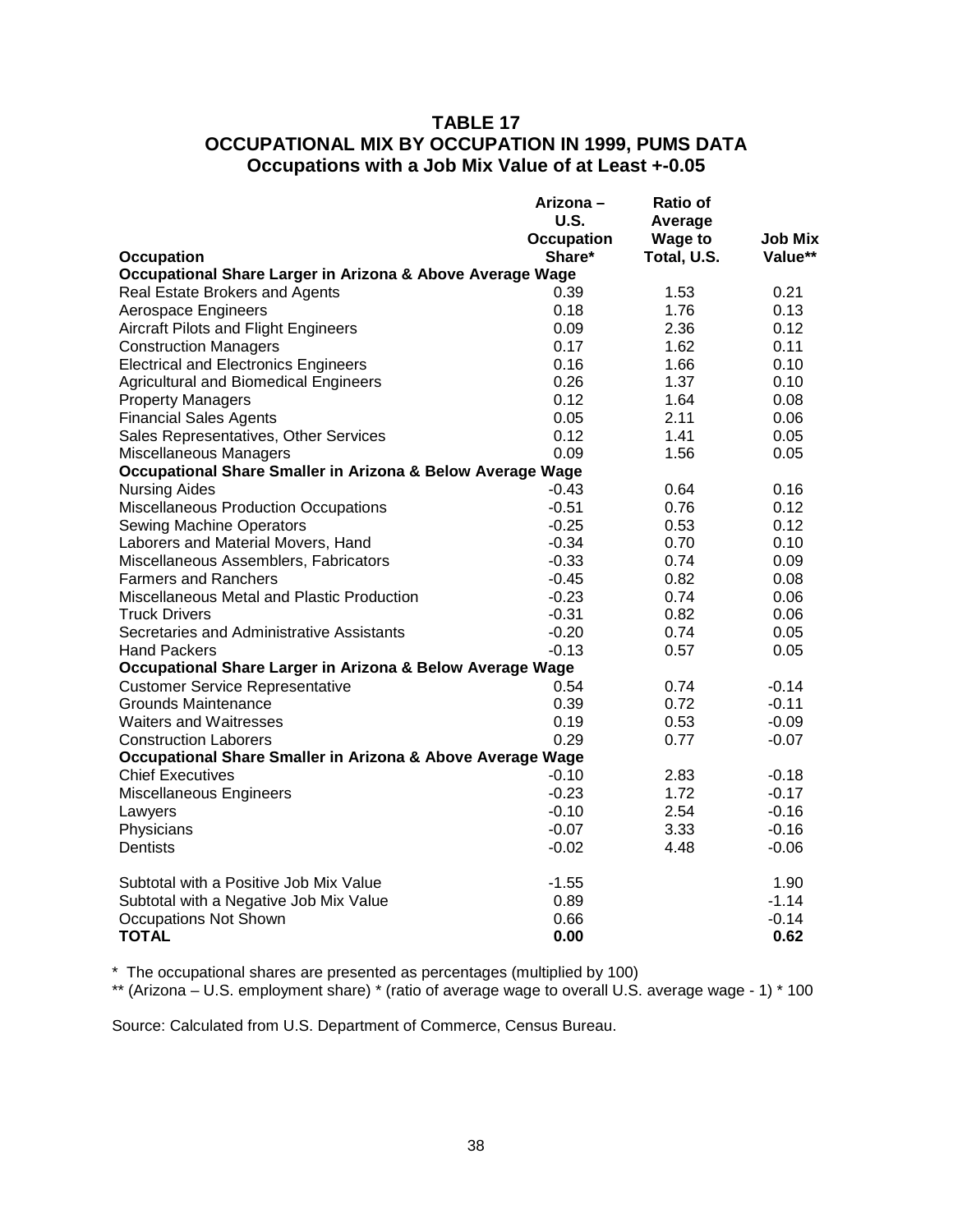#### **Job Quality**

Job quality in this section refers to the change over time in job quality as measured by wages. Job quality scores have been calculated for both Arizona and the nation over various time periods, with the difference between Arizona and the nation also calculated. Generally, job quality has declined somewhat over time both nationally and in Arizona, with the rate of decrease comparable in Arizona to the national average except for a worse performance during the 1982-to-1991 economic cycle. The results are sensitive to the time period selected, the dataset used, and the means of computation, though the differences in results across these dimensions are relatively small.

The ES-202 results can be compared to the BEA results for the 1991-2000 and 2001-03 periods. The ES-202 data, which are more detailed but not as inclusive as the BEA data, generally show a slightly more favorable picture of change in job quality in recent years, both in Arizona and the nation, but the differences between the two series are tiny over longer time periods. Looking at individual years, the ES-202 score was generally higher than the BEA score for the state except in the mid-1990s (see Chart 3).

Results from the CBP dataset for the 1998-to-2002 period are reasonably similar to those of the ES-202 dataset for Arizona, though showing a slightly greater decline in job quality. The CBP results for the nation, however, are rather different, showing a small gain in job quality rather than a decline as measured by the ES-202 data. Thus, while the BEA and ES-202 datasets indicate that job quality in Arizona is declining at about the same pace as the national average (more in some years, less in others), the CBP data indicates a much worse performance in Arizona relative to the national average between 1998 and 2002.





Source: Calculated from U.S. Department of Labor, Bureau of Labor Statistics, and U.S. Department of Commerce, Bureau of Economic Analysis.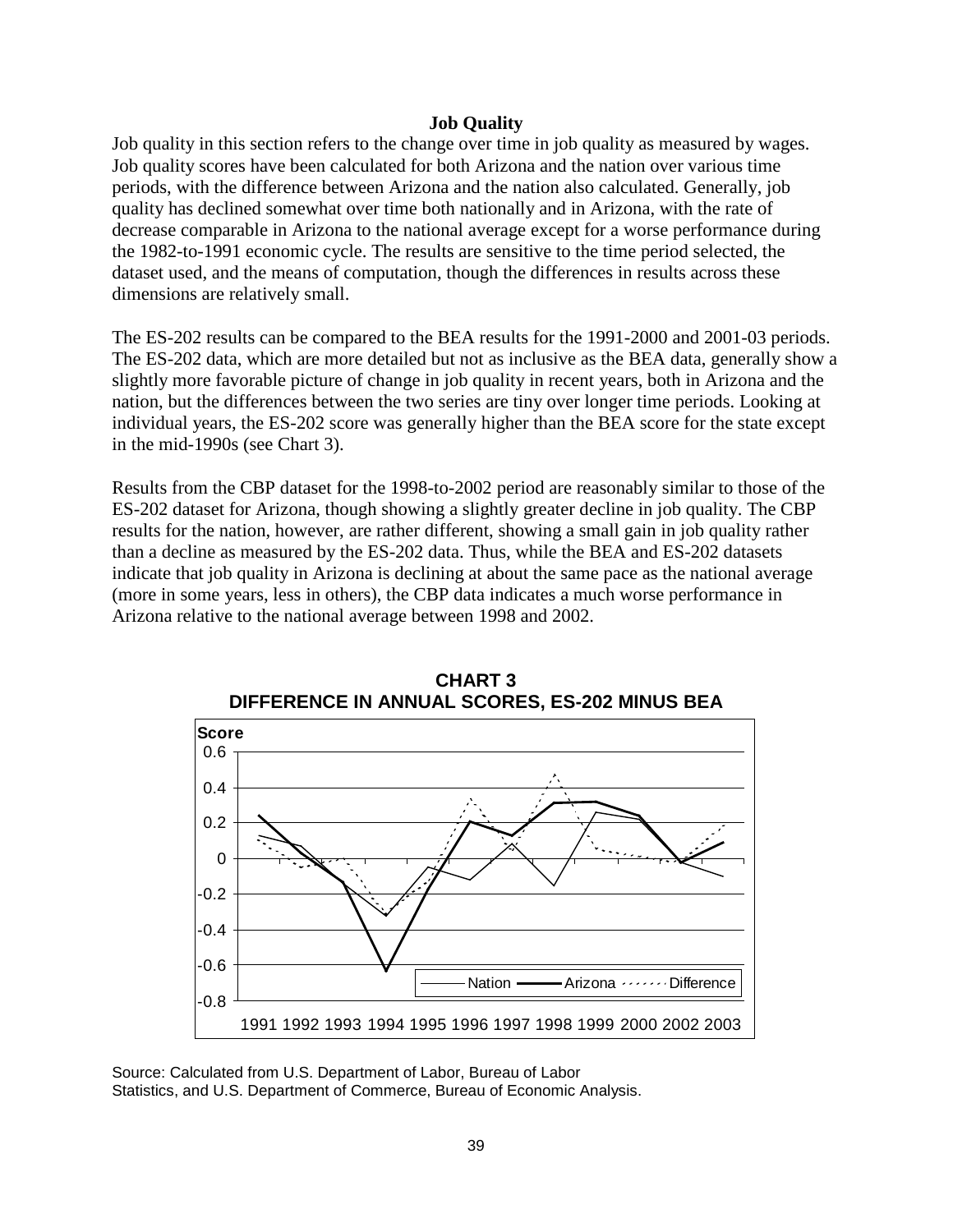The OES occupational data only compare 2003 to 2000. Occupational job quality worsened nationally and in Arizona over this period by amounts not quite as great as those of industrial job quality as calculated from the ES-202 data (see Table 18). The occupational decline was not quite as great in Arizona as nationally, consistent with the lesser drop in industrial job quality as measured by the ES-202 data.

The difference in the job quality scores between Arizona and the nation explains some of the change over time in the Arizona-to-U.S. average wage ratio. For example, Arizona's larger drop in job quality in 1999 corresponds to a decrease in the average wage ratio, while modestly better performance on job quality from 2000 through 2003 explains part of the rise in the average wage ratio. However, over the longer 1991-to-2000 period, gains in the average wage ratio occurred without better performance in job quality in Arizona.

|                                     | <b>Change in Job Quality Score</b> |            |        |        |
|-------------------------------------|------------------------------------|------------|--------|--------|
|                                     | <b>ES-202</b>                      | <b>BEA</b> | $CBP*$ | OES**  |
| Arizona                             |                                    |            |        |        |
| 1998-to-1999                        | $-0.4$                             | $-0.6$     |        |        |
| 1999-to-2000                        | 0.1                                | 0.1        |        |        |
| 2000-to-2001                        | 0.1                                |            |        |        |
| 2001-to-2002                        | $-0.4$                             | $-0.7$     |        |        |
| 2002-to-2003                        | $-0.2$                             | $-0.3$     |        |        |
| 1998-to-2002                        | $-0.7$                             |            | $-1.0$ |        |
| 1991-to-2000                        | $-1.0$                             | $-1.3$     |        |        |
| 2000-to-2003                        | $-1.0$                             |            |        | $-0.6$ |
| <b>United States</b>                |                                    |            |        |        |
| 1998-to-1999                        | $-0.1$                             | $-0.2$     |        |        |
| 1999-to-2000                        | $-0.0$                             | 0.1        |        |        |
| 2000-to-2001                        | $-0.1$                             |            |        |        |
| 2001-to-2002                        | $-0.4$                             | $-0.7$     |        |        |
| 2002-to-2003                        | $-0.3$                             | $-0.4$     |        |        |
| 1998-to-2002                        | $-0.6$                             |            | 0.3    |        |
| 1991-to-2000                        | $-1.1$                             | $-0.9$     |        |        |
| 2000-to-2003                        | $-1.5$                             |            |        | $-1.0$ |
| Difference, Arizona - United States |                                    |            |        |        |
| 1998-to-1999                        | $-0.3$                             | $-0.4$     |        |        |
| 1999-to-2000                        | 0.1                                | 0.0        |        |        |
| 2000-to-2001                        | 0.2                                |            |        |        |
| 2001-to-2002                        | 0.0                                | 0.1        |        |        |
| 2002-to-2003                        | 0.0                                | 0.1        |        |        |
| 1998-to-2002                        | $-0.1$                             |            | $-1.4$ |        |
| 1991-to-2000                        | 0.1                                | $-0.4$     |        |        |
| 2000-to-2003                        | 0.4                                |            |        | 0.3    |

# **TABLE 18 COMPARISON OF ESTIMATES OF CHANGE IN JOB QUALITY**

\* Adjusted for missing industries

\*\* Based on occupational data, other measures based on industrial data

Sources: Calculated from U.S. Department of Commerce, Census Bureau (CBP) and Bureau of Economic Analysis (BEA), and U.S. Department of Labor, Bureau of Labor Statistics (ES-202 and OES).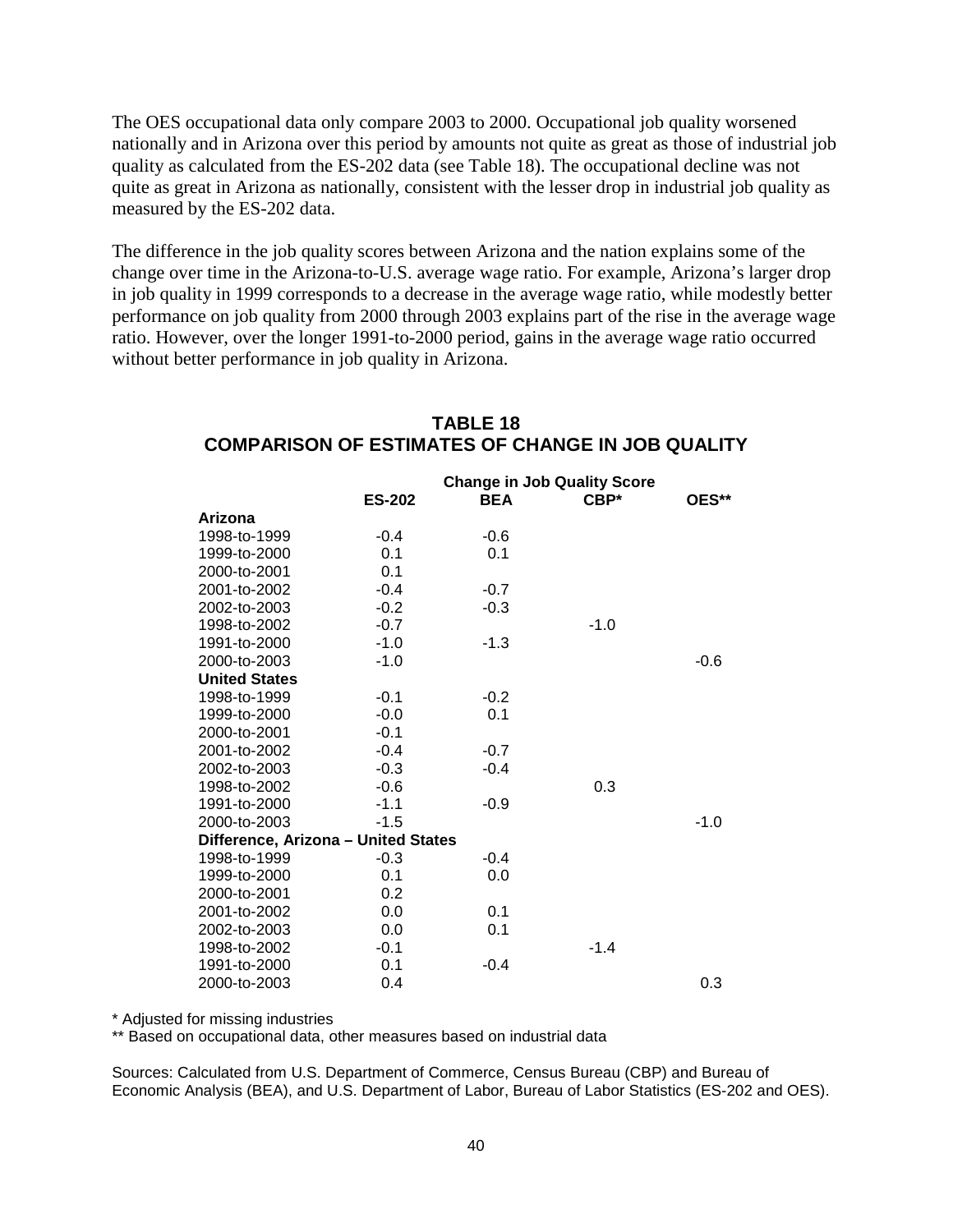Manufacturing has been the sector most responsible for the decline in national job quality since 1969. Manufacturing pays above-average wages, but has experienced decreasing employment over the 35 years while large gains have been registered in other sectors. Until the last economic cycle (1991 to 2001), rapid growth in the low-paying retail trade sector also was a major factor in the national decline in job quality. In the last cycle, rapid growth in the below-average-wage administrative support sector had a sizable negative effect on job quality.

Except during the 1982-to-1991 economic cycle — when most sectors in Arizona contributed to a much worse performance on job quality than the national average — Arizona's decline in job quality has been similar to the national average. In the 1975-to-1982 cycle, manufacturing was a major boost to Arizona's job quality relative to the nation, buts its positive effect was offset by a large negative impact from mining. In the last cycle and continuing in the current cycle, manufacturing has been a large negative factor on Arizona's change in job quality relative to the nation, offset by somewhat better results in several sectors, such as finance and insurance. In the current cycle (since 2001), declines in semiconductor manufacturing employment have had a large negative impact on job quality in Arizona.

Based on occupational data, job quality declined between 2000 and 2003 nationally and in Arizona. The high-paying management occupations group was responsible for the drop in Arizona, with particularly sizable negative effects from the declining occupational shares of the general and operations managers and chief executives occupations. Partially offsetting this large negative impact were positive impacts from the high-paying business and financial operations and health practitioners and technical groups.

The 2000-to-2003 decrease in job quality measured by the occupational data was not as great in Arizona as the national average. This largely resulted from a stronger performance in Arizona in the health practitioners and technical occupational group. At the occupational level, the greatest impact on job quality came from the larger decline in Arizona in the general and operations managers occupation.

### **BEA Job Quality**

Annual scores as well as scores for selected multi-year periods have been produced from the BEA data. Changes in the industry classification system — the 1972 SIC implemented by the BEA in 1975, the 1987 SIC implemented by the BEA in 1988, and the switch to NAICS implemented by the BEA in 2001 — result in inconsistencies in the time series. Scores were produced for 1975 and 1988, but caution is urged in their interpretation. It is not possible to produce a score for 2001. The selection of multi-year periods correspond to the economic cycle except that the unavailability of data for 2001 consistent with earlier years causes the 1991-to-2001 economic cycle to be shortened by a year. Scores were calculated for 1969-to-1975, 1975 to-1982, 1982-to-1991, 1991-to-2000, and 2001-to-2003 using the cumulation of years technique. The Arizona scores shown in Table 19 were calculated using Arizona wage data.

A strong relationship exists between the job quality score and the stage of the economic cycle, both nationally and in Arizona. On average, job quality declines during recessionary and especially early recovery periods. Job quality is flat during the middle and late years of economic expansions. Arizona's change in job quality is roughly equal to the nation in early years of an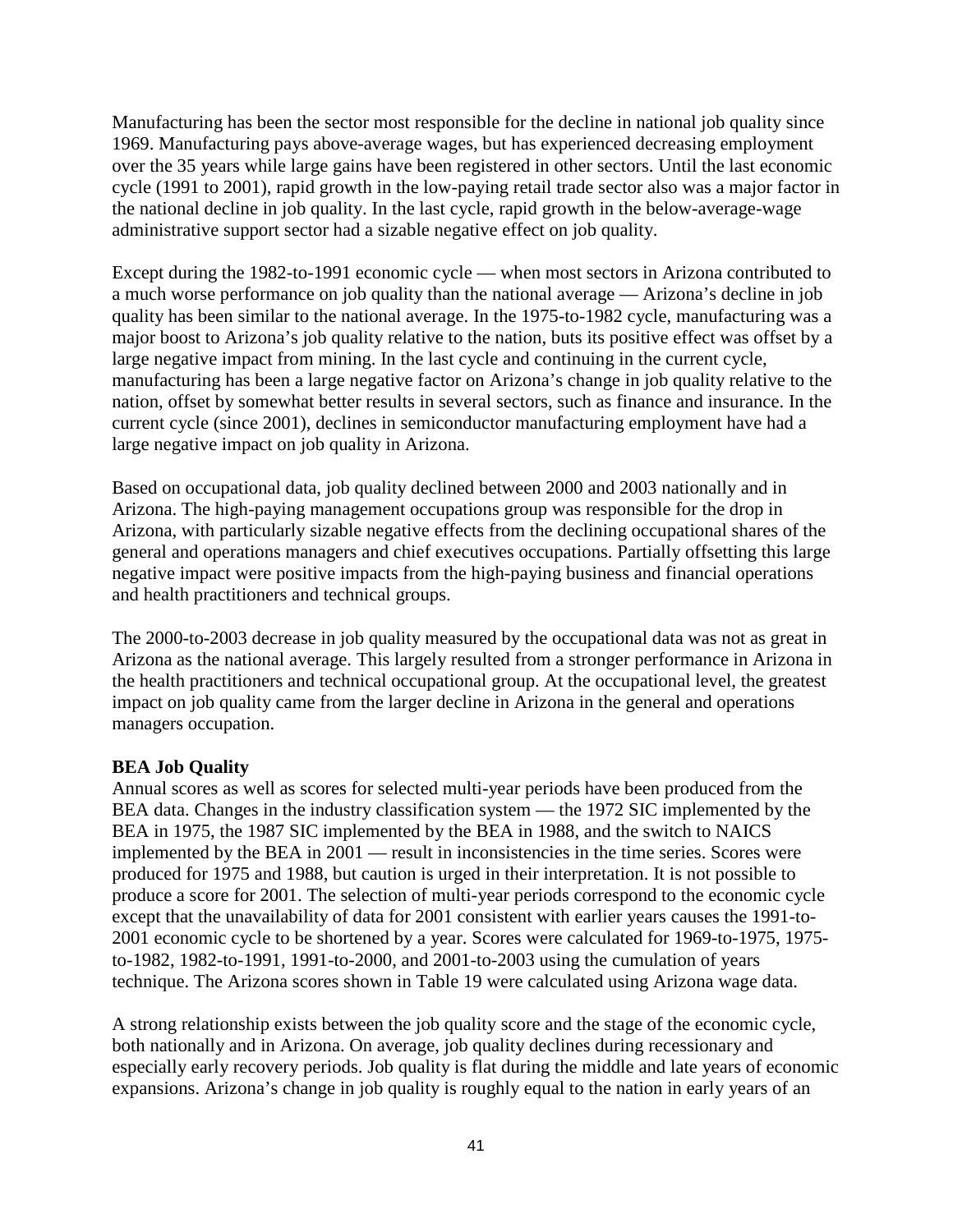### **TABLE 19 CHANGE IN JOB QUALITY SCORES, ARIZONA AND NATION, BEA DATA**

|                    |         | Score*        |                   |
|--------------------|---------|---------------|-------------------|
| <b>Single Year</b> | Arizona | <b>Nation</b> | <b>Difference</b> |
| 1970               | $-0.04$ | $-0.34$       | 0.31              |
| 1971               | $-0.25$ | $-0.37$       | 0.12              |
| 1972               | 0.65    | 0.11          | 0.54              |
| 1973               | 0.42    | 0.21          | 0.21              |
| 1974               | $-0.49$ | 0.04          | $-0.53$           |
| 1975**             | $-1.53$ | $-0.69$       | $-0.84$           |
| 1976               | $-0.63$ | $-0.18$       | $-0.45$           |
| 1977               | 0.09    | 0.12          | $-0.03$           |
| 1978               | 0.22    | 0.16          | 0.06              |
| 1979               | 0.77    | 0.28          | 0.49              |
| 1980               | $-0.10$ | $-0.22$       | 0.12              |
| 1981               | 0.19    | $-0.02$       | 0.21              |
| 1982               | $-1.13$ | $-0.65$       | $-0.48$           |
| 1983               | $-0.55$ | $-0.67$       | 0.12              |
| 1984               | $-0.13$ | 0.12          | $-0.25$           |
| 1985               | $-0.22$ | $-0.16$       | $-0.06$           |
| 1986               | $-0.19$ | $-0.37$       | 0.18              |
| 1987               | $-0.25$ | $-0.23$       | $-0.02$           |
| 1988**             | $-0.23$ | 0.51          | $-0.74$           |
| 1989               | $-0.48$ | $-0.12$       | $-0.36$           |
| 1990               | $-0.14$ | $-0.02$       | $-0.12$           |
| 1991               | $-0.45$ | $-0.18$       | $-0.27$           |
| 1992               | $-0.39$ | $-0.32$       | $-0.06$           |
| 1993               | $-0.26$ | $-0.26$       | 0.00              |
| 1994               | 0.01    | $-0.08$       | 0.09              |
| 1995               | $-0.15$ | $-0.25$       | 0.10              |
| 1996               | 0.00    | $-0.06$       | 0.06              |
| 1997               | 0.02    | 0.07          | $-0.05$           |
| 1998               | $-0.05$ | 0.07          | $-0.13$           |
| 1999               | $-0.61$ | $-0.20$       | $-0.41$           |
| 2000               | 0.12    | 0.10          | 0.03              |
| 2001**             |         |               |                   |
| 2002               | $-0.65$ | $-0.70$       | 0.06              |
| 2003               | $-0.28$ | $-0.35$       | 0.07              |
| Multi-Year***      |         |               |                   |
| 1969-75            | $-1.23$ | $-1.03$       | $-0.20$           |
| 1975-82            | $-0.59$ | $-0.52$       | $-0.07$           |
| 1982-91            | $-2.63$ | $-1.11$       | $-1.52$           |
| 1991-2000          | $-1.30$ | $-0.93$       | $-0.36$           |
| 2001-03            | $-0.92$ | $-1.06$       | 0.13              |

- **\*** Sum by category of (change over time in sectoral share of employment) \* (ratio of average wage to overall average wage – 1) \* 100
- \*\* The 1975 and 1988 scores are estimated and the 2001 scores are unavailable due to changes in the industrial classification
- \*\*\* Calculated by cumulating annual scores

Source: Calculated from U.S. Department of Commerce, Bureau of Economic Analysis.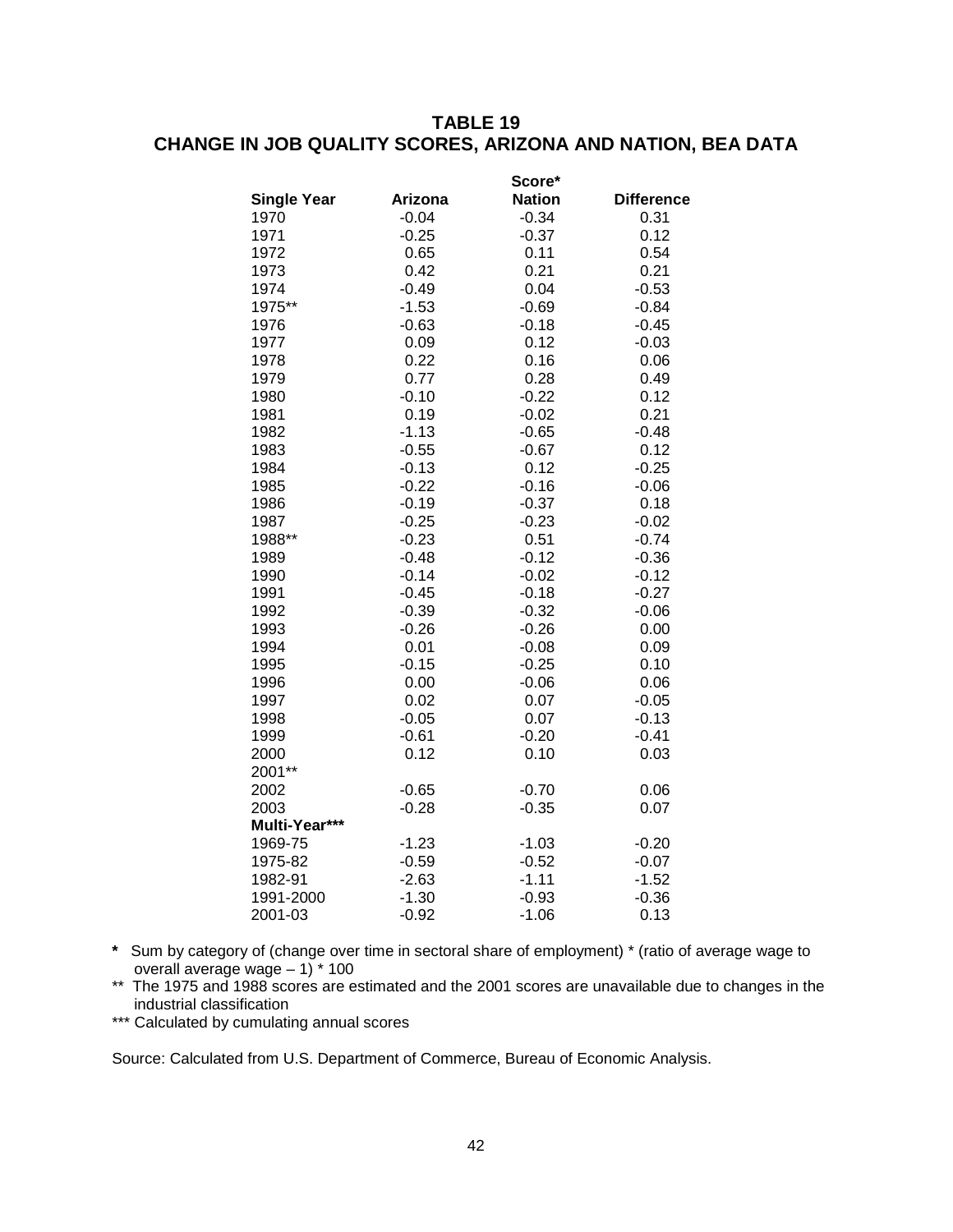expansion, a little higher than the U.S. average in the middle years of expansions, but worse than the national average in later years of expansions and especially during recessions. During the 1969-to-1975 and 1975-to-1982 economic cycles, gains in job quality occurred during middle years of the cycles but losses during recessions were significant, especially in Arizona. During the 1982-to-1991 and 1991-to-2001 cycles, small losses in job quality occurred even during the middle years of the expansions but declines during recessions were modest.

During each of the four economic cycles between 1969 and 2001, job quality decreased, both nationally and in Arizona. The least decline occurred during the 1975-to-1982 cycle. The biggest drop was in the 1982-to-1991 cycle, especially in Arizona. However, when considering the number of years in each cycle, little difference in the annual average rate of loss of job quality across the economic cycles has occurred, except for Arizona's worse performance during the 1982-to-1991 period.

Arizona's decrease in job quality was similar to the national average in three of the four cycles. Between 1982 and 1991, Arizona's score was negative in every year, with an overall decline of 2.6 percent, compared to 1.1 percent nationally. It is during this period that Arizona's average wage as a ratio to the national average dropped considerably. If job quality were the same in 2003 as in 1969, the average wage would be 6.5 percent higher in Arizona and 4.6 percent more nationally.

Since the end of the latest recession in 2001, job quality has dropped both nationally and in Arizona, with the declines in both 2002 and 2003 larger than the historical norms for the first and second years of recovery. Arizona's scores in both 2002 and 2003 were marginally higher than the national average, consistent with the historical record of similar scores during recovery periods. The national scores for 2002 and 2003 are reasonably consistent with those from the Annenberg dataset, with each dataset showing declines in the nation's job quality in both years.

Over the entire 1969-to-2003 period, job quality declined in Arizona in 23 of 33 years; the national score was negative in 22 years. Arizona's score was higher than the national average in half of the years. Nationally, the annual scores have ranged from 0.5 to -0.7, with the lowest score occurring in 2002. Scores in Arizona have been more extreme (from 0.8 to -1.5), as expected of a smaller economy that is more cyclical than the national average. The difference in score between the nation and Arizona has ranged from 0.5 to -0.8. Relative to the nation, Arizona's worst performances were from 1974 to 1976, a recessionary period during which the Arizona economy was hit particularly hard, and from 1988 through 1991, a period during which the Arizona economy slumped earlier than the nation.

As a means of summarizing the detailed industrial data, the categories were aggregated back to the divisional/sectoral level for each of the five multi-year periods shown in Table 19. Results for the last three cycles are shown in Table 20. Except during the 1975-to-1982 period, manufacturing accounted for much of the decrease in job quality in Arizona. The electronics and machinery manufacturing industries were largely responsible for this pattern. Nationally, manufacturing was a major cause of the decline in job quality throughout the 1969-to-2003 period. Many manufacturing industries pay above-average wages but have had a decreasing sectoral share of employment over time.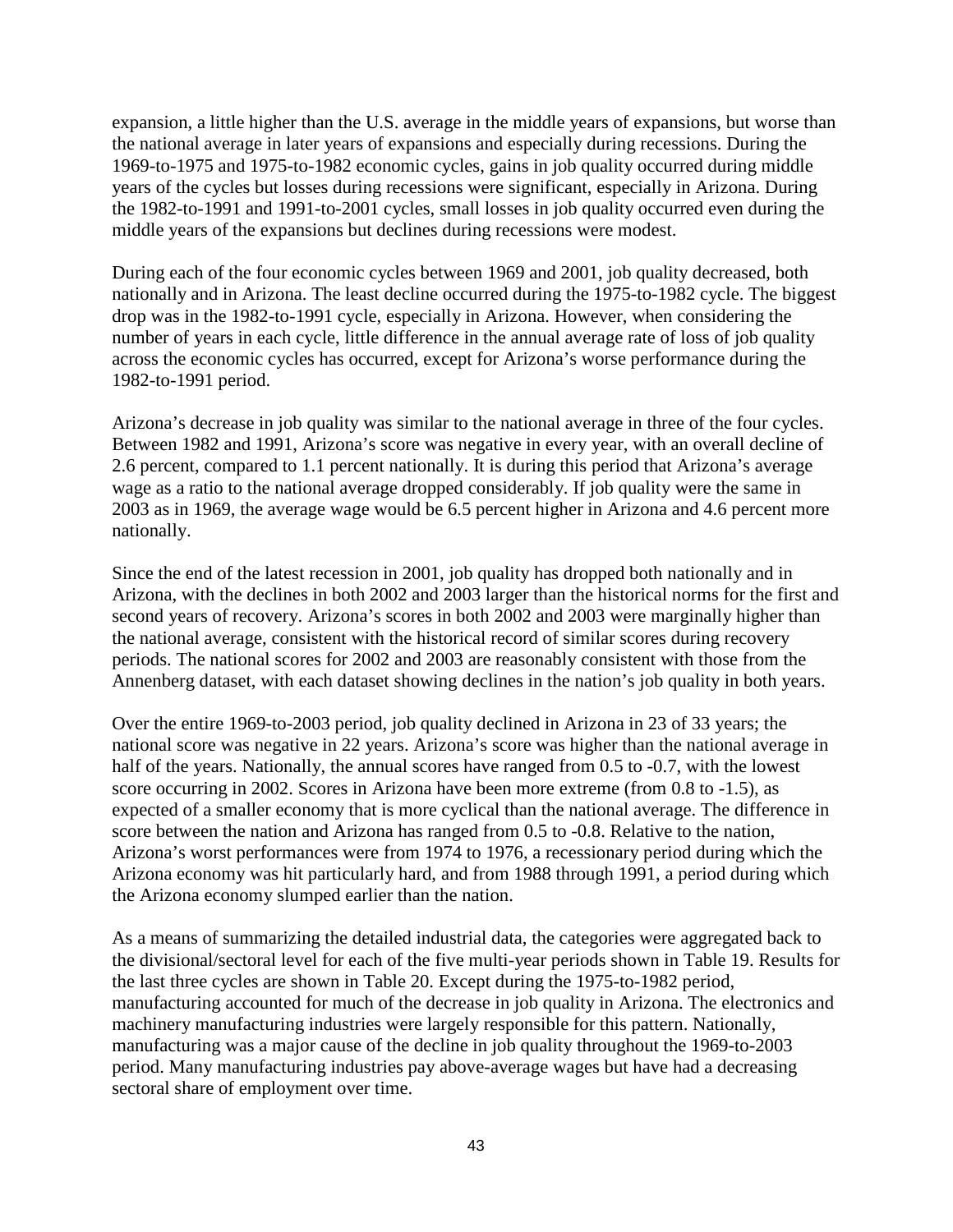## **TABLE 20 CHANGE IN JOB QUALITY SCORES\* BY SECTOR/DIVISION ARIZONA AND NATION, BEA DATA**

#### **2001-03**

| <b>Sector</b>                                   | Arizona   | <b>Nation</b> | <b>Difference</b> |
|-------------------------------------------------|-----------|---------------|-------------------|
| <b>Accommodation and Food Services</b>          | $-0.02$   | $-0.18$       | 0.16              |
| <b>Health Care and Social Assistance</b>        | 0.12      | $-0.04$       | 0.16              |
| Finance and Insurance                           | 0.06      | $-0.08$       | 0.14              |
| Information                                     | $-0.09$   | $-0.18$       | 0.09              |
| Agriculture                                     | 0.05      | 0.01          | 0.04              |
| <b>Other Services</b>                           | $-0.07$   | $-0.11$       | 0.04              |
| <b>Administrative Support</b>                   | 0.05      | 0.02          | 0.03              |
| Arts, Entertainment and Recreation              | 0.01      | $-0.01$       | 0.03              |
| <b>Utilities</b>                                | 0.01      | $-0.01$       | 0.02              |
| Professional, Scientific and Technical Services | $-0.04$   | $-0.06$       | 0.02              |
| Government                                      | 0.02      | 0.00          | 0.02              |
| Transportation and Warehousing                  | $-0.02$   | $-0.03$       | 0.01              |
| <b>Real Estate and Rental</b>                   | 0.00      | $-0.00$       | 0.00              |
| <b>Educational Services</b>                     | $-0.03$   | $-0.03$       | 0.00              |
| Management of Companies                         | $-0.01$   | $-0.01$       | $-0.00$           |
| Construction                                    | $-0.03$   | $-0.01$       | $-0.02$           |
| Mining                                          | $-0.03$   | -0.01         | $-0.02$           |
| <b>Wholesale Trade</b>                          | $-0.08$   | $-0.02$       | $-0.06$           |
| <b>Retail Trade</b>                             | $-0.05$   | 0.03          | $-0.08$           |
| Manufacturing                                   | $-0.79$   | $-0.34$       | $-0.45$           |
| <b>TOTAL</b>                                    | $-0.92$   | $-1.06$       | 0.13              |
|                                                 | 1991-2000 |               |                   |
| <b>Division</b>                                 | Arizona   | <b>Nation</b> | <b>Difference</b> |
| Retail Trade                                    | 0.56      | 0.01          | 0.55              |
| Finance, Insurance and Real Estate              | 0.43      | 0.31          | 0.12              |
| <b>Wholesale Trade</b>                          | 0.02      | $-0.05$       | 0.07              |
| Agriculture                                     | 0.02      | $-0.01$       | 0.03              |
| Transportation, Communication, Public Utilities | $-0.18$   | $-0.15$       | $-0.03$           |
| Construction                                    | $-0.04$   | 0.02          | $-0.06$           |
| Mining                                          | $-0.27$   | $-0.14$       | $-0.13$           |
| Government                                      | $-0.21$   | $-0.06$       | $-0.16$           |
| Manufacturing                                   | $-1.00$   | $-0.63$       | $-0.37$           |
| <b>Services</b>                                 | $-0.62$   | $-0.24$       | $-0.38$           |
| <b>TOTAL</b>                                    | $-1.30$   | -0.93         | $-0.36$           |
|                                                 | 1982-91   |               |                   |
| <b>Division</b>                                 | Arizona   | <b>Nation</b> | <b>Difference</b> |
| Retail Trade                                    | $-0.40$   | $-0.49$       | 0.10              |
| <b>Wholesale Trade</b>                          | 0.02      | $-0.07$       | 0.09              |
| Government                                      | 0.03      | 0.04          | $-0.01$           |
| Transportation, Communication, Public Utilities | -0.40     | $-0.28$       | $-0.12$           |
| Construction                                    | -0.19     | $-0.04$       | $-0.15$           |
| Mining                                          | $-0.57$   | $-0.40$       | $-0.17$           |
| Finance, Insurance and Real Estate              | 0.01      | 0.18          | $-0.17$           |
| Manufacturing                                   | $-1.09$   | -0.92         | $-0.17$           |
| Agriculture                                     | $-0.01$   | 0.18          | $-0.18$           |
| Services                                        | $-0.04$   | 0.69          | $-0.73$           |
| <b>TOTAL</b>                                    | $-2.63$   | $-1.11$       | $-1.52$           |

\* (Change over time in sectoral share of employment) \* (ratio of average wage to overall average wage – 1) \* 100. The sector/division figures are calculated as the sum of the scores of the more detailed values within each sector/division. Multi-year scores are calculated by cumulating annual scores.

Source: Calculated from U.S. Department of Commerce, Bureau of Economic Analysis.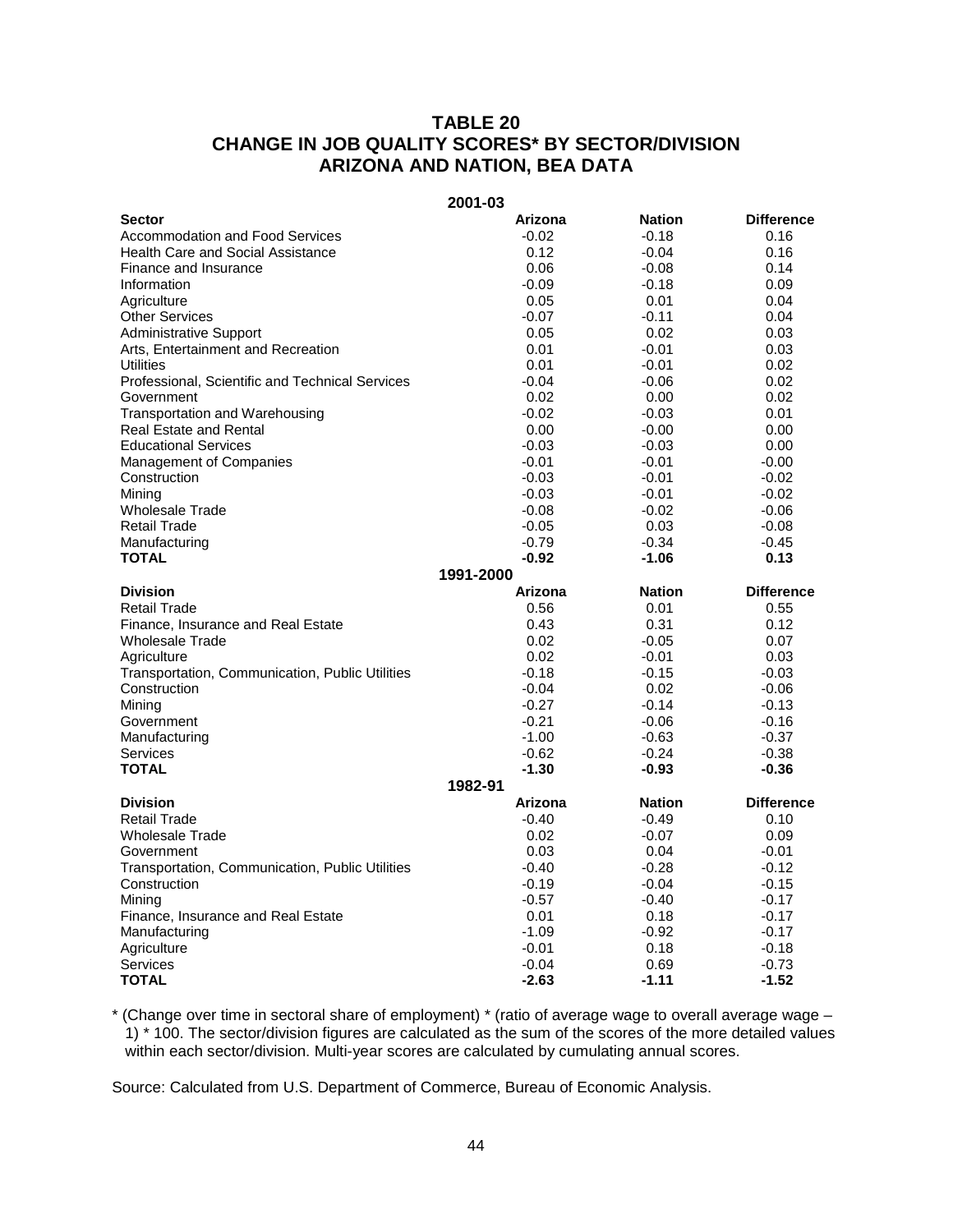Similarly, difficulties in the high-paying mining division caused drops in job quality in Arizona, particularly during the 1975-to-1982 and 1982-to-1991 cycles. Metal mining had the largest negative score of any industry during the 1975-to-1982 cycle and one of the largest drops during the 1982-to-1991 and 1991-to-2000 periods.

From 1969 to 1991, retail trade also contributed to the decreases in job quality, both nationally and in Arizona. Many of the division's low-paid industries experienced above-average employment growth, with particularly large negative scores in Arizona in the eating and drinking places industry. Services replaced retail trade as the secondary cause of declines in job quality during the 1991-to-2000 period, with business services posting a large negative score.

Electronics manufacturing accounted for much of Arizona's decline in job quality score between 2001 and 2003. The transportation equipment other than motor vehicles category (mostly aerospace) had the second largest negative effect (see Table 21). The only positive score of any size was in the ambulatory health care services category.

The generally small difference in job quality scores between Arizona and the nation results from offsetting sectoral and industrial effects that vary across economic cycles. In the 1969-to-1975 cycle, higher scores in Arizona in agriculture and services (especially health services) were more than offset by lower scores in construction, retail trade, and government. Relative to the nation, manufacturing did much better in Arizona during the 1975-to-1982 cycle, particularly in industrial machinery, but mining did much worse. The much lower Arizona score during the 1982-to-1991 cycle largely resulted from the services division (including business services), but nearly all of the other divisions had small negative scores relative to the nation as well. Metal mining and industrial machinery manufacturing had considerably lower scores in Arizona than nationally. Between 1991 and 2000, Arizona's retail trade score was higher than the national average, but was more than offset by lower scores in services (mostly business services) and manufacturing (especially electronics).

Arizona's modestly better score than the national average over the 2001-to-2003 period resulted from slightly higher scores in several NAICS sectors offset by a lower manufacturing score in Arizona. A large negative differential existed in electronics manufacturing, a high-paying activity which experienced a greater decrease in employment sectoral share in Arizona than nationally. Other transportation equipment manufacturing also had a negative differential (see Table 22). Ambulatory health care services and food services had better scores in Arizona than nationally.

Little variation existed in the change in job quality over the 2001-to-2003 period across the three measures calculated from the BEA data. All three measures — average wage, average compensation, and average earnings — show a sizable drop in job quality in 2002, ranging from -0.64 for average wage to -0.71 for average earnings. Each indicates that a lesser decrease occurred in 2003, ranging from -0.35 for average wage to -0.43 for average earnings. In each year on each measure, the declines were not quite as large in Arizona as the nation (all differences round to 0.1).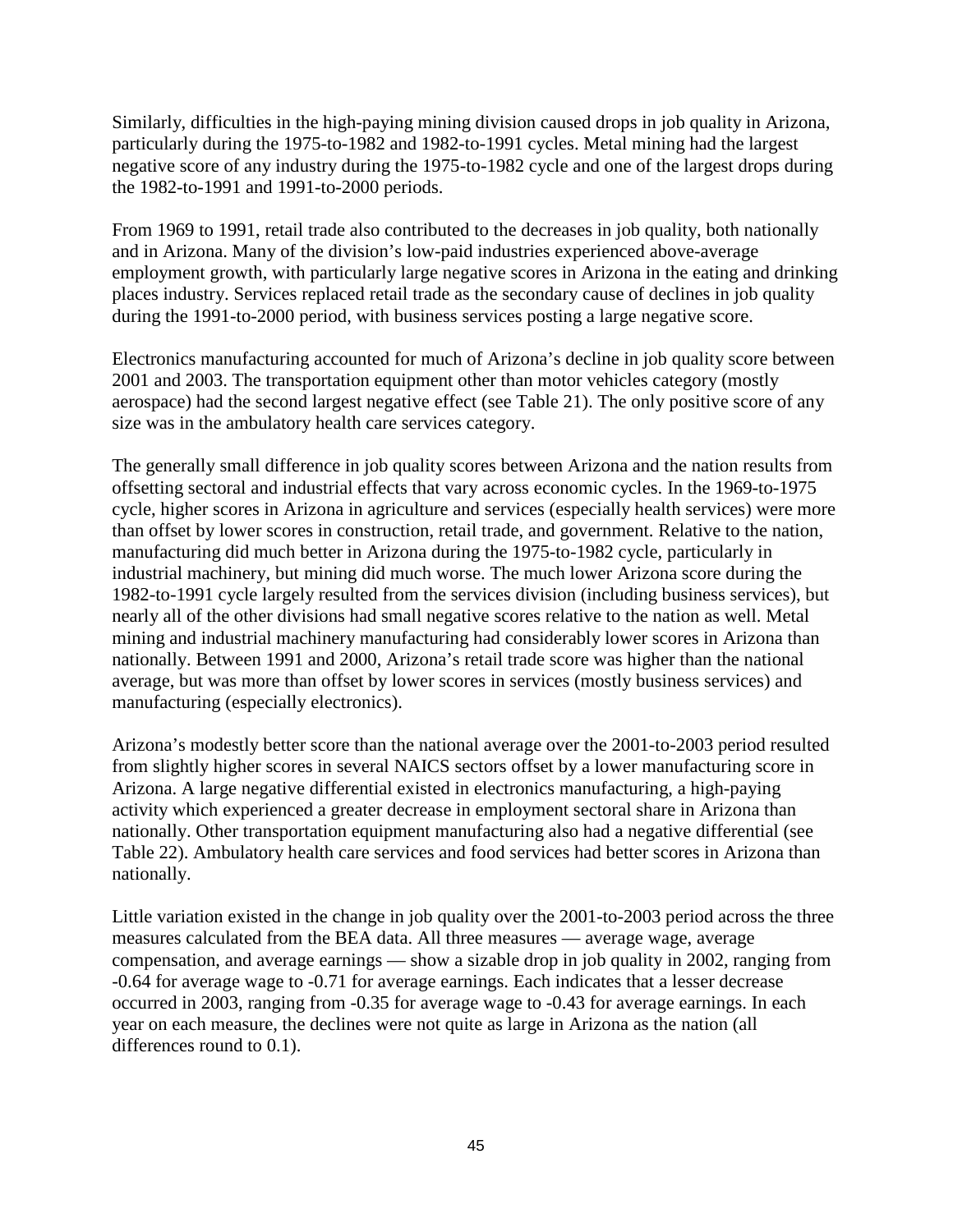#### **TABLE 21 2001-03 CHANGE IN ARIZONA JOB QUALITY SCORES BY CATEGORY, BEA DATA Categories with an Arizona Score of at Least +-0.02**

**Category Arizona Change, Sectoral Share Ratio of Average Wage to Total, AZ Arizona Score\* Gain in Sectoral Share & Above Average Wage** Ambulatory Health Care Services  $0.49$  and  $0.49$  and  $0.20$  0.20 0.20 0.20 0.06 Credit Intermediation 0.18 1.30 0.06<br>
Funds and Trusts 0.02 3.02 0.05 Funds and Trusts **6.02** 3.02 Insurance Carriers **1.37** 0.03 1.37 0.03 Federal Civilian Government **1.41** 0.03 and 0.07 1.41 0.03 **Loss in Sectoral Share & Below Average Wage** Agricultural Support 1990 1005 1006 1006 1007 1008 1009 1008 1009 1008 1009 1008 1009 1008 1009 100 100 100 10 Administrative Support -0.16 0.70 0.05 Accommodation 0.04 **Accommodation** 0.04 **0.04** Gasoline Stations -0.07 0.53 0.03 **Gain in Sectoral Share & Below Average Wage** Social Assistance **0.14** 0.54 -0.07 Food Services and Drinking Places  $0.10$  0.39  $-0.06$ <br>Private Households  $0.07$  0.30  $-0.05$ Private Households<br>
General Merchandise Stores<br>
General Merchandise Stores<br>
20.05 -0.05 General Merchandise Stores Educational Services 0.17 0.83 -0.03 Clothing Stores Membership Associations **0.08** 0.71 -0.02 Nursing and Residential Care Facilities  $0.06$  0.06 0.64 -0.02 **Loss in Sectoral Share & Above Average Wage** Computer and Electronic Product Manufacturing  $-0.52$  2.08  $-0.57$ Other Transportation Equipment Manufacturing  $\begin{array}{ccc}\n\text{Observe} & -0.21 & 1.80 \\
\text{Whole} & -0.17 & 1.47\n\end{array}$ Wholesale Trade  $-0.17$   $-1.47$ Securities and Investments **COLLACTER 10.04** -0.04 2.05 -0.05 Professional, Scientific and Technical Services -0.08 1.49 -0.04<br>Telecommunications -0.09 1.44 -0.04 Telecommunications -0.09 1.44 -0.04<br>Mining except Oil and Gas Extraction -0.07 -0.07 -0.43 -0.03 Mining except Oil and Gas Extraction  $-0.07$ ISPs, Search Portals, Data Processing -0.08 1.32 -0.02 Heavy Construction Subtotal with a Positive Score 0.41 0.54 Subtotal with a Negative Score<br>Categories Not Shown -0.09 -0.15 -0.09 -0.09 Categories Not Shown 0.15 **TOTAL 0.00 -0.90**

\* (Change over time in sectoral share of employment) \* (ratio of average wage to overall average wage – 1) \* 100. Multi-year score calculated by cumulating annual scores.

Source: Calculated from U.S. Department of Commerce, Bureau of Economic Analysis.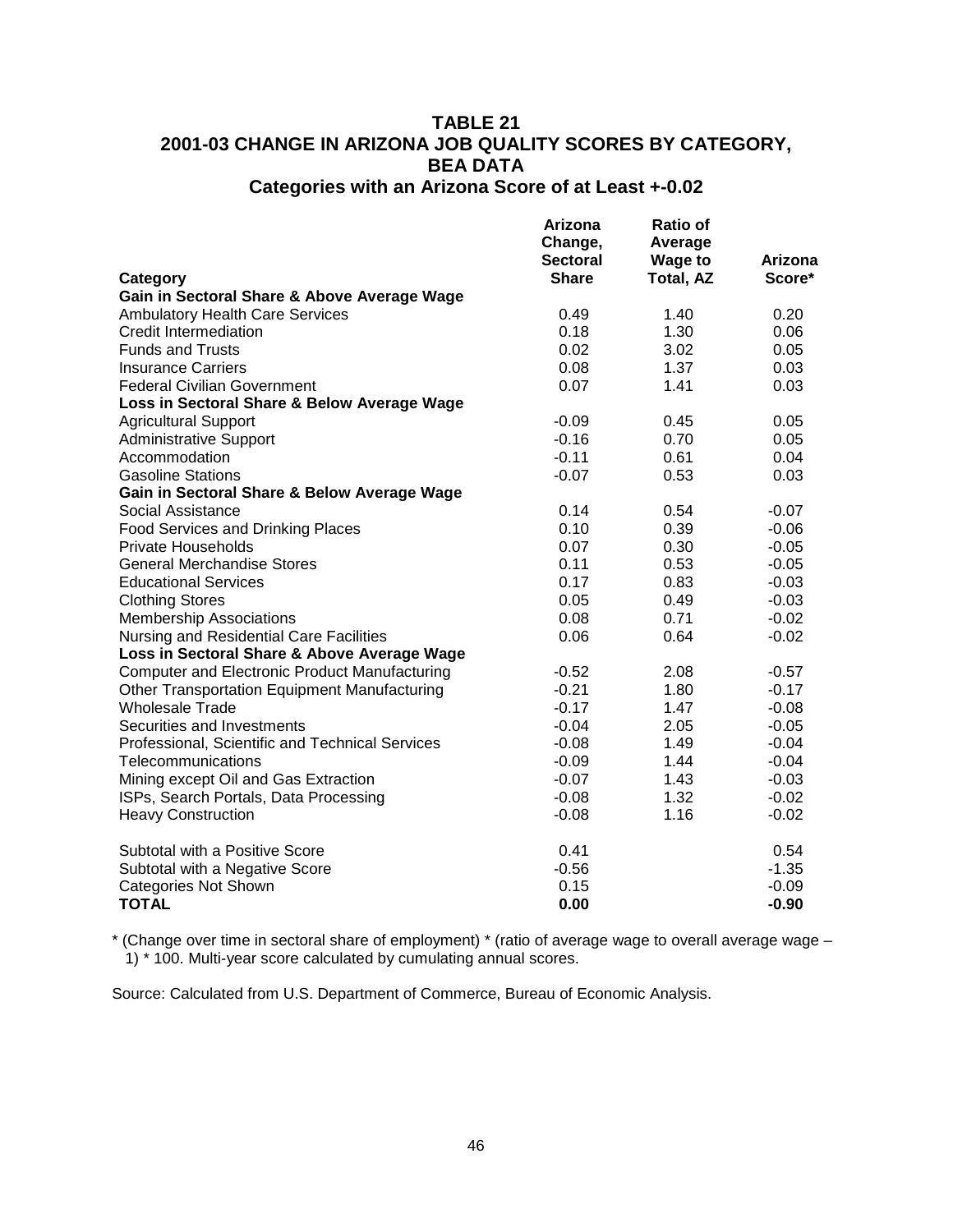### **TABLE 22 2001-03 CHANGE IN JOB QUALITY SCORES BY CATEGORY ARIZONA AND NATION, BEA DATA Categories with a Difference in Score of at Least 0.02 Between the Nation and Arizona**

|                                                     |         | Score*        |                   |
|-----------------------------------------------------|---------|---------------|-------------------|
| Category                                            | Arizona | <b>Nation</b> | <b>Difference</b> |
| <b>Positive Difference</b>                          |         |               |                   |
| <b>Ambulatory Health Care Services</b>              | 0.20    | 0.06          | 0.14              |
| <b>Food Services and Drinking Places</b>            | $-0.06$ | $-0.19$       | 0.13              |
| Securities and Investments                          | $-0.05$ | $-0.15$       | 0.10              |
| <b>Agricultural Support</b>                         | 0.05    | 0.00          | 0.05              |
| Telecommunications                                  | $-0.04$ | $-0.08$       | 0.05              |
| Accommodation                                       | 0.04    | 0.01          | 0.03              |
| <b>Machine Manufacturing</b>                        | $-0.01$ | $-0.04$       | 0.03              |
| <b>Administrative Support</b>                       | 0.05    | 0.02          | 0.03              |
| <b>Membership Associations</b>                      | $-0.02$ | $-0.05$       | 0.02              |
| <b>Gasoline Stations</b>                            | 0.03    | 0.01          | 0.02              |
| ISPs, Search Portals, Data Processing               | $-0.02$ | $-0.04$       | 0.02              |
| Utilities                                           | 0.01    | $-0.01$       | 0.02              |
| Amusement, Gambling and Recreation                  | 0.01    | $-0.01$       | 0.02              |
| Motor Vehicle Manufacturing                         | 0.00    | $-0.02$       | 0.02              |
| <b>Negative Difference</b>                          |         |               |                   |
| Computer and Electronic Product Manufacturing       | $-0.57$ | $-0.23$       | $-0.34$           |
| <b>Other Transportation Equipment Manufacturing</b> | $-0.17$ | $-0.03$       | $-0.14$           |
| <b>Wholesale Trade</b>                              | $-0.08$ | $-0.02$       | $-0.06$           |
| <b>General Merchandise Stores</b>                   | $-0.05$ | $-0.01$       | $-0.04$           |
| Food and Beverage Stores                            | $-0.00$ | 0.03          | $-0.03$           |
| <b>Apparel Manufacturing</b>                        | 0.00    | 0.03          | $-0.03$           |
| Mining except Oil and Gas Extraction                | $-0.03$ | $-0.00$       | $-0.02$           |
| <b>Clothing Stores</b>                              | $-0.03$ | $-0.00$       | $-0.02$           |
| Subtotal with a Positive Difference                 | 0.19    | $-0.49$       | 0.68              |
| Subtotal with a Negative Difference                 | $-0.93$ | $-0.23$       | $-0.70$           |
| <b>Categories Not Shown</b>                         | $-0.18$ | $-0.34$       | 0.16              |
| <b>TOTAL</b>                                        | $-0.92$ | $-1.06$       | 0.14              |

\* (Change over time in sectoral share of employment) \* (ratio of average wage to overall average wage – 1) \* 100. Multi-year score calculated by cumulating annual scores.

Source: Calculated from U.S. Department of Commerce, Bureau of Economic Analysis.

#### **ES-202 Job Quality**

A consistent NAICS series from 1990 through 2003 allows the complete 1991-to-2001 economic cycle to be measured by the ES-202 data. Similarly, the latest data for 2003 can be compared to those for 1993, the comparable year of the prior economic cycle. In each of these 10-year periods, national job quality dropped. The only individual years to post a gain were 1997, 1999 and 2000. Similarly, job quality in Arizona dropped over both periods, though gains were recorded in five years (see Table 23). Arizona somewhat outperformed the national average in each of the 10-year periods, a better result for Arizona than measured from the BEA data. The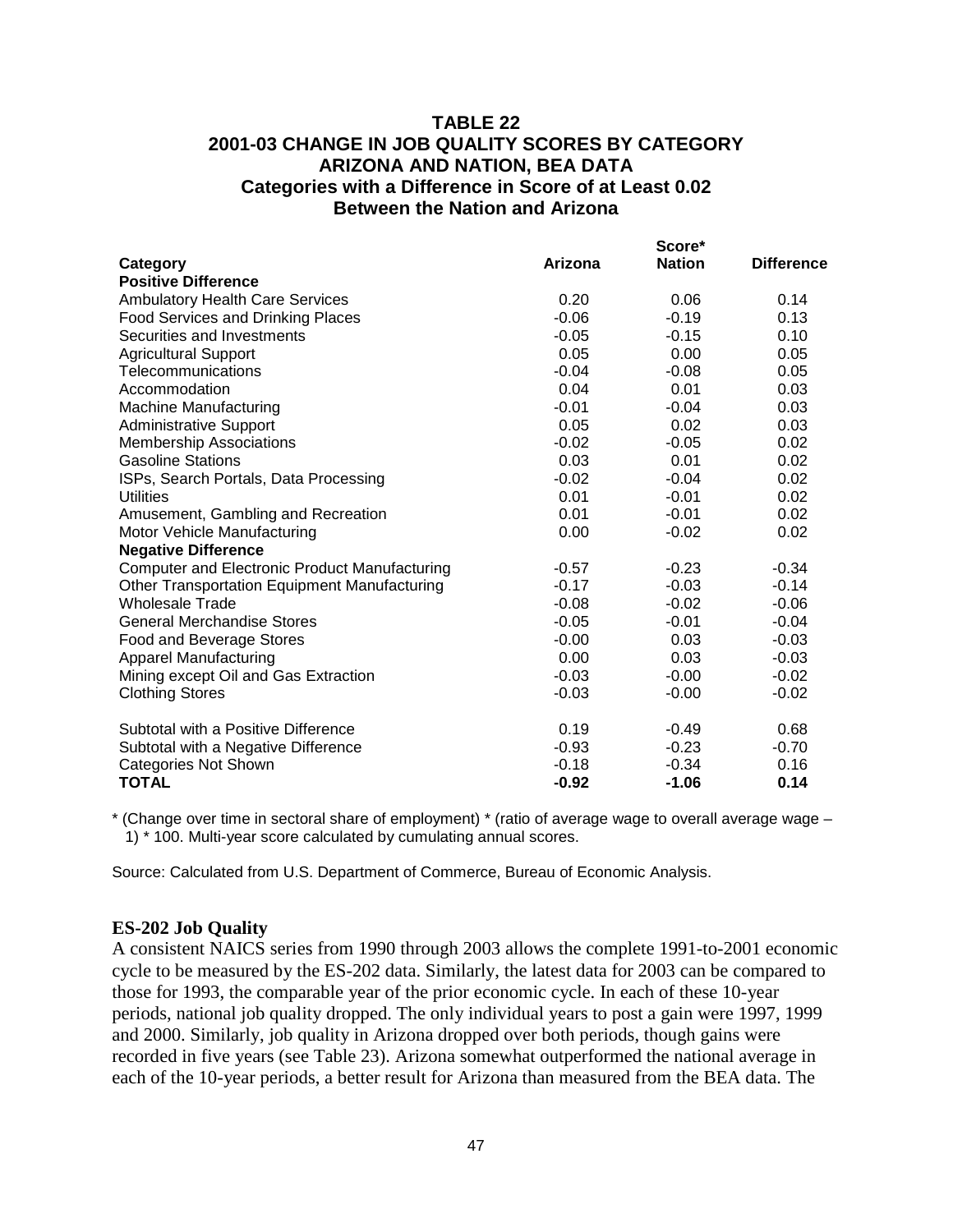### **TABLE 23 CHANGE IN JOB QUALITY SCORES, ARIZONA AND NATION, ES-202 DATA**

|                    |         | Score*        |                   |
|--------------------|---------|---------------|-------------------|
| <b>Single Year</b> | Arizona | <b>Nation</b> | <b>Difference</b> |
| 1991               | $-0.21$ | $-0.05$       | $-0.16$           |
| 1992               | $-0.36$ | $-0.25$       | $-0.11$           |
| 1993               | $-0.39$ | $-0.40$       | 0.00              |
| 1994               | $-0.62$ | $-0.40$       | $-0.22$           |
| 1995               | $-0.32$ | $-0.30$       | $-0.02$           |
| 1996               | 0.21    | $-0.18$       | 0.39              |
| 1997               | 0.15    | 0.15          | 0.00              |
| 1998               | 0.26    | $-0.08$       | 0.34              |
| 1999               | $-0.29$ | 0.06          | $-0.35$           |
| 2000               | 0.36    | 0.32          | 0.04              |
| 2001               | 0.28    | $-0.01$       | 0.29              |
| 2002               | $-0.67$ | $-0.72$       | 0.04              |
| 2003               | $-0.19$ | $-0.45$       | 0.26              |
| Multi-Year**       |         |               |                   |
| 1991-2001          | $-0.72$ | $-1.09$       | 0.36              |
| 1993-2003          | $-0.83$ | $-1.60$       | 0.77              |
| 1991-2000          | $-1.00$ | $-1.08$       | 0.07              |
| 2001-03            | $-0.86$ | -1.17         | 0.30              |

- **\*** Sum by industry of (change over time in sectoral share of employment) \* (ratio of average wage to overall average wage – 1) \* 100
- \*\* Calculated by cumulating annual scores

Source: Calculated from U.S. Department of Labor, Bureau of Labor Statistics.

ES-202 difference in scores between Arizona and the nation were larger than those from the BEA series especially in 1996 and 1998.

ES-202 scores by sector for the 1991-to-2001 and 1993-to-2003 periods are shown in Table 24. The Arizona score was positive in 11 of 20 sectors in the first period and in 12 sectors in the second period. The overall score was negative in each period because of large negative scores in two sectors: manufacturing, a high-paying sector with declines in sectoral share, and administrative support, a low-paying sector with increases in share. Mining and government also contributed to the negative scores. Several sectors had moderately large positive scores in both periods: retail trade; finance and insurance; arts, entertainment and recreation; and professional, scientific and technical services.

Arizona's manufacturing sector experienced a decline in job quality in every year from 1991 through 2003 except 1996. Sizable negatives occurred from 1991 through 1994 and in 1999, 2002 and 2003. Manufacturing was responsible for most of the overall decrease in job quality from 1991 through 1993 and in 1999, 2002 and 2003. The administrative support sector had a negative score in each year from 1991 through 2000. It was the primary cause of the overall decline in job quality in 1995. Among the other 18 sectors, large annual sectoral scores were recorded only occasionally. Combined, the other 18 sectors had a positive effect from 1996 through 2000, but contributed to declines in job quality in 1994 and 2002.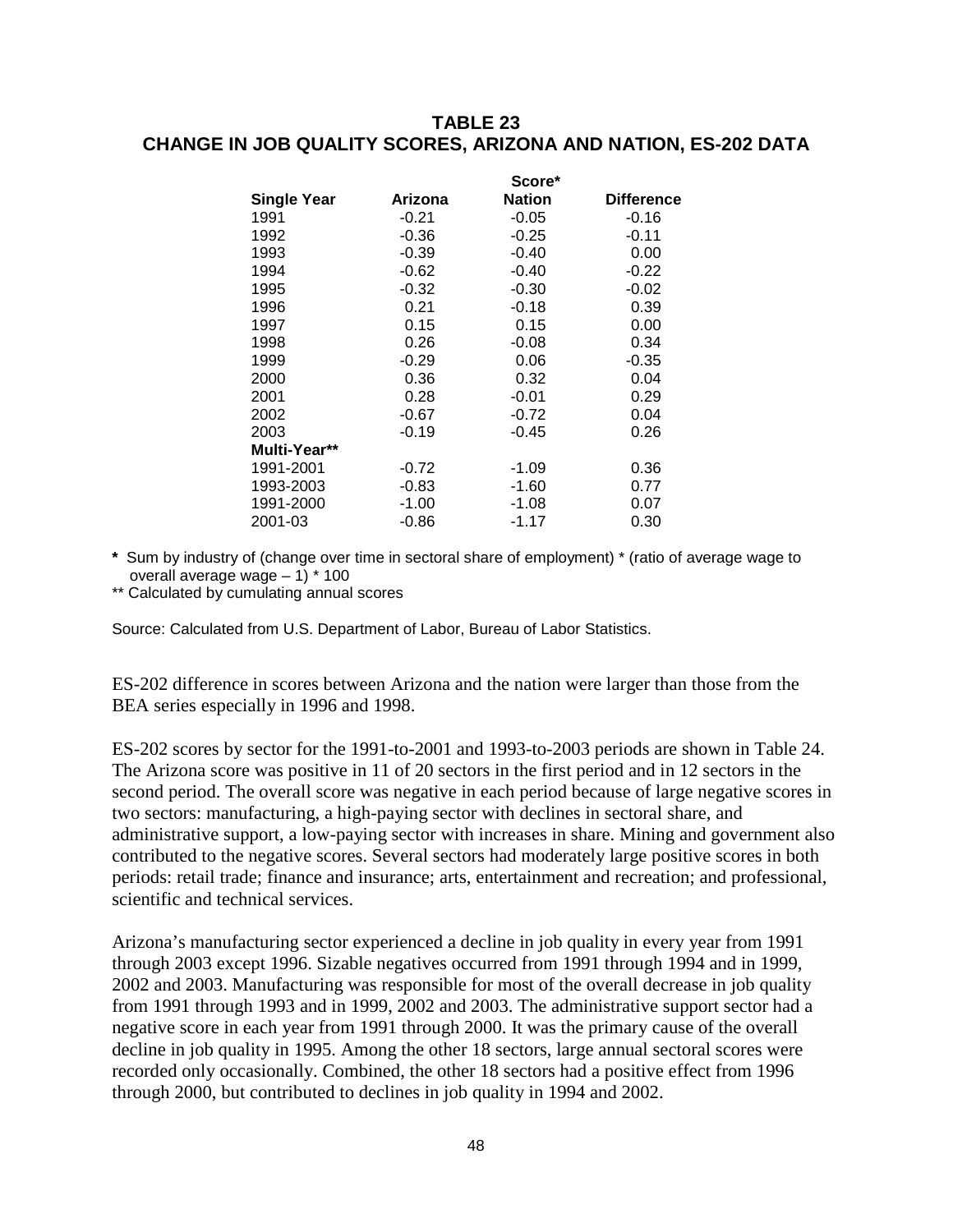## **TABLE 24 CHANGE IN JOB QUALITY SCORES BY SECTOR, ARIZONA AND NATION, ES-202 DATA**

| Arizona Score*                         |           |           |           | $AZ - US Score^*$ |  |
|----------------------------------------|-----------|-----------|-----------|-------------------|--|
| <b>Sector</b>                          | 1991-2001 | 1993-2003 | 1991-2001 | 1993-2003         |  |
| <b>Accommodation and Food Services</b> | 0.05      | 0.18      | 0.37      | 0.51              |  |
| Finance and Insurance                  | 0.38      | 0.48      | 0.23      | 0.45              |  |
| Arts, Entertainment and Recreation     | 0.39      | 0.25      | 0.35      | 0.29              |  |
| <b>Other Services</b>                  | 0.22      | 0.18      | 0.27      | 0.26              |  |
| Health Care and Social Assistance      | 0.11      | 0.07      | 0.28      | 0.25              |  |
| <b>Retail Trade</b>                    | 0.58      | 0.45      | 0.30      | 0.23              |  |
| <b>Wholesale Trade</b>                 | 0.27      | 0.18      | 0.30      | 0.19              |  |
| Agriculture                            | 0.20      | 0.19      | 0.16      | 0.15              |  |
| Government                             | $-0.36$   | $-0.20$   | 0.00      | 0.13              |  |
| <b>Management of Companies</b>         | 0.18      | 0.02      | 0.13      | 0.06              |  |
| Real Estate and Leasing                | $-0.03$   | 0.04      | $-0.03$   | 0.04              |  |
| Information                            | 0.14      | 0.11      | $-0.12$   | 0.02              |  |
| Transportation and Warehousing         | $-0.01$   | $-0.04$   | 0.01      | 0.00              |  |
| <b>Educational Services</b>            | $-0.03$   | $-0.09$   | 0.02      | $-0.02$           |  |
| Construction                           | $-0.05$   | $-0.04$   | $-0.05$   | $-0.02$           |  |
| <b>Utilities</b>                       | $-0.24$   | $-0.19$   | $-0.08$   | $-0.03$           |  |
| Mining                                 | $-0.30$   | $-0.28$   | $-0.19$   | $-0.18$           |  |
| Professional, Scientific, Technical    | 0.33      | 0.29      | $-0.34$   | $-0.23$           |  |
| <b>Administrative Support</b>          | $-1.10$   | $-0.85$   | $-0.39$   | $-0.39$           |  |
| Manufacturing                          | $-1.52$   | $-1.57$   | $-0.83$   | $-0.85$           |  |
| <b>TOTAL</b>                           | $-0.72$   | $-0.83$   | 0.36      | 0.77              |  |

\* (Change over time in sectoral share of employment) \* (ratio of average wage to overall average wage -1) \* 100. The sector/division figures are calculated as the sum of the scores of industries within each sector. Multi-year scores are calculated by cumulating annual scores.

Source: Calculated from U.S. Department of Labor, Bureau of Labor Statistics.

The change in job quality in Arizona exceeded the national average in 12 sectors over the 1991 to-2001 period and 13 sectors over the 1993-to-2003 period. The largest positive figure in each period was in accommodation and food services, followed by finance and insurance; arts, entertainment and recreation; retail trade; other services; health care and social assistance; and wholesale trade. Manufacturing, administrative support, and professional, scientific and technical services had lower scores in Arizona than the national average in each period.

The manufacturing and administrative support sectors had lower scores in Arizona than the national average in most years. One or both did significantly worse than the national average from 1991 through 1996 and in 1999 and 2002. The stronger performance in Arizona of the accommodation and food services sector occurred especially from 1998 through 2003. Finance and insurance had higher Arizona scores from 1996 through 2003, especially in 1998, 2002 and 2003.

From the last recession in 2001 through 2003, the only industry with a significant contribution to the change in job quality was semiconductor manufacturing, with a score of -0.6. No other industry had a score of as much as 0.2, either positive or negative (see Table 25). Similarly, only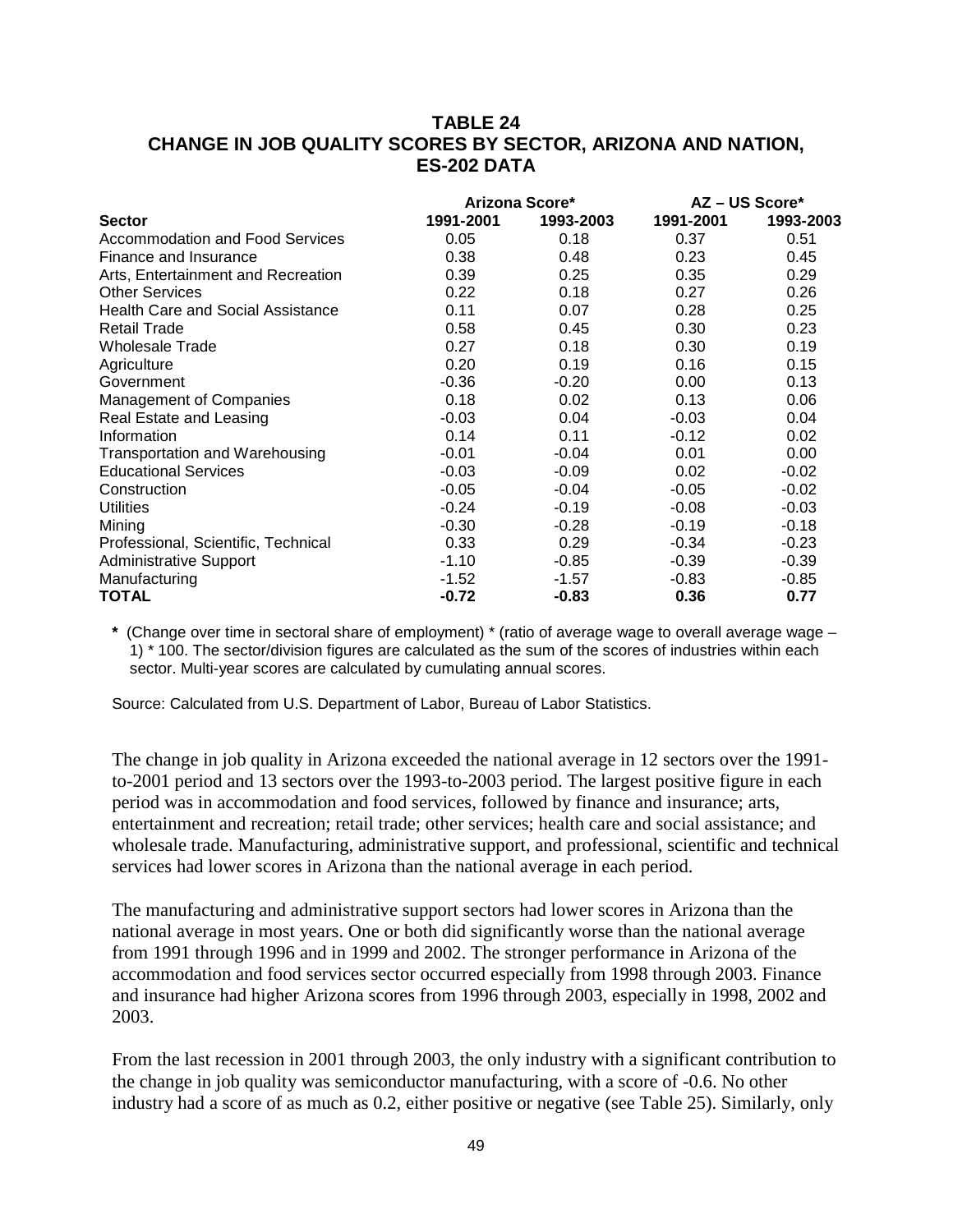semiconductor manufacturing had an Arizona score much different from the national average, at -0.6. Arizona's slightly better overall performance resulted from small differences in a number of industries (see Table 26).

# **TABLE 25 2001-03 CHANGE IN ARIZONA JOB QUALITY SCORES BY INDUSTRY, ES-202 DATA**

### **All Industries with an Arizona Score of at Least +-0.05**

|                                                | Arizona<br>Change, | Ratio of<br>Average |         |
|------------------------------------------------|--------------------|---------------------|---------|
|                                                | <b>Sectoral</b>    | <b>Wage to</b>      | Arizona |
| <b>Industry</b>                                | <b>Share</b>       | Total, AZ           | Score*  |
| Gain in Sectoral Share & Above Average Wage    |                    |                     |         |
| <b>Real Estate Credit</b>                      | 0.18               | 1.93                | 0.18    |
| Search and Navigation Instrument Manufacturing | 0.11               | 2.01                | 0.13    |
| <b>Management Consulting</b>                   | 0.15               | 1.79                | 0.12    |
| <b>Offices of Physicians</b>                   | 0.11               | 1.75                | 0.08    |
| Mortgage Brokers                               | 0.07               | 1.74                | 0.06    |
| Loss in Sectoral Share & Below Average Wage    |                    |                     |         |
| <b>Discount Department Stores</b>              | $-0.37$            | 0.51                | 0.18    |
| <b>Temporary Help</b>                          | $-0.28$            | 0.64                | 0.11    |
| <b>Food Service Contractors</b>                | $-0.12$            | 0.40                | 0.06    |
| Gain in Sectoral Share & Below Average Wage    |                    |                     |         |
| Warehouse Clubs                                | 0.50               | 0.69                | $-0.14$ |
| <b>Limited-Service Restaurants</b>             | 0.17               | 0.32                | $-0.11$ |
| <b>Employee Leasing</b>                        | 0.23               | 0.70                | $-0.06$ |
| <b>Full-Service Restaurants</b>                | 0.10               | 0.39                | $-0.06$ |
| Loss in Sectoral Share & Above Average Wage    |                    |                     |         |
| Semiconductor Manufacturing                    | $-0.49$            | 2.35                | $-0.64$ |
| Other Electronic Parts Wholesale               | $-0.13$            | 1.89                | $-0.12$ |
| Miscellaneous Manufacturing                    | $-0.23$            | 1.30                | $-0.07$ |
| Miscellaneous Finance and Insurance            | $-0.19$            | 1.41                | $-0.07$ |
| Securities Brokerage                           | $-0.07$            | 1.84                | $-0.06$ |
| Subtotal with a Positive Score                 | $-0.15$            |                     | 0.92    |
| Subtotal with a Negative Score                 | $-0.11$            |                     | $-1.33$ |
| <b>Industries Not Shown</b>                    | 0.26               |                     | $-0.45$ |
| <b>TOTAL</b>                                   | 0.00               |                     | $-0.86$ |

\* (Change over time in sectoral share of employment) \* (ratio of average wage to overall average wage – 1) \* 100. Multi-year score calculated by cumulating annual scores.

Source: Calculated from U.S. Department of Labor, Bureau of Labor Statistics.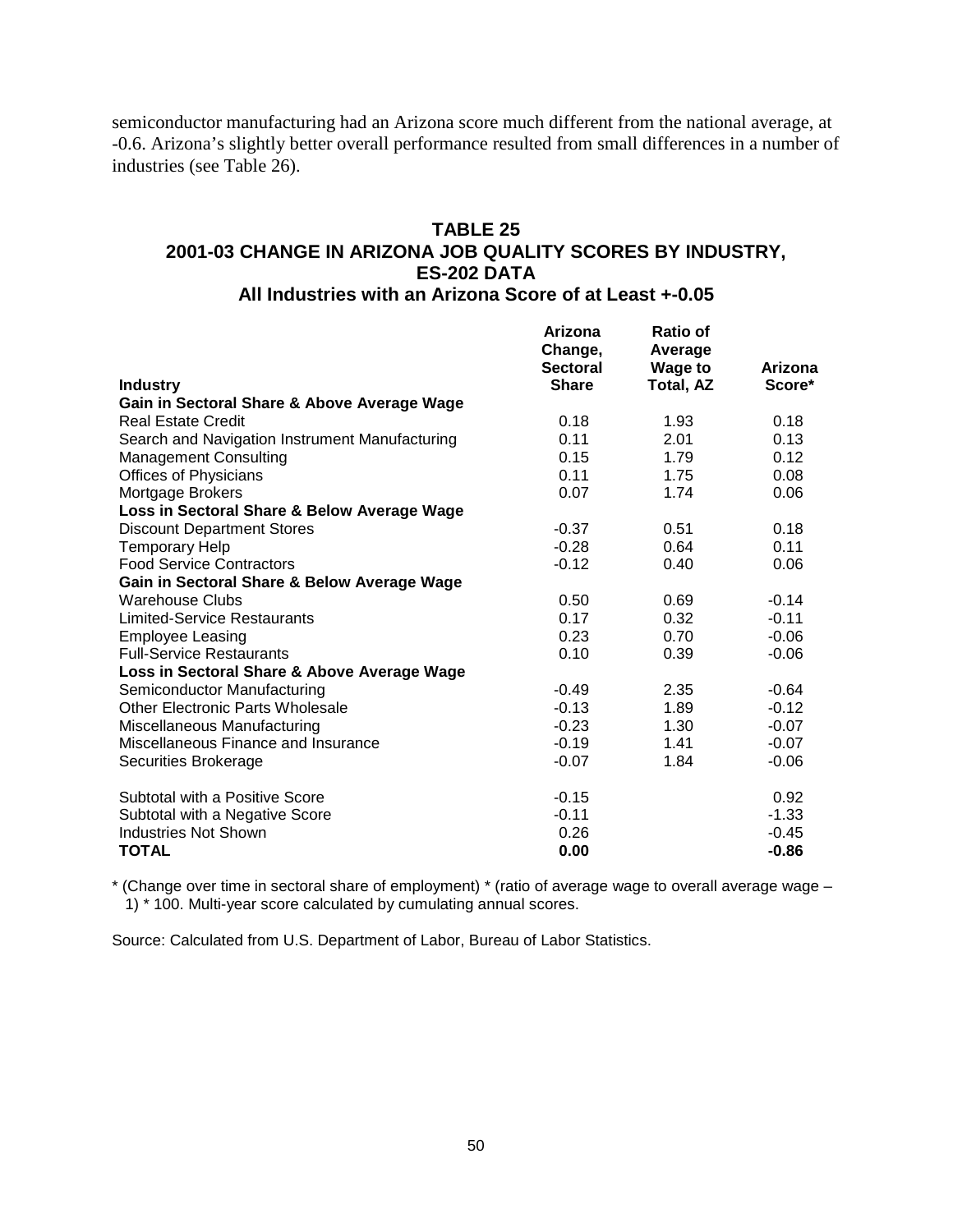### **TABLE 26 2001-03 CHANGE IN JOB QUALITY SCORES BY INDUSTRY ARIZONA AND NATION, ES-202 DATA All Industries with a Difference in Score of at Least 0.05 Between the Nation and Arizona**

|                                                |         | Score*        |                   |
|------------------------------------------------|---------|---------------|-------------------|
| <b>Industry</b>                                | Arizona | <b>Nation</b> | <b>Difference</b> |
| <b>Positive Difference</b>                     |         |               |                   |
| <b>Discount Department Stores</b>              | 0.18    | 0.01          | 0.17              |
| Search and Navigation Instrument Manufacturing | 0.13    | 0.00          | 0.13              |
| <b>Real Estate Credit</b>                      | 0.18    | 0.07          | 0.11              |
| <b>Management Consulting</b>                   | 0.12    | 0.01          | 0.11              |
| Securities Brokerage                           | $-0.06$ | $-0.15$       | 0.09              |
| <b>Food Service Contractors</b>                | 0.06    | $-0.01$       | 0.07              |
| <b>Computer and Software Wholesale</b>         | 0.03    | $-0.04$       | 0.07              |
| <b>Full-Service Restaurants</b>                | $-0.06$ | $-0.13$       | 0.07              |
| Miscellaneous Manufacturing                    | $-0.07$ | $-0.13$       | 0.06              |
| Investment Banking                             | 0.01    | $-0.05$       | 0.06              |
| <b>Temporary Help</b>                          | 0.11    | 0.06          | 0.05              |
| <b>Negative Difference</b>                     |         |               |                   |
| Semiconductor Manufacturing                    | $-0.64$ | $-0.05$       | $-0.59$           |
| <b>Other Electronic Parts Wholesale</b>        | $-0.12$ | $-0.03$       | $-0.09$           |
| Warehouse Clubs                                | $-0.14$ | $-0.06$       | $-0.08$           |
| Miscellaneous Finance and Insurance            | $-0.07$ | 0.00          | $-0.07$           |
| <b>Employee Leasing</b>                        | $-0.06$ | $-0.01$       | $-0.05$           |
| Subtotal with a Positive Difference            | 0.63    | $-0.36$       | 0.99              |
| Subtotal with a Negative Difference            | $-1.03$ | $-0.15$       | $-0.88$           |
| <b>Industries Not Shown</b>                    | $-0.46$ | $-0.66$       | 0.19              |
| <b>TOTAL</b>                                   | $-0.86$ | $-1.17$       | 0.30              |

\* (Change over time in sectoral share of employment) \* (ratio of average wage to overall average wage – 1) \* 100. Multi-year score calculated by cumulating annual scores.

Source: Calculated from U.S. Department of Labor, Bureau of Labor Statistics.

#### **CBP Job Quality**

Using the CBP data, job quality nationally improved marginally between 1998 and 2002 while Arizona's job quality declined. Adding BEA data for industries excluded from CBP does not appreciably change these results: the national score was 0.3 and the Arizona score was -1.0.

The rest of this subsection is based on the CBP dataset *without* the addition of BEA data for the excluded industries. Aggregating the industry data by sector reveals that the manufacturing sector accounted for almost all of Arizona's negative score for the 1998-to-2002 period. Mining and wholesale trade also had more than marginally negative scores. The score was positive in half of the 20 sectors shown in Table 27, but the only sectors with a score of at least 0.2 were professional, scientific and technical services and finance and insurance. Though the nation's overall score was positive, only eight sectors had a positive score. However, the score was quite high for the finance and insurance sector. Manufacturing and finance and insurance accounted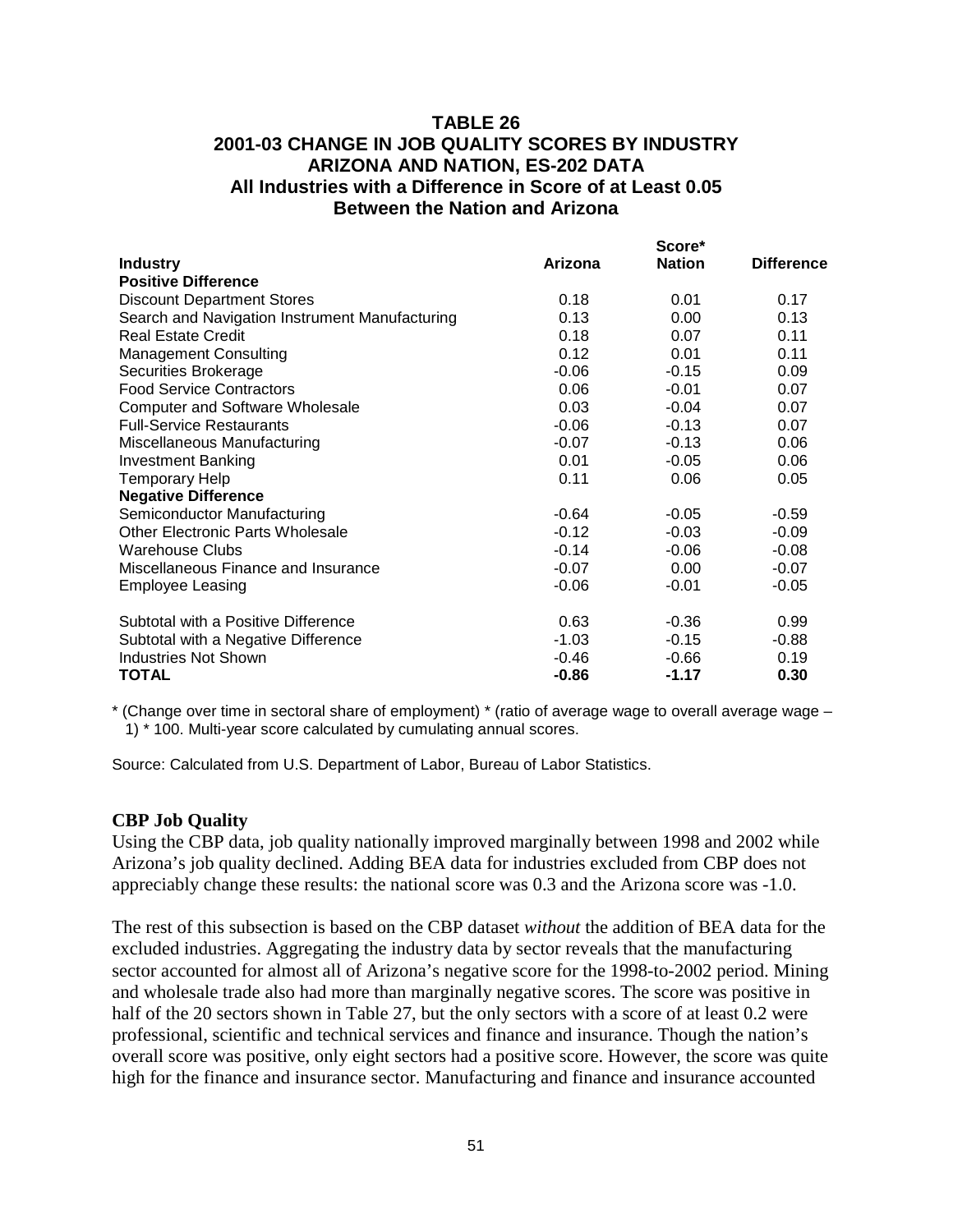### **TABLE 27 1998-2002 CHANGE IN JOB QUALITY SCORES BY SECTOR ARIZONA AND NATION, CBP DATA**

|                                                 |         | Score*        |                   |
|-------------------------------------------------|---------|---------------|-------------------|
| <b>Sector</b>                                   | Arizona | <b>Nation</b> | <b>Difference</b> |
| Accommodation and Food Services                 | 0.01    | $-0.13$       | 0.15              |
| <b>Other Services</b>                           | 0.02    | $-0.08$       | 0.09              |
| Construction                                    | 0.07    | $-0.01$       | 0.08              |
| Professional, Scientific and Technical Services | 0.34    | 0.27          | 0.07              |
| Auxiliaries                                     | 0.07    | 0.03          | 0.04              |
| Transportation                                  | 0.00    | $-0.02$       | 0.03              |
| <b>Health Care and Social Assistance</b>        | $-0.02$ | $-0.04$       | 0.03              |
| <b>Administrative Support</b>                   | 0.01    | $-0.00$       | 0.02              |
| Agriculture                                     | $-0.00$ | 0.00          | $-0.00$           |
| <b>Educational Services</b>                     | $-0.09$ | $-0.08$       | $-0.01$           |
| <b>Real Estate</b>                              | $-0.01$ | 0.02          | $-0.03$           |
| Arts, Entertainment and Recreation              | $-0.06$ | $-0.02$       | $-0.04$           |
| Utilities                                       | $-0.12$ | $-0.06$       | $-0.06$           |
| Information                                     | 0.12    | 0.19          | $-0.07$           |
| <b>Retail Trade</b>                             | $-0.12$ | 0.02          | $-0.14$           |
| <b>Management of Companies</b>                  | 0.02    | 0.17          | $-0.15$           |
| Mining                                          | $-0.23$ | $-0.03$       | $-0.20$           |
| <b>Wholesale Trade</b>                          | $-0.27$ | $-0.07$       | $-0.21$           |
| Finance and Insurance                           | 0.20    | 0.77          | $-0.57$           |
| Manufacturing                                   | $-1.24$ | $-0.54$       | $-0.70$           |
| TOTAL                                           | $-1.30$ | 0.39          | $-1.69$           |

**\*** (Change over time in sectoral share of employment) \* (ratio of average wage to overall average wage – 1) \* 100. The sector figures are calculated as the sum of the industry scores within each sector. Multiyear score calculated by comparing the beginning year to the ending year.

Source: Calculated from U.S. Department of Commerce, Census Bureau.

for much of Arizona's lower overall score than the national average. Arizona had a lower score in 12 of 20 sectors, with none of the positive differentials being large.

Industries with above average wages are disproportionately represented in the CBP results in Table 28, accounting for most of the industries with the largest gains but also more than half of the industries with the largest losses in job quality. Several high-paying manufacturing industries had negative scores, most notably semiconductors and wireless communication equipment. Securities brokerage was the only industry with a similarly large positive score. Several finance industries are included in Table 28, with five showing positive scores but three with negative scores.

Only 11 industries had a score at least 0.05 greater than the nation, compared to 25 with a score at least 0.05 lower (see Table 29). The overall negative difference in score between Arizona and the nation primarily resulted from high-wage industries whose sectoral shares declined relative to the national average. Foremost among these were semiconductor manufacturing, wireless communications equipment manufacturing, and securities brokerage. Grocery stores, a low-wage industry with a growing sectoral share difference between Arizona and the nation, also was a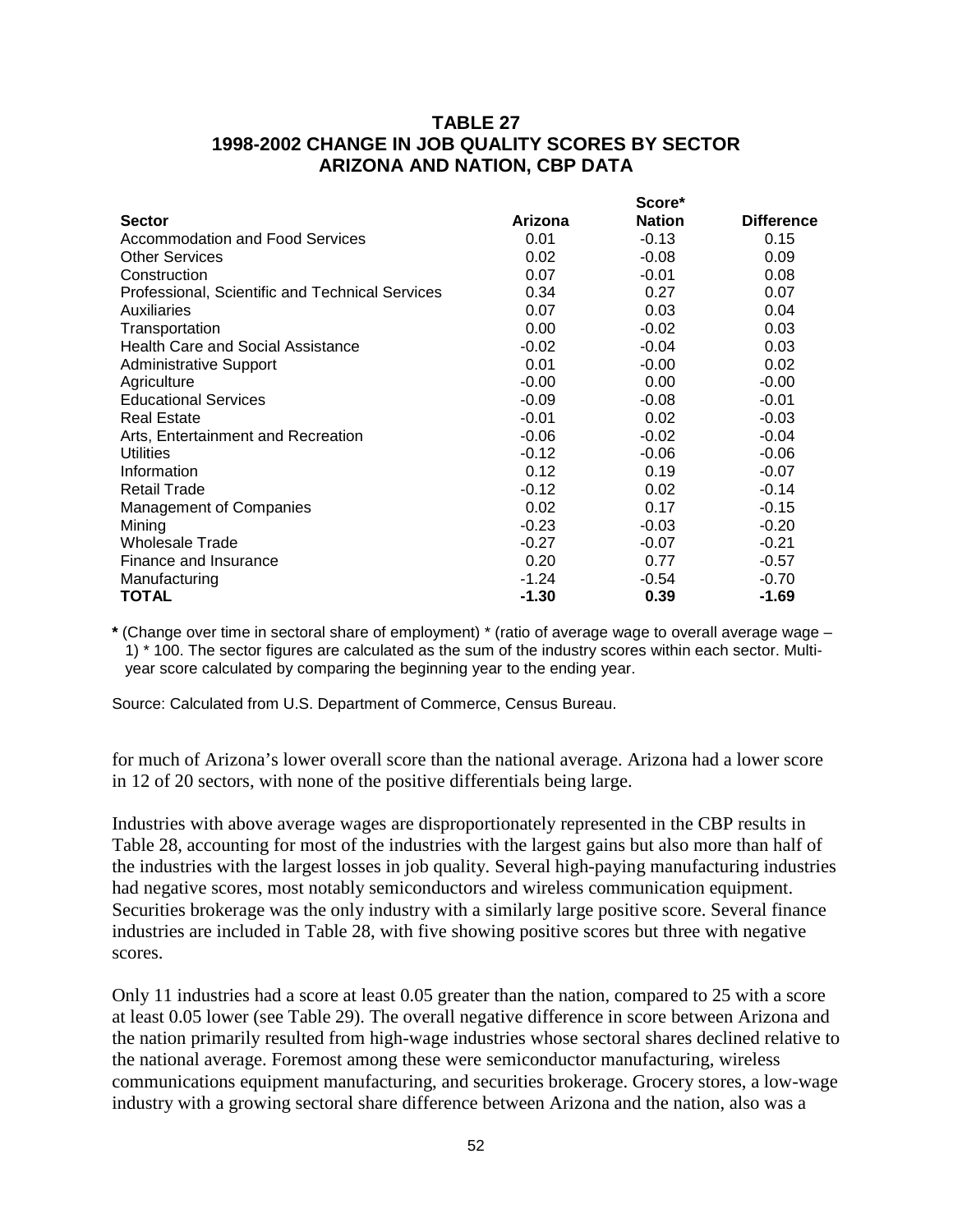### **TABLE 28 1998-2002 CHANGE IN ARIZONA JOB QUALITY SCORES BY INDUSTRY, CBP DATA Industries with an Arizona Score of at Least +-0.05**

|                                                      | Arizona<br>Change,<br><b>Sectoral</b> | <b>Ratio of</b><br>Average<br><b>Wage to</b> | Arizona |
|------------------------------------------------------|---------------------------------------|----------------------------------------------|---------|
| <b>Industry</b>                                      | <b>Share</b>                          | <b>Total, AZ</b>                             | Score*  |
| Gain in Sectoral Share & Above Average Wage          |                                       |                                              |         |
| <b>Securities Brokerage</b>                          | 0.13                                  | 3.19                                         | 0.28    |
| <b>Computer Systems Design Services</b>              | 0.24                                  | 1.80                                         | 0.19    |
| <b>Data Processing Services</b>                      | 0.27                                  | 1.50                                         | 0.13    |
| <b>Engineering Services</b>                          | 0.26                                  | 1.50                                         | 0.13    |
| Sales Financing                                      | 0.15                                  | 1.86                                         | 0.13    |
| <b>Holding Companies</b>                             | 0.04                                  | 3.24                                         | 0.09    |
| <b>Auxiliaries</b>                                   | 0.28                                  | 1.26                                         | 0.07    |
| <b>Real Estate Credit</b>                            | 0.10                                  | 1.69                                         | 0.07    |
| Portfolio Management                                 | 0.05                                  | 2.05                                         | 0.06    |
| <b>Offices of Physicians</b>                         | 0.07                                  | 1.81                                         | 0.05    |
| Loss in Sectoral Share & Below Average Wage          |                                       |                                              |         |
| <b>Hotels and Motels</b>                             | $-0.20$                               | 0.57                                         | 0.09    |
| <b>Temporary Help</b>                                | $-0.17$                               | 0.64                                         | 0.06    |
| Pharmacies                                           | $-0.14$                               | 0.59                                         | 0.06    |
| Gain in Sectoral Share & Below Average Wage          |                                       |                                              |         |
| <b>Grocery Stores</b>                                | 0.35                                  | 0.73                                         | $-0.10$ |
| <b>Security Guards</b>                               | 0.14                                  | 0.42                                         | $-0.08$ |
| <b>Other General Merchandise Stores</b>              | 0.13                                  | 0.46                                         | $-0.07$ |
| <b>Food Service Contractors</b>                      | 0.12                                  | 0.46                                         | $-0.06$ |
| Elementary and Secondary Schools (private)           | 0.19                                  | 0.67                                         | $-0.06$ |
| <b>Full-Service Restaurants</b>                      | 0.10                                  | 0.40                                         | $-0.06$ |
| <b>Fitness Centers</b>                               | 0.10                                  | 0.40                                         | $-0.06$ |
| <b>Family Clothing Stores</b>                        | 0.09                                  | 0.43                                         | $-0.05$ |
| Loss in Sectoral Share & Above Average Wage          |                                       |                                              |         |
| Semiconductor Manufacturing                          | $-0.40$                               | 1.97                                         | $-0.39$ |
| <b>Wireless Communications Equipment Manufacture</b> | $-0.21$                               | 2.40                                         | $-0.30$ |
| Miscellaneous Mining                                 | $-0.35$                               | 1.60                                         | $-0.21$ |
| <b>Computer Wholesale</b>                            | $-0.20$                               | 2.00                                         | $-0.20$ |
| <b>Investment Banking</b>                            | $-0.13$                               | 2.48                                         | $-0.19$ |
| <b>Aircraft Engine Manufacturing</b>                 | $-0.17$                               | 2.06                                         | $-0.18$ |
| <b>Electrical Power Generation and Distribution</b>  | $-0.07$                               | 2.67                                         | $-0.11$ |
| <b>Industrial Process Control Manufacturing</b>      | $-0.09$                               | 1.93                                         | $-0.09$ |
| <b>Pension Funds</b>                                 | $-0.08$                               | 2.05                                         | $-0.09$ |
| <b>International Trade Financing</b>                 | $-0.04$                               | 2.87                                         | $-0.08$ |
| <b>Managing Offices</b>                              | $-0.06$                               | 2.18                                         | $-0.07$ |
| Nonferrous Production                                | $-0.11$                               | 1.56                                         | $-0.06$ |
| Subtotal with a Positive Score                       | 1.08                                  |                                              | 1.41    |
| Subtotal with a Negative Score                       | $-0.69$                               |                                              | $-2.51$ |
| <b>Industries Not Shown</b>                          | $-0.39$                               |                                              | $-0.20$ |
| <b>TOTAL</b>                                         | 0.00                                  |                                              | $-1.30$ |

\* (Change over time in sectoral share of employment) \* (ratio of average wage to overall average wage – 1) \* 100. Multi-year score calculated by comparing the beginning year to the ending year.

Source: Calculated from U.S. Department of Commerce, Census Bureau.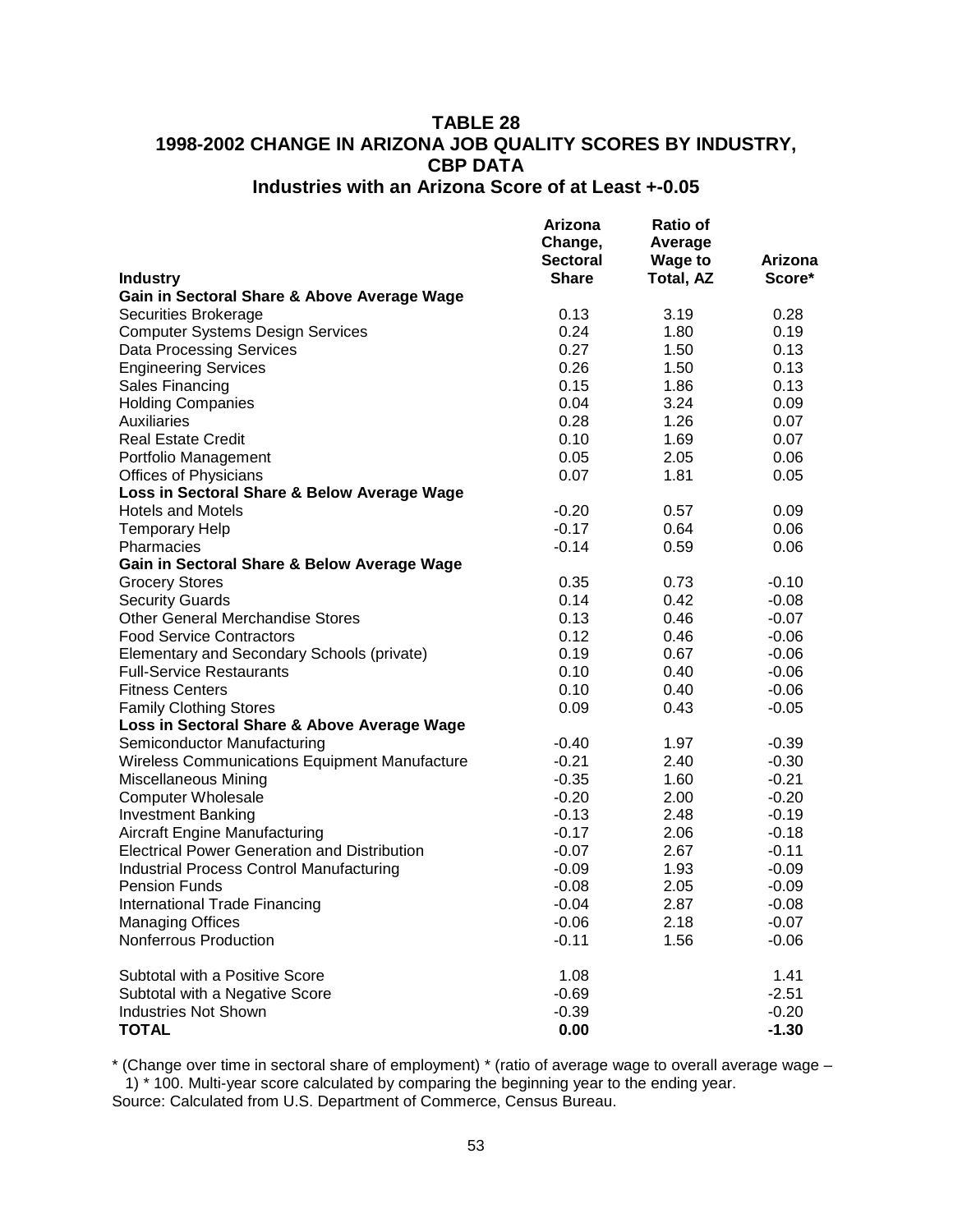### **TABLE 29 1998-2002 CHANGE IN JOB QUALITY SCORES BY INDUSTRY ARIZONA AND NATION, CBP DATA Categories with a Difference in Score of at Least .05 Between the Nation and Arizona**

|                                                   |         | Score*        |                   |
|---------------------------------------------------|---------|---------------|-------------------|
| <b>Industry</b>                                   | Arizona | <b>Nation</b> | <b>Difference</b> |
| <b>Positive Difference</b>                        |         |               |                   |
| <b>Engineering Services</b>                       | 0.14    | $-0.01$       | 0.14              |
| Sales Financing                                   | 0.13    | 0.01          | 0.12              |
| <b>Computer Systems Design Services</b>           | 0.19    | 0.08          | 0.11              |
| <b>Data Processing Services</b>                   | 0.13    | 0.02          | 0.11              |
| <b>Employee Leasing</b>                           | 0.03    | $-0.07$       | 0.11              |
| Miscellaneous Aerospace Manufacturing             | $-0.01$ | $-0.09$       | 0.09              |
| Miscellaneous Insurance Carriers                  | 0.01    | $-0.05$       | 0.06              |
| Miscellaneous Motor Vehicle Manufacturing         | 0.02    | $-0.04$       | 0.06              |
| <b>Payroll Services</b>                           | 0.05    | $-0.01$       | 0.06              |
| <b>Hotels and Motels</b>                          | 0.09    | 0.04          | 0.05              |
| <b>Drinking Places</b>                            | 0.04    | $-0.01$       | 0.05              |
| <b>Negative Difference</b>                        |         |               |                   |
| Semiconductor Manufacturing                       | $-0.39$ | $-0.04$       | $-0.35$           |
| Wireless Communications Equipment Manufacture     | $-0.30$ | $-0.03$       | $-0.27$           |
| Securities Brokerage                              | 0.28    | 0.54          | $-0.26$           |
| <b>Grocery Stores</b>                             | $-0.10$ | 0.11          | $-0.21$           |
| Mining Other than Metal                           | $-0.21$ | $-0.02$       | $-0.19$           |
| <b>Computer Wholesale</b>                         | $-0.20$ | $-0.03$       | $-0.17$           |
| Aircraft Engine Manufacturing                     | $-0.18$ | $-0.01$       | $-0.17$           |
| <b>Investment Banking</b>                         | -0.19   | $-0.04$       | $-0.15$           |
| Portfolio Management                              | 0.06    | 0.15          | $-0.09$           |
| <b>Custom Computer Programming</b>                | $-0.05$ | 0.04          | $-0.09$           |
| Insurance and Pension Funds                       | $-0.09$ | $-0.00$       | $-0.09$           |
| <b>Corporate Managing Offices</b>                 | $-0.07$ | 0.02          | $-0.09$           |
| <b>Industrial Process Control Manufacturing</b>   | $-0.09$ | $-0.01$       | $-0.08$           |
| <b>Security Guards</b>                            | $-0.08$ | $-0.01$       | $-0.07$           |
| International Trade Financing                     | $-0.08$ | $-0.00$       | $-0.07$           |
| <b>Department Stores</b>                          | $-0.01$ | 0.06          | $-0.07$           |
| <b>Commercial Banking</b>                         | $-0.03$ | 0.04          | $-0.07$           |
| Miscellaneous Financial Investments               | 0.01    | 0.07          | $-0.06$           |
| <b>Management Consulting Services</b>             | 0.02    | 0.08          | $-0.06$           |
| Physicians' Offices                               | 0.05    | 0.11          | $-0.06$           |
| <b>Electric Power Generation and Transmission</b> | $-0.11$ | $-0.05$       | $-0.06$           |
| <b>Holding Companies</b>                          | 0.09    | 0.14          | $-0.06$           |
| <b>On-Line Information Services</b>               | $-0.01$ | 0.05          | $-0.06$           |
| Nonferrous Production                             | $-0.06$ | $-0.01$       | $-0.05$           |
| <b>Other Apparel Manufacturing</b>                | 0.01    | 0.06          | $-0.05$           |
| Subtotal of Categories with a Positive Difference | 0.82    | $-0.13$       | 0.96              |
| Subtotal of Categories with a Negative Difference | $-1.73$ | 1.22          | $-2.95$           |
| <b>Industries Not Shown</b>                       | $-0.39$ | $-0.70$       | 0.30              |
| <b>TOTAL</b>                                      | $-1.30$ | 0.39          | $-1.69$           |

\* (Change over time in sectoral share of employment) \* (ratio of average wage to overall average wage – 1) \* 100. Multi-year score calculated by comparing the beginning year to the ending year.

Source: Calculated from U.S. Department of Commerce, Census Bureau.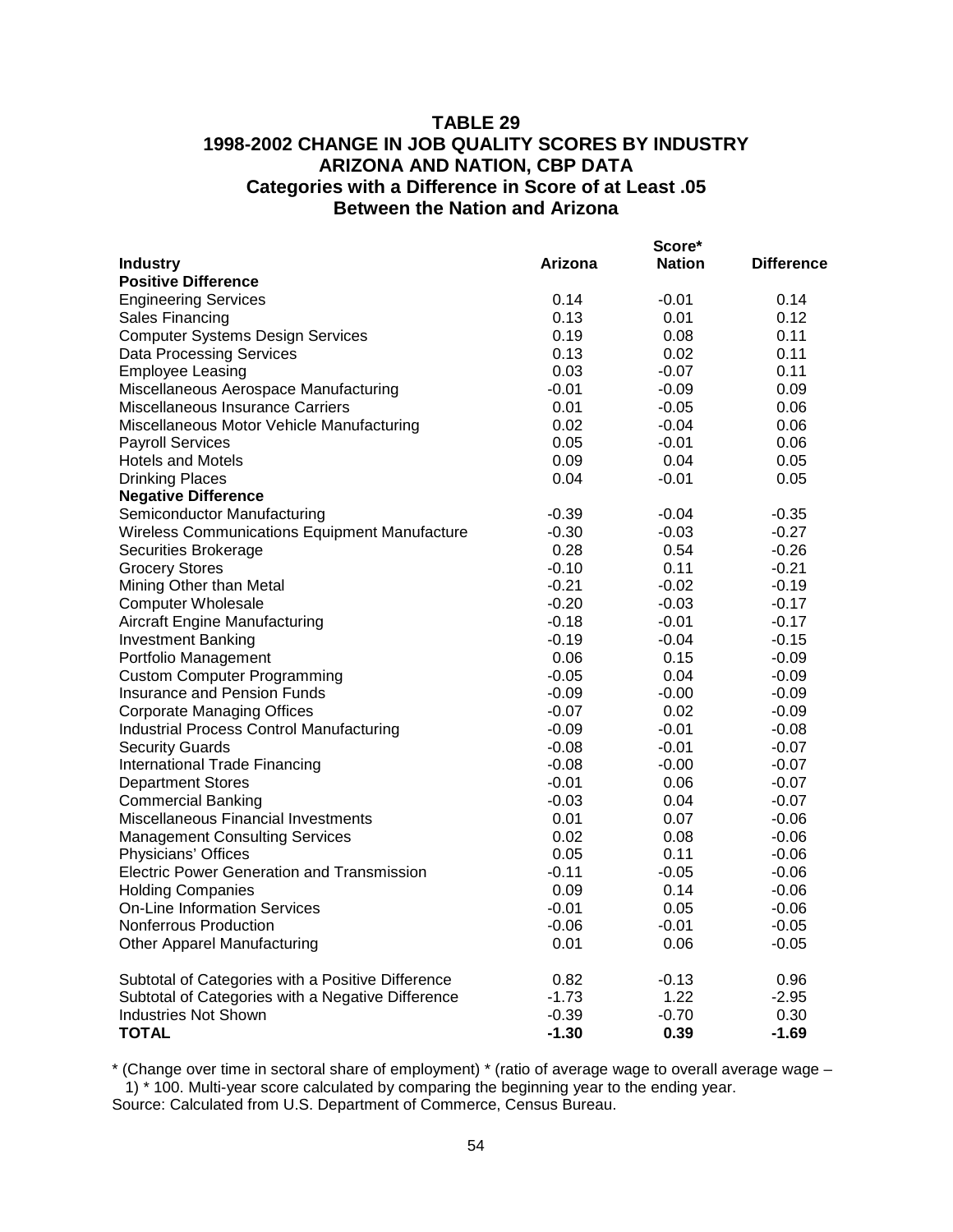significant contributor to Arizona's overall score being lower than the national average. No individual industry had a substantially higher score in Arizona than the national average.

#### **OES Job Quality**

Based on occupational data, job quality in Arizona declined between 2000 and 2003, lowering the state's average wage -0.6 percent. The decrease was not as great as the -1.0 national average.

Only nine of the 22 major occupational groups had a negative job quality score in Arizona for the 2000-to-2003 period, but the high-paying management group had a very large negative score (see Table 30). The net score of the other 21 groups was 0.7. Health practitioners and technical and business and financial operations had scores between 0.4 and 0.5. Negative scores of between -0.2 and -0.3 in the computer and mathematical and sales and related groups partially offset the positive values.

### **TABLE 30 2000-03 CHANGE IN JOB QUALITY SCORES BY OCCUPATIONAL GROUP ARIZONA AND NATION, OES DATA**

|                                               |         | Score*        |                   |
|-----------------------------------------------|---------|---------------|-------------------|
| <b>Major Occupational Group</b>               | Arizona | <b>Nation</b> | <b>Difference</b> |
| <b>Health Practitioners and Technical</b>     | 0.45    | 0.04          | 0.41              |
| <b>Business and Financial Operations</b>      | 0.41    | 0.21          | 0.20              |
| Legal                                         | 0.19    | 0.05          | 0.15              |
| <b>Food Preparation and Serving</b>           | $-0.08$ | $-0.20$       | 0.12              |
| <b>Construction and Extraction</b>            | 0.08    | 0.00          | 0.08              |
| Architecture and Engineering                  | $-0.03$ | $-0.09$       | 0.06              |
| <b>Personal Care and Service</b>              | $-0.09$ | $-0.15$       | 0.06              |
| Building, Grounds Cleaning and Maintenance    | 0.04    | $-0.01$       | 0.05              |
| <b>Transportation and Material Moving</b>     | 0.04    | $-0.01$       | 0.05              |
| Office and Administrative Support             | 0.03    | $-0.02$       | 0.05              |
| Installation, Maintenance, and Repair         | 0.03    | $-0.00$       | 0.03              |
| Arts, Design, Entertainment, Sports and Media | 0.03    | 0.02          | 0.02              |
| Farming, Fishing, and Forestry                | 0.00    | $-0.01$       | 0.01              |
| <b>Community and Social Services</b>          | 0.00    | $-0.01$       | 0.01              |
| <b>Protective Service</b>                     | 0.04    | 0.04          | 0.00              |
| <b>Healthcare Support</b>                     | $-0.08$ | $-0.07$       | $-0.01$           |
| Life, Physical, and Social Science            | $-0.00$ | 0.04          | $-0.04$           |
| Education, Training, and Library              | $-0.00$ | 0.08          | $-0.08$           |
| Production                                    | 0.16    | 0.32          | $-0.16$           |
| Computer and Mathematical                     | $-0.20$ | 0.00          | $-0.20$           |
| Sales and Related                             | $-0.29$ | $-0.08$       | $-0.20$           |
| Management                                    | $-1.38$ | $-1.11$       | $-0.27$           |
| TOTAL                                         | $-0.64$ | $-0.96$       | 0.32              |

**\*** (Change over time in occupational share of employment) \* (ratio of average wage to overall average wage – 1) \* 100. The occupational group figures are calculated as the sum of the occupation scores within each group. Multi-year score calculated by comparing the beginning year to the ending year.

Source: Calculated from U.S. Department of Labor, Bureau of Labor Statistics.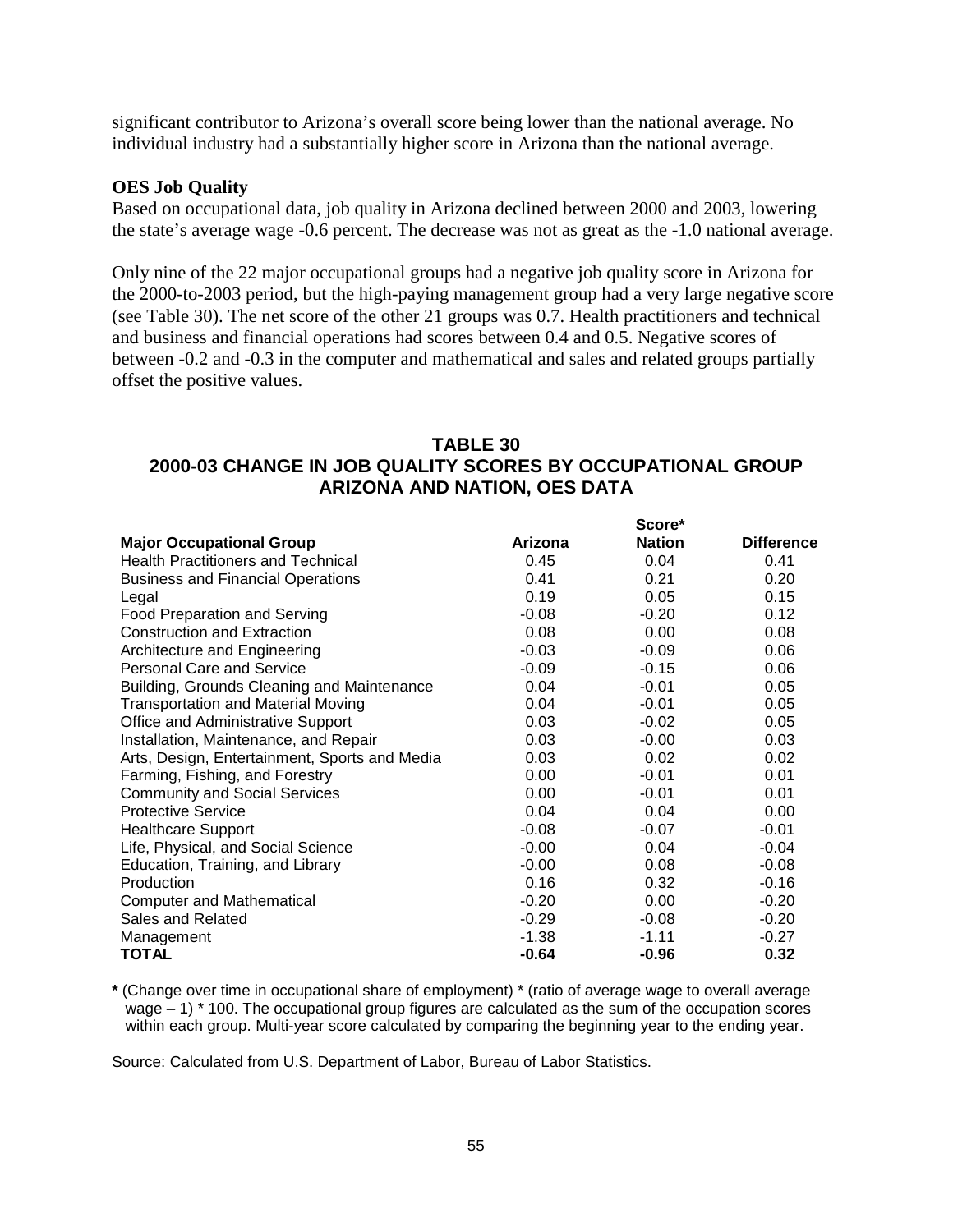Arizona's overall change in job quality between 2000 and 2003 was not as negative as the national average. Fifteen of 22 major occupational groups had a higher score in Arizona than nationally. The group that most contributed to the better-than-national-average performance was high-paying healthcare practitioners and technical. Business and financial operations was the only other group with a positive difference of at least 0.2. Three groups had a negative differential between -0.2 and -0.3: management, computer and mathematical, and sales and related.

Two management occupations had the two largest negative scores of any occupation: general and operations managers and chief executives. Marketing managers also posted a negative score, and the other 27 management occupations netted to a negative score. Most of the management occupations had a higher score in Arizona than nationally, but general and operations managers, chief executives, and marketing managers all ranked among the 10 occupations with the largest shortfall from the national average.

The sales and related group includes both high- and low-paying occupations, with the group's average wage not much less than the overall occupational figure. Gains in occupational share in its low-paying cashiers and retail salespersons occupations and declines in share in its highpaying sales engineers and securities sales agents occupations accounted for the group's negative Arizona score. Many of the other occupations had positive scores, including the high-paying real estate brokers and sales representatives (not scientific or technical) occupations. The group's lower score in Arizona than the nation resulted from the securities sales agents, retail salespersons, and especially the cashiers occupations. The real estate brokers score was somewhat better than the national average.

The computer and mathematical group pays high wages but lost occupational share between 2000 and 2003 in Arizona. Most of the occupations in this group had a negative score, particularly computer systems software engineers (partially offset by a positive score in the computer applications software engineers occupation) and computer programmers. Computer systems software engineers accounted for most of the negative differential from the national average, having the third greatest negative score among all occupations.

The low-wage and relatively fast-growth personal care and service group had a small negative score in Arizona due to a negative in the personal and home care aides occupation. The lowpaying, fast-growing food preparation and serving group had a similar negative score. The waiters/waitresses and fast food cooks occupations had among the 10 largest negative scores, but the dining room attendants and combined food preparation and serving occupations had among the 10 largest positive scores and the dishwashers occupation also had a positive score. The group's Arizona score was better than the national average, though its occupations were highly mixed between better and worse performances relative to the nation. Positive differentials in the dining room attendants, combined food preparers and servers, dishwashers, food preparation, restaurant cooks, and bartenders occupations were partially offset by negative differentials in the fast food cooks, waiters/waitresses, and nonrestaurant food servers occupations.

The high-paying architecture and engineering group had a modest decline in job quality in Arizona. Its occupations were mixed with positive and negative scores. The industrial engineers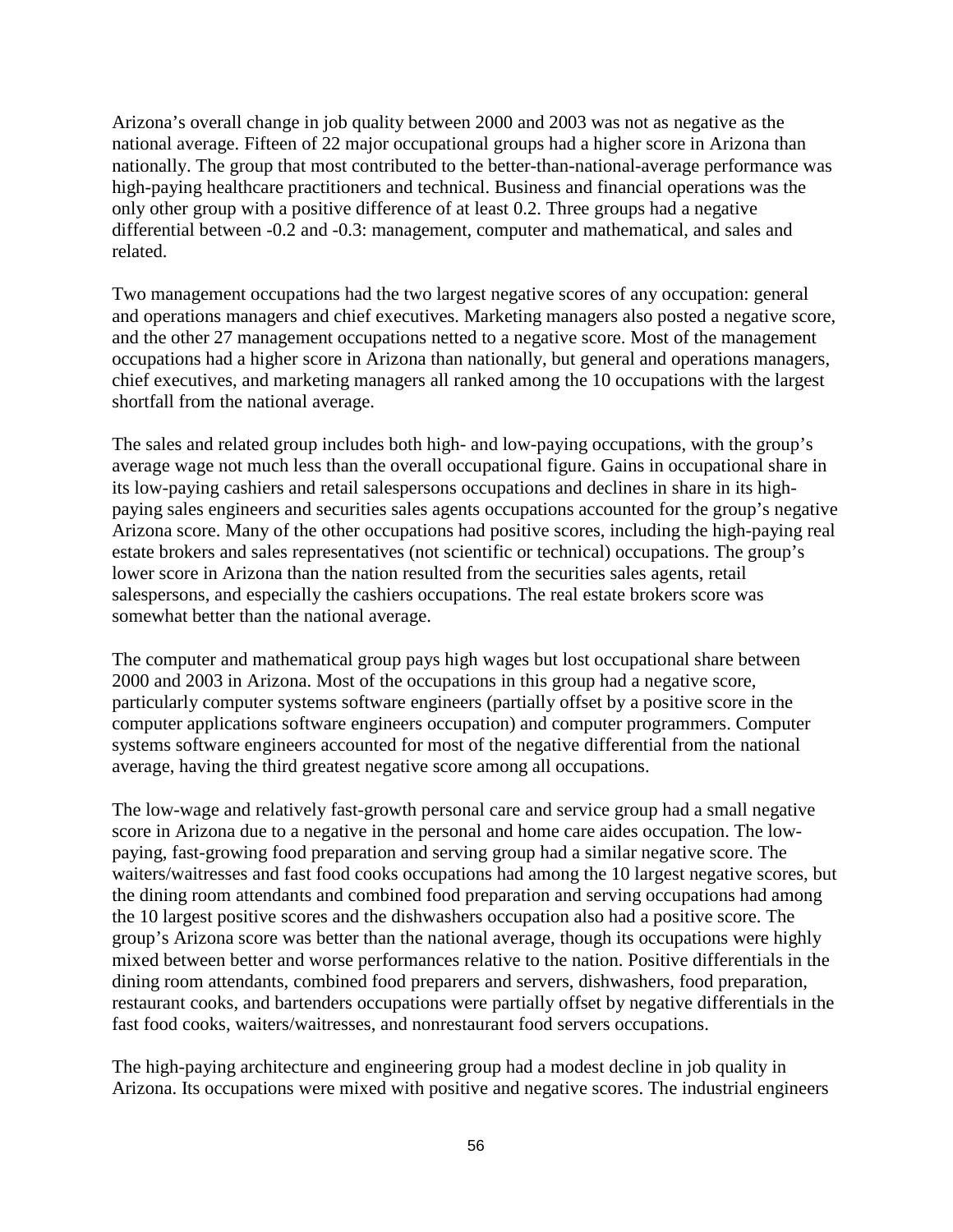occupation had a sizable negative score, but electronics engineers had the third-largest positive score and aerospace engineers and mechanical engineers also had a positive value. The occupations were split between higher and lower scores relative to the national average. Electronics engineers had one of the top 10 positive differentials but the industrial engineers occupation was among the 10 with the largest negative differential.

In the high-paying health practitioners and technical group, dentists had the largest positive Arizona score of any occupation, the registered nurses occupation posted the fourth-highest score, and general practitioners and pharmacists had lesser positive values. The other 32 occupations had a net score of zero. Dentists and general practitioners each were among the four occupations with the greatest differential in score between Arizona and the nation. Registered nurses and pharmacists also had sizable positive differentials.

Most occupations in the high-paying business and financial operations group had a positive score, particularly accountants and auditors (among the top 10), management analysts, and loan officers. The accountants/auditors, credit analysts, loan officers, and management analysts occupations accounted for the positive differential from the national average. The remaining 19 occupations had the same net score in Arizona as nationally.

The legal group had a small positive Arizona score due to the lawyers occupation having the second-largest positive score. The differential from the national average was positive in the lawyers occupation. The low-paying production group also had a small positive Arizona score, with the team assemblers occupation having the highest score.

The occupations with the largest Arizona scores are shown in Table 31. Occupations with a positive score were disproportionately those with a high wage and rising share. The general and operations managers occupation had a large negative score; the net score of all other occupations was slightly positive.

The occupations with the largest differentials between the Arizona and national scores are listed in Table 32. The general and operations managers occupation again stands out.

#### **PUMS Job Quality**

The change in job quality score cannot be calculated from the PUMS data because of the differences between 1989 and 1999 in the industrial and occupational codes used by the Census Bureau. However, the change over time in the industrial mix and occupational mix values provides an indication of the relative change in job quality between Arizona and the nation. Between 1989 and 1999, Arizona's industrial mix value dropped -0.3 percent, indicating that job quality in Arizona worsened slightly relative to the national average. Similarly, the occupational mix value fell -0.5 percent.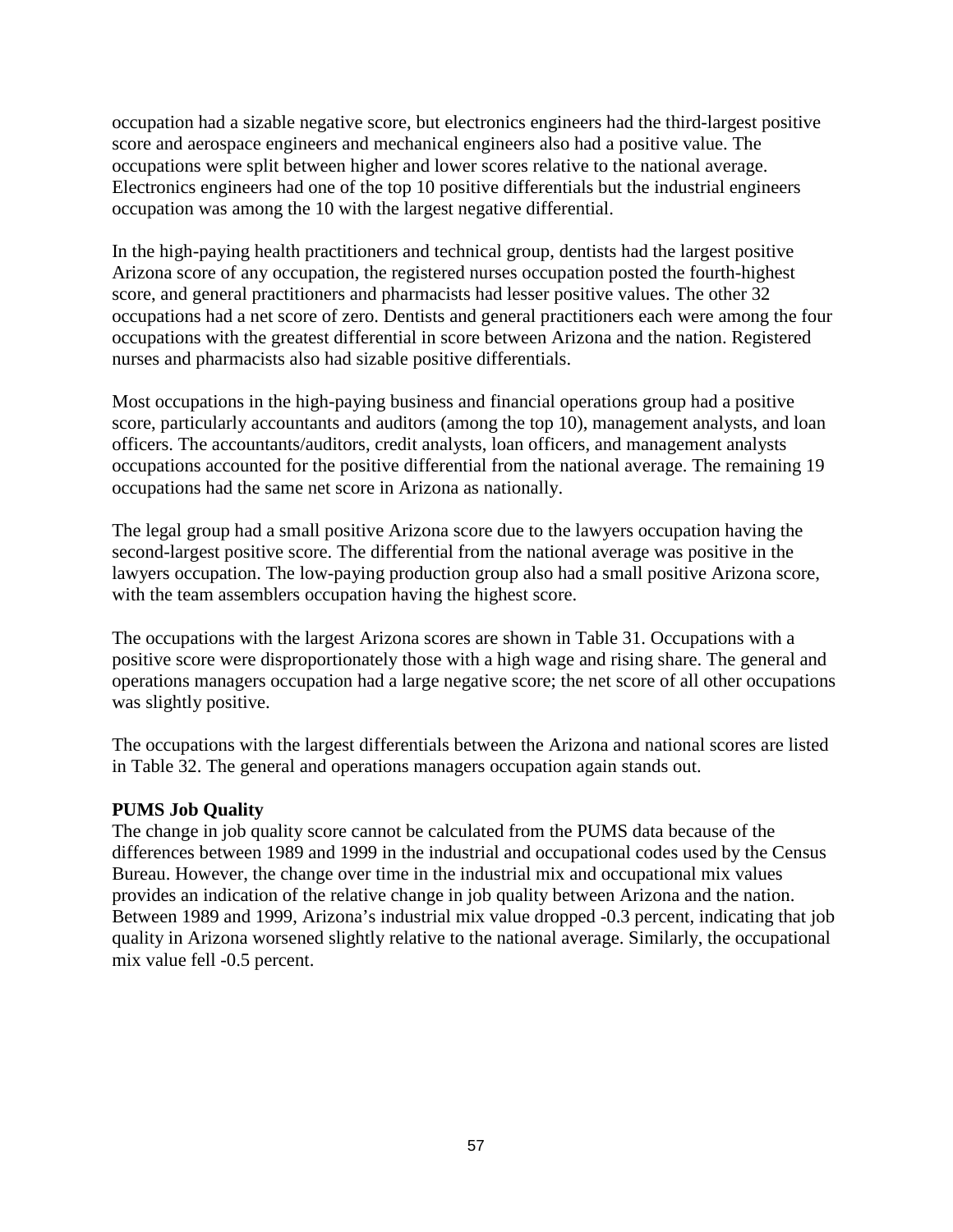#### **TABLE 31**

### **2000-03 CHANGE IN ARIZONA JOB QUALITY SCORES BY OCCUPATION, OES DATA Occupations with an Arizona Score of at Least +-0.05**

|                                                    | Change in | <b>Avg Wage</b> | Arizona |
|----------------------------------------------------|-----------|-----------------|---------|
| <b>Occupation</b>                                  | Share, AZ | Ratio, AZ       | Score*  |
| Gain in Occupational Share & Above Average Wage    |           |                 |         |
| Dentists                                           | 0.07      | 3.67            | 0.19    |
| Lawyers                                            | 0.10      | 2.81            | 0.18    |
| <b>Electronics Engineers</b>                       | 0.10      | 2.29            | 0.12    |
| <b>Registered Nurses</b>                           | 0.20      | 1.52            | 0.11    |
| <b>Accountants and Auditors</b>                    | 0.23      | 1.45            | 0.10    |
| <b>Management Analysts</b>                         | 0.14      | 1.63            | 0.09    |
| <b>General Physicians</b>                          | 0.03      | 3.74            | 0.09    |
| Aerospace Engineers                                | 0.06      | 2.10            | 0.07    |
| <b>Real Estate Brokers</b>                         | 0.05      | 2.30            | 0.07    |
| Sales Representatives, not Technical or Scientific | 0.20      | 1.33            | 0.07    |
| Loan Officers                                      | 0.11      | 1.59            | 0.07    |
| Pharmacists                                        | 0.05      | 2.25            | 0.06    |
| <b>Computer Software Engineers, Applications</b>   | 0.03      | 2.84            | 0.06    |
| <b>Mechanical Engineers</b>                        | 0.05      | 1.95            | 0.05    |
| Loss in Occupational Share & Below Average Wage    |           |                 |         |
| Dining Room Attendants                             | $-0.19$   | 0.44            | 0.11    |
| <b>Team Assemblers</b>                             | $-0.30$   | 0.64            | 0.11    |
| <b>Combined Food Preparation and Serving</b>       | $-0.17$   | 0.44            | 0.10    |
| <b>Security Guards</b>                             | $-0.23$   | 0.60            | 0.09    |
| <b>Stock Clerks and Order Fillers</b>              | $-0.24$   | 0.64            | 0.09    |
| Miscellaneous Production                           | $-0.46$   | 0.81            | 0.09    |
| <b>Dishwashers</b>                                 | $-0.11$   | 0.41            | 0.07    |
| Landscaping and Groundskeeping                     | $-0.12$   | 0.56            | 0.05    |
| Gain in Occupational Share & Below Average Wage    |           |                 |         |
| Cashiers                                           | 0.53      | 0.54            | $-0.24$ |
| <b>Customer Service Representatives</b>            | 0.52      | 0.74            | $-0.13$ |
| <b>Waiters and Waitresses</b>                      | 0.25      | 0.48            | $-0.13$ |
| Cooks, Fast Food                                   | 0.24      | 0.46            | $-0.13$ |
| <b>Retail Sales</b>                                | 0.35      | 0.69            | $-0.11$ |
| Personal and Home Care Aides                       | 0.19      | 0.57            | $-0.08$ |
| <b>Teacher Assistants</b>                          | 0.15      | 0.56            | $-0.07$ |
| <b>Nursing Aides and Orderlies</b>                 | 0.15      | 0.61            | $-0.06$ |
| Loss in Occupational Share & Above Average Wage    |           |                 |         |
| <b>General and Operations Managers</b>             | $-0.58$   | 2.24            | $-0.72$ |
| <b>Chief Executives</b>                            | $-0.17$   | 3.21            | $-0.38$ |
| Miscellaneous Architects and Engineers             | $-0.37$   | 1.47            | $-0.17$ |
| <b>Computer Software Engineers, Systems</b>        | $-0.10$   | 2.23            | $-0.13$ |
| <b>Industrial Engineers</b>                        | $-0.13$   | 1.84            | $-0.11$ |
| <b>Computer Programmers</b>                        | $-0.13$   | 1.72            | $-0.09$ |
| <b>Marketing Managers</b>                          | $-0.09$   | 1.98            | $-0.09$ |
| Securities and Financial Sales Agents              | $-0.10$   | 1.67            | $-0.07$ |
| Sales Engineers                                    | $-0.05$   | 2.13            | $-0.05$ |
| Subtotal with a Positive Score                     | $-0.40$   |                 | 2.00    |
| Subtotal with a Negative Score                     | 0.66      |                 | $-2.76$ |
| <b>Occupations Not Shown</b>                       | $-0.26$   |                 | 0.12    |
| <b>TOTAL</b>                                       | 0.00      |                 | $-0.64$ |
|                                                    |           |                 |         |

\* (Change over time in occupational share of employment) \* (ratio of average wage to overall average wage – 1) \* 100. Multi-year score calculated by comparing the beginning year to the ending year. Source: Calculated from U.S. Department of Labor, Bureau of Labor Statistics.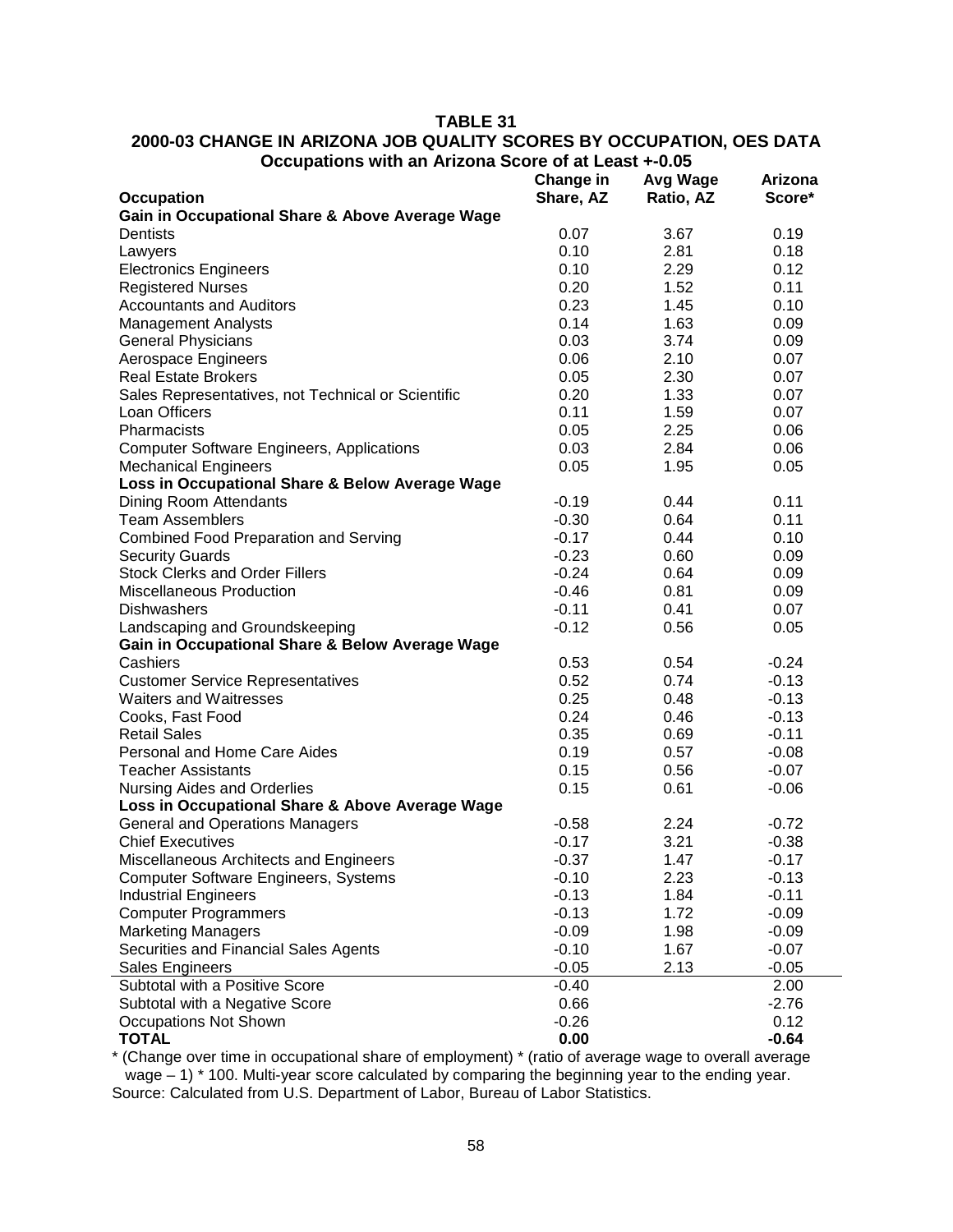### **TABLE 32 2000-03 CHANGE IN JOB QUALITY SCORES BY OCCUPATION ARIZONA AND NATION, OES DATA Occupations with a Difference in Score of at Least 0.05 Between the Nation and Arizona**

|                                                   |         | Score*<br><b>Nation</b> |            |
|---------------------------------------------------|---------|-------------------------|------------|
| <b>Occupation</b><br><b>Positive Difference</b>   | Arizona |                         | Difference |
| Dentists                                          | 0.19    | 0.02                    | 0.17       |
| Miscellaneous Management                          | $-0.01$ | $-0.16$                 | 0.16       |
| Lawyers                                           | 0.17    | 0.04                    | 0.13       |
| <b>General Physicians</b>                         | 0.09    | $-0.03$                 | 0.12       |
| <b>Electronics Engineers</b>                      | 0.12    | 0.01                    | 0.12       |
| <b>Financial Managers</b>                         | 0.02    | $-0.10$                 | 0.12       |
| Material Movers, Hand                             | 0.04    | $-0.06$                 | 0.10       |
| Dining Room Attendants                            | 0.11    | 0.02                    | 0.09       |
| <b>Team Assemblers</b>                            | 0.11    | 0.02                    | 0.08       |
| Landscaping and Groundskeeping                    | 0.05    | $-0.03$                 | 0.08       |
| <b>Combined Food Preparation and Serving</b>      | 0.09    | 0.02                    | 0.07       |
| Aerospace Engineers                               | 0.07    | 0.00                    | 0.07       |
| <b>Registered Nurses</b>                          | 0.11    | 0.04                    | 0.07       |
| <b>Accountants and Auditors</b>                   | 0.10    | 0.04                    | 0.07       |
| <b>Real Estate Brokers</b>                        | 0.07    | 0.01                    | 0.06       |
| Dishwashers                                       | 0.07    | 0.01                    | 0.06       |
| Pharmacists                                       | 0.06    | 0.01                    | 0.05       |
| <b>Security Guards</b>                            | 0.09    | 0.04                    | 0.05       |
| <b>Negative Difference</b>                        |         |                         |            |
| <b>General and Operations Managers</b>            | $-0.72$ | $-0.30$                 | $-0.41$    |
| Cashiers                                          | $-0.24$ | $-0.06$                 | $-0.18$    |
| <b>Computer Software Engineers, Systems</b>       | $-0.13$ | 0.03                    | $-0.16$    |
| <b>Chief Executives</b>                           | $-0.38$ | $-0.24$                 | $-0.14$    |
| <b>Customer Service Representative</b>            | $-0.13$ | $-0.01$                 | $-0.13$    |
| <b>Industrial Engineers</b>                       | $-0.11$ | $-0.00$                 | $-0.11$    |
| Packers, Hand                                     | $-0.04$ | 0.05                    | $-0.09$    |
| Cooks, Fast Food                                  | $-0.13$ | $-0.05$                 | $-0.08$    |
| Miscellaneous Architects and Engineers            | $-0.17$ | $-0.10$                 | $-0.08$    |
| <b>Marketing Managers</b>                         | $-0.09$ | $-0.02$                 | $-0.07$    |
| Maids                                             | $-0.05$ | 0.02                    | $-0.06$    |
| Miscellaneous Production                          | 0.09    | 0.15                    | $-0.06$    |
| <b>Computer Systems Analysts</b>                  | $-0.03$ | 0.02                    | $-0.05$    |
| <b>Retail Salepersons</b>                         | $-0.11$ | $-0.06$                 | $-0.05$    |
| Subtotal of Categories with a Positive Difference | 1.55    | $-0.10$                 | 1.67       |
| Subtotal of Categories with a Negative Difference | $-2.24$ | $-0.57$                 | $-1.67$    |
| <b>Occupations Not Shown</b>                      | 0.05    | $-0.29$                 | 0.32       |
| <b>TOTAL</b>                                      | $-0.64$ | $-0.96$                 | 0.30       |

\* (Change over time in occupational share of employment) \* (ratio of average wage to overall average wage – 1) \* 100. Multi-year score calculated by comparing the beginning year to the ending year.

Source: Calculated from U.S. Department of Labor, Bureau of Labor Statistics.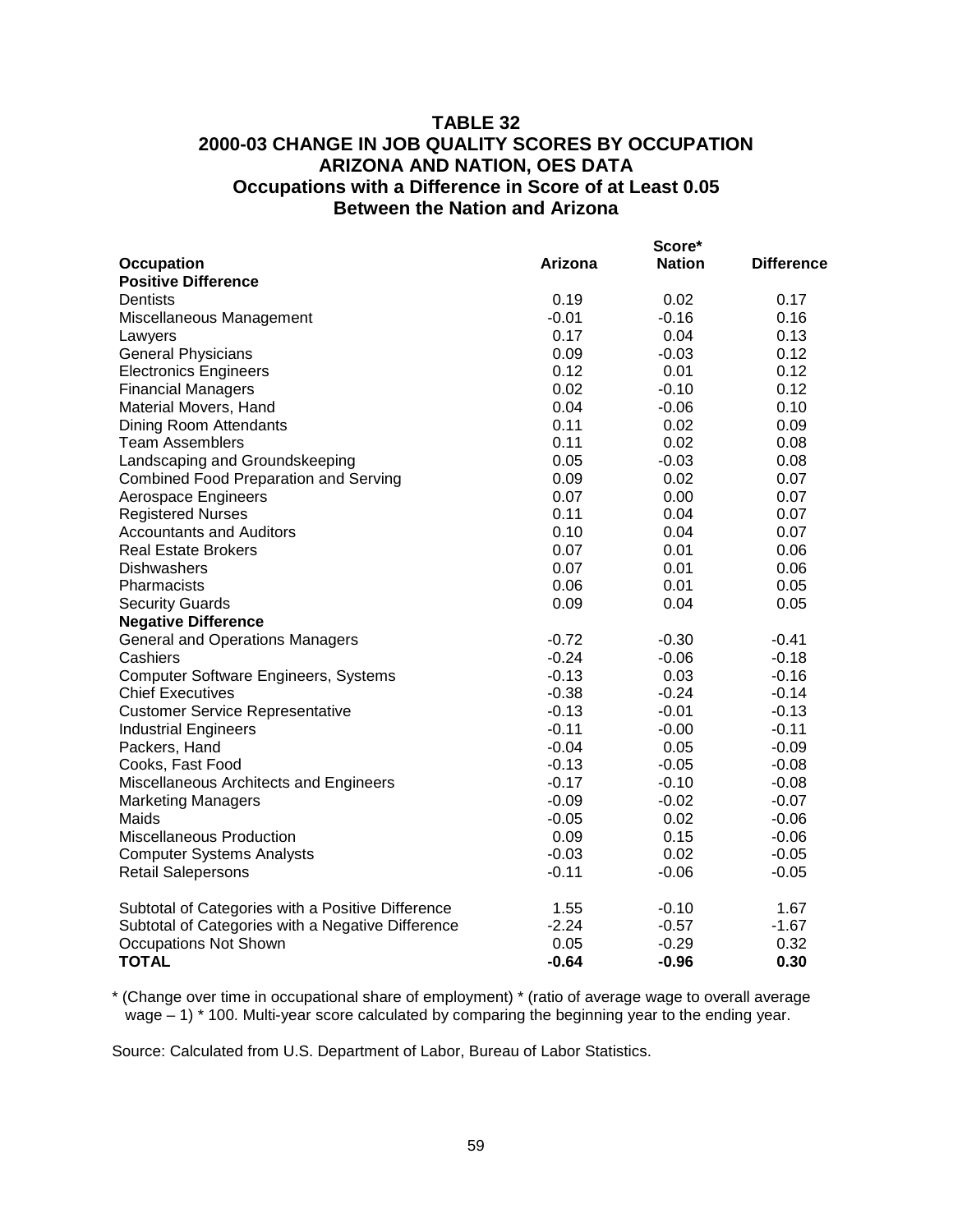#### **Summary of Job Mix and Job Quality by Major Occupational Group**

The architecture and engineering group had the highest occupational mix value of the 22 major groups in 2003. A decline in the group's job quality was measured in Arizona between 2000 and 2003, but the nation had a larger decrease in job quality. The production group had the secondhighest occupational mix value in 2003. It placed fourth on 2000-to-2003 change in Arizona job quality, but the national score was higher.

The third-highest job mix value in 2003 was in the business and financial operations group, which had the second-greatest Arizona job quality score and the second-largest positive differential from the national score between 2000 and 2003. The transportation and material moving group had the fourth-highest job mix in 2003. Its change in Arizona job quality and difference in score from the nation were positive, but not among the leaders. Personal care and service had the fifth-highest job mix. Though its Arizona job quality declined, the differential from the national average was positive. The management group had the sixth-highest job mix in 2003 despite by far having the biggest drop in Arizona job quality and the greatest negative differential from the nation.

The worst job mix value in 2003 was in the food preparation and serving group. It had the fifthworst change in Arizona job quality between 2000 and 2003 but the difference from the national average was fourth best. The healthcare practitioners and technical group had the second-worst occupational mix despite the best improvement in job quality and the greatest positive difference from the nation.

The computer and mathematical group had the third-worst occupational mix in 2003 following the third-worst decline in job quality between 2000 and 2003 and the third-largest negative differential from the nation. The fourth-lowest job mix value was in the education, training, and library group, which had no change in job quality but the fifth-largest negative differential from the U.S. average. The life, physical and social science group had the fifth-worst mix, with no change in job quality, but a negative differential from the national average.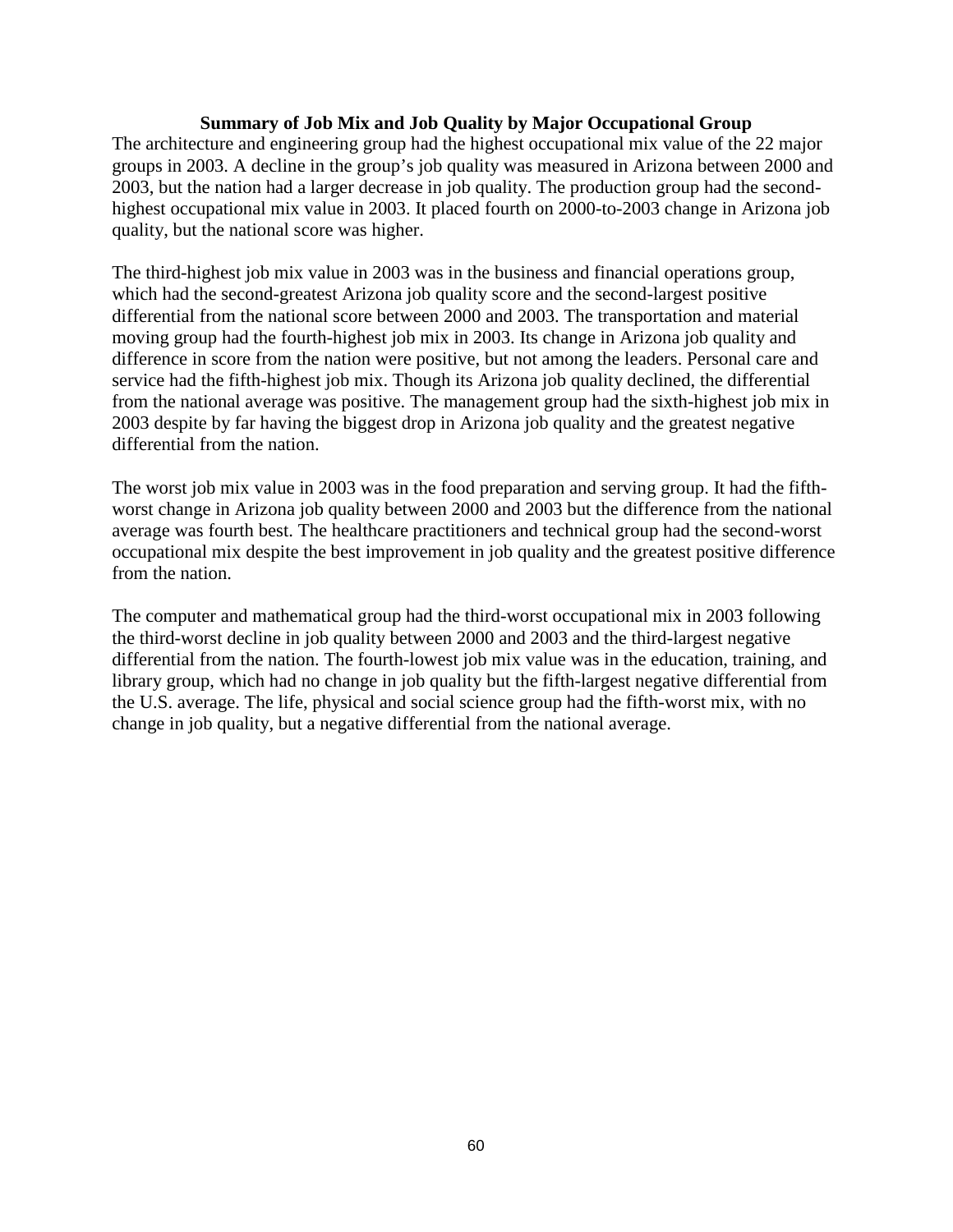#### **COMPARISON STATES**

Three neighboring states have been analyzed as comparisons to Arizona. California is the dominant western state with strong business ties to Arizona, Colorado is fairly similar in size to Arizona, and Nevada is the nation's other very fast-growing state. The number of comparison states was limited by the lengthy data processing time.

The analyses of the three other states were made using three datasets: detailed ES-202 data were used to determine industrial mix in 2003 and the change in industrial job quality between 2000 and 2003; the OES data were used to calculate occupational mix for 2003 and the change in occupational job quality between 2000 and 2003; and the decennial census data were used for measures of industrial mix and occupational mix in 1989 and 1999. In all cases, state calculations were made in relation to the nation; the results for the other states were compared to those of Arizona.

The industrial mix values from the PUMS data for 1999 have some concordance with the 2000 industrial mix values from the ES-202 data, though the magnitudes vary somewhat. Both datasets indicate that California and Colorado had positive industrial mixes, though the ES-202 data show a stronger value for Colorado. Both datasets show Nevada to have had a large negative value, though the ES-202 data indicate that the difference from the national average is much greater. For Arizona, the PUMS data indicate a slight positive value in 1999 while the ES-202 data show a negative value.

Similarly, the occupational mix values from the PUMS data for 1999 are somewhat different from those calculated from the OES data for 2000. Values from the two datasets are similar for Colorado, but the OES data show a much smaller positive value for California and a much larger negative value for Nevada. In Arizona, a small positive value from PUMS is in contrast to a slight negative value from the OES data.

The PUMS data indicate that declines in Arizona's industrial and occupational mixes occurred between 1989 and 1999, followed by further declines in the industrial mix between 2000 and 2003 according to the ES-202 data and no change in the occupational mix according to the OES data. In California, the industrial mix rose between 1989 and 1999 but then fell by a wider margin between 2000 and 2003. The occupational mix rose more modestly between 1989 and 1999, then held steady from 2000 to 2003. Colorado experienced improvement in each job mix value between 1989 and 1999, followed by declines in each (especially the industrial mix) between 2000 and 2003. Nevada's weak values worsened between 1989 and 1999, but the industrial mix improved between 2000 and 2003 while the occupational mix held steady.

The average wage in 2003 in Arizona was about 7 percent less than the national average based on both the industrial ES-202 data and the occupational OES data. The industrial mix accounted for about 1.5 percentage points of the differential while the occupational mix had hardly any effect. Thus, other factors than job quality lowered Arizona's average wage by more than 5 percentage points.

In Colorado, the ES-202 average wage was 3 percent above average while the OES figure was 6 percent higher than the U.S. average. The 4.5 percentage-point average differential from the two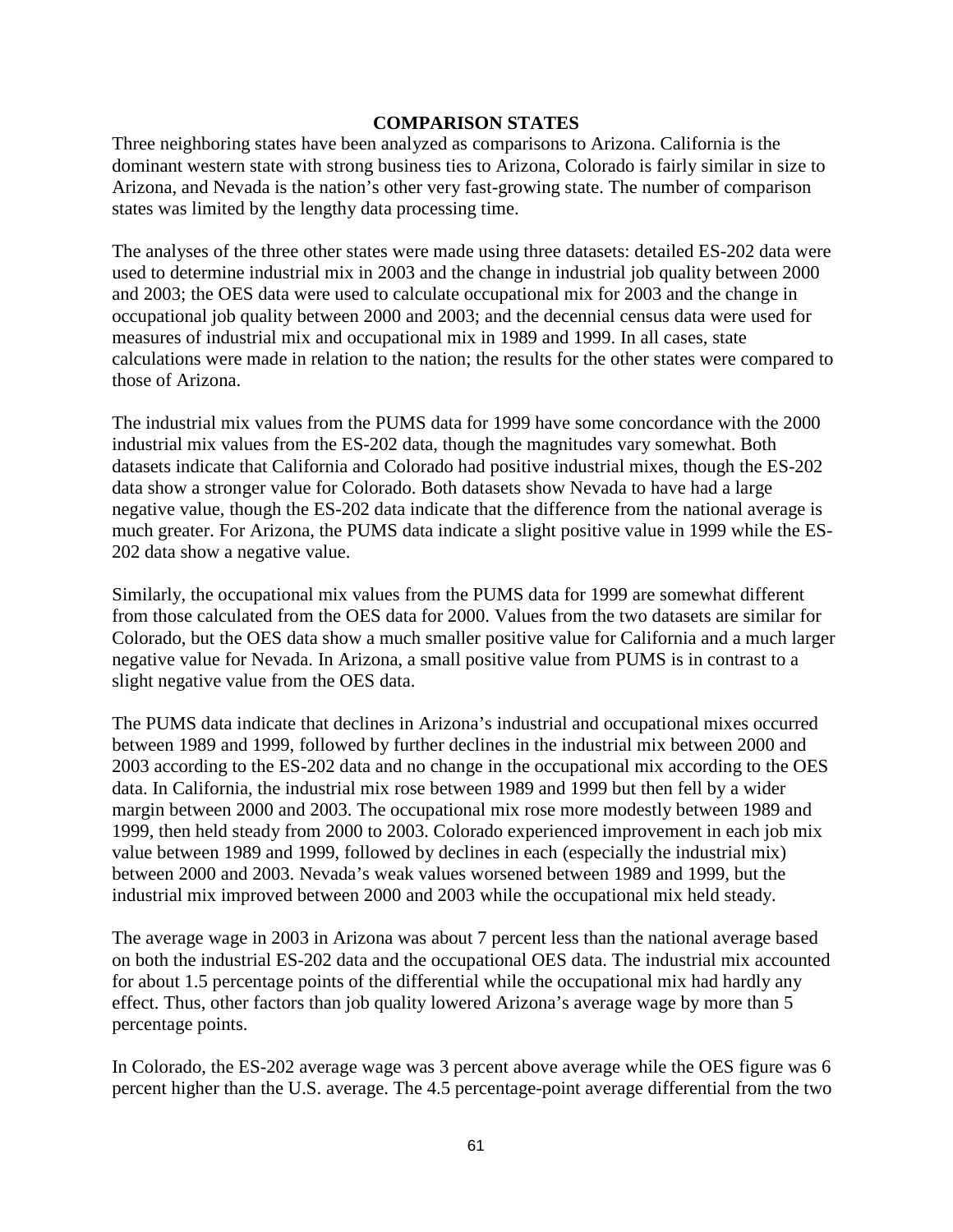datasets was explained almost exactly by the industrial mix being 2 percent above average and the occupational mix being less than 3 percent above average.

In California, the average wage was between 12 and 13 percent above the national average on the ES-202 and OES measures. Only 2 of the 12.5 percentage-point average differential was explained by the industrial mix (which had a value of a little more than 1) and occupational mix (which had a value of a little less than 1). The state's high cost of living is a major factor in explaining the remaining 10.5 percentage-point differential.

An even larger differential of 12 percentage points remains in Nevada after adjusting the state's nearly 7 percent below average wage by its 9 percent below average industrial mix and 10 percent below average occupational mix. The cost of living accounts for only a portion of this remaining differential.

Between 2000 and 2003, the average wage in Arizona rose slightly more than the national average based on the ES-202 data but slightly less than average based on the OES data, for an average of no difference from the national average. Since job quality relative to the nation improved slightly based on both industry and occupation, other factors caused upwards of a percentage point decrease in the average wage. Nevada had a similar decrease in wages after adjusting the close to 2 percent relative gain in average wage for the relative improvements in job quality of more than 1.5 percent based on industry and 1 percent based on occupation. In California, the ES-202 average wage relative to the nation fell 4.0 percent, but the OES data showed a gain of close to 2 percent. A decline in job quality based on industry and a slight increase based on occupation netted to about the average change in wage of the two datasets. In Colorado, the relative average wage also fell on the ES-202 measure but rose on the OES measure. The average of the datasets was a decrease of close to 1 percent. Industrial job quality fell 1 percent and occupational job quality dropped 0.5 percent, resulting in a small net positive effect from other factors.

#### **ES-202**

Arizona's ES-202 average wage in 2003 was not much less than that in Nevada, but much less than in Colorado and especially California. The higher cost of living in California helps to explain its higher wages, but living costs in Colorado are not much higher than those in Arizona. The increase in the average wage between 2000 and 2003 was greater in Arizona and Nevada than in the two other states, helping to reduce the large differentials. The average wage in Arizona had been marginally higher in 2000 than in Nevada but was marginally less in 2003.

Arizona's industrial mix value in 2003 explained a portion of the state's low average wage. Similarly, California's industrial mix explained a little of the positive differential in its average wage. In contrast, Colorado's industrial mix accounted for about two-thirds of its higher-thanaverage wages (see Table 33). After adjusting for its industrial mix, Nevada's average wage was above the national average.

The change in industrial job quality between 2000 and 2003 was negative in Arizona, more negative in California and Colorado, but slightly positive in Nevada. Relative to the nation,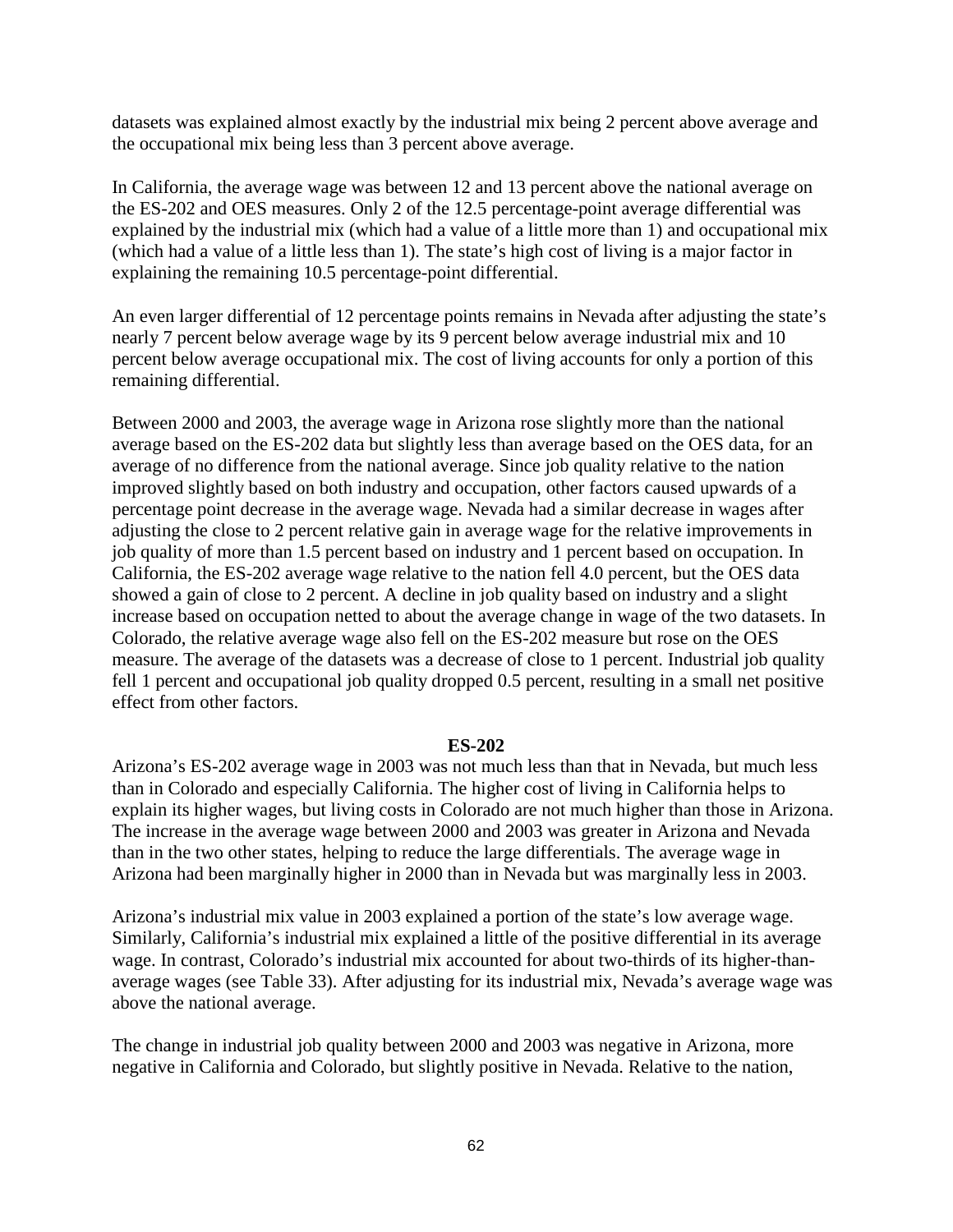### **TABLE 33 INDUSTRIAL MIX SUMMARY, ARIZONA AND COMPARISON STATES, ES-202 DATA**

|                                                | Arizona  | <b>California</b> | Colorado | <b>Nevada</b> |
|------------------------------------------------|----------|-------------------|----------|---------------|
| 2003 Average Wage, Difference from U.S.        | $-7.2\%$ | 12.8%             | 3.1%     | $-6.5%$       |
| 2003 Industrial Mix                            | $-1.5$   | 1.3               | 2.0      | $-9.0$        |
| 2000-03 Change, Average Wage Differential      | 0.5      | $-4.0$            | $-22$    | 2.1           |
| 2000-03 Change in Job Quality                  | $-1.0$   | $-2.8$            | $-2.6$   | 0.2           |
| 2000-03 Change in Job Quality, Difference from | 0.4      | $-1.3$            | $-1$ 1   | 1.6           |
| Nation                                         |          |                   |          |               |

Source: Calculated from U.S. Department of Labor, Bureau of Labor Statistics.

Nevada did better, Arizona did marginally better, but the performances in Colorado and California were modestly worse.

The preceding summary and the values shown in Table 33 are based on calculations at the most detailed level (6-digit industries). In each state, the detailed results differ from those obtained at the summary level (2-digit sectors). The more detailed data produced a better industrial mix value in 2003 but a weaker change in job quality between 2000 and 2003 in each state. The change in job quality relative to the nation was not much different between the detailed and summary data.

Compared to California, Arizona's industrial mix value in 2003 was -2.8 lower. Arizona had significantly lower values in the high-paying information and professional, scientific, and technical services sectors (see Table 34). Arizona also had lower values in the high-paying management of companies sector and in the low-paying administrative support, accommodation and food services, and retail trade sectors. However, Arizona had higher values in the lowpaying other services and agriculture sectors. Relative to the national average, the 2000-to-2003 change in job quality was slightly positive in Arizona but negative in California. Arizona's better performance resulted from small differences in several sectors: the high-paying information and management of companies sectors and the low-paying retail trade, accommodation and food services, and other services sectors (see Table 35).

Relative to Colorado, Arizona's industrial mix value in 2003 was -3.5 lower. As in the comparison to California, Arizona's values were considerably lower in the information and professional, scientific, and technical services sectors and lower in administrative support. Agriculture and finance and insurance were other sectors with lower values in Arizona than Colorado. However, Arizona had higher values in manufacturing; accommodation and food services; arts, entertainment, and recreation; and health care and social assistance. Relative to the national average, the 2000-to-2003 change in job quality was slightly positive in Arizona but negative in Colorado. Arizona's better performance relative to Colorado primarily resulted from the information and professional, scientific, and technical services sectors; Arizona did worse in manufacturing.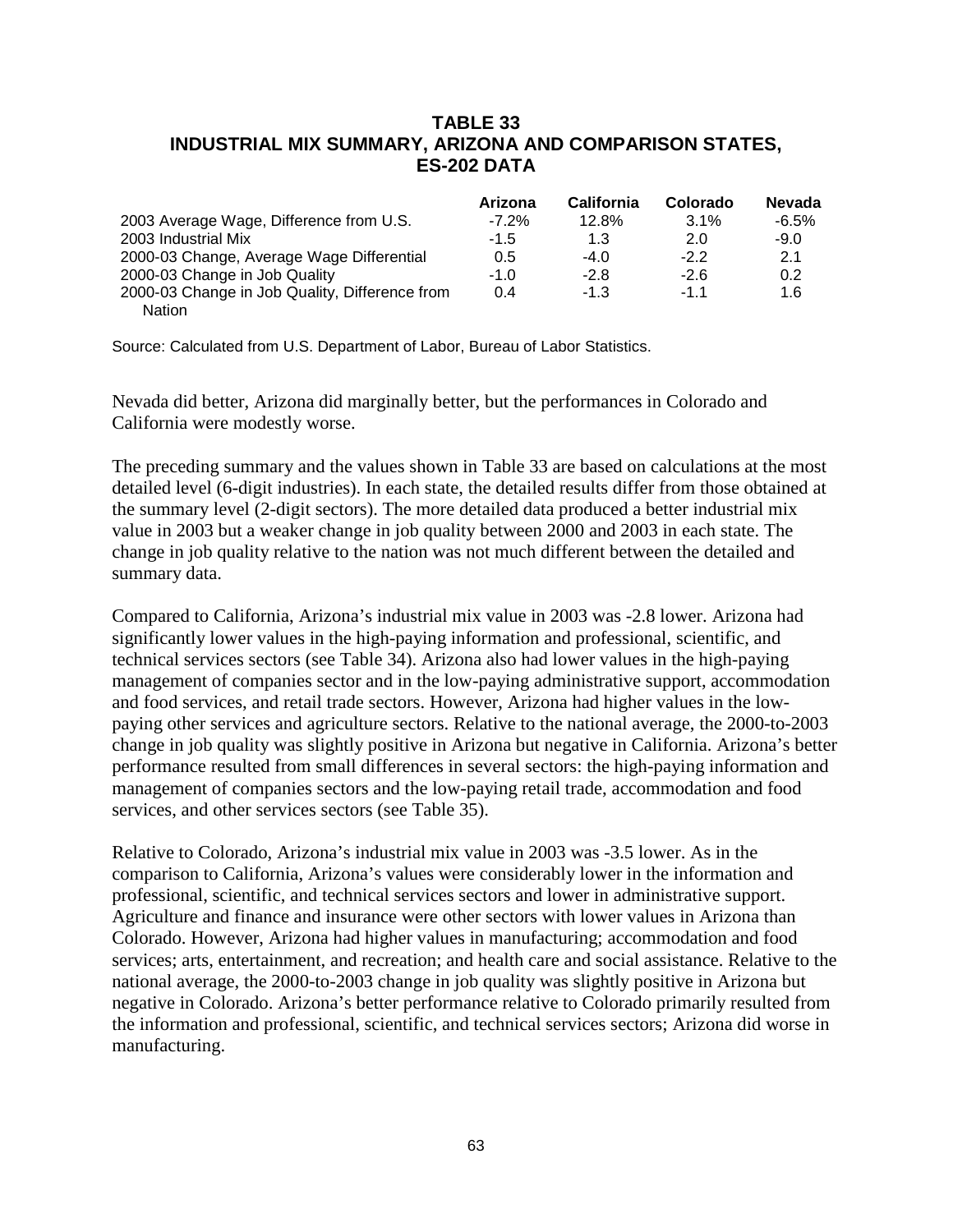### **TABLE 34 INDUSTRIAL MIX BY SECTOR IN 2003 ARIZONA AND COMPARISON STATES, ES-202 DATA**

|                                              | <b>Industrial Mix Value*</b> |                   |          |               |
|----------------------------------------------|------------------------------|-------------------|----------|---------------|
| <b>Sector</b>                                | Arizona                      | <b>California</b> | Colorado | <b>Nevada</b> |
| Agriculture                                  | $-0.2$                       | $-0.9$            | 0.1      | 0.3           |
| Mining                                       | $-0.0$                       | $-0.2$            | 0.2      | 0.3           |
| <b>Utilities</b>                             | 0.0                          | $-0.1$            | $-0.1$   | 0.0           |
| Construction                                 | $-0.1$                       | $-0.2$            | $-0.1$   | $-0.3$        |
| Manufacturing                                | 0.4                          | 0.6               | $-0.3$   | $-2.0$        |
| <b>Wholesale Trade</b>                       | 0.1                          | 0.1               | 0.1      | $-0.5$        |
| <b>Retail Trade</b>                          | 0.0                          | 0.5               | 0.1      | 0.3           |
| Transportation                               | 0.1                          | 0.0               | 0.1      | $-0.3$        |
| Information                                  | $-0.2$                       | 0.8               | 1.4      | $-0.7$        |
| Finance and Insurance                        | $-0.1$                       | $-0.1$            | 0.4      | $-1.1$        |
| <b>Real Estate</b>                           | 0.1                          | 0.0               | $-0.0$   | $-0.1$        |
| Professional, Scientific, Technical Services | $-0.7$                       | 0.8               | 1.0      | $-1.0$        |
| <b>Management of Companies</b>               | $-0.3$                       | 0.4               | $-0.3$   | $-0.5$        |
| <b>Administrative Support</b>                | $-0.8$                       | $-0.1$            | 0.0      | $-0.1$        |
| <b>Educational Services</b>                  | $-0.1$                       | $-0.1$            | 0.0      | 0.1           |
| <b>Health Care and Social Assistance</b>     | 0.5                          | 0.4               | 0.2      | 0.7           |
| Arts, Entertainment and Recreation           | 0.2                          | 0.2               | $-0.2$   | $-0.4$        |
| <b>Accommodation and Food Services</b>       | $-0.5$                       | 0.1               | $-1.0$   | $-4.0$        |
| <b>Other Services</b>                        | 0.2                          | $-0.6$            | 0.2      | 0.4           |
| Government                                   | $-0.0$                       | $-0.3$            | 0.1      | $-0.2$        |
| TOTAL                                        | $-1.5$                       | 1.3               | 2.0      | $-9.0$        |

\* (Arizona – U.S. employment share) \* (ratio of average wage to overall U.S. average wage - 1) \* 100. The sectoral figures are calculated as the sum of the industrial values within each sector.

Source: Calculated from U.S. Department of Labor, Bureau of Labor Statistics.

Arizona's industrial mix value in 2003 was 7.5 higher than Nevada's value. The majority of the difference was in the accommodation and food services and manufacturing sectors. Arizona also had higher values in the finance and insurance; wholesale trade; arts, entertainment, and recreation; information; and transportation sectors, but had lower values in administrative support and agriculture. Arizona did not do as well as Nevada over the 2000-to-2003 period, mostly in the manufacturing sector but also in professional, scientific, and technical services.

#### **OES**

Arizona's OES average wage in 2003 was similar to that in Nevada, but much less than in Colorado and California. The increase in the average wage between 2000 and 2003 was less in Arizona than in each of the other three states.

Arizona's occupational mix value in 2003 was quite close to the national average, explaining hardly any of the state's low average wage. California's occupational mix value was only a little above average, explaining little of its positive differential in the average wage. In contrast, Colorado had a strong occupational mix that accounted for nearly half of its higher-than-average wages (see Table 36). Nevada had a very weak occupational mix; after adjusting for its occupational mix, its average wage was above the national average.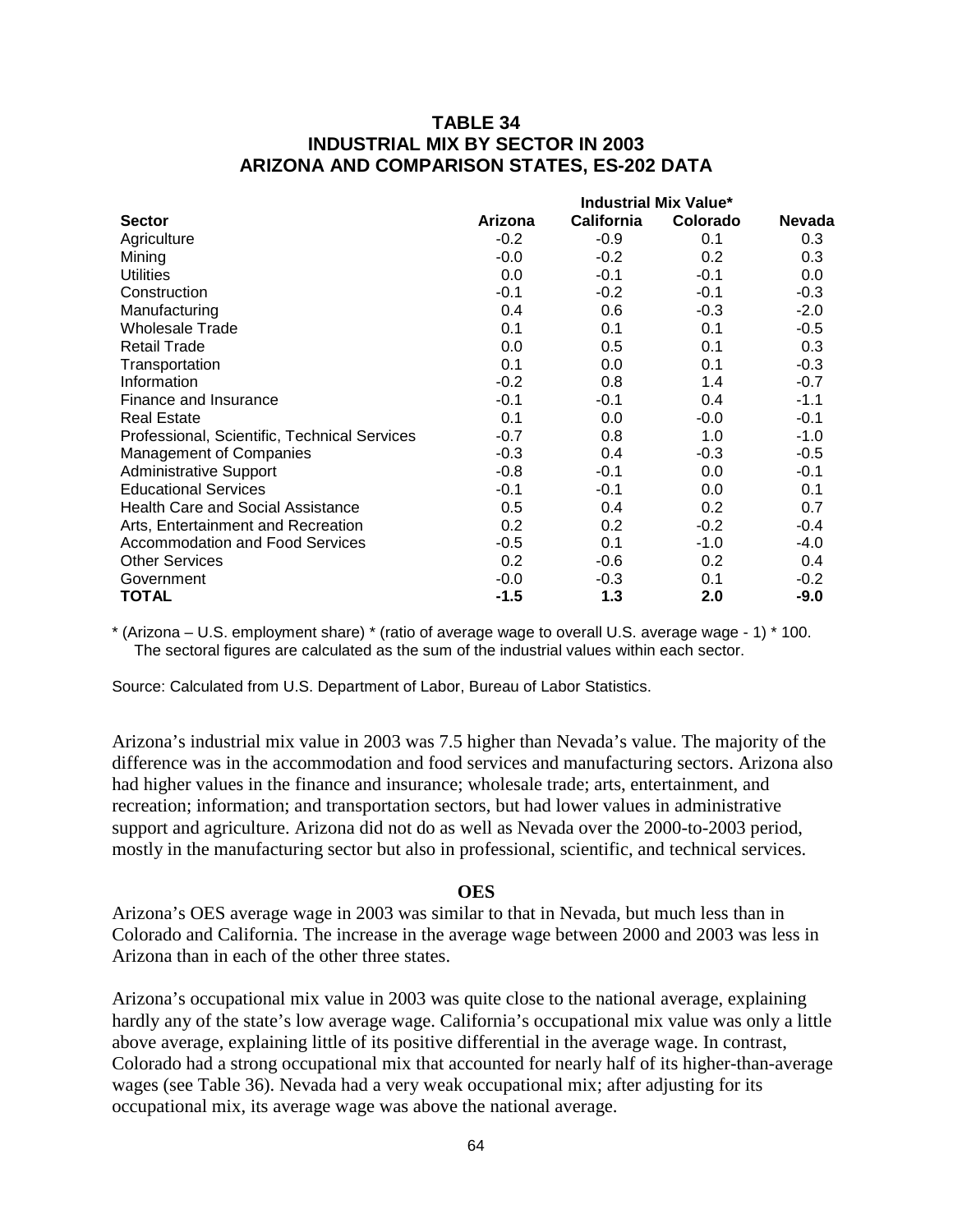### **TABLE 35 2000-03 CHANGE IN JOB QUALITY BY SECTOR ARIZONA AND COMPARISON STATES, ES-202 DATA**

|                                              | Job Quality Score as a Difference from the National |                   |          |               |
|----------------------------------------------|-----------------------------------------------------|-------------------|----------|---------------|
|                                              | Average*                                            |                   |          |               |
| <b>Sector</b>                                | Arizona                                             | <b>California</b> | Colorado | <b>Nevada</b> |
| Agriculture                                  | 0.0                                                 | 0.1               | $-0.0$   | $-0.0$        |
| Mining                                       | $-0.0$                                              | $-0.0$            | 0.0      | $-0.2$        |
| <b>Utilities</b>                             | 0.0                                                 | 0.0               | 0.0      | 0.1           |
| Construction                                 | 0.0                                                 | $-0.1$            | $-0.0$   | $-0.1$        |
| Manufacturing                                | $-0.6$                                              | $-0.5$            | 0.1      | 0.5           |
| <b>Wholesale Trade</b>                       | $-0.1$                                              | 0.0               | $-0.1$   | 0.1           |
| <b>Retail Trade</b>                          | 0.0                                                 | $-0.2$            | $-0.1$   | $-0.1$        |
| Transportation                               | $-0.0$                                              | 0.0               | 0.0      | 0.0           |
| Information                                  | 0.1                                                 | $-0.3$            | $-0.8$   | 0.1           |
| Finance and Insurance                        | 0.2                                                 | 0.1               | 0.2      | 0.3           |
| <b>Real Estate</b>                           | 0.0                                                 | 0.0               | 0.0      | 0.0           |
| Professional, Scientific, Technical Services | 0.0                                                 | $-0.2$            | $-0.4$   | 0.4           |
| <b>Management of Companies</b>               | 0.1                                                 | $-0.3$            | 0.0      | $-0.1$        |
| Administrative Support                       | 0.1                                                 | 0.1               | 0.1      | $-0.3$        |
| <b>Educational Services</b>                  | $-0.0$                                              | $-0.0$            | $-0.0$   | 0.0           |
| <b>Health Care and Social Assistance</b>     | 0.1                                                 | $-0.1$            | 0.0      | 0.1           |
| Arts, Entertainment and Recreation           | 0.1                                                 | 0.1               | 0.0      | 0.1           |
| <b>Accommodation and Food Services</b>       | 0.3                                                 | 0.0               | 0.0      | 0.3           |
| <b>Other Services</b>                        | 0.1                                                 | $-0.3$            | 0.0      | $0.0\,$       |
| Government                                   | 0.0                                                 | 0.1               | $-0.1$   | $0.2\,$       |
| <b>TOTAL</b>                                 | 0.4                                                 | $-1.3$            | $-1.1$   | 1.6           |

**\*** (Change over time in industrial share of employment) \* (ratio of average wage to overall average wage – 1) \* 100. The sectoral figures are calculated as the sum of the industrial scores within each sector.

Source: Calculated from U.S. Department of Labor, Bureau of Labor Statistics.

The change in occupational job quality between 2000 and 2003 was negative in Arizona, California and Colorado, but slightly positive in Nevada. Relative to the nation, Nevada did better, Arizona and California did marginally better, but Colorado's performance was modestly worse.

Compared to California, Arizona's occupational mix value in 2003 was -0.8 lower. The largest negative differences between the Arizona and California values were in the computer and mathematical and the tourism-related food preparation and serving occupational groups (negative values in Arizona v. positive values in California). Smaller negative differences were in the management and arts, design, entertainment, sports and media groups. Arizona's occupational mix values were somewhat higher in the administrative support, farming, production, and transportation and material moving groups (see Table 37). The change in occupational job quality between 2000 and 2003 was fractionally better in California than Arizona. Arizona did somewhat better in the health practitioners and technical and legal groups, but somewhat worse in the management, sales, and production groups.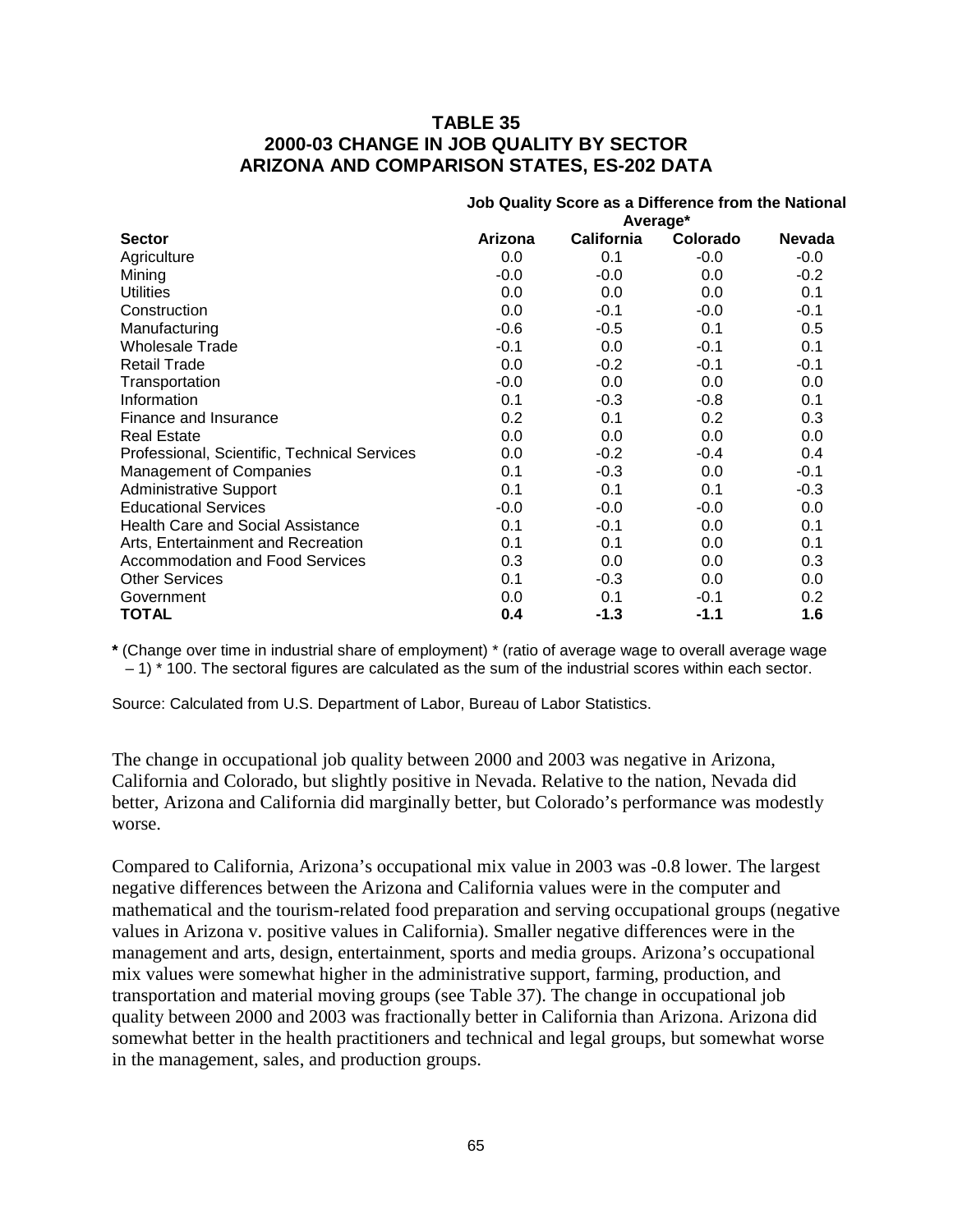## **TABLE 36 OCCUPATIONAL MIX SUMMARY, ARIZONA AND COMPARISON STATES, OES DATA**

|                                                | Arizona  | <b>California</b> | Colorado | <b>Nevada</b> |
|------------------------------------------------|----------|-------------------|----------|---------------|
| 2003 Average Wage, Difference from U.S.        | $-6.8\%$ | 12.1%             | $6.0\%$  | $-7.1%$       |
| 2003 Occupational Mix                          | $-0.1$   | 0.7               | 2.8      | $-9.9$        |
| 2000-03 Change, Average Wage Differential      | $-0.7$   | 1.7               | 0.5      | 1.3           |
| 2000-03 Change in Job Quality                  | $-0.6$   | $-0.5$            | $-1.3$   | 0.2           |
| 2000-03 Change in Job Quality, Difference from | 0.3      | 0.4               | -04      | 1.1           |
| Nation                                         |          |                   |          |               |

Source: Calculated from U.S. Department of Labor, Bureau of Labor Statistics.

### **TABLE 37 OCCUPATIONAL MIX BY OCCUPATIONAL GROUP IN 2003 ARIZONA AND COMPARISON STATES, OES DATA**

|                                            | <b>Occupational Mix Value*</b> |                   |          |               |
|--------------------------------------------|--------------------------------|-------------------|----------|---------------|
| <b>Major Occupational Group</b>            | Arizona                        | <b>California</b> | Colorado | <b>Nevada</b> |
| Management                                 | 0.1                            | 0.3               | 0.0      | $-1.7$        |
| <b>Business and Financial Operations</b>   | 0.2                            | 0.3 <sub>2</sub>  | 0.3      | $-0.7$        |
| <b>Computer and Mathematical</b>           | $-0.3$                         | 0.4               | 1.1      | $-1.1$        |
| Architecture and Engineering               | 0.5                            | 0.3               | 0.6      | $-0.5$        |
| Life, Physical, and Social Science         | $-0.1$                         | 0.1               | 0.1      | $-0.1$        |
| <b>Community and Social Services</b>       | 0.0                            | 0.0               | 0.0      | 0.0           |
| Legal                                      | $-0.1$                         | $-0.1$            | $-0.1$   | $-0.2$        |
| Education, Training, and Library           | $-0.1$                         | $-0.3$            | $-0.1$   | $-0.1$        |
| Arts, Design, Entertainment, Sports, Media | $-0.1$                         | 0.2               | 0.1      | $-0.1$        |
| <b>Health Practitioners and Technical</b>  | $-0.3$                         | $-0.3$            | $-0.2$   | $-0.6$        |
| <b>Healthcare Support</b>                  | 0.1                            | 0.2               | 0.3      | 0.4           |
| <b>Protective Service</b>                  | $-0.0$                         | $-0.1$            | 0.1      | $-0.3$        |
| <b>Food Preparation and Serving</b>        | $-0.5$                         | 0.1               | $-0.4$   | $-2.3$        |
| Building, Grounds Cleaning, Maintenance    | $-0.1$                         | 0.1               | 0.0      | $-1.1$        |
| <b>Personal Care and Service</b>           | 0.1                            | 0.1               | $-0.0$   | $-1.3$        |
| Sales and Related                          | 0.0                            | 0.1               | 0.1      | $-1.1$        |
| Office and Administrative Support          | 0.1                            | $-0.2$            | $-0.0$   | 0.1           |
| Farming, Fishing, and Forestry             | $-0.1$                         | $-0.4$            | 0.0      | 0.1           |
| <b>Construction and Extraction</b>         | $-0.1$                         | $-0.1$            | 0.1      | 0.0           |
| Installation, Maintenance, and Repair      | $-0.0$                         | $-0.0$            | 0.1      | $-0.1$        |
| Production                                 | 0.5                            | 0.1               | 0.6      | 0.8           |
| <b>Transportation and Material Moving</b>  | 0.2                            | $-0.1$            | 0.4      | $-0.4$        |
| <b>TOTAL</b>                               | $-0.1$                         | 0.7               | 2.8      | $-9.9$        |

\* (Arizona – U.S. employment share) \* (ratio of average wage to overall U.S. average wage - 1) \* 100. The occupational group figures are calculated as the sum of the occupational values within each group.

Source: Calculated from U.S. Department of Labor, Bureau of Labor Statistics.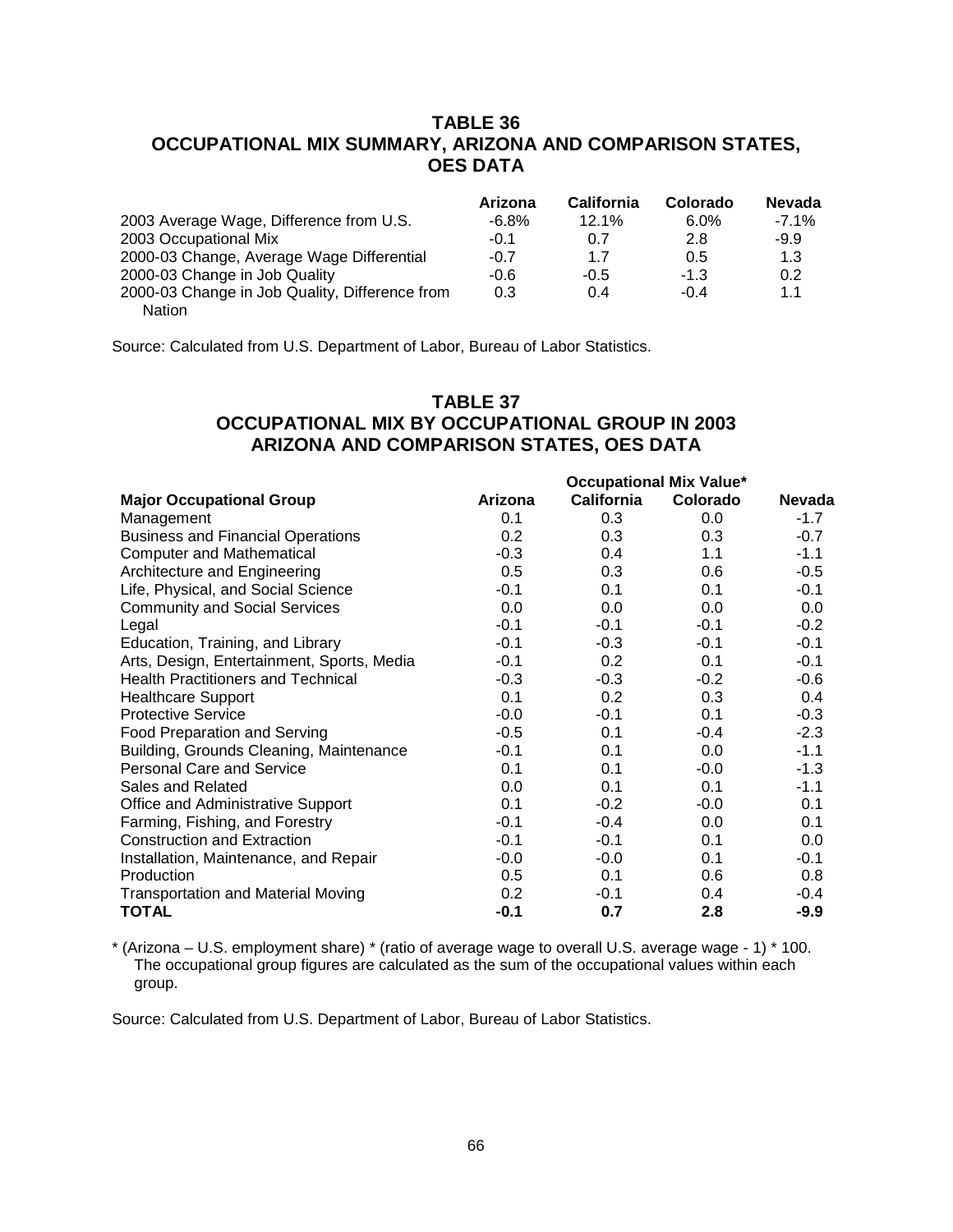Compared to Colorado, Arizona's occupational mix value in 2003 was -2.9 lower. The largest difference between the states by far was in the computer and mathematical occupational group (a negative value in Arizona v. a strong positive value in Colorado). Arizona had a lower value in most of the other occupational groups as well. The change in job quality between 2000 and 2003 relative to the U.S. average was slightly positive in Arizona but slightly negative in Colorado. Arizona did better in the management and computer and mathematical groups, but worse in the sales group (see Table 38).

Nevada's occupational mix value in 2003 was quite low, 9.8 lower than in Arizona. The Arizona value was higher than the Nevada value in 15 of 22 occupational groups, by at least 0.8 in nine groups: food preparation and serving, management, personal care, sales, architecture and engineering, building and grounds cleaning and maintenance, computer and mathematical, and business and finance. The change in job quality between 2000 and 2003 relative to the U.S.

#### **TABLE 38**

## **2000-03 CHANGE IN JOB QUALITY BY OCCUPATIONAL GROUP ARIZONA AND COMPARISON STATES, OES DATA**

|                                            | Job Quality Score as a Difference from the National |                   |                 |               |  |
|--------------------------------------------|-----------------------------------------------------|-------------------|-----------------|---------------|--|
|                                            | Average*                                            |                   |                 |               |  |
| <b>Major Occupational Group</b>            | Arizona                                             | <b>California</b> | <b>Colorado</b> | <b>Nevada</b> |  |
| Management                                 | $-0.3$                                              | 0.1               | $-0.6$          | $-0.0$        |  |
| <b>Business and Financial Operations</b>   | 0.2                                                 | 0.1               | 0.1             | 0.1           |  |
| <b>Computer and Mathematical</b>           | $-0.2$                                              | $-0.2$            | $-0.4$          | $-0.0$        |  |
| Architecture and Engineering               | 0.1                                                 | $-0.0$            | 0.2             | 0.2           |  |
| Life, Physical, and Social Science         | $-0.0$                                              | $-0.0$            | 0.0             | 0.0           |  |
| <b>Community and Social Services</b>       | 0.0                                                 | $-0.0$            | 0.0             | 0.0           |  |
| Legal                                      | 0.2                                                 | $-0.2$            | $-0.0$          | 0.0           |  |
| Education, Training, and Library           | $-0.1$                                              | $-0.0$            | $-0.1$          | $-0.0$        |  |
| Arts, Design, Entertainment, Sports, Media | 0.0                                                 | 0.1               | $-0.0$          | 0.0           |  |
| <b>Health Practitioners and Technical</b>  | 0.1                                                 | $-0.0$            | 0.2             | 0.3           |  |
| <b>Healthcare Support</b>                  | $-0.0$                                              | $-0.0$            | 0.1             | 0.1           |  |
| <b>Protective Service</b>                  | 0.0                                                 | 0.1               | 0.1             | $0.0\,$       |  |
| Food Preparation and Serving               | 0.1                                                 | 0.1               | $-0.0$          | 0.3           |  |
| Building, Grounds Cleaning, Maintenance    | 0.1                                                 | 0.0               | 0.0             | 0.1           |  |
| <b>Personal Care and Service</b>           | 0.1                                                 | 0.0               | $-0.0$          | 0.2           |  |
| Sales and Related                          | $-0.2$                                              | 0.0               | 0.1             | $-0.0$        |  |
| Office and Administrative Support          | 0.1                                                 | $-0.1$            | $-0.1$          | 0.2           |  |
| Farming, Fishing, and Forestry             | 0.0                                                 | 0.0               | $-0.0$          | 0.0           |  |
| <b>Construction and Extraction</b>         | 0.1                                                 | 0.0               | 0.0             | 0.2           |  |
| Installation, Maintenance, and Repair      | 0.0                                                 | 0.0               | 0.0             | $-0.0$        |  |
| Production                                 | $-0.2$                                              | 0.3               | $-0.0$          | $-0.3$        |  |
| <b>Transportation and Material Moving</b>  | 0.1                                                 | 0.1               | 0.1             | $-0.1$        |  |
| <b>TOTAL</b>                               | 0.3                                                 | 0.4               | $-0.4$          | 1.1           |  |

**\*** (Change over time in occupational share of employment) \* (ratio of average wage to overall average wage – 1) \* 100. The occupational group figures are calculated as the sum of the occupational scores in each group.

Source: Calculated from U.S. Department of Labor, Bureau of Labor Statistics.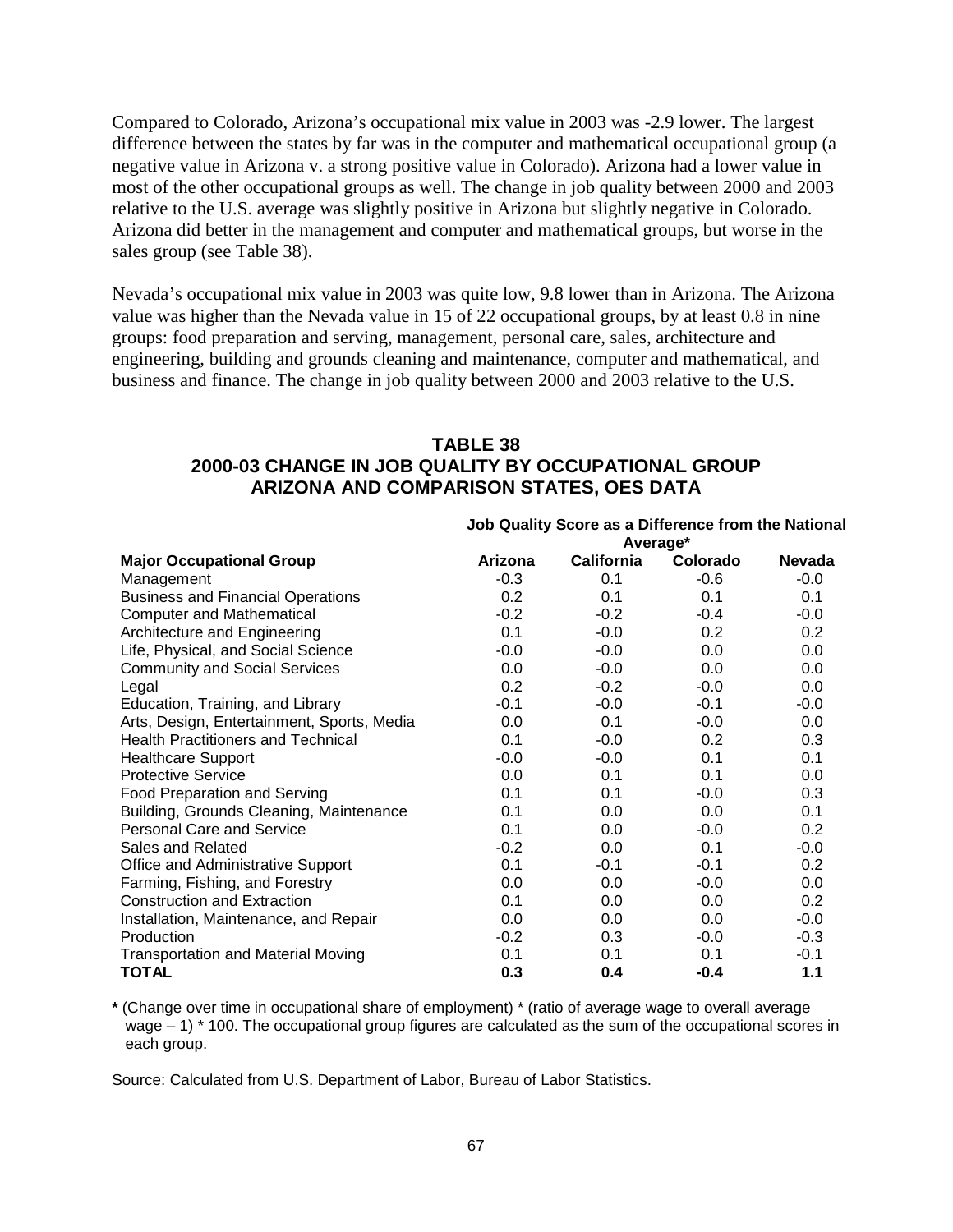average was not as positive in Arizona as Nevada, which had greater values in more than half of the occupational groups.

#### **PUMS**

Based on the PUMS data, the average wage in Arizona was less than in each of the three comparison states in 1999, by wide margins compared to California and Colorado. California's increase in average wage between 1989 and 1999 was a little less than in Arizona, but the increase was slightly greater in Nevada and substantially higher in Colorado (see Table 39).

Arizona's small positive industrial mix value in 1999 was less than the values in California and Colorado, but much greater than the negative value in Nevada. The figures for the occupational mix are similar to those of the industrial mix.

Though the change in job quality score cannot be calculated from the PUMS data, the change over time in the industrial mix and occupational mix values provides an indication of the change in job quality in the states relative to the nation. Between 1989 and 1999, Arizona's industrial mix value fell slightly, compared to gains in California and Colorado and a decrease in Nevada. The decline in occupational mix was similar in Arizona and Nevada, while California and Colorado experienced gains.

The decreases in occupational and industrial job mix in Arizona between 1989 and 1999 correspond to a drop in the average wage differential from the national average. In Colorado, the gains in job mix partially explain the state's large rise in its average wage differential. In California and Nevada, however, changes in job mix were in the opposite direction from their changes in average wage differential.

The similarity in the overall 1999 industrial mix value between California and Colorado extends to the detailed results. Both states had high industrial mix values in the professional, scientific and technical services sector, the information sector, and the retail trade sector — compared to negative values in Arizona and Nevada in each sector. Strong values in the manufacturing sector were matched in Arizona, but the manufacturing value was negative in Nevada. The main reason for California's better overall industrial mix compared to Colorado was Colorado's negative value in the accommodation and food services sector. Arizona had a similar negative value,

### **TABLE 39 INDUSTRIAL AND OCCUPATIONAL MIX SUMMARY ARIZONA AND COMPARISON STATES, PUMS DATA**

|                                           | Arizona  | <b>California</b> | Colorado | <b>Nevada</b> |
|-------------------------------------------|----------|-------------------|----------|---------------|
| 1999 Average Wage, Difference from U.S.   | $-6.2\%$ | 16.3%             | $4.1\%$  | $-1.2%$       |
| 1999 Industrial Mix                       | 0.6      | 2.9               | 2.3      | $-5.4$        |
| 1999 Occupational Mix                     | 0.6      | 3.2               | 3.6      | $-5.6$        |
| 1989-99 Change, Average Wage Differential | $-0.4$   | $-2.0$            | 9.2      | 0.9           |
| 1989-99 Change in Industrial Mix          | $-0.3$   | 0.9               | 1.4      | $-1.7$        |
| 1989-99 Change in Occupational Mix        | $-0.5$   | 0.5               | 14       | $-0.7$        |

Source: Calculated from U.S. Department of Commerce, Census Bureau.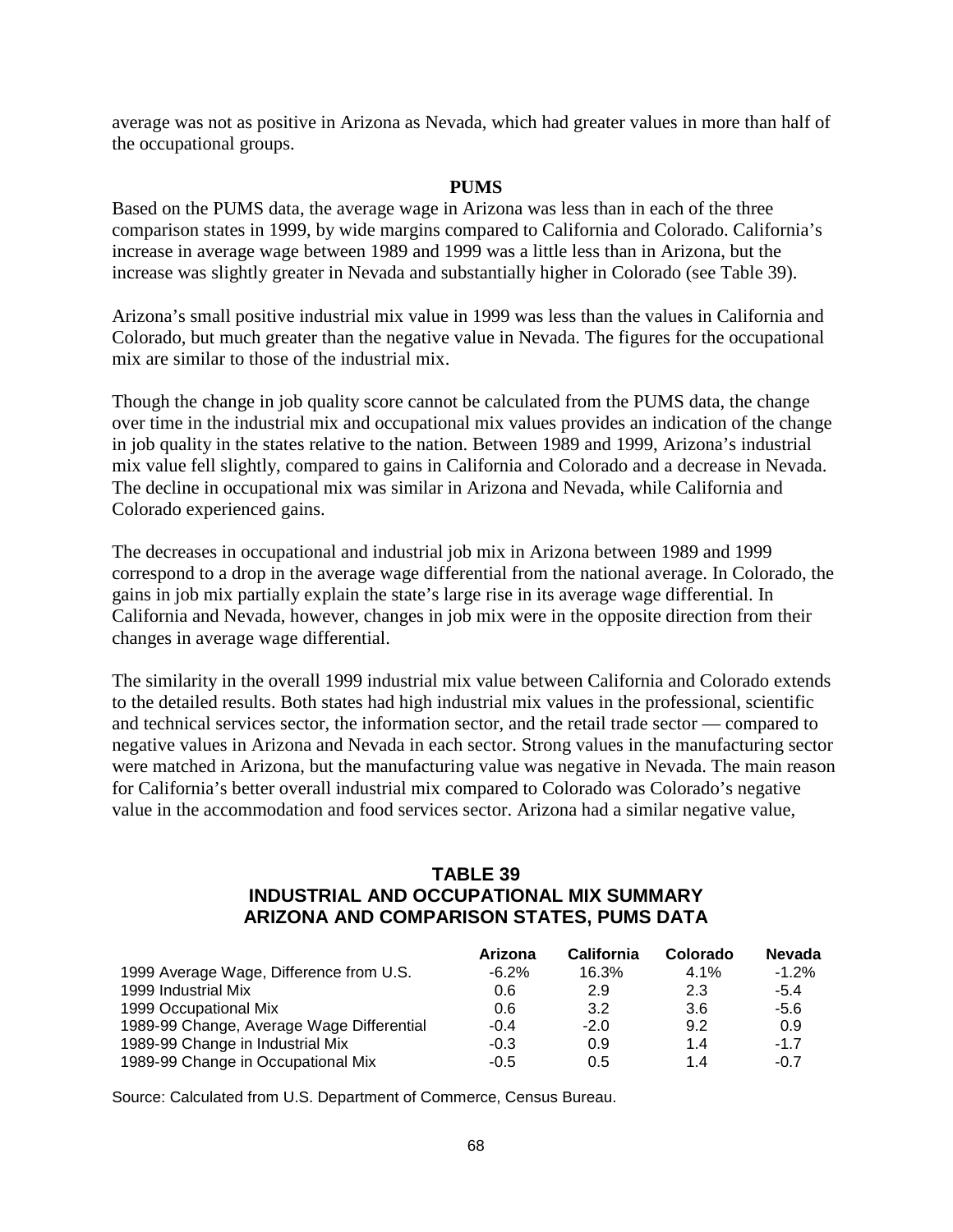while Nevada had a much more sizable negative value. Nevada also had a significant negative value in the arts, entertainment and recreation sector, which includes gambling places (see Table 40).

The occupational mix details also are similar between California and Colorado. Several major occupational groups in each state had sizable positive values, particularly high-paying groups most notably management — while negative group values were few and generally small. In contrast, the values in the high-paying groups were barely positive in Arizona and highly negative in Nevada. Several low-paying groups also had large negative values in Nevada (see Table 41).

### **TABLE 40 INDUSTRIAL MIX BY SECTOR IN 1999 ARIZONA AND COMPARISON STATES, PUMS DATA**

|                                          |         | <b>Industrial Mix Value*</b> |          |               |  |
|------------------------------------------|---------|------------------------------|----------|---------------|--|
| <b>Sector</b>                            | Arizona | <b>California</b>            | Colorado | <b>Nevada</b> |  |
| Agriculture                              | 0.2     | $-0.0$                       | $-0.1$   | 0.3           |  |
| Mining                                   | $-0.0$  | $-0.0$                       | 0.0      | 0.0           |  |
| <b>Utilities</b>                         | 0.0     | $-0.1$                       | $-0.0$   | $-0.0$        |  |
| Construction                             | $-0.0$  | 0.0                          | $-0.0$   | $-0.0$        |  |
| Manufacturing                            | 0.9     | 0.7                          | 0.6      | $-0.2$        |  |
| <b>Wholesale Trade</b>                   | 0.0     | 0.1                          | $-0.0$   | $-0.0$        |  |
| <b>Retail Trade</b>                      | $-0.1$  | 0.6                          | 0.3      | $-0.0$        |  |
| Transportation and Warehousing           | 0.2     | $-0.0$                       | 0.0      | 0.0           |  |
| Information                              | $-0.1$  | 0.5                          | 0.5      | $-0.2$        |  |
| Finance and Insurance                    | 0.1     | 0.1                          | 0.3      | $-0.5$        |  |
| Real Estate and Leasing                  | 0.2     | 0.1                          | 0.2      | 0.2           |  |
| Professional, Scientific, Technical      | $-0.1$  | 0.9                          | 1.0      | $-0.7$        |  |
| <b>Management of Companies</b>           | $-0.0$  | $-0.0$                       | $-0.0$   | $-0.0$        |  |
| <b>Administrative Support</b>            | $-0.2$  | $-0.2$                       | $-0.0$   | $-0.1$        |  |
| <b>Educational Services</b>              | $-0.0$  | $-0.0$                       | $-0.0$   | $-0.1$        |  |
| <b>Health Care and Social Assistance</b> | 0.2     | 0.3                          | 0.0      | 0.3           |  |
| Arts, Entertainment and Recreation       | $-0.0$  | 0.1                          | $-0.0$   | $-2.3$        |  |
| Accommodation and Food Services          | $-0.5$  | $-0.0$                       | $-0.4$   | $-2.4$        |  |
| <b>Other Services</b>                    | $-0.0$  | $-0.1$                       | 0.0      | 0.2           |  |
| Government                               | $-0.0$  | $-0.1$                       | $-0.1$   | 0.0           |  |
| TOTAL                                    | 0.6     | 2.9                          | 2.3      | $-5.4$        |  |

\* (Arizona – U.S. employment share) \* (ratio of average wage to overall U.S. average wage - 1) \* 100. The sectoral figures are calculated as the sum of the industrial values within each sector.

Source: Calculated from U.S. Department of Commerce, Census Bureau.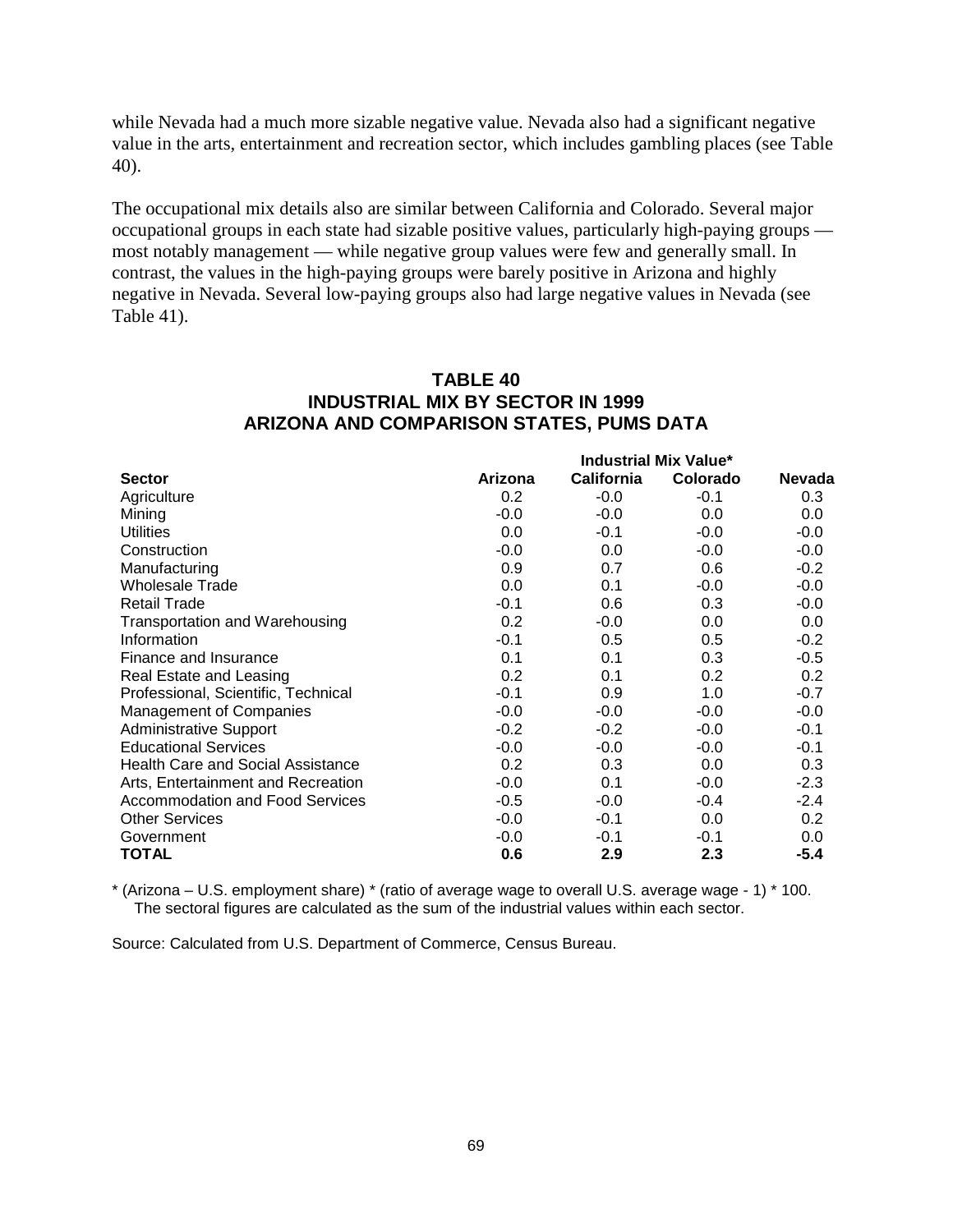# **TABLE 41 OCCUPATIONAL MIX BY OCCUPATIONAL GROUP IN 1999 ARIZONA AND COMPARISON STATES, PUMS DATA**

|                                            | <b>Occupational Mix Value*</b> |                   |          |        |
|--------------------------------------------|--------------------------------|-------------------|----------|--------|
| <b>Major Occupational Group</b>            | Arizona                        | <b>California</b> | Colorado | Nevada |
| Management                                 | 0.1                            | 1.1               | 0.8      | $-0.7$ |
| <b>Business and Financial Operations</b>   | 0.1                            | 0.3               | 0.3      | $-0.3$ |
| <b>Computer and Mathematical</b>           | $-0.0$                         | 0.4               | 0.6      | $-0.6$ |
| Architecture and Engineering               | 0.1                            | 0.2               | 0.3      | $-0.3$ |
| Life, Physical, and Social Science         | $-0.0$                         | 0.1               | 0.1      | $-0.1$ |
| <b>Community and Social Services</b>       | 0.0                            | 0.0               | 0.0      | 0.1    |
| Legal                                      | $-0.2$                         | 0.3               | 0.0      | $-0.3$ |
| Education, Training, and Library           | 0.0                            | $-0.1$            | $-0.0$   | $-0.1$ |
| Arts, Design, Entertainment, Sports, Media | $-0.1$                         | 0.3               | 0.0      | 0.0    |
| <b>Health Practitioners and Technical</b>  | $-0.2$                         | 0.2               | $-0.1$   | $-0.7$ |
| <b>Healthcare Support</b>                  | 0.2                            | 0.1               | 0.2      | 0.3    |
| <b>Protective Service</b>                  | $-0.0$                         | 0.0               | 0.0      | $-0.2$ |
| <b>Food Preparation and Serving</b>        | $-0.2$                         | 0.2               | $-0.1$   | $-1.7$ |
| Building, Grounds Cleaning, Maintenance    | $-0.2$                         | $-0.1$            | 0.1      | $-0.7$ |
| <b>Personal Care and Service</b>           | $-0.0$                         | $-0.1$            | $-0.0$   | $-0.7$ |
| Sales and Related                          | 0.2                            | 0.3               | 0.4      | $-0.7$ |
| Office and Administrative Support          | $-0.2$                         | 0.0               | 0.1      | 0.0    |
| Farming, Fishing, and Forestry             | 0.0                            | $-0.3$            | 0.0      | 0.2    |
| <b>Construction and Extraction</b>         | $-0.2$                         | 0.0               | $-0.2$   | $-0.2$ |
| Installation, Maintenance, and Repair      | $-0.1$                         | 0.0               | 0.1      | $-0.1$ |
| Production                                 | 0.7                            | 0.2               | 0.7      | 0.9    |
| <b>Transportation and Material Moving</b>  | 0.4                            | 0.2               | 0.3      | 0.1    |
| Military                                   | 0.0                            | $-0.0$            | $-0.1$   | 0.0    |
| <b>TOTAL</b>                               | 0.6                            | 3.2               | 3.6      | $-5.6$ |

\* (Arizona – U.S. employment share) \* (ratio of average wage to overall U.S. average wage - 1) \* 100. The occupational group figures are calculated as the sum of the occupational values within each group.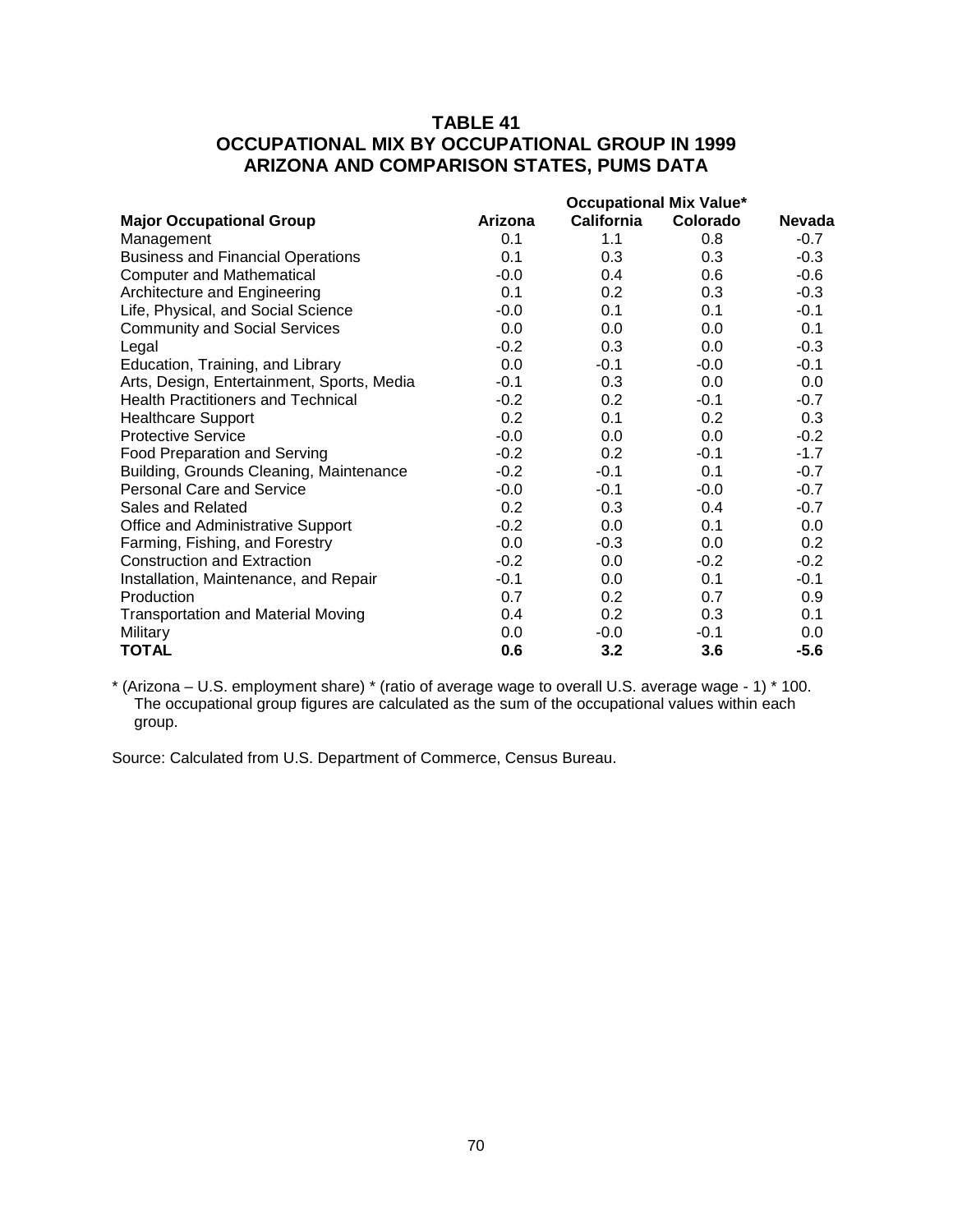#### **SUBSTATE AREAS WITHIN ARIZONA**

The analyses of the substate areas were made using three datasets: the detailed ES-202 data were used to determine industrial mix in 2003 and the change in industrial job quality between 2000 and 2003 for four Arizona metropolitan areas — Flagstaff, Phoenix-Mesa, Tucson, and Yuma; the OES data were used to calculate occupational mix for 2003 and the change in occupational job quality between 2000 and 2003 for the same four metropolitan areas; and the decennial census data were used for measures of industrial mix and occupational mix in 1989 and 1999 for Maricopa County, Pima County, and the balance of the state. In all cases, substate calculations were made in relation to the nation. The substate areas are subject to very considerable amounts of data being withheld that may reduce the accuracy of the job quality analysis.

The industrial mix value from the PUMS data for 1999 for Maricopa County was somewhat more positive than the 2000 industrial mix value from the ES-202 data for metropolitan Phoenix (Maricopa and Pinal counties combined). The results from the two datasets are not consistent for metropolitan Tucson (Pima County), with the PUMS data showing a small positive value for 1999 while the ES-202 data indicate a large negative value in 2000.

Similarly, the occupational mix values from the PUMS data for 1999 are more positive for the Phoenix area than those calculated from the OES data for 2000. In Pima County, a small positive value from PUMS is in contrast to a negative value from the OES data.

The PUMS data indicate that modest increases in Maricopa County's industrial and occupational mixes occurred between 1989 and 1999. According to the ES-202 and OES data, this was followed by declines in both measures (especially the industrial mix) between 2000 and 2003 in metro Phoenix. In Pima County, the industrial mix rose between 1989 and 1999 but the occupational mix dipped. Both measures improved between 2000 and 2003. Negative industrial and occupational mix values in the combined area of the 13 counties other than Maricopa and Pima worsened between 1989 and 1999. Large negative values in each measure in 2000 were present in both the Flagstaff and Yuma metro areas. The industrial mix improved in each of these metros between 2000 and 2003, while the occupational mix was flat in the Yuma area and fell a little in the Flagstaff area.

Based on an average of the industrial and occupational data for 2003, the average wage in the Phoenix area was nearly 3 percent less than the national average. With the industrial mix close to average and the occupational mix 1 percent above average, factors other than job quality had a net effect of lowering the average wage by close to 4 percent.

The average wage in the Tucson area averaged about 10 percent below average (nearly 13 percent lower based on ES-202 data but only 8 percent less using OES data). The industrial mix accounted for close to a 5 percent shortfall, but the occupational mix added 1 percent to the average wage. Thus, other factors lowered the average wage nearly 7 percent.

In the Yuma area, the average wage was close to 31 percent below average (35 percent less using ES-202 data and 27 percent less from the OES dataset). Both the industrial mix and occupational mix had large negative effects of 12 to 13 percent, leaving a negative effect from other factors of about 6 percent.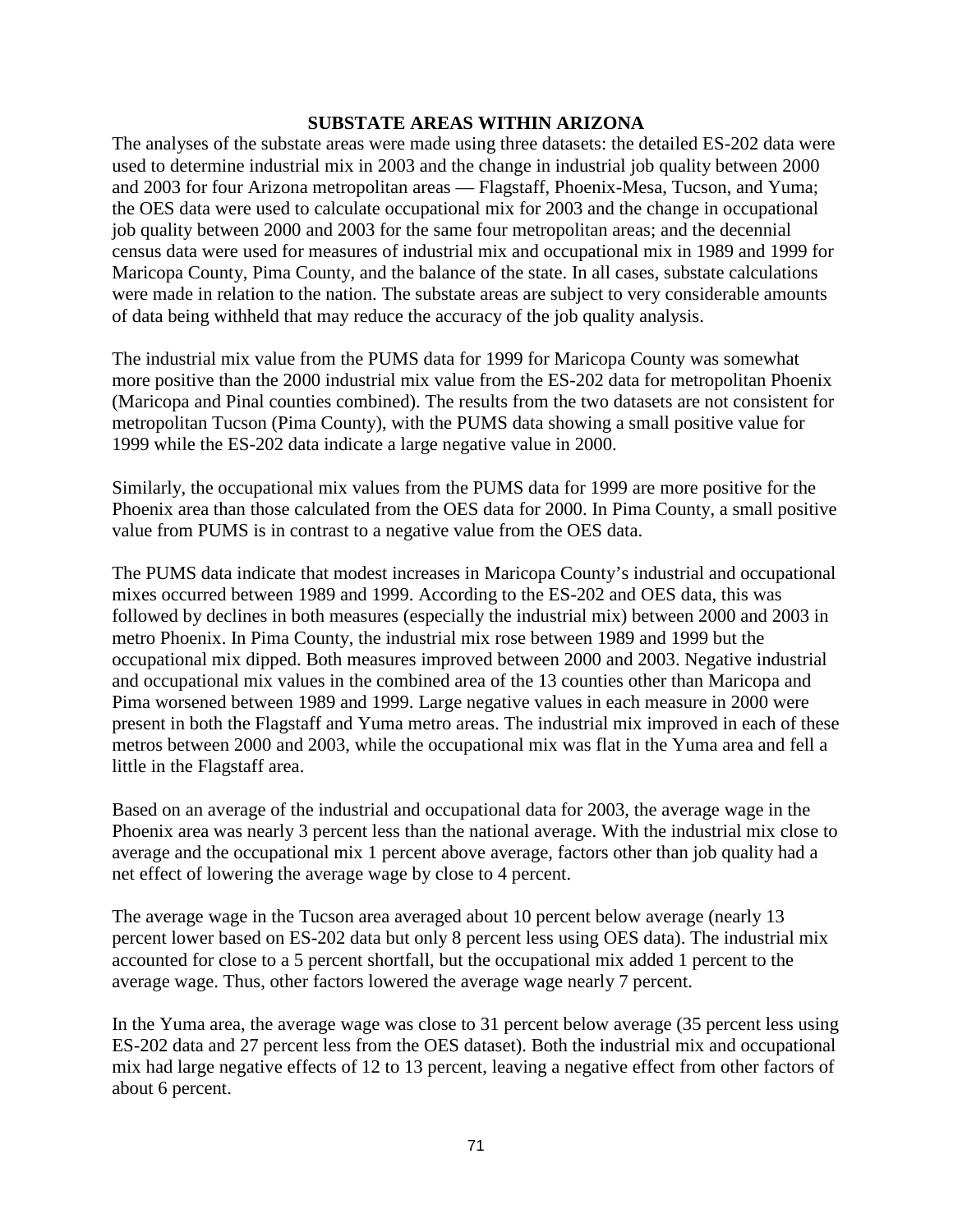The two datasets agree that the average wage was about 24 percent below average in the Flagstaff area. The industrial mix accounted for more than 12 percent of this shortfall, with the occupational mix responsible for more than 8 percent. The portion unexplained by job quality was only 3 percent. Thus, factors other than job quality had a net negative effect on the average wage in the state's metro areas in 2003, ranging from 3 percent in the Flagstaff area to nearly 7 percent in the Tucson area.

Since wages are higher in metropolitan areas than nonmetro areas nationwide, a better gauge of wages in Arizona's metro areas would be compare them to the national metropolitan average rather than to the overall national average. Comparing to the metro average increases the differential shown in Table 42 by a few percentage points in each metro area.

The average wage in the Phoenix area fell about 1 percent relative to the national average between 2000 and 2003 according to both the ES-202 and OES datasets. Both industrial and occupational job quality slipped, leaving a small decline in the average wage due to other factors. Flagstaff had a minimal decline due to other factors as gains in both industrial and occupational job quality accounted for the small gain (the average of an increase of 5 percent in the ES-202 data but a decrease of close to 2 percent in the OES data) in the average wage. The Tucson area had a sizable gain in average wage relative to the U.S. average of about 4.5 percent in both datasets. With occupational job quality improving some 4 percent and industrial job quality up close to 2 percent, other factors lowered the average wage by more than 1 percent. In the Yuma area, the relative gain in average wage was more than 2 percent. Industrial job quality advanced more than 1 percent and occupational job quality hardly changed. Thus, factors other than job quality had a positive effect of about 1 percent.

#### **ES-202**

The ES-202 average wage varied widely across Arizona in 2003, from only a little less than the national average in the Phoenix-Mesa metropolitan area (Maricopa and Pinal counties) to less in the Tucson metro (Pima County) to very substantially lower in the Flagstaff (Coconino County) and Yuma (Yuma County) metro areas. Since the cost of living is near the national average in Phoenix, Tucson, and Yuma and higher than average in Flagstaff, living costs do not moderate the wage differentials from the national average. Except in the Phoenix area, the average wage differentials narrowed between 2000 and 2003.

### **TABLE 42 INDUSTRIAL MIX SUMMARY, ARIZONA METROPOLITAN AREAS, ES-202 DATA**

|                                                | <b>Phoenix</b> | Tucson   | Yuma      | <b>Flagstaff</b> |
|------------------------------------------------|----------------|----------|-----------|------------------|
| 2003 Average Wage, Difference from U.S.        | $-2.0\%$       | $-12.9%$ | $-34.7\%$ | $-24.6%$         |
| 2003 Industrial Mix                            | $-0.1$         | $-4.7$   | $-12.8$   | $-12.5$          |
| 2000-03 Change, Average Wage Differential      | $-0.7$         | 4.5      | 4.2       | 4.9              |
| 2000-03 Change in Job Quality                  | $-1.4$         | 0.4      | 0.7       | 0.3              |
| 2000-03 Change in Job Quality, Difference from | $-0.2$         | 1.6      | 1.3       | 1.4              |
| <b>Nation</b>                                  |                |          |           |                  |

Source: Calculated from U.S. Department of Labor, Bureau of Labor Statistics.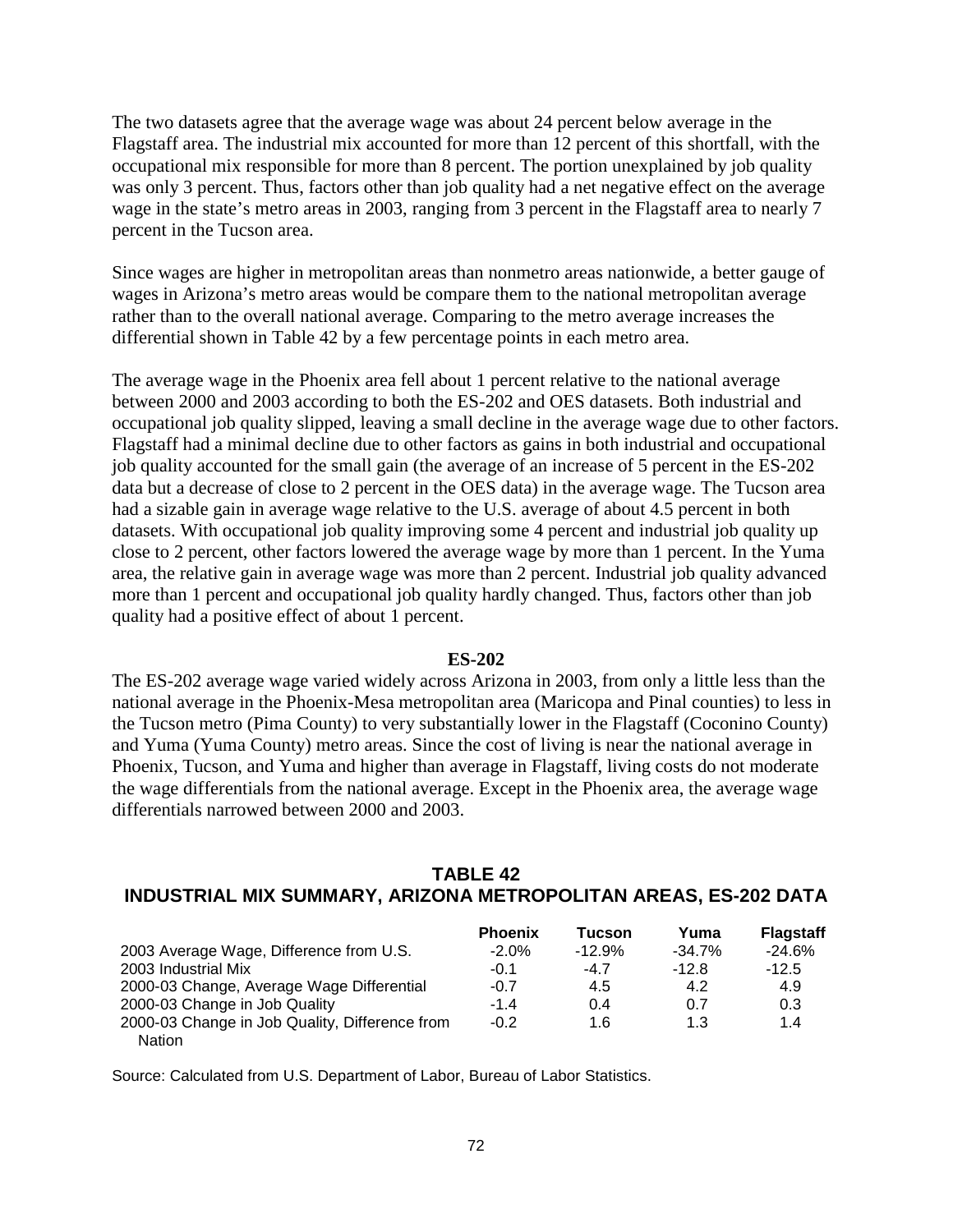The industrial mix in 2003 was quite close to the national average in the Phoenix area, but considerably below average in the Tucson area and far below average in the Flagstaff and Yuma areas. The industrial mix accounted for half of the average wage differential from the national average in the Flagstaff area and more than a third of the differentials in the Tucson and Yuma areas.

The change in industrial job quality was positive between 2000 and 2003 in the Flagstaff, Tucson and Yuma areas, with the job quality change as a difference from the national average about 1.5 percent in each of these three metro areas (accounting for about a third of the improvement in the average wage ratio in each area). In contrast, industrial job quality in the Phoenix area slipped, by marginally more than the national average — contributing to its decline in relative wage.

In only one of the 20 sectors was the 2003 industrial mix value consistently positive or negative across the four metro areas: slightly positive in the other services sector (see Table 43). Other than the Phoenix area, the value was considerably negative in manufacturing, wholesale trade, information, finance and insurance, and professional, scientific and technical services. The change in job quality between 2000 and 2003 relative to the national average was positive in each area in the information; arts, entertainment, and recreation; accommodation and food services; and other services sectors.

In the Phoenix area, the 2003 industrial mix was barely negative. The value was positive in the majority of the sectors, including sizably positive in the high-paying manufacturing and finance and insurance sectors. However, the administrative support sector had a large negative value. The semiconductor industry was largely responsible for manufacturing's positive value, with aircraft engines also contributing. Several industries contributed to the finance and insurance sector's positive value, particularly securities. Among other sectors, the federal government (including the military) had a sizable negative value.

The change in job quality between 2000 and 2003 was negative in the Phoenix area, slightly more negative than the national average. In most sectors, the change relative to the nation was slightly positive (see Table 44), but the manufacturing sector had a large negative score, mostly due to declines in the size of the semiconductor industry.

The Tucson area had a -4.7 industrial mix value in 2003: 4.6 less than the Phoenix area value. Seven sectors had a negative value of at least -0.4 — the high-paying sectors of finance and insurance (especially the securities industry); professional, scientific and technical services (especially computer related); wholesale trade; manufacturing; and management of companies and the low-paying sectors of accommodation and food services (lodging, restaurants, and drinking places) and administrative support (particularly telemarketing and related activities). Information was the only sector with a positive value of this magnitude, due to a large positive in the software publishers industry. Compared to the Phoenix area, the Tucson area's industrial mix value was considerably lower in the finance and insurance, manufacturing, wholesale trade, and accommodation and food services sectors, but its value was not nearly as negative in the administrative support sector.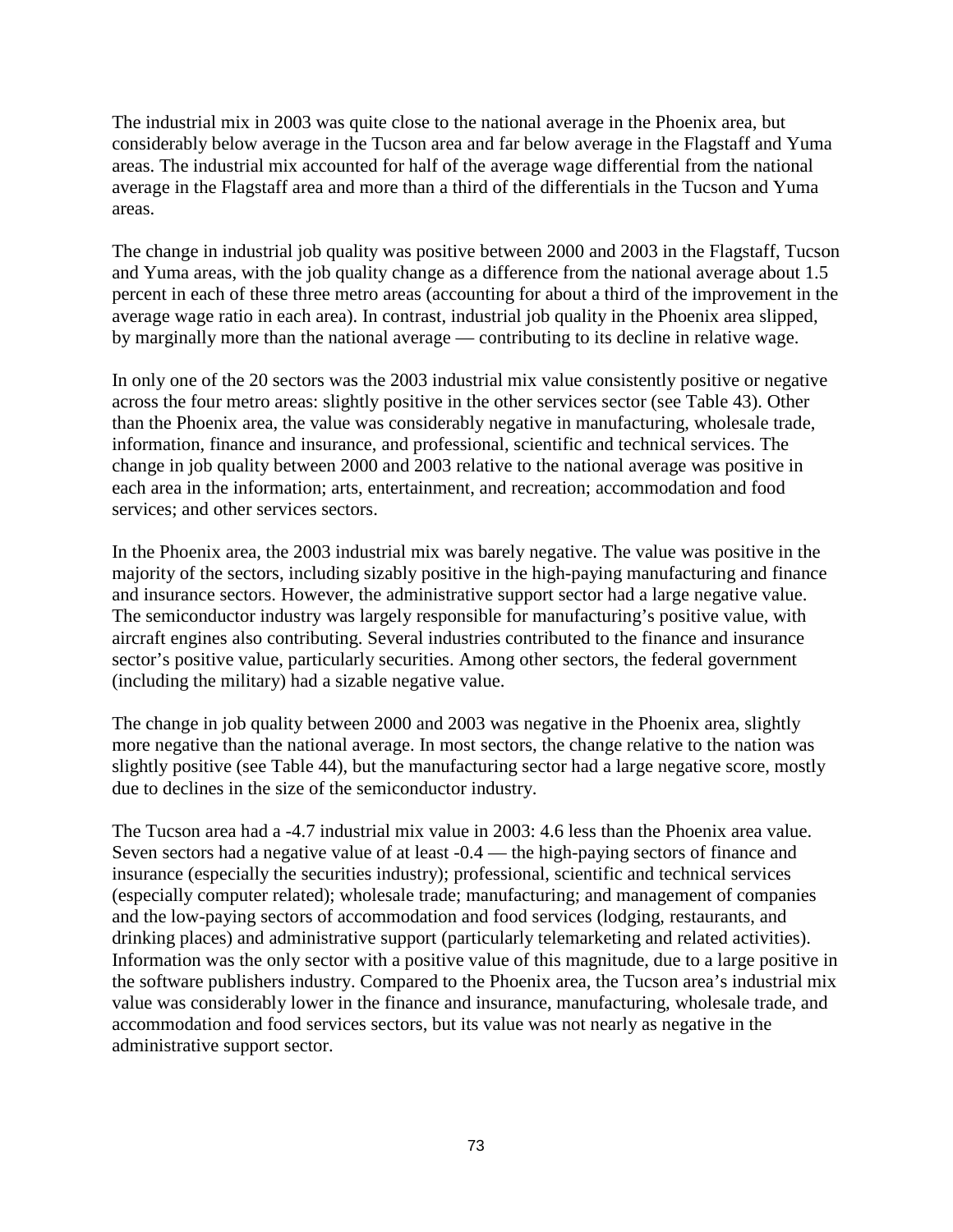### **TABLE 43 INDUSTRIAL MIX BY SECTOR IN 2003 ARIZONA METROPOLITAN AREAS, ES-202 DATA**

|                                              | <b>Industrial Mix Value*</b> |               |            |                  |  |
|----------------------------------------------|------------------------------|---------------|------------|------------------|--|
| <b>Sector</b>                                | <b>Phoenix</b>               | <b>Tucson</b> | Yuma       | <b>Flagstaff</b> |  |
| Agriculture                                  | 0.1                          | 0.3           | $-10.8***$ | 0.3              |  |
| Mining                                       | $-0.2$                       | $-0.0$        |            | $-0.1$           |  |
| <b>Utilities</b>                             | 0.0                          | 0.1           | $-0.1$     | $-0.1$           |  |
| Construction                                 | 0.0                          | $-0.2$        | $-0.0$     | $-0.1$           |  |
| Manufacturing                                | 0.7                          | $-0.6$        | $-1.5$     | $-1.2$           |  |
| <b>Wholesale Trade</b>                       | 0.2                          | $-0.8$        | $-1.1$     | $-1.1$           |  |
| <b>Retail Trade</b>                          | 0.1                          | 0.0           | 0.7        | $-0.6$           |  |
| Transportation                               | 0.0                          | 0.0           | $-0.0$     | $-0.0$           |  |
| Information                                  | $-0.3$                       | 0.4           | $-0.4$     | $-0.9$           |  |
| Finance and Insurance                        | 0.9                          | $-1.4$        | $-2.4$     | $-2.4$           |  |
| <b>Real Estate</b>                           | 0.1                          | 0.0           | $-0.0$     | $-0.0$           |  |
| Professional, Scientific, Technical Services |                              | $-0.8$        | $-0.3***$  | $-2.0$           |  |
| <b>Management of Companies</b>               |                              | $-0.5$        |            | $-1.1$           |  |
| <b>Administrative Support</b>                | $-1.2$                       | $-0.4$        | 0.4        | 1.1              |  |
| <b>Educational Services</b>                  | $-0.1$                       | $-0.1$        | 0.1        | 0.0              |  |
| <b>Health Care and Social Assistance</b>     | 0.1                          | 0.1           | 0.2        | $-0.1$           |  |
| Arts, Entertainment and Recreation           | $-0.0$                       | $-0.2$        | 0.3        | $-0.7$           |  |
| Accommodation and Food Services              | $-0.2$                       | $-0.9$        | 0.3        | $-5.7$           |  |
| <b>Other Services</b>                        | 0.2                          | 0.0           | 0.6        | 0.4              |  |
| Government                                   | $-0.3$                       |               |            |                  |  |
| <b>Combined Sectors**</b>                    | $-0.4$                       | 0.3           | 1.3        | 1.8              |  |
| <b>TOTAL</b>                                 | $-0.1$                       | $-4.7$        | $-12.8$    | $-12.5$          |  |

\* (Arizona – U.S. employment share) \* (ratio of average wage to overall U.S. average wage - 1) \* 100. The sectoral figures are calculated as the sum of the industrial values within each sector.

\*\* In Phoenix, professional, scientific, and technical services; management of companies; and unclassified are combined. In Flagstaff and Tucson, government and unclassified are combined. In Yuma, mining, management of companies, government, and unclassified are combined with parts of agriculture and professional, scientific, and technical services. All of these combinations were necessitated by the withholding of data, even at the sectoral level.

\*\*\* Part

Source: Calculated from U.S. Department of Labor, Bureau of Labor Statistics.

The 2000-to-2003 change in job quality in the Tucson area was positive relative to the national average. Most sectors — especially low-paying accommodation and food services (mostly lodging and full-service restaurants) and health care and social assistance (especially offices of physicians) — had positive values and no sector had a sizable negative value.

In the Flagstaff area, the 2003 job mix value was quite negative at -12.5. Accommodation and food services had a value of -5.7 (with lodging and restaurants having large negatives), the value for finance and insurance was -2.4, and four sectors had a value between -1 and -2: professional, scientific and technical services (particularly engineering services and computer system design); manufacturing; wholesale trade; and management of companies. Partially offsetting these negative values were sizable positive values in government (in the federal government industry)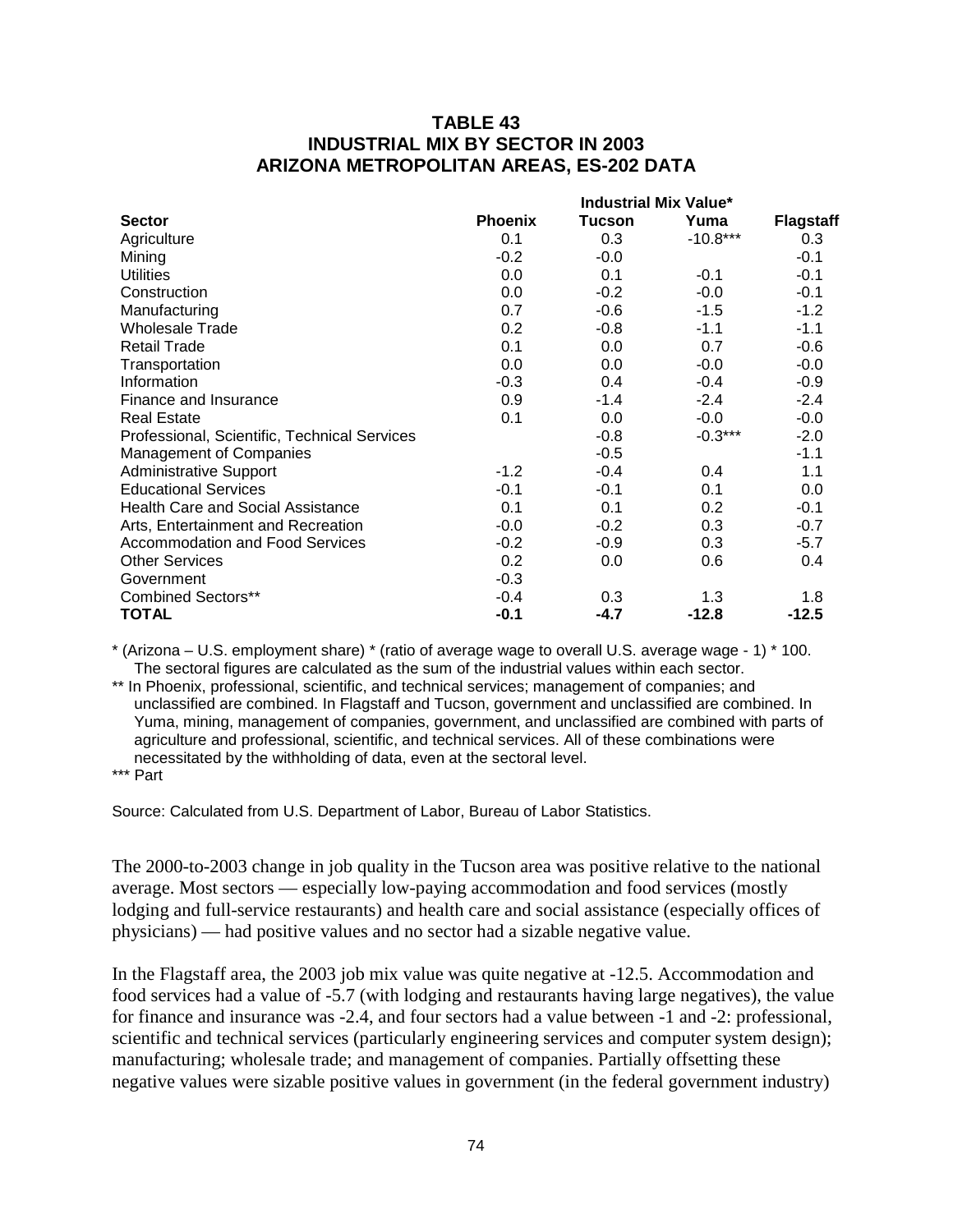### **TABLE 44 2000-03 CHANGE IN JOB QUALITY BY SECTOR ARIZONA METROPOLITAN AREAS, ES-202 DATA**

|                                              | Job Quality Score as a Difference from the National |               |           |                  |  |
|----------------------------------------------|-----------------------------------------------------|---------------|-----------|------------------|--|
|                                              | Average*                                            |               |           |                  |  |
| <b>Sector</b>                                | <b>Phoenix</b>                                      | <b>Tucson</b> | Yuma      | <b>Flagstaff</b> |  |
| Agriculture                                  | 0.0                                                 | $-0.0$        | $-0.3***$ | $-0.0$           |  |
| Mining                                       | $-0.0$                                              | $-0.1$        |           | 0.0              |  |
| <b>Utilities</b>                             | 0.0                                                 | 0.1           | 0.0       | $-0.1$           |  |
| Construction                                 | 0.0                                                 | 0.0           | $-0.0$    | $-0.3$           |  |
| Manufacturing                                | $-0.8$                                              | $-0.1$        | 0.4       | 0.7              |  |
| <b>Wholesale Trade</b>                       | $-0.1$                                              | 0.1           | $-0.3$    | $0.0\,$          |  |
| <b>Retail Trade</b>                          | $-0.1$                                              | $-0.0$        | 0.0       | 0.3              |  |
| Transportation                               | 0.0                                                 | 0.1           | $-0.0$    | $-0.0$           |  |
| Information                                  | 0.1                                                 | 0.1           | 0.4       | 0.2              |  |
| Finance and Insurance                        | 0.0                                                 | 0.2           | $-0.2$    | $-0.0$           |  |
| <b>Real Estate</b>                           | 0.0                                                 | 0.1           | 0.0       | $-0.0$           |  |
| Professional, Scientific, Technical Services |                                                     | $-0.1$        | $0.3***$  | 0.1              |  |
| <b>Management of Companies</b>               |                                                     | 0.1           |           | $-0.1$           |  |
| <b>Administrative Support</b>                | 0.2                                                 | 0.1           | $-0.7$    | $-0.1$           |  |
| <b>Educational Services</b>                  | 0.0                                                 | $-0.1$        | $-0.0$    | 0.0              |  |
| <b>Health Care and Social Assistance</b>     | 0.2                                                 | 0.3           | 0.5       | $-0.0$           |  |
| Arts, Entertainment and Recreation           | 0.0                                                 | 0.1           | 0.3       | $0.0\,$          |  |
| <b>Accommodation and Food Services</b>       | 0.1                                                 | 0.6           | 0.4       | 0.4              |  |
| <b>Other Services</b>                        | 0.1                                                 | 0.1           | 0.2       | 0.1              |  |
| Government                                   | 0.1                                                 |               |           |                  |  |
| <b>Combined Sectors**</b>                    | $-0.0$                                              | 0.2           | 0.4       | $0.2\,$          |  |
| TOTAL                                        | $-0.2$                                              | 1.6           | 1.3       | 1.4              |  |

**\*** (Change over time in industrial share of employment) \* (ratio of average wage to overall average wage  $-1$ )  $*$  100. The sectoral figures are calculated as the sum of the industrial scores in each sector.

\*\* In Phoenix, combination of professional, scientific, and technical services with management of companies, and unclassified. In Flagstaff and Tucson, combination of government and unclassified. In Yuma, mining, management of companies, government, and unclassified are combined with parts of agriculture and professional, scientific, and technical services.

\*\*\* Part

Source: Calculated from U.S. Department of Labor, Bureau of Labor Statistics.

and administrative support. Despite the very low 2003 industrial mix value, improvement relative to the nation occurred between 2000 and 2003, particularly in manufacturing and accommodation and food services (especially the lodging industry).

Though the Yuma area's 2003 industrial mix value was nearly identical to that of the Flagstaff area, the primary cause was agriculture (a value of -10.8, with several agricultural industries having large negative values), not tourism as in Flagstaff. Otherwise, many of the sectoral values were similar to those in Flagstaff, including a large positive in federal government. The Yuma area's 2000-to-2003 change in job quality relative to the nation was about equal to that in the Flagstaff area. A number of sectors had sizable changes, both positive and negative.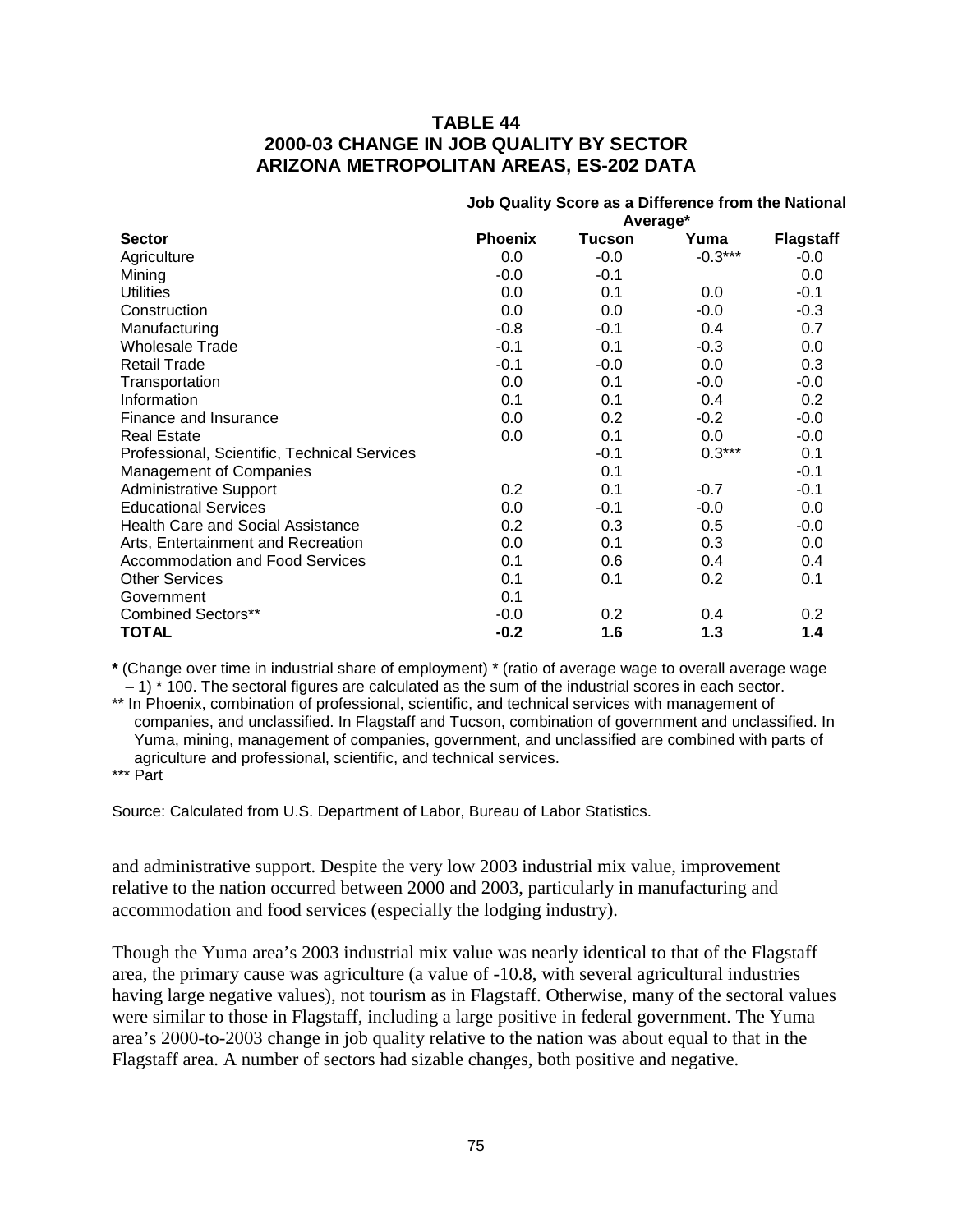#### **OES**

The OES average wage varied widely across Arizona in 2003, from only a little less than the national average in the Phoenix-Mesa metropolitan area to moderately less in the Tucson metro to very substantially lower in the Flagstaff and Yuma metros (see Table 45). The increase in the average wage between 2000 and 2003 was less than the national average in Flagstaff and Phoenix, marginally above average in Yuma, and substantially above average in Tucson.

The occupational mix value in 2003 was a little higher than the national average in the state's two largest metro areas, but considerably below average in the two less populous areas. Thus, the occupational mix explains some of the large negative differential from the national average in the average wage in Flagstaff and Yuma, but none of the differential in Phoenix and Tucson.

The change in job quality between 2000 and 2003 was negative in Flagstaff, Phoenix and Yuma, but strongly positive in Tucson. Relative to the nation, Yuma and Phoenix did slightly worse, Flagstaff did marginally better, and Tucson's performance was considerably better. The improvement in the occupational mix relative to the nation accounted for all of the Tucson area's stronger-than-average gain in the average wage.

In the Phoenix metro area, the occupational mix in 2003 was positive, adding a bit more than 1 percent to the average wage comparison between the metro area and the nation. Three highpaying occupational groups — management, business and financial, and architecture and engineering — had positive mix values (their sectoral shares in the Phoenix area were greater than those nationally) but the other high-paying groups had small negative mix values. Two lowpaying groups — sales and production — had positive mix values (their sectoral shares were smaller than average) while the other low-paying and average-paying groups had mix values near zero (see Table 46).

The change in job quality in the Phoenix area from 2000 to 2003 was marginally worse than the national average, with most occupational groups having small mix values. The health practitioners and technical group had a positive value but the management, computer and mathematical, and sales groups had negative values.

The Tucson metro area had a similarly positive occupational mix to the Phoenix area, but the occupational groups responsible were partially different. The only high-paying occupational

# **TABLE 45 OCCUPATIONAL MIX SUMMARY, ARIZONA METROPOLITAN AREAS, OES DATA**

|                                                | <b>Phoenix</b> | Tucson  | Yuma      | <b>Flagstaff</b> |
|------------------------------------------------|----------------|---------|-----------|------------------|
| 2003 Average Wage, Difference from U.S.        | $-3.6%$        | $-7.9%$ | $-26.7\%$ | $-22.4%$         |
| 2003 Occupational Mix                          | 1.2            | 1.2     | $-11.8$   | -8.3             |
| 2000-03 Change, Average Wage Differential      | $-1.4$         | 4.3     | 0.4       | $-1.6$           |
| 2000-03 Change in Job Quality                  | $-0.9$         | 3.3     | $-0.9$    | $-0.4$           |
| 2000-03 Change in Job Quality, Difference from | $-0.3$         | 4.2     | -0.1      | 0.5              |
| <b>Nation</b>                                  |                |         |           |                  |

Source: Calculated from U.S. Department of Labor, Bureau of Labor Statistics.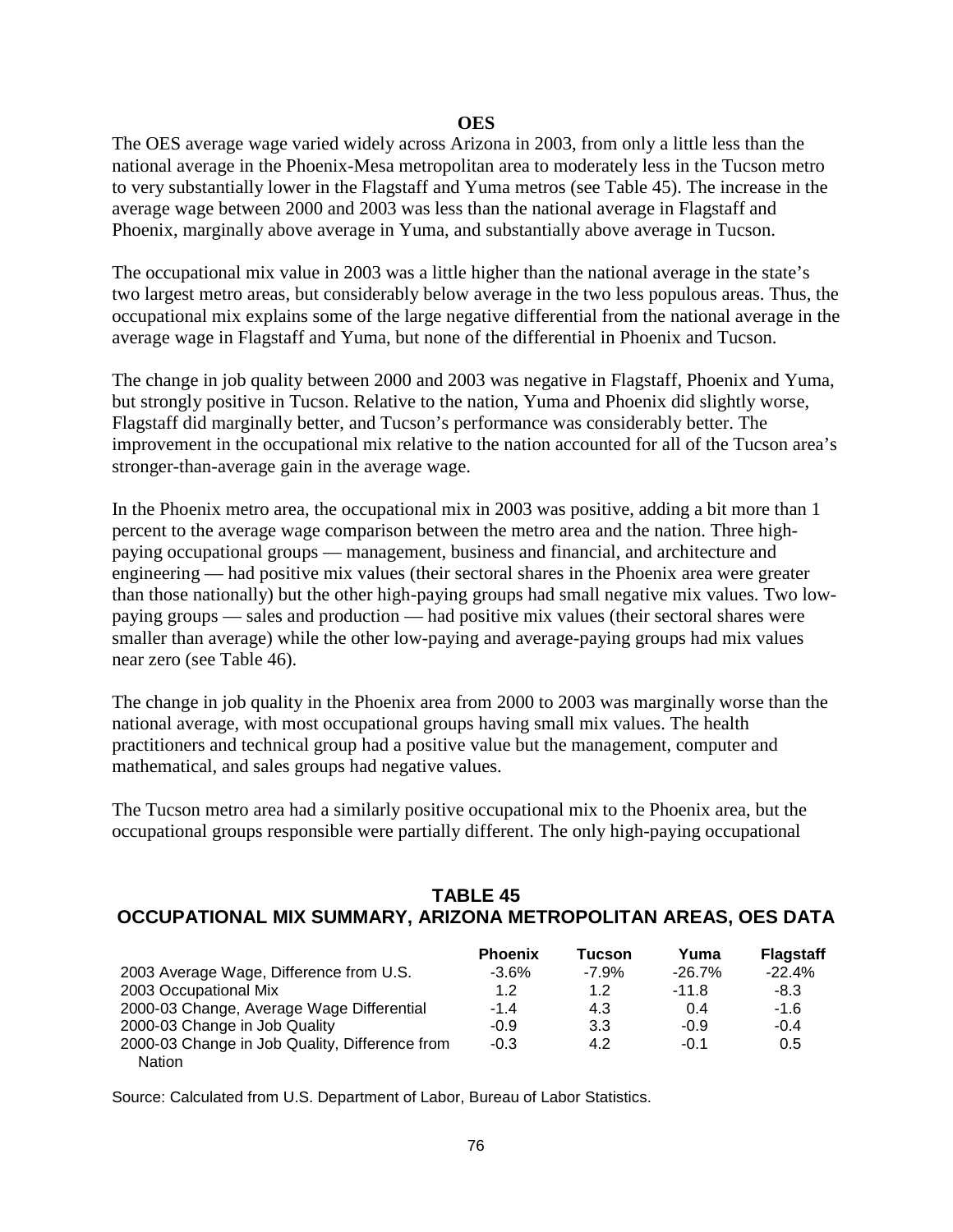# **TABLE 46 OCCUPATIONAL MIX BY OCCUPATIONAL GROUP IN 2003 ARIZONA METROPOLITAN AREAS, OES DATA**

|                                            | <b>Occupational Mix Value*</b> |        |         |                  |
|--------------------------------------------|--------------------------------|--------|---------|------------------|
| <b>Major Occupational Group</b>            | <b>Phoenix</b>                 | Tucson | Yuma    | <b>Flagstaff</b> |
| Management                                 | 0.5                            | $-0.0$ | $-2.0$  | -1.3             |
| <b>Business and Financial Operations</b>   | 0.4                            | $-0.3$ | $-0.9$  | $-0.8$           |
| <b>Computer and Mathematical</b>           | $-0.1$                         | 0.0    | $-1.4$  | $-1.3$           |
| Architecture and Engineering               | 0.6                            | 0.7    | $-0.6$  | $-0.7$           |
| Life, Physical, and Social Science         | $-0.2$                         | $-0.0$ | $-0.2$  | 0.3              |
| <b>Community and Social Services</b>       | 0.0                            | $-0.0$ | $-0.0$  | $-0.0$           |
| Legal                                      | $-0.0$                         | 0.1    | $-0.3$  | $-0.3$           |
| Education, Training, and Library           | $-0.3$                         | 0.3    | 0.1     | 0.4              |
| Arts, Design, Entertainment, Sports, Media | $-0.1$                         | 0.0    | $-0.1$  | $-0.1$           |
| <b>Health Practitioners and Technical</b>  | $-0.4$                         | 0.1    | $-0.9$  | $-0.3$           |
| <b>Healthcare Support</b>                  | 0.2                            | $-0.3$ | $-0.0$  | 0.0              |
| <b>Protective Service</b>                  | $-0.1$                         | 0.0    | 0.2     | 0.1              |
| Food Preparation and Serving               | $-0.2$                         | $-0.6$ | 0.3     | $-3.5$           |
| Building, Grounds Cleaning, Maintenance    | $-0.0$                         | $-0.2$ | $-0.1$  | $-0.9$           |
| Personal Care and Service                  | 0.1                            | $-0.1$ | 0.5     | $-0.1$           |
| Sales and Related                          | 0.3                            | $-0.3$ | $-0.1$  | $-0.9$           |
| Office and Administrative Support          | $-0.0$                         | 0.4    | 0.5     | $-0.2$           |
| Farming, Fishing, and Forestry             | 0.1                            | 0.1    | $-7.1$  | 0.1              |
| <b>Construction and Extraction</b>         | $-0.1$                         | $-0.1$ | $-0.2$  | $-0.1$           |
| Installation, Maintenance, and Repair      | 0.0                            | 0.1    | 0.0     | $-0.1$           |
| Production                                 | 0.4                            | 0.8    | 1.0     | 0.9              |
| <b>Transportation and Material Moving</b>  | 0.1                            | 0.6    | $-0.6$  | 0.4              |
| <b>TOTAL</b>                               | 1.2                            | 1.2    | $-11.8$ | $-8.3$           |

\* (Arizona – U.S. employment share) \* (ratio of average wage to overall U.S. average wage - 1) \* 100. The occupational group figures are calculated as the sum of the occupational values within each group.

Source: Calculated from U.S. Department of Labor, Bureau of Labor Statistics.

group with much of a positive mix value was architecture and engineering. The low-paying groups of administrative support, production, and transportation had positive mix values but the other low-paying and average-paying groups had negative mix values, particularly food preparation and serving. The change in job quality from 2000 to 2003 was substantially greater than the national average, with most occupational groups having positive mix values. The most significant were in the health practitioners and technical, architecture and engineering, computer and mathematical, and management groups (see Table 47).

Flagstaff's occupational mix value in 2003 was quite low, lowering its average wage -8.3 percent relative to the national average. The large size of the low-paying tourism-related occupational groups of food preparation and serving and building and grounds cleaning and maintenance accounted for half of the shortfall, with the other half coming from negative mix values in most of the high-paying groups, particularly management, computer and mathematical, business and financial, and architecture and engineering. The sales group also had a significant negative value.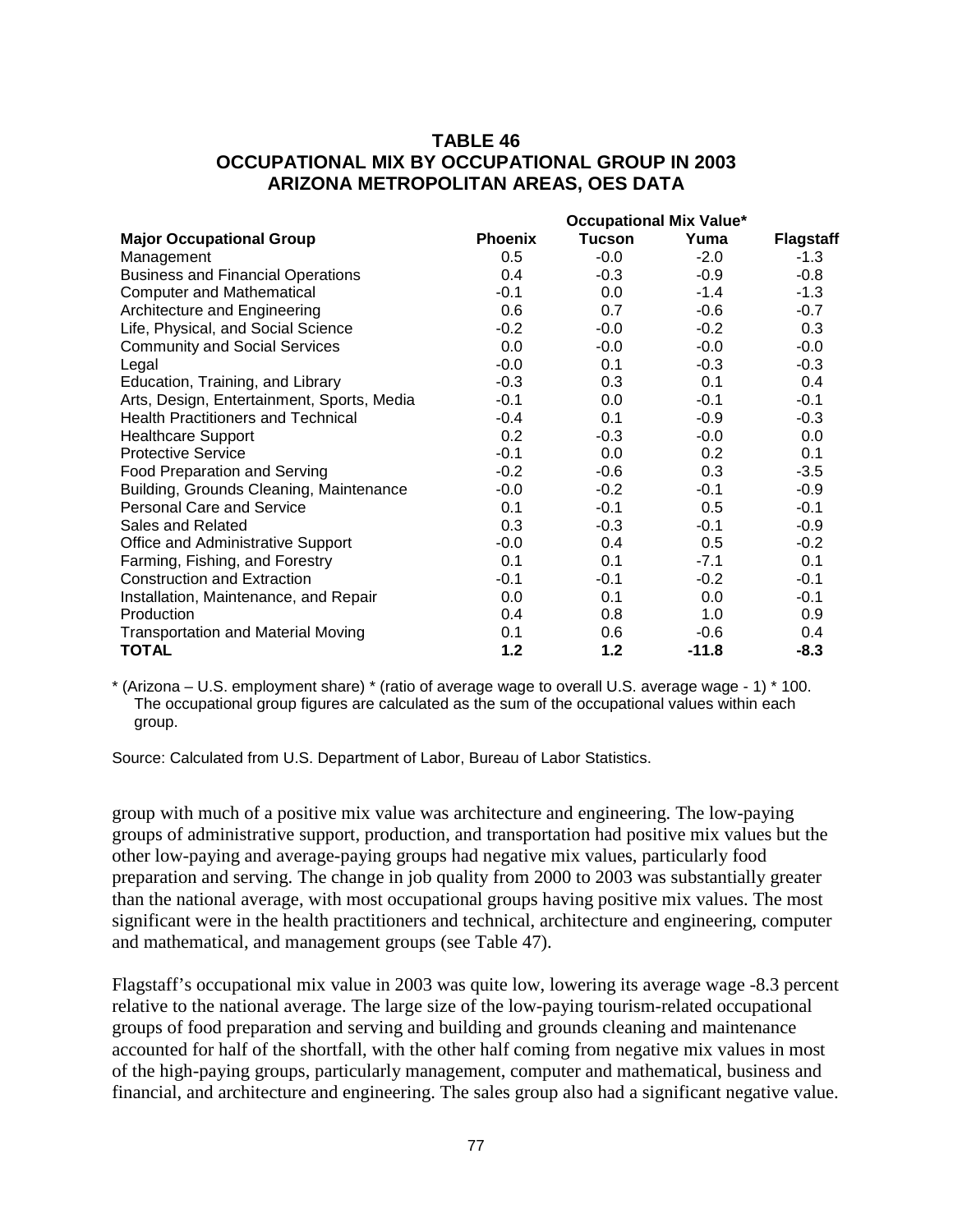# **TABLE 47 2000-03 CHANGE IN JOB QUALITY BY OCCUPATIONAL GROUP ARIZONA METROPOLITAN AREAS, OES DATA**

|                                            | Job Quality Score as a Difference from the National |               |        |                  |  |
|--------------------------------------------|-----------------------------------------------------|---------------|--------|------------------|--|
|                                            |                                                     | Average*      |        |                  |  |
| <b>Major Occupational Group</b>            | <b>Phoenix</b>                                      | <b>Tucson</b> | Yuma   | <b>Flagstaff</b> |  |
| Management                                 | $-0.4$                                              | 0.4           | 0.3    | $-0.7$           |  |
| <b>Business and Financial Operations</b>   | 0.2                                                 | 0.1           | 0.1    | 0.1              |  |
| <b>Computer and Mathematical</b>           | $-0.4$                                              | 0.7           | 0.1    | 0.1              |  |
| Architecture and Engineering               | $-0.0$                                              | 0.8           | $-0.2$ | 0.1              |  |
| Life, Physical, and Social Science         | $-0.1$                                              | 0.1           | -0.1   | 0.1              |  |
| <b>Community and Social Services</b>       | 0.0                                                 | $-0.1$        | 0.2    | 0.1              |  |
| Legal                                      | 0.2                                                 | 0.1           | 0.2    | $-0.1$           |  |
| Education, Training, and Library           | $-0.1$                                              | 0.1           | $-0.1$ | 0.1              |  |
| Arts, Design, Entertainment, Sports, Media | 0.0                                                 | $-0.0$        | 0.0    | $-0.0$           |  |
| <b>Health Practitioners and Technical</b>  | 0.4                                                 | 0.8           | $-0.9$ | $-0.7$           |  |
| <b>Healthcare Support</b>                  | $-0.0$                                              | 0.0           | $-0.1$ | $-0.0$           |  |
| <b>Protective Service</b>                  | 0.0                                                 | -0.0          | -0.4   | $-0.2$           |  |
| Food Preparation and Serving               | 0.2                                                 | 0.2           | 0.2    | 0.8              |  |
| Building, Grounds Cleaning, Maintenance    | 0.1                                                 | $-0.2$        | 0.4    | 0.1              |  |
| <b>Personal Care and Service</b>           | $-0.1$                                              | 0.1           | 0.3    | 0.0              |  |
| Sales and Related                          | $-0.4$                                              | 0.2           | 0.6    | 1.0              |  |
| Office and Administrative Support          | 0.1                                                 | 0.2           | $-0.1$ | $-0.1$           |  |
| Farming, Fishing, and Forestry             | 0.0                                                 | $0.0\,$       | 0.2    | 0.1              |  |
| <b>Construction and Extraction</b>         | 0.1                                                 | 0.2           | 0.0    | 0.0              |  |
| Installation, Maintenance, and Repair      | 0.1                                                 | 0.1           | $-0.1$ | 0.1              |  |
| Production                                 | $-0.2$                                              | 0.3           | $-0.3$ | $-0.3$           |  |
| <b>Transportation and Material Moving</b>  | 0.1                                                 | 0.1           | $-0.3$ | 0.1              |  |
| <b>TOTAL</b>                               | $-0.3$                                              | 4.2           | $-0.1$ | 0.5              |  |

**\*** (Change over time in occupational share of employment) \* (ratio of average wage to overall average wage – 1) \* 100. The occupational group figures are calculated as the sum of the occupational scores within each group.

Source: Calculated from U.S. Department of Labor, Bureau of Labor Statistics.

In contrast, the small size of the low-paying production and transportation groups produced positive effects on the occupational mix.

Despite the low occupational mix value in 2003, the change in job quality between 2000 and 2003 was slightly better in Flagstaff than the national average. The food preparation and serving and sales groups accounted for the positive difference, with the management and health practitioners and technical groups largely offsetting the positive values.

The large size of the low-paying farming occupational group accounted for the majority of the very low occupational mix value in 2003 in the Yuma metro area. However, nearly all of the high-paying groups — especially management and computer and mathematical — had a negative value that cumulated to a value nearly as negative as in farming. The other low-paying and average-paying groups had a net positive value. The decline in job quality in the Yuma area between 2000 and 2003 was essentially equal to the national average, with mixed results by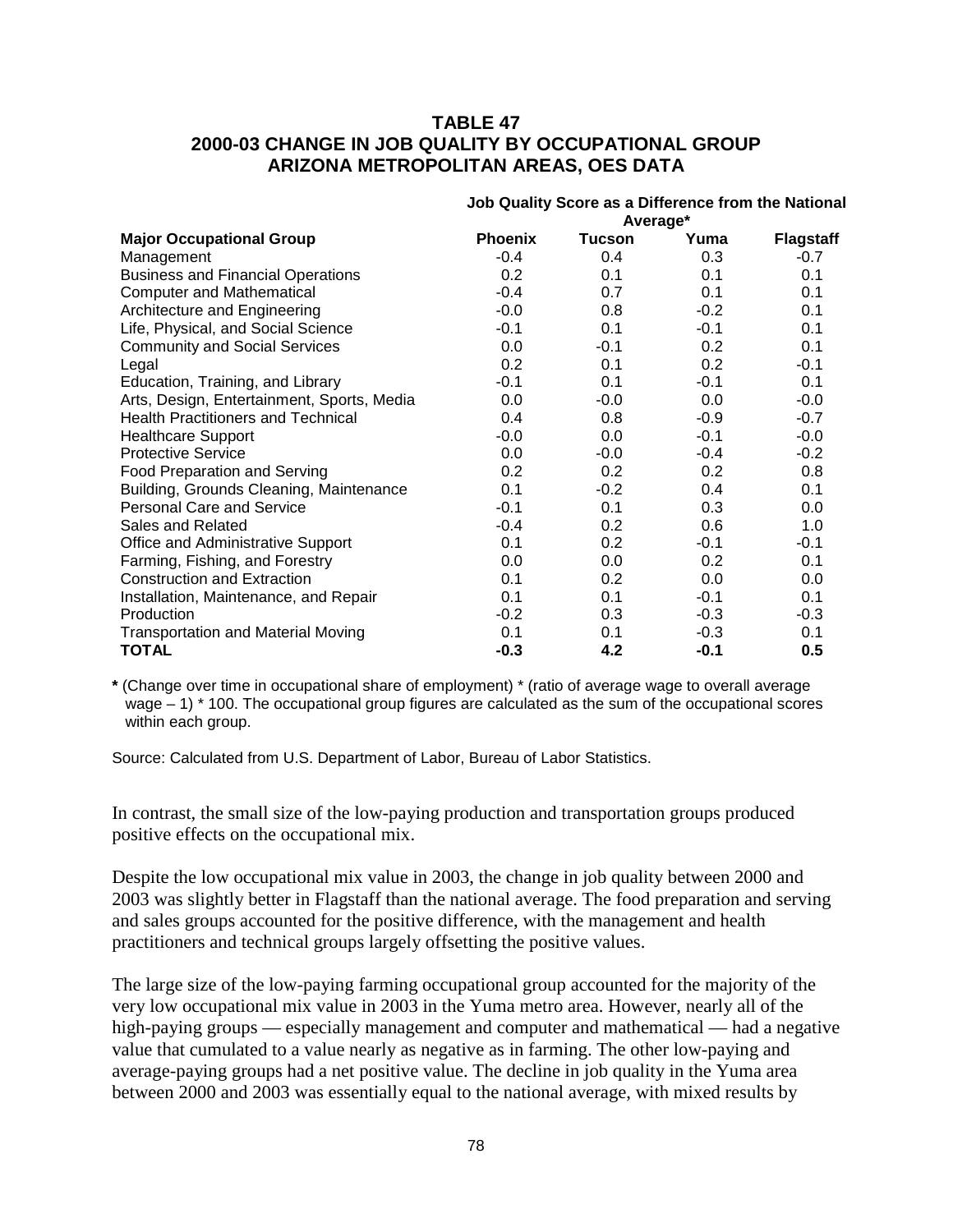occupational group. A large decrease in the health practitioners and technical group was offset by moderate increases in several low-paying groups.

#### **PUMS**

Significant differences in the industrial and occupational mixes existed across Arizona in 1999 according to the PUMS data. Both mixes were favorable in Maricopa County, slightly positive in Pima County, but sizably negative in the balance of the state (see Table 48).

The average wage in 1999 varied widely between Maricopa County (equal to the national average), Pima County (14 percent less than average), and the balance of the state (19 percent less than average). After accounting for industrial mix and occupational mix, wages in Maricopa County were 6 percent below average. The differential was similar in the balance of the state (7 percent below average) but was much larger in Pima County (15 percent). Thus, the wide differences in the occupational and industrial mixes between Maricopa County and the balance of the state explain nearly all of the large difference in the average wage between the two areas. In contrast, the smaller differences in the occupational and industrial mixes between Maricopa County and Pima County account for only a portion of the wage differential between the two areas.

Half of the 2-percentage-point difference in the 1999 industrial mix value between Maricopa County and Pima County occurred in the finance and insurance sector with another sizable portion in the professional, scientific and technical services sector, each of which had a positive value in Maricopa County but a negative value in Pima County. Maricopa County had a less negative value in accommodation and food services but had a lesser positive value in manufacturing and retail trade, compared to Pima County.

The positive manufacturing value in Maricopa County largely resulted from the large size of the high-paying electronic components (mostly semiconductors), aircraft, and other aerospace industries (missiles and space vehicles), while the latter industry had a very large positive value in Pima County. In each county, the small sizes of the low-paying crop production, animal production, and nursing care industries, and the large size of the above-average-paying real estate agents industry, boosted the industrial mix value. The large size of the low-paying accommodation industry lowered the mix value in each county. Maricopa County's industrial

# **TABLE 48 INDUSTRIAL AND OCCUPATIONAL MIX SUMMARY ARIZONA SUBSTATE AREAS, PUMS DATA**

|        |                 | <b>Balance</b> |
|--------|-----------------|----------------|
| 0.2%   | $-13.8%$        | $-19.4%$       |
| 2.7    | 0.7             | -5.6           |
| 3.3    | 0.7             | $-6.7$         |
| $-0.6$ | $-1.3$          | $-2.0$         |
| 0.2    | 0.9             | $-2.6$         |
| 0.2    | $-0.3$          | $-2.5$         |
|        | <b>Maricopa</b> | Pima           |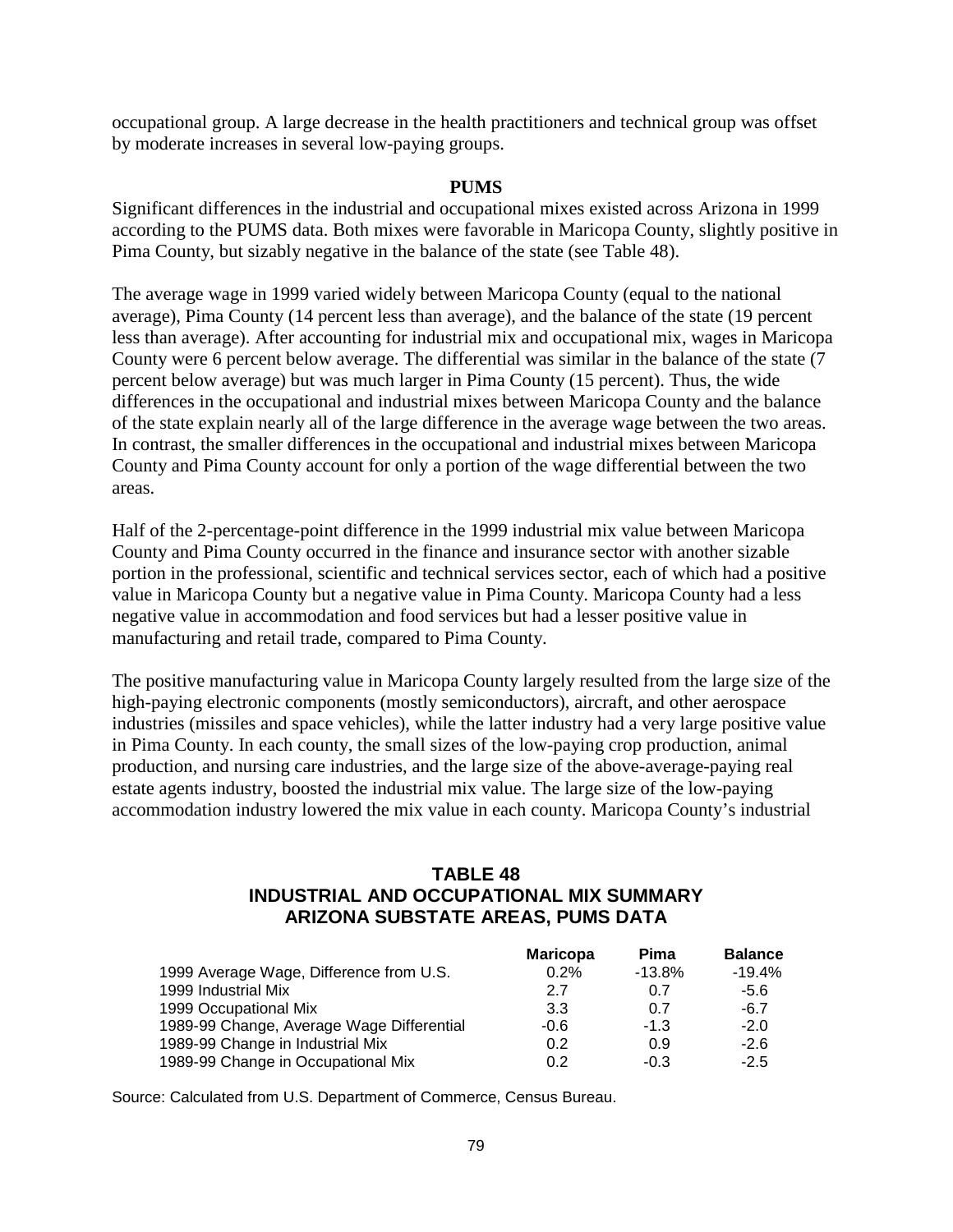mix also was boosted by the air transportation industry, while the low-paying restaurants and military industries lowered the value in Pima County.

The large negative industrial mix value for the balance of the state resulted from negative values in most sectors, including large negatives in professional, scientific and technical services; accommodation and food services; finance and insurance; retail trade; information; and agriculture (see Table 49). These negative values indicate that the balance of the state had relatively small shares of employment in high-paying sectors and large shares in low-paying sectors, particularly those related to tourism and agriculture.

A number of industries had sizable negative industrial mix values in the balance of the state, including high-paying legal services, computer services, consulting, and insurance carriers and low-paying crop production, accommodation, restaurants, and military. No industry had much of a positive value, with the greatest figures in metal ore mining, electrical power generation, nursing care, and miscellaneous government activities.

# **TABLE 49 INDUSTRIAL MIX BY SECTOR IN 1999 ARIZONA SUBSTATE AREAS, PUMS DATA**

|                                          | Industrial Mix Value* |        |                |
|------------------------------------------|-----------------------|--------|----------------|
| <b>Sector</b>                            | <b>Maricopa</b>       | Pima   | <b>Balance</b> |
| Agriculture                              | 0.3                   | 0.4    | $-0.3$         |
| Mining                                   | $-0.1$                | $-0.0$ | 0.0            |
| <b>Utilities</b>                         | 0.0                   | $-0.1$ | 0.1            |
| Construction                             | $-0.0$                | $-0.0$ | $-0.0$         |
| Manufacturing                            | 1.0                   | 1.5    | $-0.1$         |
| <b>Wholesale Trade</b>                   | 0.1                   | $-0.0$ | $-0.1$         |
| <b>Retail Trade</b>                      | 0.0                   | 0.4    | $-0.8$         |
| Transportation and Warehousing           | 0.2                   | 0.2    | $-0.1$         |
| Information                              | 0.1                   | $-0.1$ | $-0.5$         |
| Finance and Insurance                    | 0.5                   | $-0.5$ | $-0.8$         |
| Real Estate and Leasing                  | 0.2                   | 0.2    | 0.1            |
| Professional, Scientific, Technical      | 0.5                   | $-0.2$ | $-1.5$         |
| Management of Companies                  | 0.0                   | $-0.0$ | $-0.0$         |
| <b>Administrative Support</b>            | $-0.3$                | $-0.3$ | 0.0            |
| <b>Educational Services</b>              | $-0.0$                | 0.0    | 0.0            |
| <b>Health Care and Social Assistance</b> | 0.3                   | 0.3    | $-0.1$         |
| Arts, Entertainment and Recreation       | 0.0                   | $-0.1$ | $-0.2$         |
| <b>Accommodation and Food Services</b>   | $-0.2$                | $-0.8$ | $-1.1$         |
| <b>Other Services</b>                    | $-0.0$                | $-0.2$ | 0.1            |
| Government                               | 0.1                   | $-0.1$ | $-0.2$         |
| TOTAL                                    | 2.7                   | 0.7    | $-5.6$         |

\* (Arizona – U.S. employment share) \* (ratio of average wage to overall U.S. average wage - 1) \* 100. The sectoral figures are calculated as the sum of the industrial values within each sector.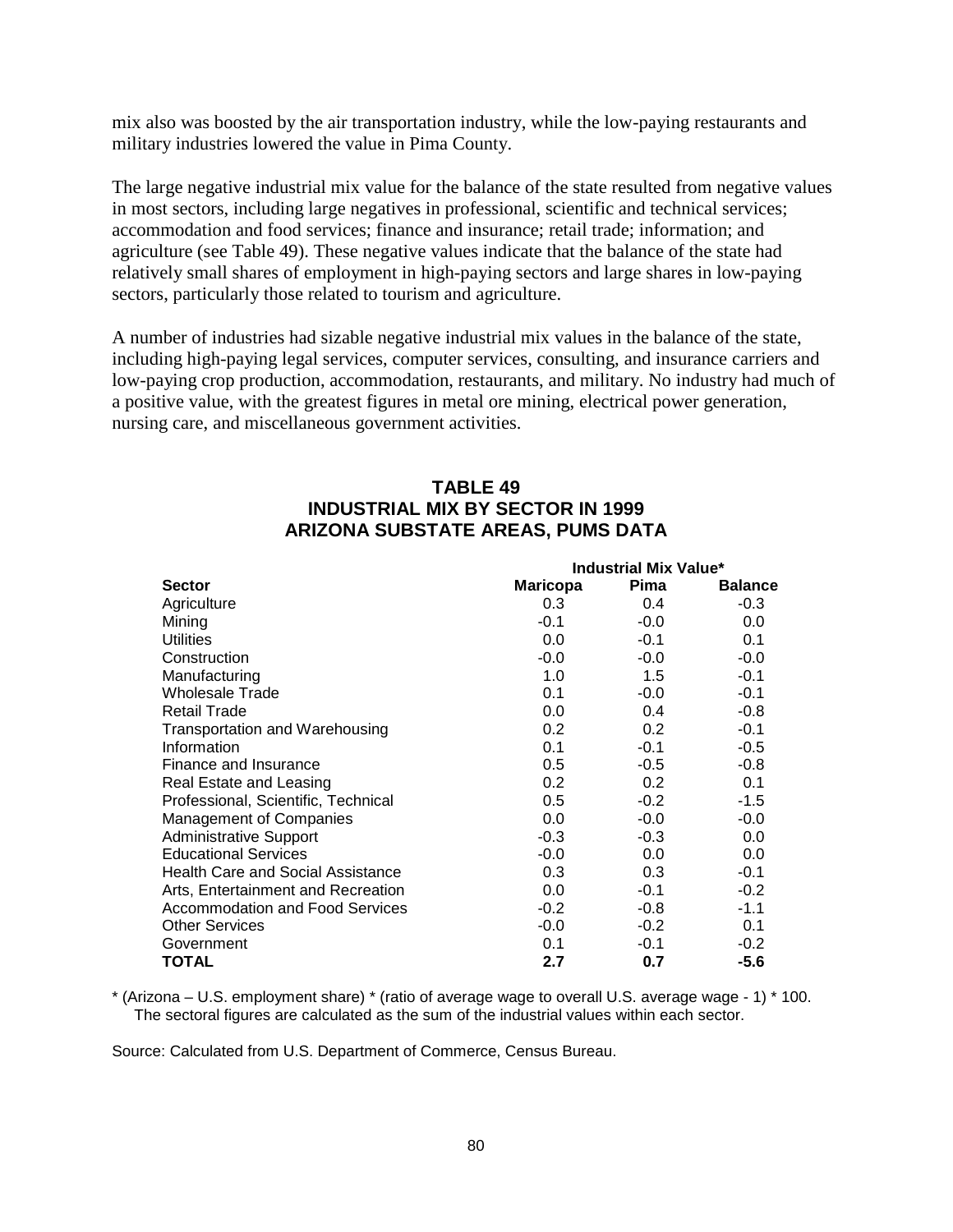More than half of the 2.5 percentage-point differential in the 1999 occupational mix between Maricopa County and Pima County was in the high-paying management occupational group. Values also were higher in Maricopa County in the high-paying business and financial, computer and mathematical, and legal groups and in the low-paying food preparation and serving, personal care, and sales groups. Values were higher in Pima County than in Maricopa County in the health practitioners and technical and administrative support groups (see Table 50).

Most occupations in Maricopa and Pima counties did not have sizable mix values. In Maricopa County, the largest positive values were in the nursing aides and real estate agents occupations, with the largest negative value in the customer service representatives occupation. In Pima County, the aerospace engineers occupation had a large positive figure, with other positive values in the postsecondary education and real estate agents occupations. The chief executives occupation had a large negative value.

# **TABLE 50 OCCUPATIONAL MIX BY OCCUPATIONAL GROUP IN 1999 ARIZONA SUBSTATE AREAS, PUMS DATA**

|                                            | <b>Occupational Mix Value*</b> |                  |                |  |
|--------------------------------------------|--------------------------------|------------------|----------------|--|
| <b>Major Occupational Group</b>            | <b>Maricopa</b>                | Pima             | <b>Balance</b> |  |
| Management                                 | 0.9                            | $-0.7$           | $-1.7$         |  |
| <b>Business and Financial Operations</b>   | 0.3                            | $-0.0$           | $-0.6$         |  |
| <b>Computer and Mathematical</b>           | 0.2                            | $-0.0$           | $-0.7$         |  |
| Architecture and Engineering               | $0.4\,$                        | 0.5              | $-0.4$         |  |
| Life, Physical, and Social Science         | -0.1                           | 0.2 <sub>0</sub> | $-0.0$         |  |
| <b>Community and Social Services</b>       | $0.0\,$                        | $-0.0$           | $-0.0$         |  |
| Legal                                      | 0.0                            | $-0.2$           | $-0.6$         |  |
| Education, Training, and Library           | $-0.0$                         | 0.2 <sub>0</sub> | $-0.0$         |  |
| Arts, Design, Entertainment, Sports, Media | -0.1                           | 0.1              | $-0.1$         |  |
| <b>Health Practitioners and Technical</b>  | $-0.2$                         | 0.3              | $-0.6$         |  |
| <b>Healthcare Support</b>                  | 0.2                            | 0.0              | 0.2            |  |
| <b>Protective Service</b>                  | $-0.0$                         | $-0.0$           | $-0.1$         |  |
| <b>Food Preparation and Serving</b>        | 0.1                            | $-0.6$           | $-0.8$         |  |
| Building, Grounds Cleaning, Maintenance    | $-0.1$                         | $-0.1$           | $-0.4$         |  |
| <b>Personal Care and Service</b>           | 0.1                            | $-0.3$           | $-0.1$         |  |
| Sales and Related                          | 0.7                            | $-0.1$           | $-0.9$         |  |
| Office and Administrative Support          | $-0.4$                         | $-0.1$           | 0.2            |  |
| Farming, Fishing, and Forestry             | 0.2                            | 0.3              | $-0.5$         |  |
| <b>Construction and Extraction</b>         | $-0.2$                         | $-0.1$           | $-0.2$         |  |
| Installation, Maintenance, and Repair      | $-0.0$                         | $-0.1$           | $-0.1$         |  |
| Production                                 | 0.6                            | 0.8              | 0.8            |  |
| <b>Transportation and Material Moving</b>  | 0.5                            | 0.7              | 0.1            |  |
| Military                                   | 0.1                            | $-0.0$           | $-0.1$         |  |
| TOTAL                                      | 3.3                            | 0.7              | $-6.7$         |  |

\* (Arizona – U.S. employment share) \* (ratio of average wage to overall U.S. average wage - 1) \* 100. The occupational group figures are calculated as the sum of the occupational values within each group.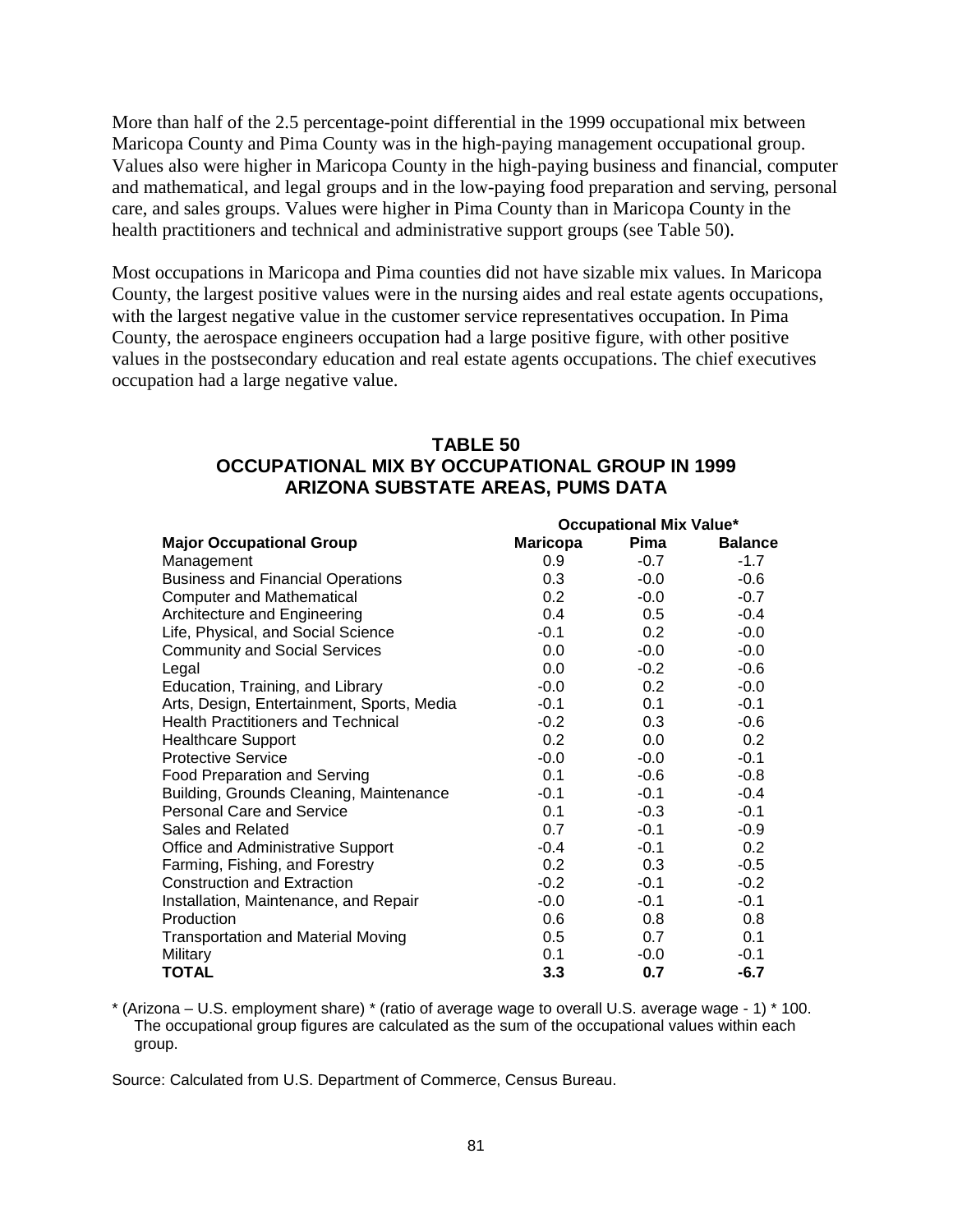In the balance of the state, few occupational groups had a positive mix value, with only the production group having a large positive value. In contrast, several groups had large negative values, including the high-paying groups of management, business and finance, computer and mathematical, architecture and engineering, legal, and health practitioners and technical, and the low-paying groups of food preparation and serving, building and grounds cleaning and maintenance, sales, and farming.

Among the occupations with large negative values in the balance of the state were the highpaying occupations of chief executives, lawyers, physicians, marketing managers, computer software engineers and the low-paying agricultural workers, cooks, and cashiers occupations. The largest positive values (though small) were in some production occupations and the real estate agents occupation.

Though the change in job quality score cannot be calculated from the PUMS data, the change over time in the industrial mix and occupational mix values provides an indication of the change in job quality in the substate areas relative to the nation. Between 1989 and 1999, Maricopa County's industrial and occupational mix values rose slightly. Pima County had a larger gain than Maricopa County in industrial mix, but experienced a small decrease in occupational mix. Significant declines in both industrial and occupational mix occurred in the balance of the state.

The decreases in job mix in the balance of the state between 1989 and 1999 were greater than the drop in the average wage differential from the national average. In Maricopa County, a fall in its average wage differential occurred despite modest gains in job mix. Similarly, a decrease in the average wage differential in Pima County was measured despite a small net gain in job mix.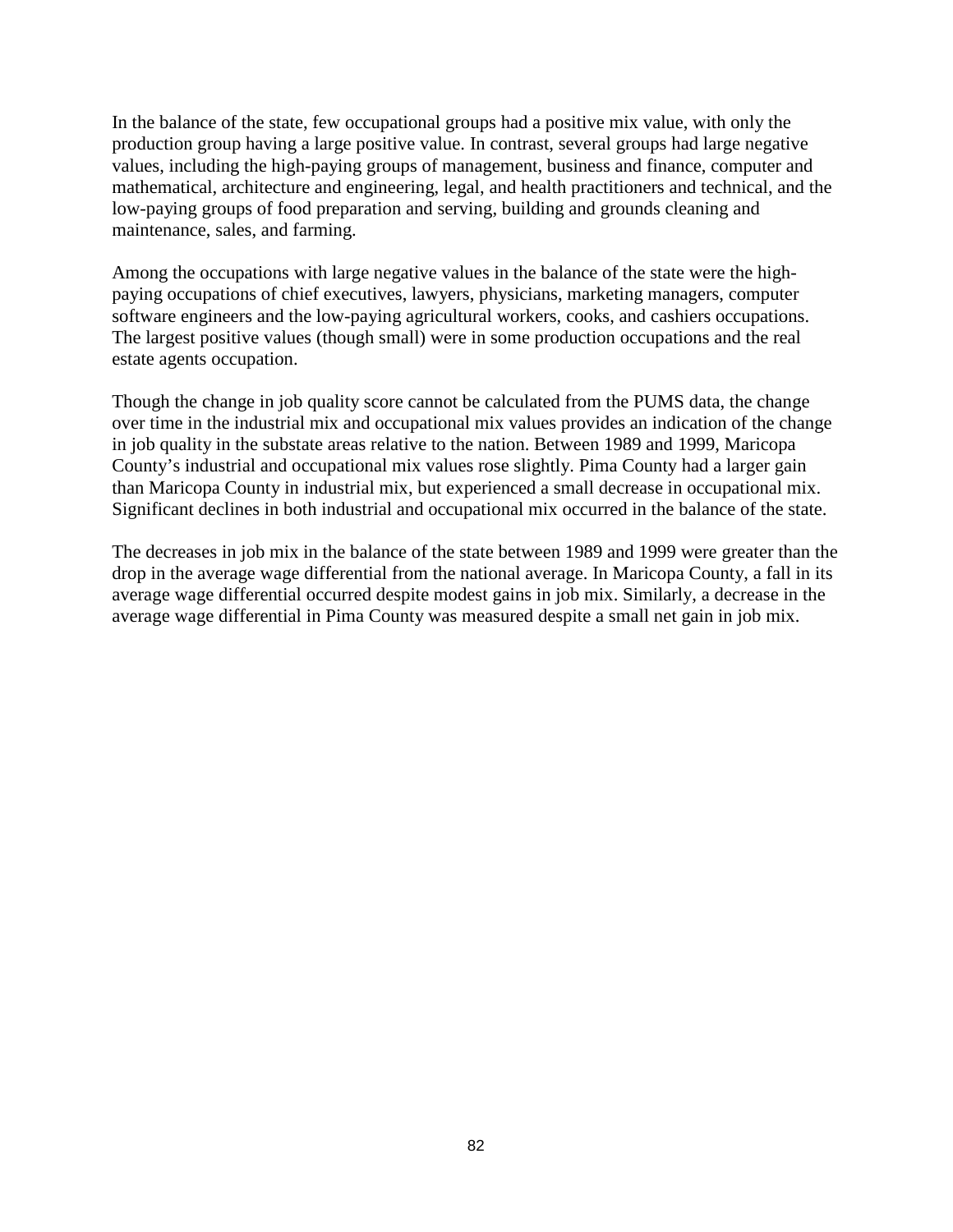### **APPENDIX I USE OF ARIZONA OR NATIONAL WAGE DATA**

In some industrial and occupational categories, the average wage in Arizona is much different from the national average. A large difference is more likely in categories with relatively little employment in Arizona, but the average wage figures are considerably different in some categories with more substantial employment. The average wage differential may result from differences within the category between the nation and the state in occupational mix, industrial mix, or other factors. For example, the broader the industrial category, the more likely a substantial internal industrial mix difference exists.

Because the average wage ratio in some categories is much different between Arizona and the nation, the job quality score for Arizona can vary noticeably depending on whether state or national wage data are used. For a noticeable difference in score to occur, the change in categorical share over time also must be sizable.

Using the BEA data, the Arizona job quality score was lower using Arizona wages than national wages in most years. Differences were large in each year from 1992 through 2000 and in some years before that. However, the score was higher using Arizona wages in both 2002 and 2003.

For any particular time period, relatively few industrial categories generally are responsible for the variation in score between the two measures of wages. From 1969 through 1987, large declines in sectoral share in the military and farm categories, coupled with considerably higher wages in Arizona than nationally, were largely responsible for the lower score based on Arizona wage data. In the 1982-to-2000 period, large increases in sectoral share in business services, coupled with a lower average wage in Arizona, caused much of the lower score based on Arizona wage data.

A large difference in Arizona score over the 1991-to-2000 period between that calculated using national wages and that using Arizona wages resulted particularly from three categories: business services, securities brokers, and health services. Each caused the score based on Arizona wages to be lower than that based on national wages by a larger degree than in earlier periods. In business services, the average wage was consistently low in Arizona relative to the national figure. In 2000, the category's average wage ratio was greater than 1 nationally but less than 1 in Arizona. Business services had a huge gain in employment sectoral share between 1991 and 2000. Health services had a higher average wage in Arizona than nationally, but the differential lessened between 1991 and 2000. Following a long period of rising employment sectoral share, health services' share fell between 1991 and 2000. In the security brokers category, the employment sectoral share rose between 1991 and 2000 while the average wage in Arizona fell much further behind the national average.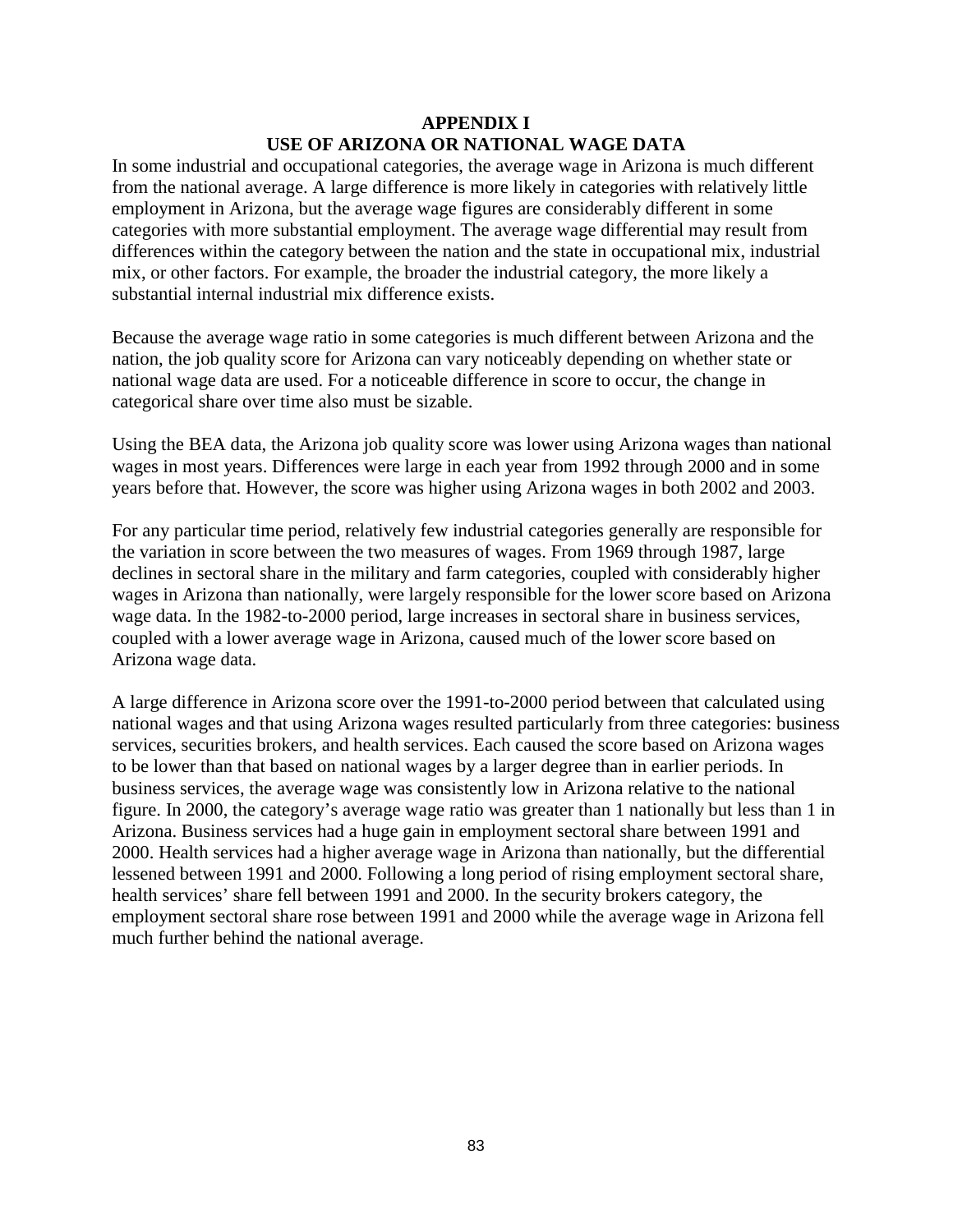#### **APPENDIX II COMPARISON OF EPI MEASURE TO JOB QUALITY SCORE**

The formula used to measure change in job quality created for this project differs from that used by the Economic Policy Institute. This project's formula sums over all categories: [(change over time in sectoral share of employment) \* (ratio of average wage to overall average wage  $-1$ ) \* 100]. The EPI splits the categories into two groups: those with an increasing sectoral share and those with a declining share. The EPI formula sums over all categories of each group: [(change in sectoral share of employment / sum of group's change in sectoral share) \* average wage].

To compare the results of the two formulae, the EPI methodology was applied to the BEA dataset. The percent difference in the weighted wage between the expanding sectoral share group and the declining share group is presented in Table A1 for selected time periods.

The EPI measure and the score generally correspond closely: (1) the sign is always the same; (2) the rank order across the six time periods is similar for Arizona and the nation; and (3) the magnitude of the differential in the two measures generally is similar across the time periods (e.g. the EPI measure is 12 times greater than the score for the 1969-to-1974 period for Arizona).

Relative to the EPI measure, the score has the advantage of simplicity of the formula and ease of calculation in a spreadsheet. In addition, the categorical scores can be used directly to identify the categories with the largest positive and negative influences on job quality.

|           |         | EPI           |                   |         | <b>Score</b>  |                   |
|-----------|---------|---------------|-------------------|---------|---------------|-------------------|
|           | Arizona | <b>Nation</b> | <b>Difference</b> | Arizona | <b>Nation</b> | <b>Difference</b> |
| 1969-74   | 4%      | $-6%$         | 10%               | 0.32    | $-0.31$       | 0.63              |
| 1975-82   | -4      | -7            |                   | $-0.36$ | $-0.42$       | 0.06              |
| 1982-87   | $-15$   | $-19$         | 4                 | $-1.39$ | $-1.29$       | $-0.10$           |
| 1988-92   | $-25$   | $-17$         | -8                | $-1.55$ | $-0.72$       | $-0.83$           |
| 1992-2000 | $-10$   | $-10$         |                   | $-1.00$ | $-0.70$       | $-0.30$           |
| 2001-03   | $-25$   | -36           | 11                | $-0.90$ | $-1.08$       | 0.18              |

# **TABLE A1 COMPARISON OF EPI MEASURE TO JOB QUALITY SCORE, BEA DATA**

Source: Calculated from U.S. Department of Commerce, Bureau of Economic Analysis.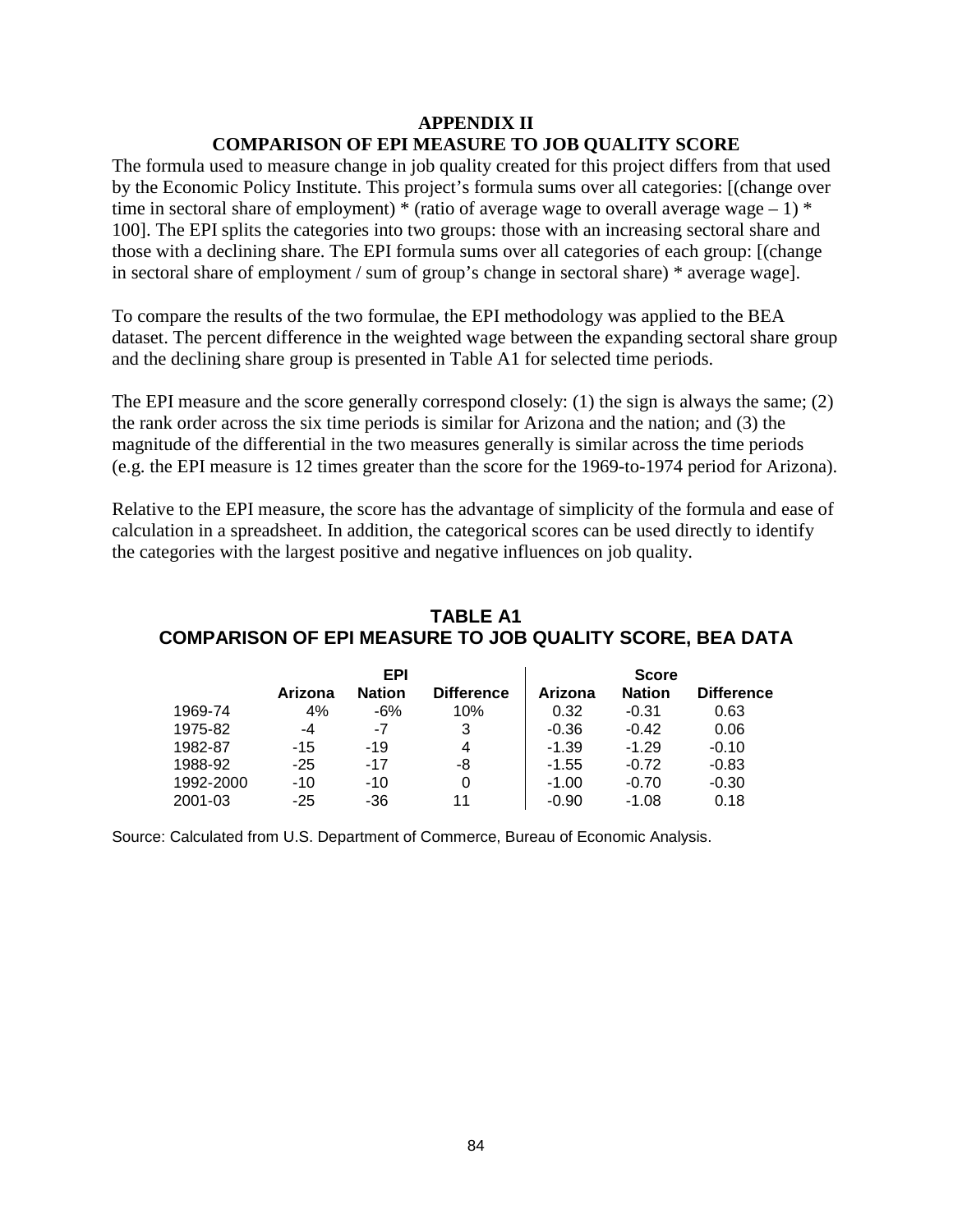### **APPENDIX III COST OF LIVING**

An area's cost of living is reflected in its wage structure, though not perfectly. Thus, if living costs in Arizona were below average, it would help explain the state's subpar wages. However, some economists question whether wages should be adjusted, at least fully, for the cost of living. For example, Dumond, Hirsch and MacPherson (1999) argue that a partial adjustment for living costs may best approximate a real wage.

Since the analysis of job quality presented in this report covers the 1969-to-2003 period, an estimate of the cost of living over the same period is desirable. However, limited data are available on how much it costs to live in one place relative to another. No cost-of-living data by state are regularly produced, though various researchers estimated state indexes from the 1970s through the early 1990s. In "Arizona Per Capita Personal Income and Components" (1996), the CBR estimated the cost of living by state relative to the national average for the 1979-80 and 1989-90 periods from the published studies. As part of this study, two additional cost-of-living indexes were constructed for Arizona, each expressed as a ratio to the national average.

The first method uses housing data from the decennial censuses for 1970 through 2000, with the rationale that most of the geographic differences in living costs result from variations in housing costs (for example, see the March 2004 issue of *AZB/Arizona Business*). The decennial censuses report median home value and median contract rent. Weighted by the proportion of residences that are owned or rented, these values were used to compute a ratio of Arizona housing costs relative to the national average. Assuming that other living costs were the same in Arizona as the national average, the housing cost ratio was weighted by housing's proportion of total expenses (estimated at 28 percent). The result shows the cost of living in Arizona to have been within 1 percent of the national average in 1970, 1990 and 2000, but 4 percent higher in 1980.

The second method uses 1982-to-2004 data from the American Chamber of Commerce Researchers Association (ACCRA). The ACCRA data are by city, with participation in the quarterly study voluntary by local chambers of commerce. The study measures the cost of living of households earning above average incomes. The cities of Phoenix and Tucson have consistently participated in the study since the early 1980s. Flagstaff, Lake Havasu City, Prescott and Yuma generally have participated since about 1990 and Sierra Vista began in 1998. Annual averages were constructed for each year for each place. The Phoenix index was used as a proxy for all of Maricopa County and was weighted by the county's proportion of the state's population. The same was done for Pima County using the Tucson data. An average of the other participating places was used as a proxy for the balance of the state, weighted by the proportion of the state's population living in the 13 less populous counties.

The resulting time series shows that Arizona's cost of living relative to the national average varies somewhat with the economic cycle, being highest during expansions and lowest during periods of economic weakness. (This cyclical pattern relative to the national average also was noted in the inflation rates calculated from the Metropolitan Phoenix Consumer Price Index, which was produced by the CBR from 1975 through 1998.) Between 1982 and 2001, Arizona's cost of living calculated from the ACCRA data ranged from equal to the national average to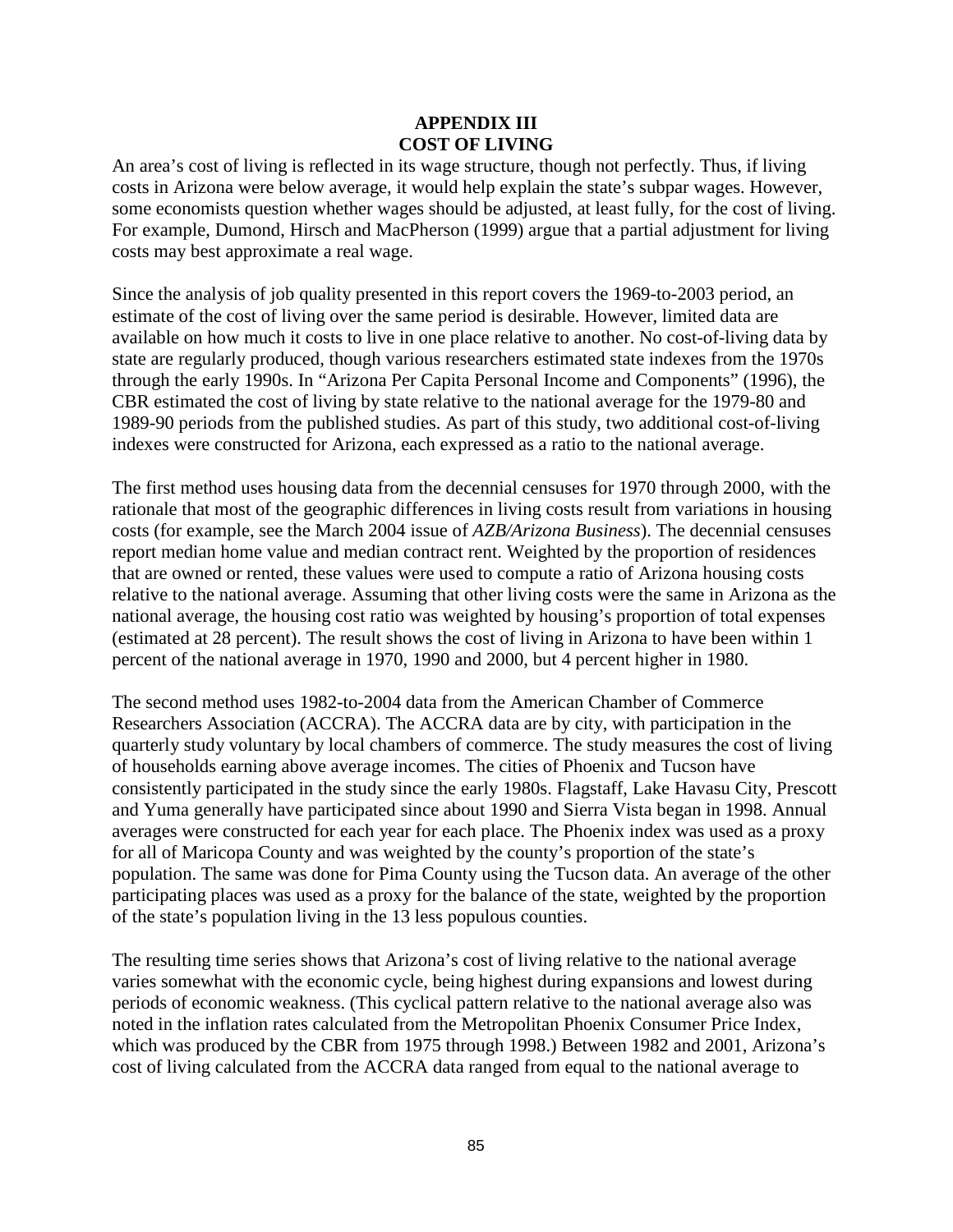about 5 percent higher — generally from 1 to 3 percent higher. It fell to 3 percent lower in 2002 and has since climbed back to the national average.

The various cost-of-living estimates are summarized in Table A2. The ACCRA and Census methods produce similar results for 1990 and 2000. Combining these two series back to 1970 indicates that living costs in Arizona have at times been slightly higher than the national average, but usually are quite close to average. Thus, the state's subpar wages are not related to a belowaverage cost of living.

However, the average of other studies used in the 1996 report indicated that Arizona's cost of living was somewhat below average. If living costs are only partially considered, as suggested by Dumond et al., then even the living costs estimated from the other studies have only a slight effect in explaining why real wages in Arizona consistently have been less than the national average.

| 1970 | <b>ACCRA</b> | <b>Census</b><br>.99 | <b>Average of Studies</b> |
|------|--------------|----------------------|---------------------------|
| 1980 |              | 1.04                 | .98                       |
| 1982 | 1.02         |                      |                           |
| 1983 | 1.02         |                      |                           |
| 1984 | 1.03         |                      |                           |
| 1985 | 1.04         |                      |                           |
| 1986 | 1.05         |                      |                           |
| 1987 | 1.04         |                      |                           |
| 1988 | 1.03         |                      |                           |
| 1989 | 1.02         |                      |                           |
| 1990 | 1.01         | 1.00                 | .95                       |
| 1991 | 1.01         |                      |                           |
| 1992 | 1.00         |                      |                           |
| 1993 | 1.02         |                      |                           |
| 1994 | 1.02         |                      |                           |
| 1995 | 1.01         |                      |                           |
| 1996 | 1.02         |                      |                           |
| 1997 | 1.03         |                      |                           |
| 1998 | 1.02         |                      |                           |
| 1999 | 1.02         |                      |                           |
| 2000 | 1.01         | 1.01                 |                           |
| 2001 | 1.00         |                      |                           |
| 2002 | .97          |                      |                           |
| 2003 | .99          |                      |                           |
| 2004 | 1.00         |                      |                           |
|      |              |                      |                           |

# **TABLE A2 ARIZONA COST OF LIVING RELATIVE TO THE NATIONAL AVERAGE**

Source: Calculated from American Chamber of Commerce Researchers Association, U. S. Department of Commerce, Census Bureau, and other data.